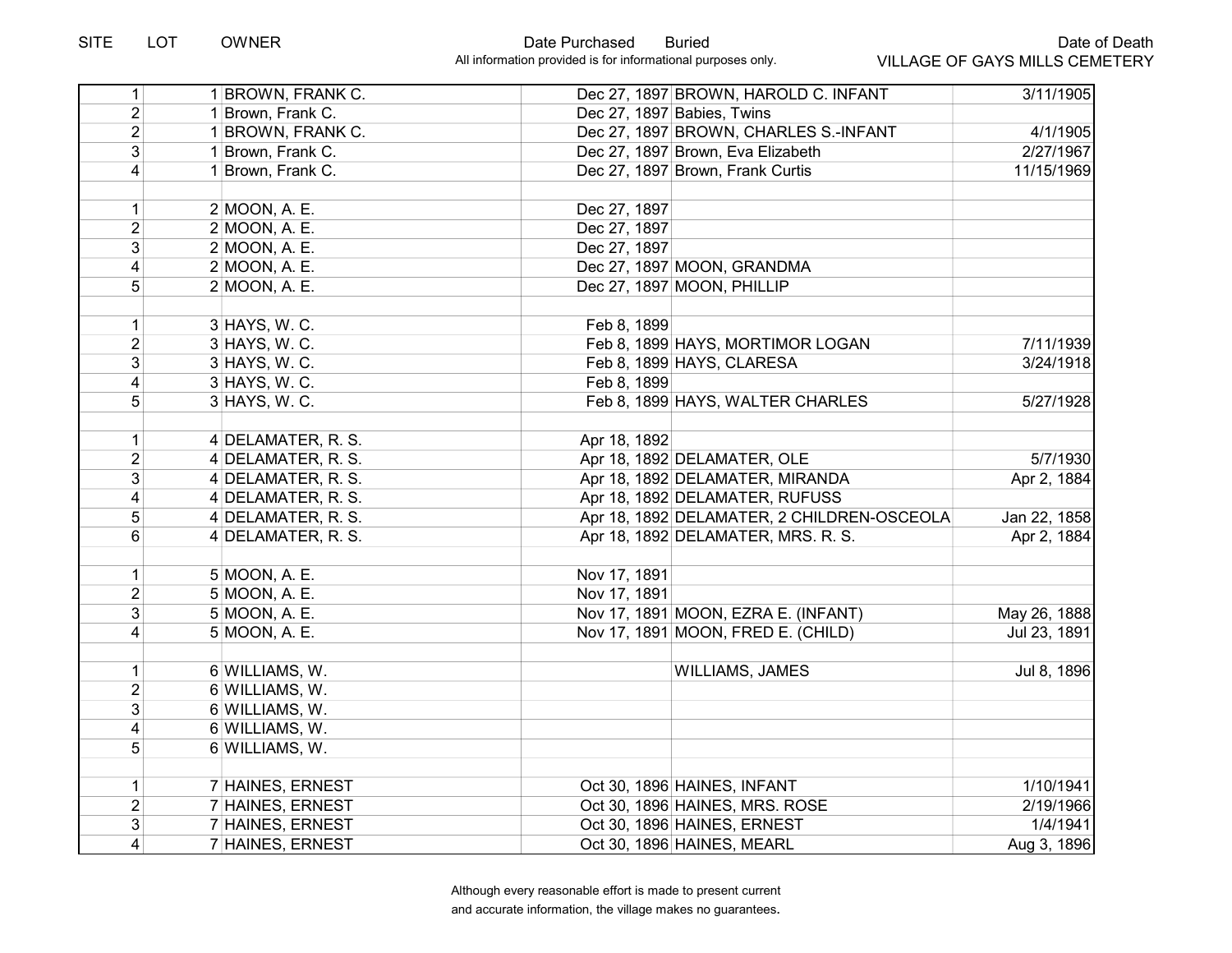| $\mathbf{1}$    | 8 JONES, C.                    | 8/29/1977    |                                         |              |
|-----------------|--------------------------------|--------------|-----------------------------------------|--------------|
| $\overline{2}$  | 8 JONES, C.                    |              | N.                                      |              |
| $\overline{3}$  | 8 JONES, C.                    | 8/29/1977    |                                         |              |
| $\overline{4}$  | 8 JONES, C.                    | 8/29/1977    |                                         |              |
|                 |                                |              |                                         |              |
| 1               | 9 JACKSON, ED. F.              |              | Oct 27, 1896 JACKSON, (MOTHER) LUCINA   | Mar 10, 1897 |
| $\overline{2}$  | 9 JACKSON, ED F.               |              | Oct 27, 1896 FISHER, CHARLES            | 1/7/1912     |
| $\mathfrak{B}$  | 9 JACKSON, ED F.               |              | Oct 27, 1896 JACKSON, (WIFE) HATTIE     | 3/27/1905    |
| $\overline{4}$  | 9 JACKSON, ED. F.              |              | Oct 27, 1896 JACKSON, EDWARD FRANCIS    | 4/23/1939    |
| 5               | 9 JACKSON, ED F.               |              | Oct 27, 1896 JACKSON, WILLIAM           | 11/21/1927   |
|                 |                                |              |                                         |              |
| $\mathbf{1}$    | 10 STEVENSON, MRS. JACK (JOHN) |              | STEVENSON, MRS. JOHN                    | 4/2/1945     |
| $\overline{2}$  | 10 STEVENSON, MRS. JACK (JOHN) |              | STEVENSON, JOHN                         | 5/17/1928    |
| $\vert 4 \vert$ | 10 WOOD, JAMES                 | 12/4/1907    |                                         |              |
| 5               | 10 WOOD, JAMES                 |              | 12/4/1907 WOOD, ALFRED                  | 10/30/1907   |
|                 |                                |              |                                         |              |
| $\mathbf{1}$    | 11 LOWE, FRANK T.              |              | Dec 28, 1899 LOWE, FRANK T.             | 8/9/1916     |
| $\overline{2}$  | 11 LOWE, FRANK T.              |              | Dec 28, 1899 LOWE, ANNIE                | 3/10/1937    |
| $\overline{3}$  | 11 LOWE, FRANK T.              | Dec 28, 1899 |                                         |              |
| $\overline{4}$  | 11 LOWE, FRANK T.              |              | Dec 28, 1899 LOWE, BESSIE ALICE         | 4/5/1916     |
| 5               | 11 LOWE, FRANK T.              |              | Dec 28, 1899 LOWE, GEORGE JASPER        | Sep 13, 1899 |
|                 |                                |              |                                         |              |
| $\mathbf{1}$    | 12 MITCHELL, ANN ELIZA         |              | 12/20/1906 MITCHELL, JOHN P.            | 12/9/1906    |
| $\overline{2}$  | 12 MITCHELL, ANN ELIZA         |              | 12/20/1906 MITCHELL, ANN ELIZA          | 10/11/1913   |
| 3               | 12 MITCHELL, ANN ELIZA         | 12/20/1906   |                                         |              |
| $\overline{4}$  | 12 MITCHELL, ANN ELIZA         | 12/20/1906   |                                         |              |
| $\overline{5}$  | 12 MITCHELL, ANN ELIZA         | 12/20/1906   |                                         |              |
|                 |                                |              |                                         |              |
| 1               | 13 LINCICUM, WM. H.            |              | 9/12/1908 LINCICUM, GEORGE ARTHUR       | 4/14/1943    |
| $\overline{2}$  | 13 LINCICUM, WM. H.            |              | 9/12/1908 LINCICUM, LUCY                | 12/24/1947   |
| $\overline{3}$  | 13 LINCICUM, WM. H.            |              | 9/12/1908 LINCICUM, WM.                 | 4/28/1905    |
| $\vert 4 \vert$ | 13 LINCICUM, WM. H.            |              | 9/12/1908 LINCICUM, SUSAN SARENA        | 4/22/1923    |
| 5               | 13 LINCICUM, WM. H.            |              | 9/12/1908 LINCICUM, BENJAMIN WALTER     | 7/12/1908    |
|                 |                                |              |                                         |              |
| $\mathbf{1}$    | 14 KELLEY, LLOYD               |              | 3/12/1909 KELLEY, LLOYD                 | 3/1/1909     |
| $\overline{2}$  | 14 KELLEY, LLOYD               |              | 3/12/1909 KELLEY, MARY                  | 6/18/1909    |
| $\overline{3}$  | 14 KELLEY, LLOYD               | 3/12/1909    |                                         |              |
| $\overline{4}$  | 14 KELLEY, LLOYD               |              | 3/12/1909 LATHROP, MRS. ARTHUR (RINTHA) | 2/28/1911    |
| 5 <sup>1</sup>  | 14 KELLEY, LLOYD               |              | 3/12/1909 CHILD OF ARTHUR LATHROP       |              |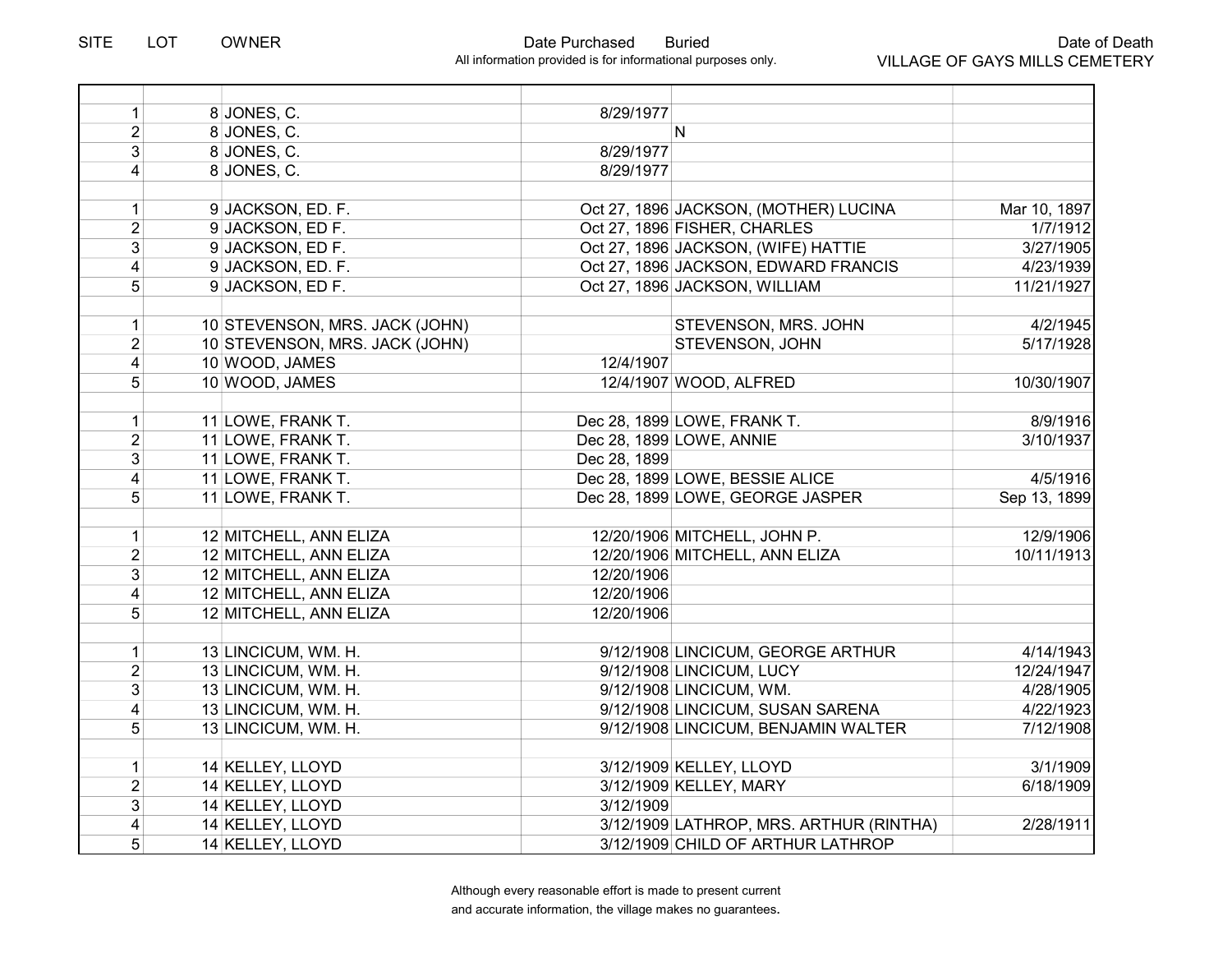| 1                       | 15 FORTNEY, ELMER                   |           | FORTNEY, MRS. ELMER (AGNES)        | 9/13/1917              |
|-------------------------|-------------------------------------|-----------|------------------------------------|------------------------|
| $\overline{2}$          | 15 FORTNEY, ELMER                   |           | <b>FORTNEY, ELMER</b>              | 6/27/1952              |
| $\overline{3}$          | 15 FORTNEY, ELMER                   |           |                                    |                        |
| $\overline{4}$          | 15 FORTNEY, ELMER                   |           | <b>FORTNEY, VICTOR</b>             | 3/9/2002               |
|                         |                                     |           |                                    |                        |
| 1                       | 16 YOUNG, MRS. ELMER                |           | SPENCER, MANNY                     | 5/19/1905              |
| $\overline{2}$          | <b>16 POTTERS FIELD</b>             |           | <b>GRAHAM, RUBY</b>                | 5/21/1985              |
| 3                       | <b>16 POTTER'S FIELD</b>            |           |                                    |                        |
| 4                       | 16 POTTER'S FIELD                   |           |                                    |                        |
|                         |                                     |           |                                    |                        |
| $\mathbf{1}$            | 17 HALL, ALBERT F.                  |           |                                    |                        |
| $\overline{2}$          | 17 HALL, ALBERT F.                  |           |                                    |                        |
| $\overline{3}$          | 17 HALL, ALBERT F.                  |           |                                    |                        |
| 4                       | 17 HALL, ALBERT F.                  |           | HALL, ALBERT J.                    | 2/25/1921              |
|                         |                                     |           |                                    |                        |
| $\mathbf{1}$            | 18 MEYERS, CLEO BERNADINE           |           | 6/2/1905 YOUNG, EMMA LOU           | 7/21/1928              |
| $\overline{2}$          | 18 LASSE-MEYERS, CHERYL (TRANSFER F | 6/2/1905  |                                    |                        |
| 3 <sup>1</sup>          | 18 LASSE-MEYERS, CHERYL (TRANSFER F | 6/2/1905  |                                    |                        |
| $\overline{4}$          | 18 LASSE-MEYERS, CHERYL (TRANSFER F | 6/2/1905  |                                    |                        |
|                         |                                     |           |                                    |                        |
| 1                       | 19 HOLMES, J. B.                    |           | <b>HOLMES, WILLIAM</b>             | 4/26/1934              |
| $\overline{2}$          | 19 HOLMES, J. B.                    |           | HOLMES, FLOYD EDWARD               | 6/6/1942               |
| 3                       | 19 HOLMES, J. B.                    |           | HOLMES, JAMES                      | 2/2/1928               |
| 4                       | 19 HOLMES, J.B.                     |           | HOLMES, MRS. J. B. (EMMA)          | 3/30/1905              |
|                         |                                     |           |                                    |                        |
| 1                       | 20 HOLMES, JAMES F.                 |           | HOLMES, FRANCIS EDWARD             | 2/2/1927               |
| $\overline{2}$          | 20 HOLMES, JAMES F.                 |           | HOLMES, ALMA                       | 7/4/1928               |
| $\overline{3}$          | 20 HOLMES, JAMES F.                 |           | HOLMES, JAMES F.                   | $\overline{5/22/1905}$ |
| $\overline{4}$          | 20 HOLMES, JAMES F.                 |           | <b>HOLMES, ARLIE</b>               | 12/27/1915             |
|                         |                                     |           |                                    |                        |
| 1                       | 21 CALLOWAY, JAMES                  | 4/10/1940 |                                    |                        |
| $\overline{2}$          | 21 CALLOWAY, JAMES                  |           | 4/10/1940 CALLOWAY, ELLA           | 2/17/1943              |
| 3                       | 21 CALLOWAY, JAMES                  |           | 4/10/1940 CALLOWAY, FRANK          | 7/17/1941              |
| $\overline{\mathbf{4}}$ | 21 CALLOWAY, JAMES                  |           | 4/10/1941 CALLOWAY, JAMES MONROE   | 8/10/1937              |
| $\overline{5}$          | 21 CALLOWAY, JAMES                  |           | 4/10/1940 CALLOWAY, CHILD OF JAMES | 1/31/1912              |
|                         |                                     |           |                                    |                        |
|                         |                                     |           |                                    |                        |
|                         |                                     |           |                                    |                        |
|                         |                                     |           |                                    |                        |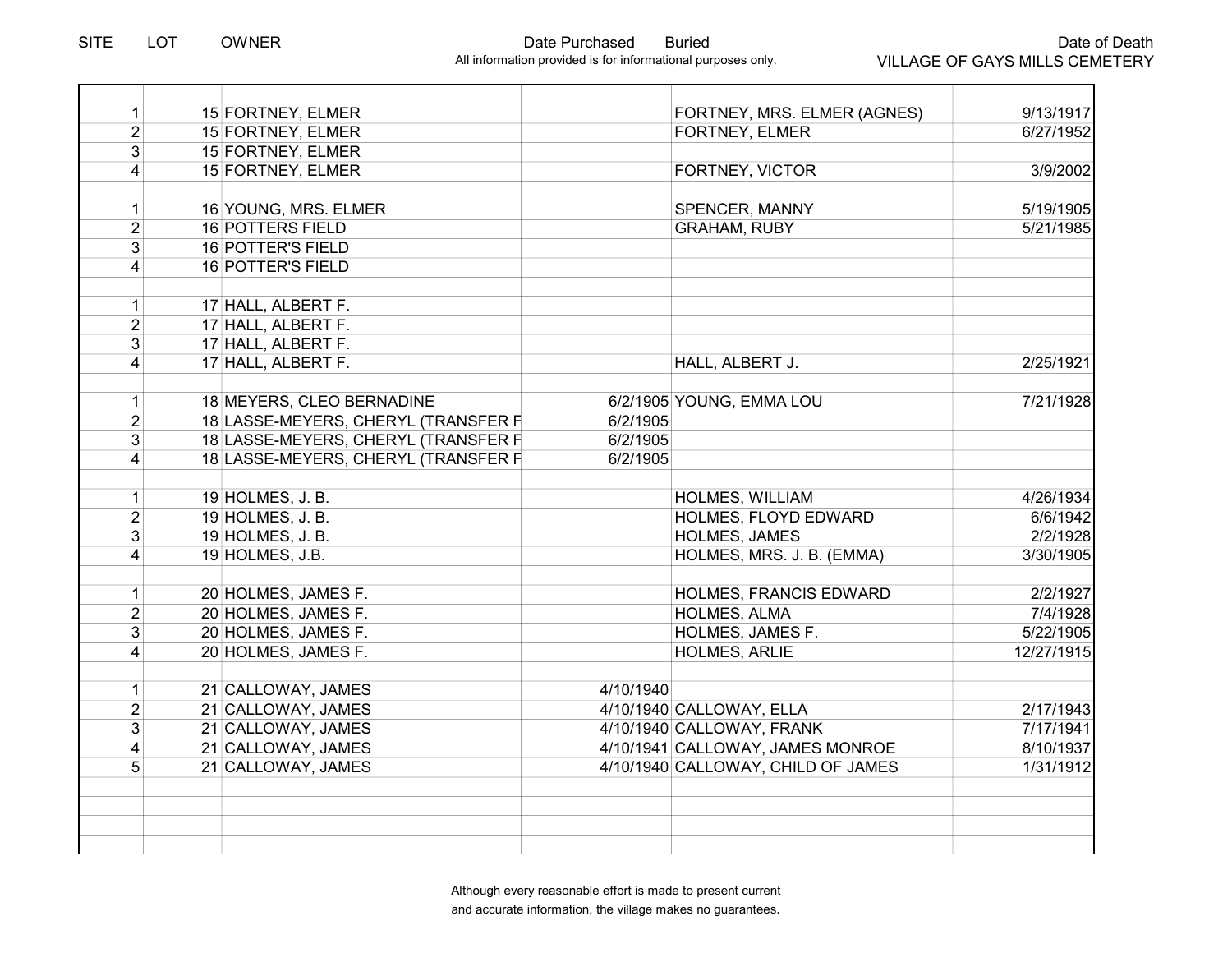| 1              | 22 ADAMS, JAS.           | 4/19/1909    |                                                |              |
|----------------|--------------------------|--------------|------------------------------------------------|--------------|
| $\overline{2}$ | 22 ADAMS, JAS.           | 4/19/1909    |                                                |              |
| 3 <sup>1</sup> | 22 ADAMS, JAS.           | 4/19/1909    |                                                |              |
| 4              | 22 Adams, Jas.           |              | 4/19/1909 ADAMS, MRS. JANE                     | 4/9/1908     |
| 1              | 23 METTICK, REBECCAH     | 2/18/1901    |                                                |              |
| $\overline{2}$ | 23 METTICK, REBECCAH     |              | 2/18/1901 METTICK, REBECCAH                    | 1/22/1911    |
| $\overline{3}$ | 23 METTICK, REBBECCAH    | 2/18/1901    |                                                |              |
| $\overline{4}$ | 23 METTICK, REBECCAH     |              | 2/18/1901 METTICK, MATHAIS                     | 2/17/1901    |
| $\mathbf{1}$   | 24 HANSON, J. F.         |              | 10/10/1910 HANSON, GILBERT ALLEN               | 7/14/1925    |
| $\overline{2}$ | 24 HANSON, J. F.         |              | 10/10/1910 HANSON, MERLIN THOMAS               | 8/19/1917    |
| 3              | 24 HANSON, J. F.         |              | 10/10/1910 HANSON, NORA MATHILDA               | 10/12/1910   |
| 4              | 24 HANSON, J. F.         |              | 10/10/1910 HANSON, ANNA                        | 10/10/1966   |
| 1              | 25 WHEELER, L. D.        |              | 3/7/1902 WHEELER, MARIA                        | Jun 20, 1899 |
| $\overline{2}$ | 25 WHEELER, L. D.        |              | 3/7/1902 WHEELER, LUTHER D.                    | 11/11/2015   |
| 3              | 25 WHEELER, L. D.        |              | 3/7/1902 WHEELER, HENRIETTA                    | 11/13/1923   |
| 4              | 25 WHEELER, L. D.        |              | 3/7/1902 CHATFIELD, OLIVE                      | 4/16/1907    |
| 1              | 26 DUPEE, WM.            | Feb 18, 1898 |                                                |              |
| $\overline{2}$ | 26 DUPEE, WM.            | Oct 14, 1898 |                                                |              |
| 3              | 26 DUPEE, WILLIAM        |              | Oct 14, 1898 DUPEE, WM., CHILD OF (LOWELL)     | 3/12/1905    |
| $\overline{4}$ | 26 DUPEE, WM.            | Oct 18, 1898 |                                                |              |
| 5              | 26 DUPEE, WM.            | Oct 18, 1898 |                                                |              |
| 1              | 27 STUSSY, J. PETER      |              | Dec 10, 1898 STUSSY, ROSINA                    | 9/29/1935    |
| $\overline{2}$ | 27 STUSSY, PETER J.      |              | Dec 10, 1898 STUSSEY, JOHN PETER               | 11/28/1940   |
| $\overline{3}$ | 27 STUSSY, J. PETER      |              | Dec 10, 1898 STUSSY, CHILD OF J. P. (KATHARINA | 1/7/1908     |
| $\overline{4}$ | 27 STUSSY, J. PETER      |              | Dec 10, 1898 STUSSY, CHILD OF J. P. (RUDOLPH)  | 1/6/1908     |
| $\mathbf{1}$   | 28 COLBERN, OSMER        |              | Dec 27, 1897 COLBERN, MRS. AMELIA              | 8/20/1923    |
| $\overline{2}$ | 28 COLBERN, OSMER        |              | Dec 27, 1897 COLBERN, MRS. AMELIA              |              |
| 3              | 28 COLBERN, OSMER        |              | Dec 27, 1897 COLBERN, VIOLA DOLLIE             |              |
| 4              | 28 COLBERN, OSMER        | Dec 27, 1897 |                                                |              |
| 1              | 29 JURGENSEN, NICOLIVICK |              | Oct 27, 1896 JURGENSEN, BABY BOY               | 3/10/1905    |
| $\overline{2}$ | 29 JURGENSEN, NICOLIVICK |              | Oct 27, 1896 JURGENSEN, CHILD, MABEL           | 4/14/1901    |
| 3              | 29 JURGENSEN, NICOLIVICK |              | Oct 27, 1896 JURGENSEN                         | 2/15/1917    |
| $\overline{3}$ | 29 JURGENSEN, NICOLIVICK |              | Oct 27, 1896 JURGENSEN, MYRLE                  | 2/15/1917    |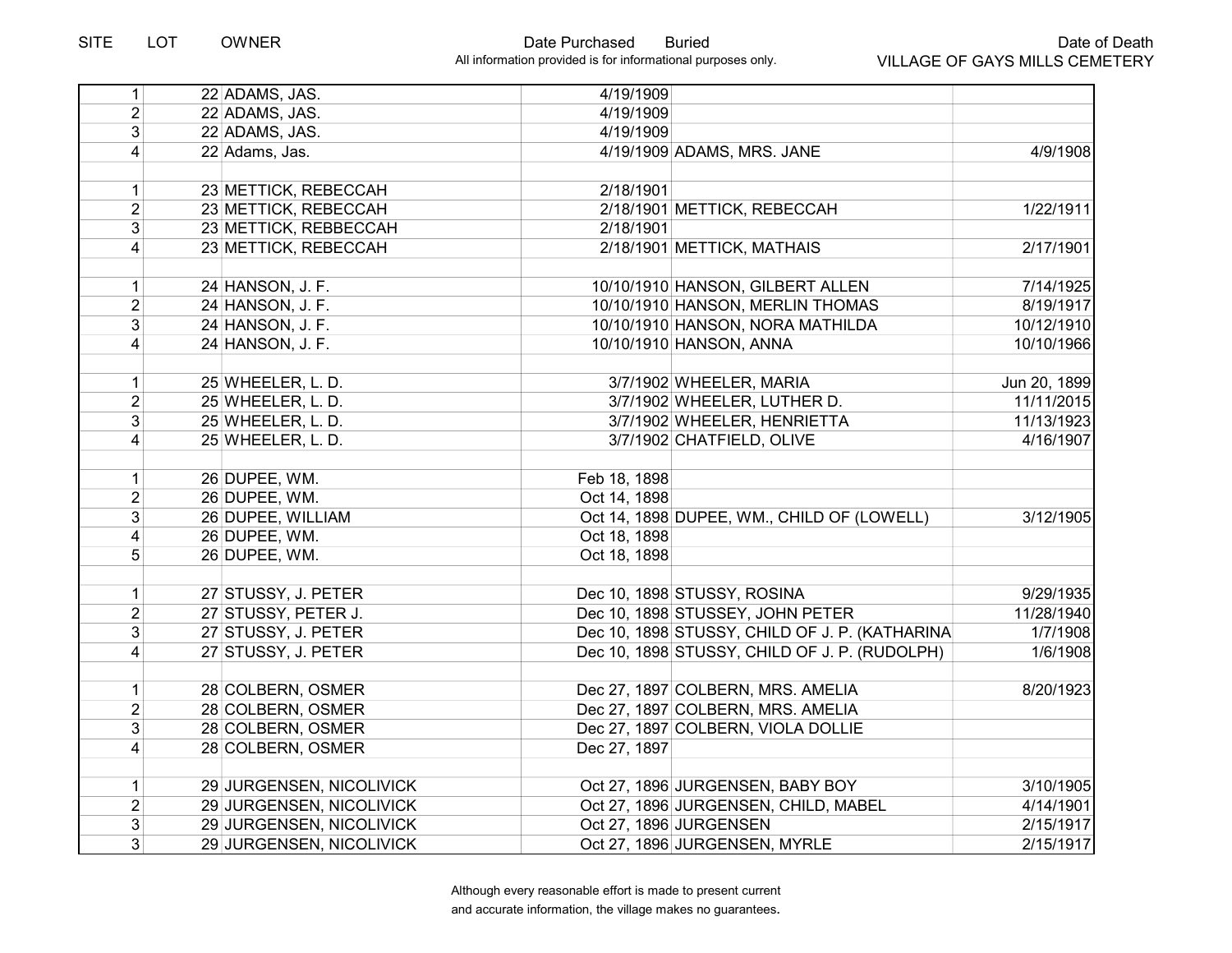| $\overline{4}$          | 29 JURGENSEN, NICOLIVICK    |              | Oct 27, 1896 JURGENSEN, NICOLIVICK            | 8/29/1927    |
|-------------------------|-----------------------------|--------------|-----------------------------------------------|--------------|
| 5                       | 29 JURGENSEN, NICOLIVICK    |              | Oct 27, 1896 JURGENSEN, MINNIE                | 3/12/1928    |
|                         |                             |              |                                               |              |
| 1                       | 30 TWINING, FRED            |              | TWINING, CARRIE                               | 12/31/1945   |
| $\overline{2}$          | 30 TWINING, FRED            |              | <b>TWINING, FRED</b>                          | 8/3/1950     |
| $\overline{3}$          | 30 TWINING, FRED            |              | <b>GREY, EDWARD</b>                           | 3/11/1905    |
| $\overline{\mathbf{4}}$ | 30 TWINING, FRED            |              | GREY, ADA CHILD OF MAUD                       | Aug 13, 1877 |
| 5                       | 30 TWINING, FRED            |              | GREY, ELIZABETH A.                            | 10/13/1915   |
|                         |                             |              |                                               |              |
| $\mathbf{1}$            | 31 Barker, Charles Ralph    |              | Nov 17, 1891 Barker, Mrs. C. R. (LUCY)        | 3/22/1905    |
| $\overline{2}$          | 31 Barker, Charles Ralph    |              | Nov 17, 1891 Barker, Charles Ralph            | 4/12/1915    |
| $\overline{3}$          | 31 Barker, Charles Ralph    |              | Nov 17, 1891 Barker, Mrs. Ralph Maria Sharman | 3/4/1905     |
| 4                       | 31 Barker, Charles Ralph    |              | Nov 17, 1891 Barker, Child of Ralph           |              |
| 4                       | 31 Barker, Charles Ralph    |              | Nov 17, 1891 Barker, Ralph                    | 3/5/1905     |
|                         |                             |              |                                               |              |
| $\mathbf{1}$            | 32 Barker, V. G.            |              | Nov 17, 1891 Hayes, Lulu Belle                | 8/19/1937    |
| $\overline{2}$          | 32 Barker, V. G.            |              | Nov 17, 1891 Hayes, LeRoy M.                  | 4/16/1950    |
| $\overline{3}$          | 32 Barker, V.G.             |              | Nov 17, 1891 Barker, Rachel Sherman Hayes     | 10/13/1910   |
| 4                       | 32 Barker, V. G.            |              | Nov 17, 1891 Barker, Vincent G.               | 3/15/1905    |
|                         |                             |              |                                               |              |
| $\mathbf{1}$            | 33 MCMANAMY, GENE & MARILYN |              | Nov 17, 1891 FORTNEY, OLE                     | 7/21/1959    |
| $\overline{2}$          | 33 MCMANAMY, GENE & MARILYN |              | Nov 17, 1891 FORTNEY, MRS. OLE (JULIA ABBEY)  | 1/9/1946     |
| $\overline{3}$          | 33 MCMANAMY, GENE & MARILYN | Nov 17, 1891 |                                               |              |
| $\overline{4}$          | 33 MCMANAMY, GENE & MARYLIN |              | Nov 17, 1891 MITCHELL, JOHN F.                | Jan 13, 1899 |
|                         |                             |              |                                               |              |
| 1 <sup>1</sup>          | 34 MITCHELL, J. F.          |              | Nov 17, 1891 MITCHELL, MARIA                  | 3/19/1900    |
| $\overline{2}$          | 34 MITCHELL, J. F.          |              | MITCHELL, CHILD, henry                        | Mar 6, 1867  |
| $\overline{3}$          | 34 MITCHELL, J. F.          |              | MITCHELL, JOHN                                | Jul 27, 1866 |
| 4                       | 34 MITCHELL, J. F.          | Nov 17, 1891 |                                               |              |
|                         |                             |              |                                               |              |
| $\mathbf{1}$            | $35$ GIRDLER, T. B.         |              |                                               |              |
| $\overline{2}$          | 35 GIRDLER, T. B.           |              | TWINING, ELIZABETH CARMEN                     | 12/27/1910   |
| $\overline{3}$          | 35 GIRDLER, T. B.           |              | TWINING, G. R.                                | 12/24/1906   |
| 4                       | 35 GIRDLER, T. B.           |              | <b>TWINING, RILEY RAY</b>                     | 8/6/1952     |
|                         |                             |              |                                               |              |
| $\mathbf 1$             | 36 HASKINS, LEROY           |              | Mar 28, 1897 HASKINS, ALBERT, SON OF L.       | 3/11/1905    |
| $\overline{2}$          | 36 HASKINS, LEROY           |              | Mar 28, 1897 HASKINS, LEROY                   | 10/15/1925   |
| $\overline{3}$          | 36 HASKINS, LEROY           | Mar 28, 1897 |                                               |              |
| 4                       | 36 HASKINS, LEROY           |              | Mar 28, 1897 HASKINS, MARY ELIZABETH          | 1/24/1927    |
|                         |                             |              |                                               |              |
|                         |                             |              |                                               |              |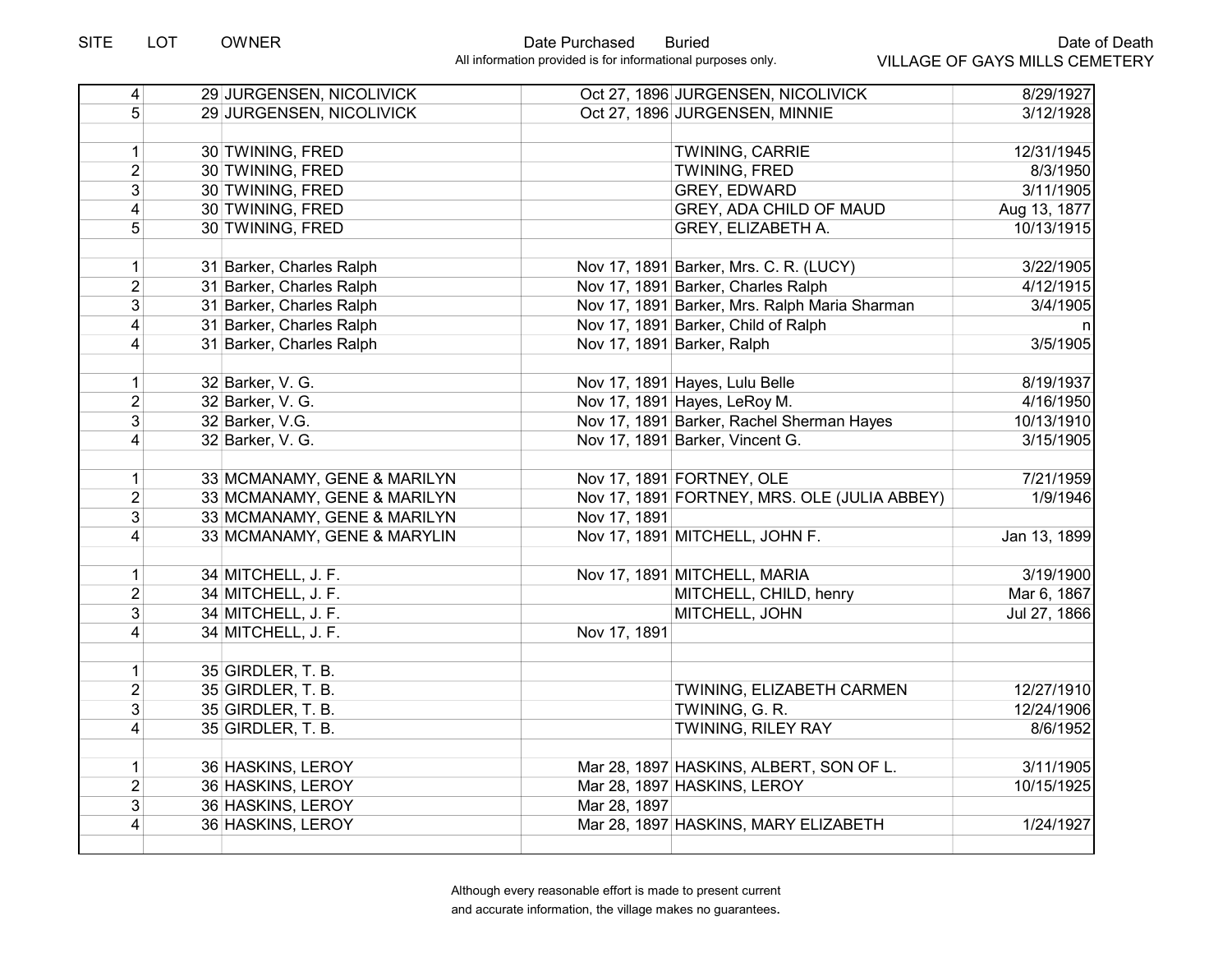| 1                                | 37 LESTER, HENRY         | Nov 17, 1891  |                                              |              |
|----------------------------------|--------------------------|---------------|----------------------------------------------|--------------|
| $\overline{2}$                   | 37 LESTER, HENRY         | Nov 17, 1891  |                                              |              |
| $\overline{3}$                   | 37 LESTER, HENRY         | Nov 17, 1891  |                                              |              |
| $\vert 4 \vert$                  | 37 LESTER, HENRY         | Nov 17, 1891  |                                              |              |
| 5 <sup>1</sup>                   | 37 LESTER, HENRY         |               | Nov 17, 1891 JORDAN, THOMAS                  | Dec 13, 1862 |
|                                  |                          |               |                                              |              |
| $\vert$                          | 38 HAYS, S. H.           |               | Nov 17, 1891 JAMESON, WM. F.                 | 6/4/1941     |
| $\overline{2}$                   | 38 HAYS, S. H.           |               | Nov 17, 1891 HAYS, ROGER HOWARD              | 12/6/1919    |
| 3 <sup>1</sup>                   | 38 HAYS, S. H.           |               | Nov 17, 1891 HAYS, HOWARD                    | 3/4/1905     |
| $\overline{4}$                   | 38 HAYS, S. H.           |               | Nov 17, 1891 HAYS, SAMUEL                    | 3/9/1905     |
| 5 <sup>1</sup>                   | 38 HAYS, S. H.           |               | Nov 17, 1891 JAMESON, LOUNA ANNETTE HAYS     | 2/26/1943    |
| $\mathbf{1}$                     | 39 VILLAGE OF GAYS MILLS |               |                                              |              |
| $\overline{2}$                   | 39 VILLAGE OF GAYS MILLS |               | 4/20/1905 MILLER, GEORGE                     | 3/31/1905    |
| $\overline{3}$                   | 39 MC CULLICK, GERALD    |               | 8/10/1944 MC CULLICK, WALTER JOHN            | 6/11/1956    |
| $\vert$                          | 39 MC CULLICK, GERALD    |               | 8/10/1944 MC CULLICK, MRS. JOHN (STELLA)     | 4/27/1905    |
|                                  |                          |               |                                              |              |
| $\mathbf{1}$                     | 40 MOON, H. P.           |               | Mar 6, 1897 REAGLES, IDA MOON                | Feb 21, 1891 |
| 2 <sup>1</sup>                   | 40 MOON, H. P.           |               | Mar 6, 1897 REAGLES, ELSIE, INFANT OF IDA MO | Aug 26, 1896 |
| 3 <sup>1</sup>                   | 40 MOON, H. P.           |               | Mar 6, 1897 MOON, HENRY P.                   | 1/21/1905    |
| $\vert$                          | 40 MOON, H. P.           |               | Mar 6, 1897 MOON, MARY DUDLEY                | 5/4/1913     |
| $\mathbf{1}$                     | 41 ROUNDS, WM.           |               | ROUNDS, CHILD OF WM.                         |              |
| $\overline{2}$                   | 41 ROUNDS, WM.           |               | ROUNDS, CHILD OF WM.                         |              |
| 3 <sup>1</sup>                   | 41 ROUNDS, WM.           |               | ROUNDS, ROSINA                               | 9/8/1929     |
| $\vert 4 \vert$                  | 41 ROUNDS, WM.           |               | ROUNDS, WM. E.                               | 1/23/1941    |
|                                  |                          |               |                                              |              |
| 1                                | 42 WILBER, THERON        |               | Oct 26, 1894 WILBER, ALICE                   | 4/18/1994    |
| $\overline{2}$                   | 42 WILBER, THERON        |               | Oct 26, 1894 WILBER, THERON                  | 4/18/1998    |
| $\overline{3}$                   | 42 WILBER, THERON        | Oct 26, 1894  |                                              |              |
| $\overline{4}$                   | 42 WILBER, THERON        |               | Oct 26, 1894 JONES, ADA WILBER               | 8/23/1976    |
| 5 <sup>1</sup>                   | 42 WILBER, THERON        |               | Oct 26, 1894 WILBER, HARLOW                  | 11/15/1937   |
|                                  |                          |               |                                              |              |
| $\mathbf{1}$                     | 43 NOTTENHAM, WM.        | Mar 3, 1894 N |                                              |              |
| $\overline{2}$<br>$\overline{3}$ | 43 NOTTENHAM, WM.        | Mar 3, 1894   |                                              |              |
|                                  | 43 NOTTENHAM, WM.        | Mar 3, 1894   |                                              |              |
| $\vert$                          | 43 NOTTENHAM, WM.        | Mar 3, 1894   |                                              |              |
| $\mathbf{1}$                     | 44 HAYS, J. A.           |               | Jul 9, 1895 GROVES, ELMER W.                 | 1/31/1929    |
| 2 <sup>1</sup>                   | 44 HAYS, J. A.           |               | Jul 9, 1895 GROVES, C. RUSSELL               | 1/15/1936    |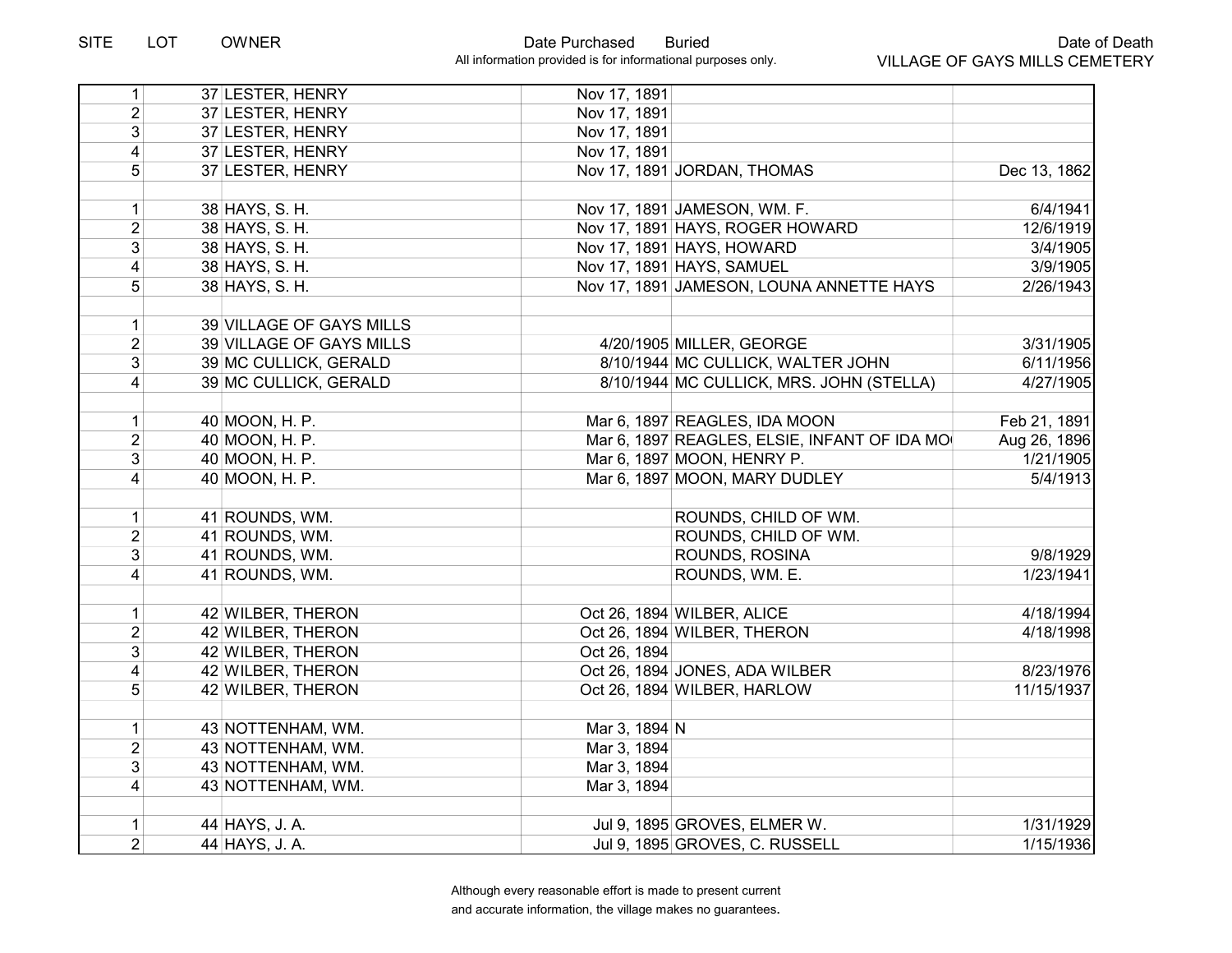| $\overline{3}$  | 44 HAYS, J. A.     |           | Jul 9, 1895 HAYES, MRS. HARRIET      | $\overline{5/5/1905}$ |
|-----------------|--------------------|-----------|--------------------------------------|-----------------------|
| $\vert$         | 44 HAYS, J. A.     |           | Jul 9, 1895 HAYES, JOHN A.           | 2/11/1943             |
|                 |                    |           |                                      |                       |
| $\mathbf{1}$    | 45 RICE, JOHN W.   |           | RICE, OLIVER                         | 10/1/1944             |
| $\overline{2}$  | 45 RICE, JOHN W.   |           | RICE, HAZEL, INFANT OF OLIVER        | 5/25/1935             |
| $\overline{3}$  | 45 RICE, JOHN W.   |           | RICE, OLIVER JOHN (BUDDY)            | 6/8/1934              |
| $\overline{4}$  | 45 RICE, JOHN W.   |           | RICE, JOHN W.                        | 6/3/1927              |
| $\overline{5}$  | 45 RICE, JOHN W.   |           | RICE, PHOEBE                         | 4/23/1924             |
|                 |                    |           |                                      |                       |
| $\mathbf{1}$    | 46 ROUNDS, A.H.    | 3/9/1900  |                                      |                       |
| $\overline{2}$  | 46 ROUNDS, A. H.   | 3/9/1900  |                                      |                       |
| 3               | 46 ROUNDS, A. H.   | 3/9/1900  |                                      |                       |
| 4               | 46 ROUNDS, A. H.   |           | 3/9/1900 ROUND, PHOEBE               | May 6, 1898           |
| 5               | 46 ROUNDS, A. H.   | 3/9/1900  |                                      |                       |
|                 |                    |           |                                      |                       |
| $\mathbf{1}$    | 47 MAYNARD, JOSEPH | 11/6/1905 |                                      |                       |
| $\overline{2}$  | 47 MAYNARD, JOSEPH |           | 11/6/1905 MC CULLICK, AMANDA MAYNARD |                       |
| 3               | 47 MAYNARD, JOSEPH |           | 11/6/1905 WADDELL SADIE AGNES        | 10/4/1959             |
| $\vert 4 \vert$ | 47 MAYNARD, JOSEPH |           | 11/6/1905 WADDELL, FRED              | 11/8/1925             |
|                 |                    |           |                                      |                       |
| 1               | 48 MAGEE, MARVIN   |           |                                      |                       |
| $\overline{2}$  | 48 MAGEE, MARVIN   |           | MAGEE, DON BERNARD                   | 1/9/1909              |
| 3               | 48 MAGEE, MARVIN   |           | MAGEE, ANNA JANETT                   | 1/14/1916             |
| $\overline{4}$  | 48 MAGEE, MARVIN   |           | MAGEE, MARVIN                        | 12/4/1908             |
|                 |                    |           |                                      |                       |
| $\mathbf{1}$    | 49 REUBLIN, THERON |           | REUBLIN, VIRGINIA EILEEN             | 12/27/1922            |
| $\overline{2}$  | 49 REUBLIN, THERON |           | <b>REUBLIN, ETHEL</b>                | 1/17/1963             |
| 3               | 49 REUBLIN, THERON |           | REUBLIN, PAUL                        | 8/23/2001             |
| $\overline{4}$  | 49 REUBLIN, THERON |           |                                      |                       |
|                 |                    |           |                                      |                       |
| 1               | 50 HOWE, WALTER    |           | HOWE, IVAN WALTER                    | 10/4/1917             |
| $\overline{2}$  | 50 HOWE, WALTER    |           |                                      |                       |
| $\mathbf{3}$    | 50 HOWE, WALTER    |           |                                      |                       |
| $\vert 4 \vert$ | 50 HOWE, WALTER    |           |                                      |                       |
|                 |                    |           |                                      |                       |
| $\mathbf{1}$    | 51 SPIKER, DAVID   |           | SPIKER, GEORGE WM.                   | 2/10/1922             |
| $\overline{2}$  | 51 SPIKER, DAVID   |           | SPIKER, BABY                         |                       |
| 3               | 51 SPIKER, DAVID   |           | SPIKER, GLADYS                       | 3/2/1926              |
| $\overline{4}$  | 51 SPIKER, DAVID   |           |                                      |                       |
|                 |                    |           |                                      |                       |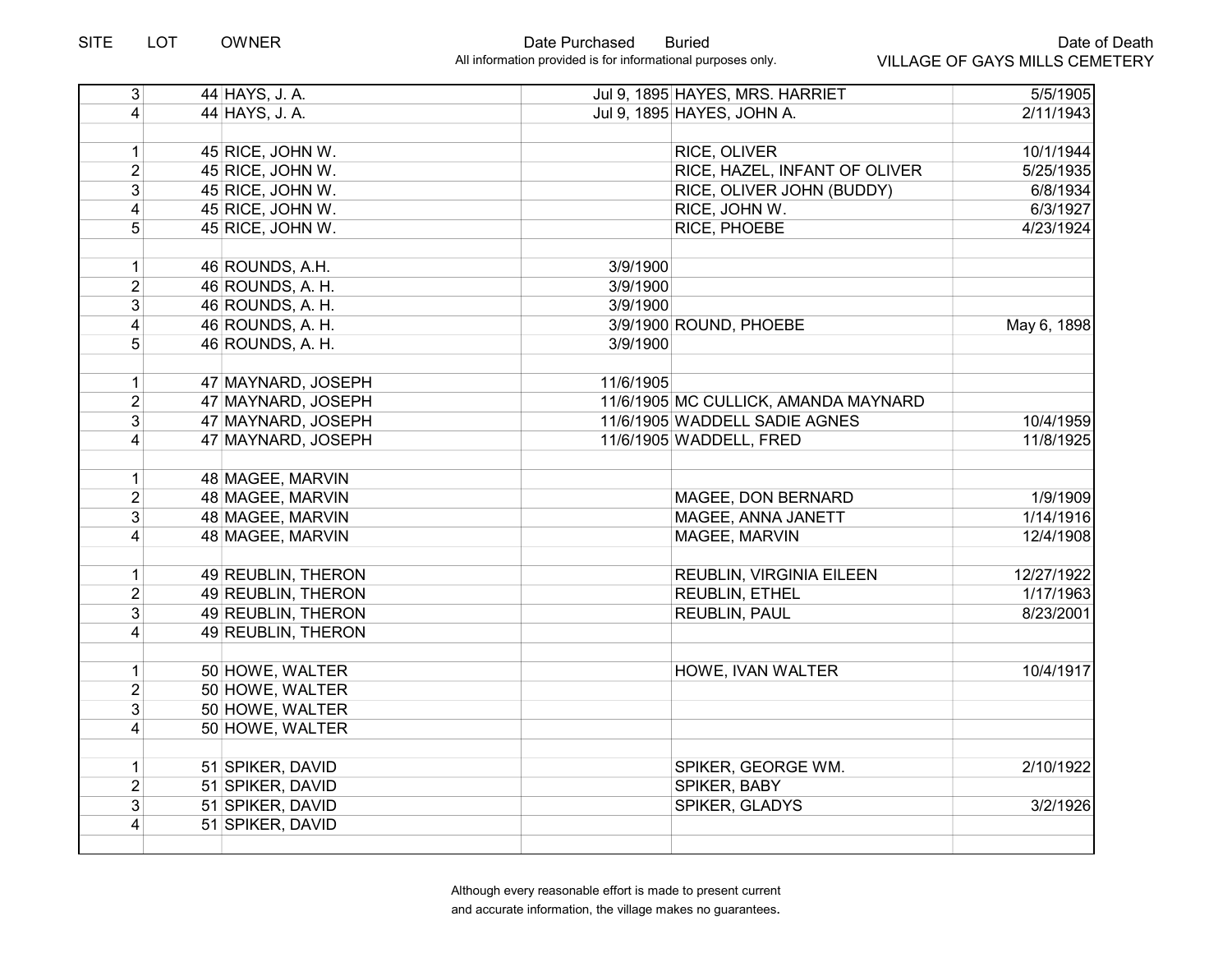| 1               | 52 MC CULLICK, GERALD      |            | 8/10/1944 MC CULLICK, WALTER JOHN    | 6/11/1956  |
|-----------------|----------------------------|------------|--------------------------------------|------------|
| $\overline{2}$  | 52 EADES, CLARENCE         |            | EADES, MARY REBECCA                  | 3/1/1920   |
| $\overline{3}$  | 52 EADES, CLARENCE         |            | EADES, ESTOL EUGENE                  | 3/4/1920   |
| $\vert 4 \vert$ | 52 EADES, CLARENCE         |            |                                      |            |
|                 |                            |            |                                      |            |
| 1               | 53 KNAUS, ELMER            |            | 2/16/1988 KNAUS, ELMER               | 2/4/2000   |
| $\overline{2}$  | 53 KNAUS, ELMER OR MILDRED |            | 2/29/1988 KNAUS, MILDRED             | 5/6/1994   |
| $\overline{3}$  | 53 GIDDINGS, JOYCE         |            | 3/16/1988 GIDDINGS, JOYCE MARCELLA   | 1/2/2020   |
| 4               | 53 GIDDINGS, JOYCE         |            | 2/16/1988 GIDDINGS, KENNETH          | 8/16/2012  |
|                 |                            |            |                                      |            |
| 1               | 54 TICHNOR, D.             |            |                                      |            |
| $\mathbf{1}$    | 54 TICHNOR, D.             |            |                                      |            |
| $\overline{2}$  | 54 TICHNOR, D.             |            |                                      |            |
| 3 <sup>1</sup>  | 54 TICHNOR, D.             |            |                                      |            |
| $\overline{4}$  | 54 TICHNOR, D.             |            |                                      |            |
| 5 <sup>1</sup>  | 54 TICHNOR, D.             |            | TICHNOR, GILSON EUGENE               | 5/17/1917  |
|                 |                            |            |                                      |            |
| 1               | 55 RAND, A. H.             | 10/25/1910 |                                      |            |
| $\overline{2}$  | 55 RAND, A. H.             | 10/25/1910 |                                      |            |
| 3 <sup>1</sup>  | 55 RAND, A. H.             | 10/25/1910 |                                      |            |
| $\overline{4}$  | 55 RAND, A. H.             | 10/25/1910 |                                      |            |
| 5 <sup>1</sup>  | 55 RAND, A. H.             |            | 10/25/1910 RAND, BABY                | 10/25/1910 |
|                 |                            |            |                                      |            |
| 1               | 56 EVERETT, DONNA          |            | 7/29/1904 JERRETT, GREGORY ALLAN     | 10/27/1990 |
| 1               | 56 EVERETT, JOE            |            | JERRETT, ISAIAH                      | 8/30/1989  |
| $\overline{2}$  | 56 EVERETT, DONNA          |            | 7/29/1904 MAYNARD, AUDREY FREEMAN    |            |
| 3 <sup>1</sup>  | 56 EVERETT, DONNA          |            | 7/29/1990 MAYNARD, JOESEPH MERRITT   | 5/5/1929   |
| $\overline{4}$  | 56 EVERETT, DONNA          |            | 7/29/1904 EVERETT, DONNA (CREMAINS)  | 8/25/2012  |
| 5               | 56 EVERETT, DONNA          |            | 7/29/1904 JERRETT, KERMIT, INFANT    | 7/25/1937  |
|                 |                            |            |                                      |            |
| 1               | 57 Marston, W.P.           |            | 1/17/1903 Buchanan, Olga             |            |
| $\overline{2}$  | 57 Marston, W.P.           |            | 1/17/1903 BUCHANAN, OSCAR            | 11/17/1983 |
| 3               | 57 Marston, W.P.           |            | 1/17/1903 Marston, Altie             | 5/28/1905  |
| $\overline{4}$  | 57 Marston, W.P.           |            | 1/17/1903 Marston, Wilford Percy     | 11/29/1958 |
| 5 <sup>1</sup>  | 57 Marston, W.P.           |            | 1/17/1903 MARSTON, HALLIE (CHILD)    | 1/7/1903   |
|                 |                            |            |                                      |            |
| $\vert$         | 58 PITZNBERGER, E.         |            | 3/10/1905 PITZENBERGER, E., CHILD OF | 3/10/1905  |
| $\overline{2}$  | 58 PITZENBERGER, E.        | 3/10/1905  |                                      |            |
| 3 <sup>1</sup>  | 58 PITZENBERGER, E.        | 3/10/1905  |                                      |            |
| $\overline{4}$  | 58 PITZENBERGER, E.        | 3/10/1905  |                                      |            |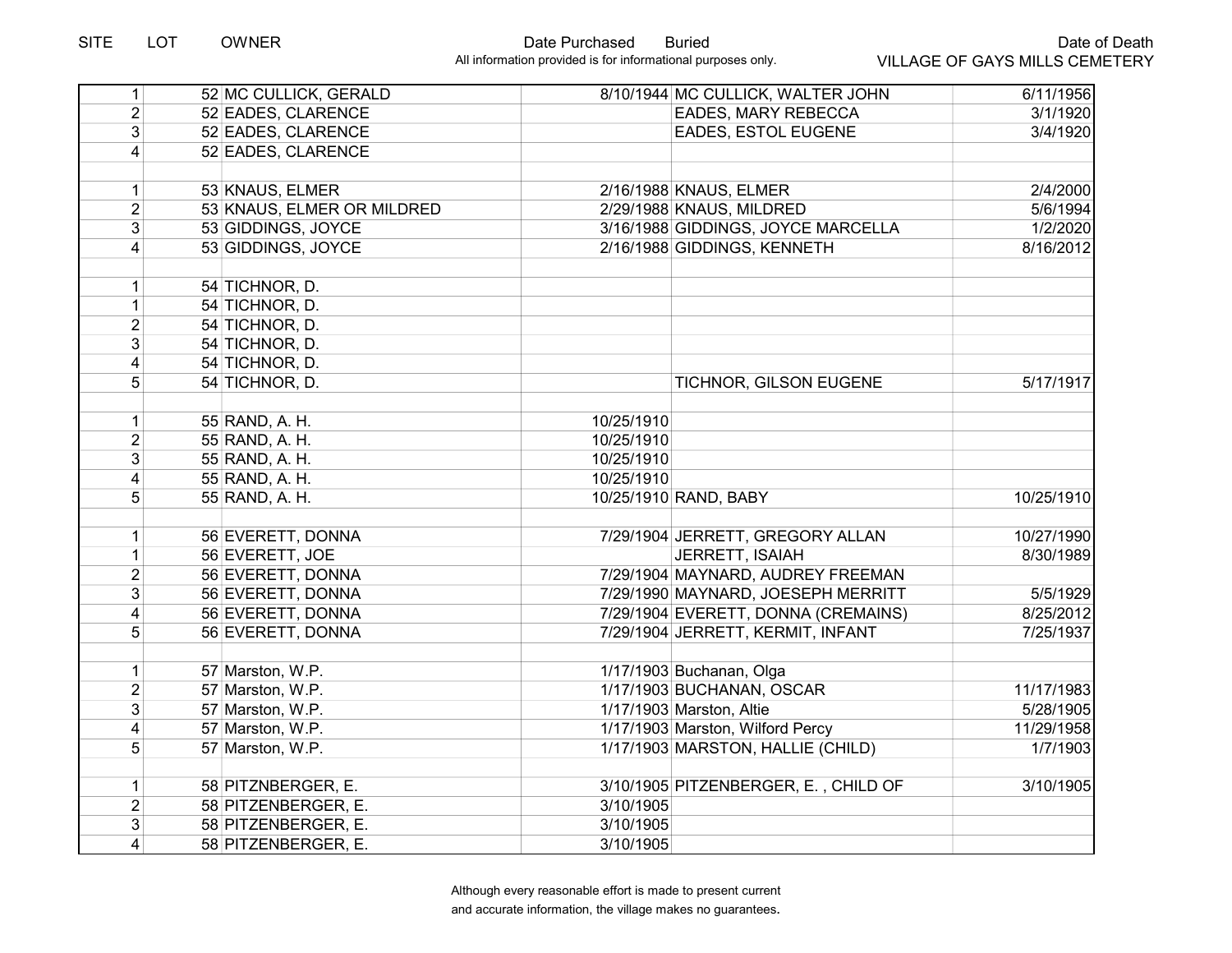$\overline{\phantom{0}}$ 

| $\mathbf{1}$   | 59 GILDER, O. C.        |           | 5/2/1901 GILDER, MELVINA ROUNDS         | Mar 22, 1898 |
|----------------|-------------------------|-----------|-----------------------------------------|--------------|
| $\overline{2}$ | 59 GILDER, O. C.        | 5/2/1901  |                                         |              |
| 3              | 59 GILDER, O. C.        | 5/2/1901  |                                         |              |
| 4              | 59 GILDER, O. C.        | 5/2/1901  |                                         |              |
|                |                         |           |                                         |              |
| $\mathbf{1}$   | 60 GAR POST             |           |                                         |              |
| $\overline{2}$ | 60 GAR POST             |           |                                         |              |
| $\overline{3}$ | 60 GAR POST             |           |                                         |              |
| $\overline{4}$ | 60 GAR POST             |           |                                         |              |
|                |                         |           |                                         |              |
| 1              | 61 MARTIN, CLARENCE L.  |           | 9/8/1941 MARTIN, MRS. CLARENCE (YETIVA) | 11/9/1944    |
| $\overline{2}$ | 61 MARTIN, CLARENCE L.  |           | 9/8/1941 Martin, Clarence Leroy         | 12/5/2003    |
| 3              | 61 Bankes, N. C.        |           | 5/28/1947 Bankes, Mrs. N. C. (NIRA)     | 5/28/1947    |
| $\overline{4}$ | 61 Bankes, N.C.         |           | 5/28/1947 Bankes, Nathan C.             | 4/23/1963    |
|                |                         |           |                                         |              |
| $\mathbf{1}$   | 62 ROUNDS, O. R.        |           | Mar 3, 1894 ROUNDS, ORRIN P.            | Jan 7, 1894  |
| $\overline{2}$ | 62 ROUNDS, O. R.        |           | Mar 3, 1894 ROUNDS, REBECCA             |              |
| $\mathbf{3}$   | 62 ROUNDS, O. R.        |           | Mar 3, 1894 ROUNDS, MELVIN              | 12/28/1936   |
| 4              | 62 ROUNDS, O. R.        |           | Mar 3, 1894 ROUNDS, ERVIN               | 5/3/1954     |
| 5              | 62 ROUNDS, O. R.        |           | Mar 3, 1894 ROUNDS, HERBERT LEE         | 11/20/1963   |
|                |                         |           |                                         |              |
| $\mathbf{1}$   | 63 VANCE                |           | <b>QUERY</b>                            |              |
| $\overline{2}$ | 63 VANCE                |           |                                         |              |
| 3              | 63 VANCE                |           |                                         |              |
| $\overline{4}$ | 63 VANCE                |           |                                         |              |
|                |                         |           |                                         |              |
| $\mathbf{1}$   | 64 Bacon, Joseph        |           | 7/20/1900 Bacon, Joseph                 | 7/11/1912    |
| $\overline{2}$ | 64 BACON, JOSEPH        | 7/20/1900 |                                         |              |
| 3              | 64 Bacon, Joseph        |           | 7/20/1900 Bacon, Mary Alvira            | 7/24/1933    |
| 4              | 64 BACON, JOSEPH        | 7/20/1900 |                                         |              |
|                |                         |           |                                         |              |
| $\mathbf{1}$   | 65 FORTNEY, JULIA       |           | 1/28/1981 ABBEY, ROLAND W.              | 3/19/1905    |
| $\overline{2}$ | 65 Fortney, Julie       |           | 2/7/1903 Abbey, Abbie Jordan            | 7/15/1920    |
| 3              | 65 Fortney, Julie       |           | LEVY, AGNES                             | 6/10/1905    |
| $\overline{4}$ | 65 Fortney, Julie       |           | LEVY, WILLIAM E.                        | 5/22/1905    |
|                |                         |           |                                         |              |
| $\mathbf{1}$   | 66 ROUNDS, GEORGE RILEY |           | Feb 22, 1893 UNKOWN OCCUPANT, NO MARKER |              |
| $\overline{2}$ | 66 ROUNDS, GEORGE RILEY |           | Feb 22, 1893 ROUNDS, MARY               | 3/18/1901    |
| 3              | 66 ROUNDS, GEORGE RILEY |           | Feb 22, 1893 ROUNDS, EDDIE              | 12/10/1978   |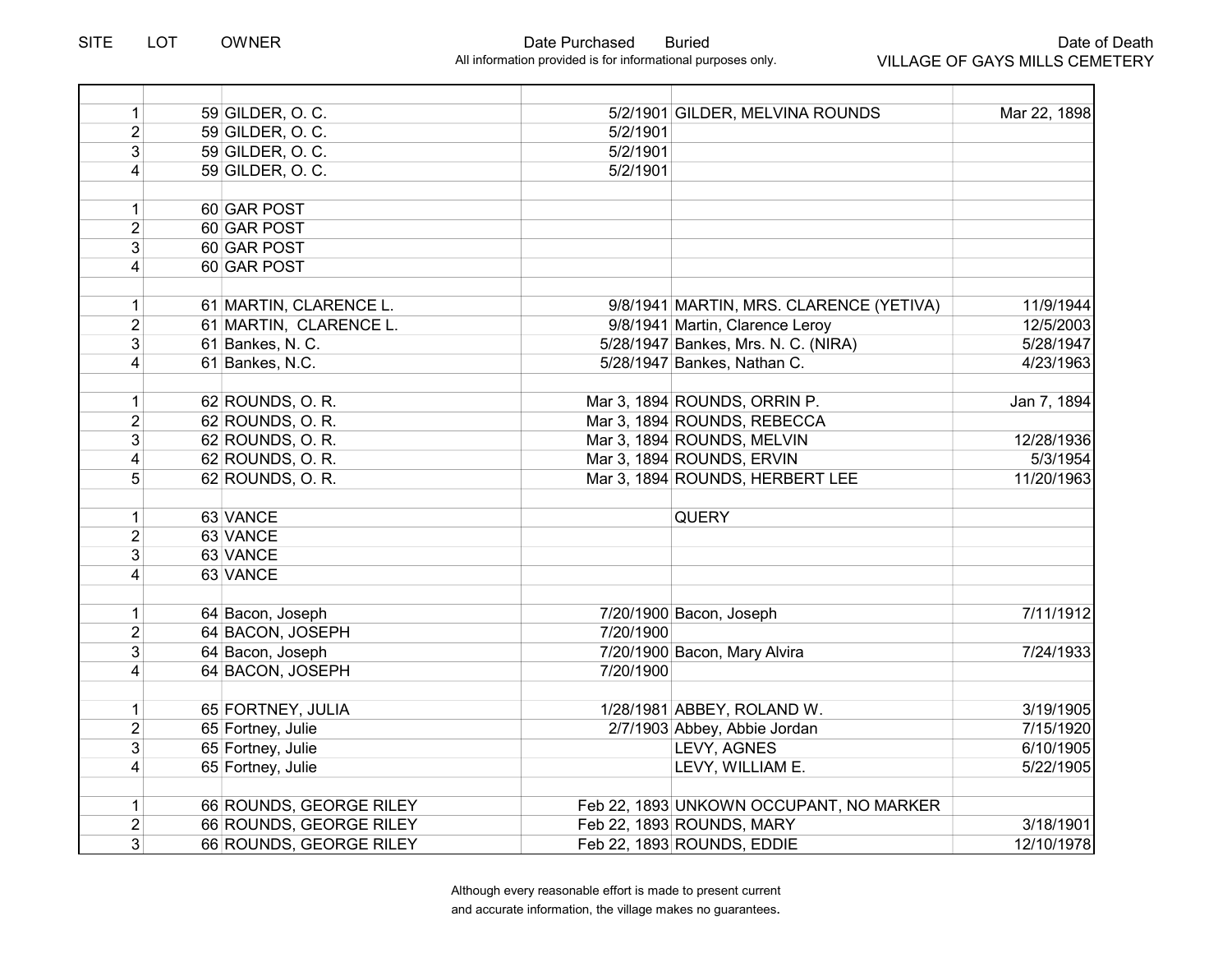# Date of Death VILLAGE OF GAYS MILLS CEMETERY

| $\overline{4}$  | 66 ROUNDS, GEORGE RILEY |              | Feb 22, 1893 ROUNDS, MATTIE                 | Jan 20, 1893 |
|-----------------|-------------------------|--------------|---------------------------------------------|--------------|
| 5 <sup>1</sup>  | 66 ROUNDS, GEORGE RILEY |              | Feb 22, 1893 UNKOWN OCCUPANT, NO MARKER     |              |
|                 |                         |              |                                             |              |
| 1               | 67 HANBY, SAM           | Jul 28, 1893 |                                             |              |
| $\overline{2}$  | 67 HANBY, SAM           | Jul 28, 1893 |                                             |              |
| $\overline{3}$  | 67 HANBY, SAM           | Jul 28, 1893 |                                             |              |
| $\overline{4}$  | 67 HANBY, SAM           | Jul 28, 1893 |                                             |              |
| $\overline{4}$  | 67 HANBY, SAM           | Jul 28, 1893 |                                             |              |
| 5 <sup>1</sup>  | 67 HANBY, SAM           |              | Jul 28, 1893 HANBY, CHILD OF SAM            |              |
|                 |                         |              |                                             |              |
| 1               | 68 REYNOLDS, SAM        | Feb 8, 1899  |                                             |              |
| $\overline{2}$  | 68 REYNOLDS, SAM        | Feb 8, 1899  |                                             |              |
| $\overline{3}$  | 68 REYNOLDS, SAM        | Feb 8, 1899  |                                             |              |
| 4               | 68 REYNOLDS, SAM        | Feb 8, 1899  |                                             |              |
| 5 <sup>1</sup>  | 68 REYNOLDS, SAM        |              | Feb 8, 1899 REYNOLDS, CHILD OF SAM          |              |
|                 |                         |              |                                             |              |
| 1               | 69 ROUNDS, CLAUDE J.    |              | 5/24/1900 ROUNDS, CHILD OF CLAUDE (WILDA)   | 5/22/1900    |
| $\overline{2}$  | 69 ROUNDS, CLAUDE J.    |              | 5/24/1900 ROUNDS, BESSIE                    | 5/10/1905    |
| 3 <sup>1</sup>  | 69 ROUNDS, CLAUDE J.    |              | 5/24/1900 ROUNDS, CLAUDE                    | 10/7/1958    |
| $\vert 4 \vert$ | 69 ROUNDS, CLAUDE J.    |              | 5/24/1900 ROUNDS, JESSIE M.                 | 8/28/1938    |
| 5 <sup>1</sup>  | 69 ROUNDS, CLAUDE J.    |              | 5/24/1900 ROUNDS, ALBERT MILFORD            | 10/30/1937   |
|                 |                         |              |                                             |              |
| 1               | 70 TWINING, ROBERT L.   |              | 10/18/1900 TWINING, ROBERT L.               | 7/7/1908     |
| $\overline{2}$  | 70 TWINING, ROBERT L.   | 10/18/1900   |                                             |              |
| 3 <sup>1</sup>  | 70 TWINING, ROBERT L.   |              | 10/18/1900 TWINING, ELIZABETH ANN STEVENSI  | 1/21/1928    |
| 4               | 70 TWINING, ROBERT L.   |              | 10/18/1900 NELSON, MARY                     | 12/9/1945    |
| 5 <sup>1</sup>  | 70 TWINING, ROBERT L.   |              | 10/18/1900 TWINING, KATIE, DAUGHTER OF R. L | 3/14/1905    |
|                 |                         |              |                                             |              |
| 1               | 71 LANG, WM.            |              | 6/25/1900 LANGE, LOUIE                      | 6/24/1900    |
| $\overline{2}$  | 71 LANG, WM.            | 6/25/1900    |                                             |              |
| $\overline{3}$  | 71 LANG, WM.            |              | 6/25/1900 MC CULLICK, MRS. JOHN             | 8/10/1944    |
| $\overline{4}$  | 71 LANG, WM.            | 6/25/1900    |                                             |              |
|                 |                         |              |                                             |              |
| 1               | 72 CAMPBELL, J. N.      |              | 1/8/1901 ORRICK, ALLIE                      | 6/13/1905    |
| $\overline{2}$  | 72 CAMPBELL, J. N.      |              | 1/8/1901 ORRICK, ALVIN WENDELL              | 7/23/1965    |
| $\overline{3}$  | 72 CAMPBELL, J. N.      |              | 1/8/1901 CAMPBELL, ESTELLA ANNA             | 12/21/1953   |
| 4               | 72 CAMPBELL, J. N.      |              | 1/8/1901 CAMPBELL, JOHN NELSON              | 11/13/1932   |
| 5               | 72 CAMPBELL, J. N.      |              | 1/8/1901 CAMPBELL, ALMA L., CHILD OF J. N.  | 6/8/1901     |
|                 |                         |              |                                             |              |
|                 |                         |              |                                             |              |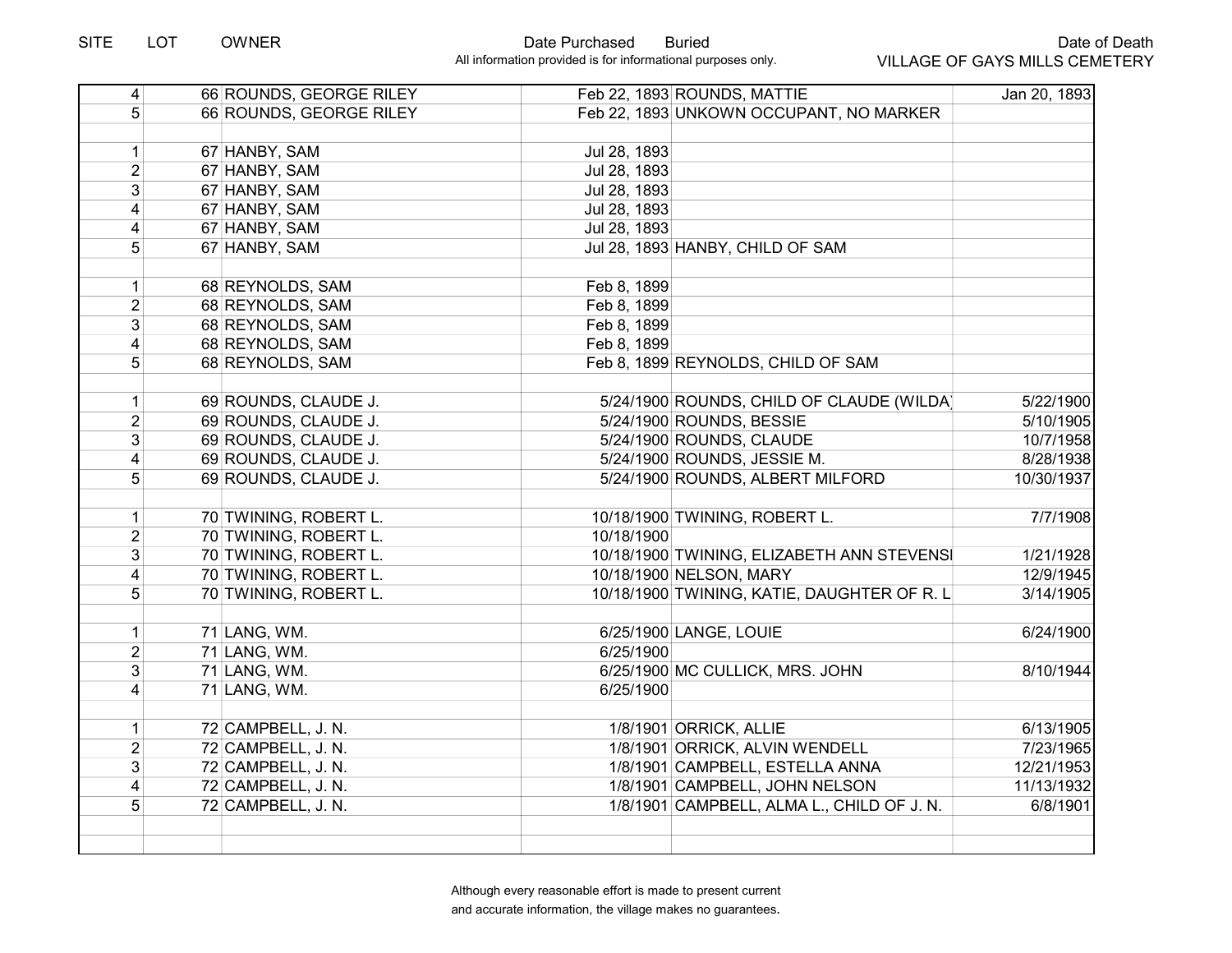| 1                       | 73 PUGH, E. W.         | 5/3/1901   |                                  |              |
|-------------------------|------------------------|------------|----------------------------------|--------------|
| $\overline{2}$          | 73 PUGH, E.W.          | 5/3/1901   |                                  |              |
| 3                       | 73 Pugh, E.W.          |            | 5/3/1901 Bacon, Ray              | 4/19/1962    |
| 4                       | 73 PUGH, E.W.          | 5/3/1901   |                                  |              |
| 5                       | 73 Pugh, E.W.          |            | 5/3/1901 E.W. Pugh, Child        | n            |
| $\overline{5}$          | 73 PUGH, E. W.         |            | 5/3/1901 WISER, GLADIS           | 3/31/1905    |
|                         |                        |            |                                  |              |
| $\mathbf 1$             | 74 Brandes, Charles    |            | 1/25/1902 Brandes, G., Child of  |              |
| $\overline{2}$          | 74 Brandes, Charles    |            | 1/25/1902 Brandes, Gertrude      | 8/31/1963    |
| 3                       | 74 Brandes, Charles    |            | 1/25/1902 Brandes, Mary Jane     | 1/11/1933    |
| 4                       | 74 Brandes, Charles    |            | 1/25/1902 Brandes, Charles       | 4/4/1905     |
|                         |                        |            |                                  |              |
| $\mathbf 1$             | 75 ROUNDS, CHAUNCEY A. |            | 11/17/1902 ROUNDS, WIFE OF C. A. |              |
| $\overline{2}$          | 75 ROUNDS, CHAUNCEY A. | 11/17/1982 |                                  |              |
| 3                       | 75 ROUNDS, CHAUNCEY A. | 11/17/1982 |                                  |              |
| 4                       | 75 ROUNDS, CHAUNCEY A. | 11/17/1982 |                                  |              |
|                         |                        |            |                                  |              |
| $\mathbf{1}$            | 76 KANE, JAS           | 3/21/1908  |                                  |              |
| $\overline{2}$          | 76 KANE, JAS           | 3/21/1908  |                                  |              |
| 3                       | 76 KANE, JAS           | 3/21/1908  |                                  |              |
| 4                       | 76 KANE, JAS           | 3/21/1908  |                                  |              |
|                         |                        |            |                                  |              |
| $\mathbf{1}$            | 77 KIELLEY, J. W.      |            | 7/7/1908 KIELLEY, BABY           |              |
| $\overline{2}$          | 77 KIELLEY, J. W.      | 7/7/1908   |                                  |              |
| 3                       | 77 KIELLEY, J. W.      | 7/7/1908   |                                  |              |
| 4                       | 77 KIELLEY, J. W.      | 7/7/1908   |                                  |              |
|                         |                        |            |                                  |              |
| $\mathbf 1$             | 78 Abbey, E.E.         |            | 2/7/1903 Child of E.E. Abbey     | $\mathsf{n}$ |
| $\overline{2}$          | 78 ABBEY, E.E.         | 2/7/1903   |                                  |              |
| $\overline{3}$          | 78 ABBEY, E.E.         | 2/7/1903   |                                  |              |
| $\overline{4}$          | 78 ABBEY, E. E.        | 2/7/1903   |                                  |              |
| $\overline{5}$          | 78 Abbey, E.E.         |            | 2/7/1903 Levy, William E.        | 9/21/1969    |
|                         |                        |            |                                  |              |
| $\mathbf{1}$            | 79 LESTER, LAFE G.     |            | LESTER, CLARA STELLA             | 6/26/1942    |
| $\overline{2}$          | 79 LESTER, LAFE G.     |            | LESTER, LAFE                     | 4/11/1950    |
| $\overline{3}$          | 79 LESTER, LAFE        |            |                                  |              |
| $\overline{3}$          | 79 LESTER, LAFE        |            |                                  |              |
| $\overline{\mathbf{4}}$ | 79 LESTER, LAFE G.     |            | LESTER, MRS. BILL                |              |
| 5                       | 79 LESTER, LAFE G.     |            | LESTER, CHILD OF BILL            |              |
|                         |                        |            |                                  |              |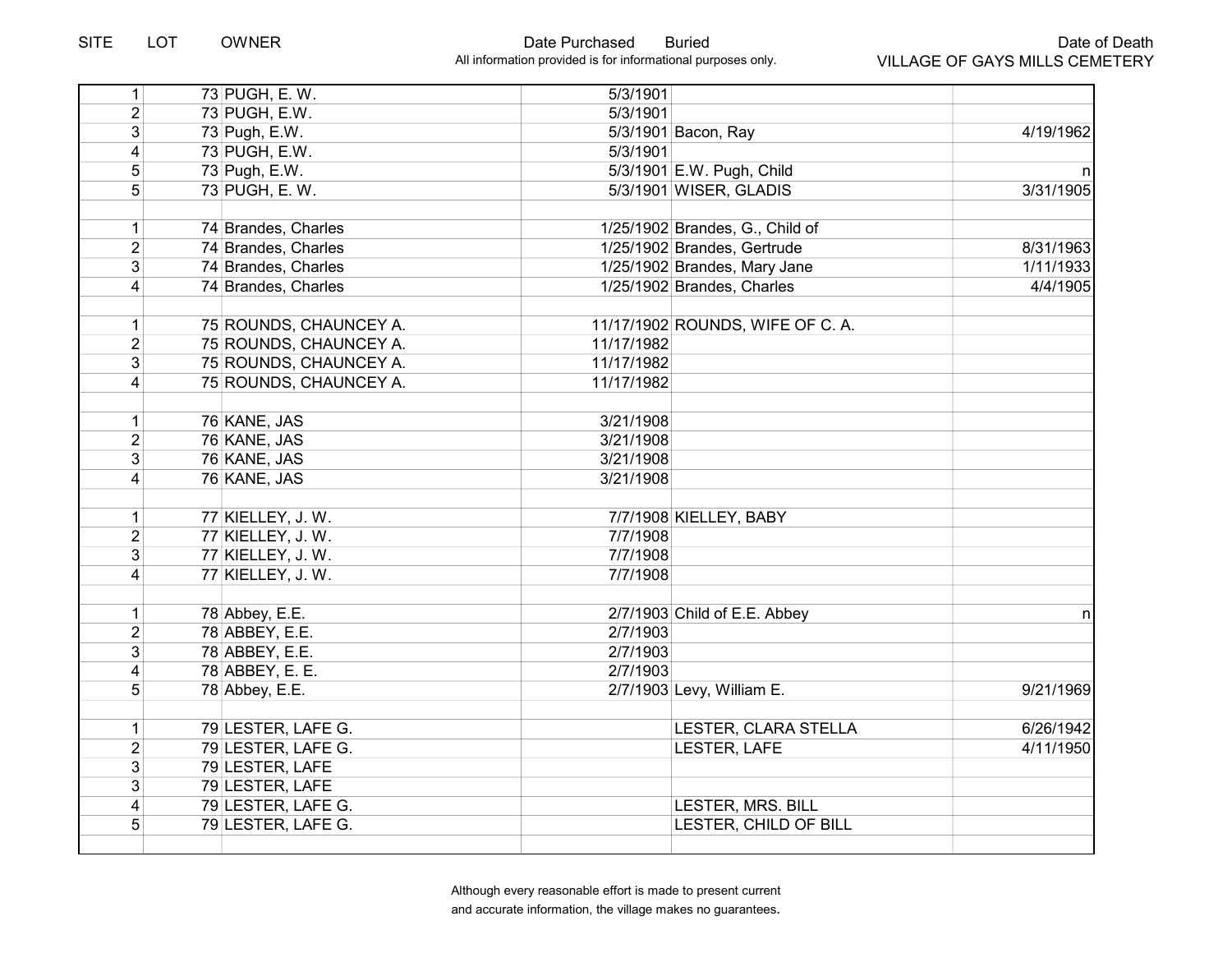| 1                       | 80 KNIGHT, D. G.               |                                       |            |
|-------------------------|--------------------------------|---------------------------------------|------------|
| $\overline{2}$          | 80 KNIGHT, D. G.               |                                       |            |
| $\overline{2}$          | 80 KNIGHT, D. G.               |                                       |            |
| 3                       | 80 KNIGHT, D. G.               |                                       |            |
| 4                       | 80 KNIGHT, D. G.               |                                       |            |
|                         |                                |                                       |            |
| $\mathbf{1}$            | 81 THOMPSON, JAS.              | THOMPSON, MARTHA ANNE                 | 5/18/1911  |
| $\overline{2}$          | 81 THOMPSON, JAS.              | HOLLIDAY, WILFORD, jr                 | 8/29/1977  |
| $\overline{3}$          | 81 THOMPSON, JAS.              |                                       |            |
| 4                       | 81 THOMPSON, JAS.              |                                       |            |
| 5                       | 81 THOMPSON, JAS.              |                                       |            |
|                         |                                |                                       |            |
| $\mathbf{1}$            | 82 OLSON, JOHN                 | 3/20/1964 OLSON, ICA LISTER           | 3/21/1964  |
| $\overline{2}$          | 82 OLSON, JOHN                 | 3/20/1964 OLSON, JOHN L.              | 1/18/1965  |
| 3                       | 82 OLSON, LAWRENCE             | 4/23/1967 OLSON, BUEFORD MILFORD      | 9/17/1982  |
| $\overline{\mathbf{4}}$ | 82 OLSON, JOHN                 | 3/20/1964 OLSON, MYRON                | 5/24/1905  |
| 5                       | 82 OLSON, LAWRENCE             | 4/23/1967 OLSON, BYRON                | 4/25/1967  |
|                         |                                |                                       |            |
| $\mathbf{1}$            | 83 DOBBS, D. E.                | 5/3/1980 DOBBS, DELIA                 | 10/20/2000 |
| $\overline{2}$          | 83 DOBBS, D.E.                 | 5/3/1980 DOBBS, ERNEST FAYE           | 1/18/1998  |
| 3                       | 83 DOBBS, D.E.                 | 5/3/1980                              |            |
| $\overline{\mathbf{4}}$ | 83 DOBBS, D.E.                 | 5/3/1980                              |            |
|                         |                                |                                       |            |
| 1                       | 84 JERRETT, KEENAN             | 7/3/1980 JERRETT, OPAL                | 6/4/1980   |
| $\overline{2}$          | 84 JERRETT, KEENAN             | 7/3/1980 JERRETT, KEENAN KERMIT       | 4/13/1999  |
| 3                       | 84 JERRETT, GREGORY            | 10/26/1994 N                          |            |
| $\overline{4}$          | 84 JERRETT, GREGORY            | 10/26/1994                            |            |
|                         |                                |                                       |            |
| 4                       | 85 Baumeister, Richard & Ruth  | 4/14/1987 Baumeister, Ruth Gwenivere` | 1/31/2014  |
| 3                       | 85 BAUMEISTER, RICHARD & RUTH  | 4/14/1987 Baumeister, Richard Wm.S    | 11/6/2012  |
| $\mathbf{1}$            | 85 Baumeister, Robert & Sharon | 5/2/1992 n                            |            |
| $\overline{2}$          | 85 BAUMEISTER, ROBERT & SHARON | 5/2/1992                              |            |
|                         |                                |                                       |            |
| $\mathbf{1}$            | 86 COLEMAN, VICTOR & DOLLIE    | 1/18/1989 COLEMAN, DOLLIE MARJORIE    | 11/4/2020  |
| $\overline{2}$          | 86 Coleman, Victor & Dollie    | 1/18/1989 COLEMAN, VICTOR             | 8/24/1999  |
| 3                       | 86 COLEMAN, JONATHAN & CHERYL  | 8/31/2001                             |            |
| $\overline{4}$          | 86 COLEMAN, JONATHAN & CHERYL  | 8/31/2001                             |            |
|                         |                                |                                       |            |
| $\mathbf{1}$            | 87 GIDDINGS, KENNETH & JOYCE   | 9/13/1999 GIDDINGS, CLAY              | 9/28/1999  |
| $\overline{2}$          | 87 GIDDINGS, KENT              | 7/6/2006 Crary, Linda                 | 10/13/2006 |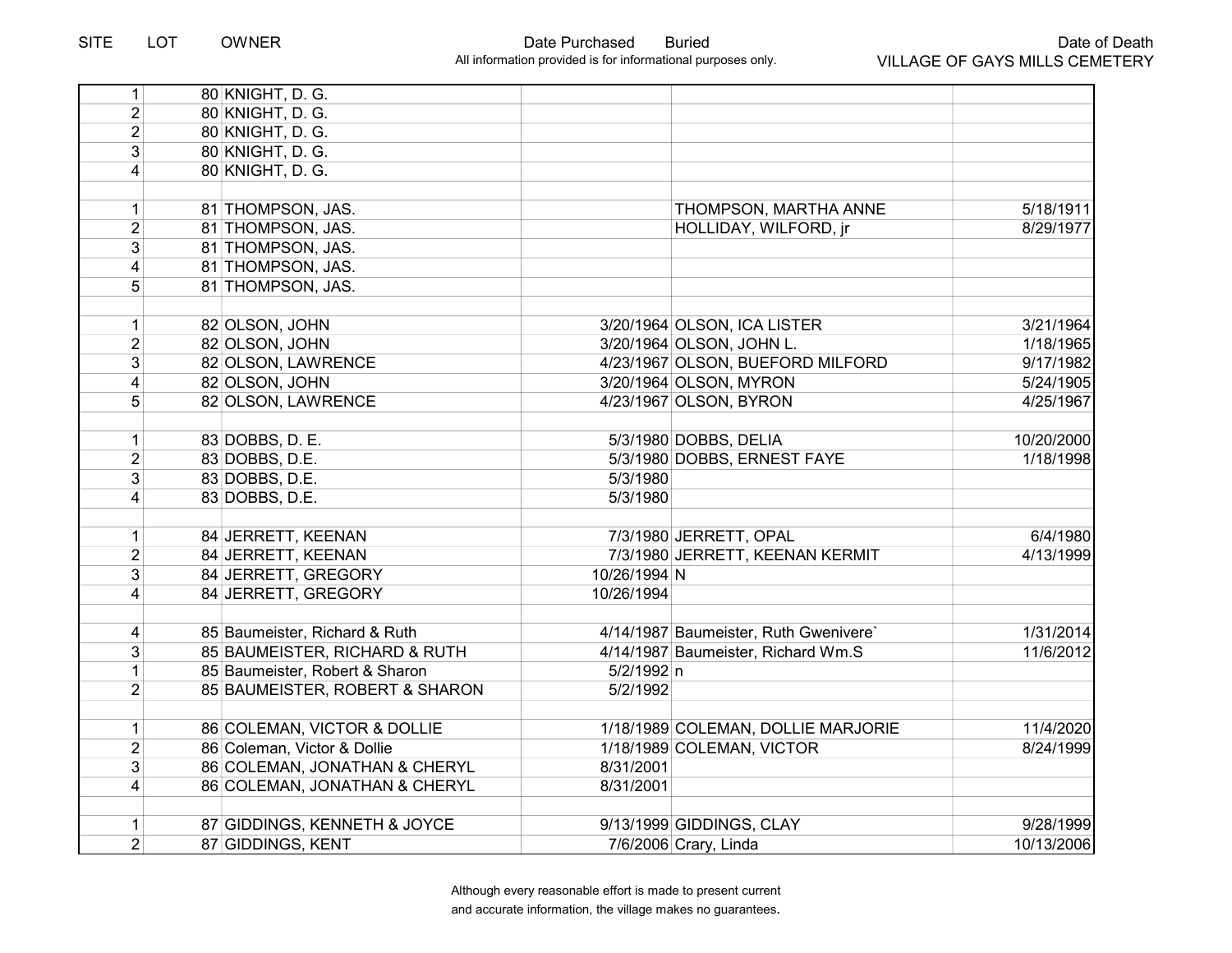| $\vert 4 \vert$<br>87 FRAZIER, VIVIAN<br>8/11/2014<br>88 HAYS, DONNA<br>7/10/2000<br>$\mathbf{1}$<br>2 <sup>1</sup><br>88 HAYS, DONNA<br>7/10/2000<br>3<br>88 HAYS, DONNA<br>7/10/2000<br>88 HAYS, DONNA<br>7/10/2000<br>$\overline{4}$<br>89<br>$\mathbf{1}$<br>$\overline{2}$<br>89 Oppriecht, Kermit<br>10/25/2021<br>3<br>89 LOMAS, DAVE<br>11/1/2001<br>$\overline{4}$<br>89 LOMAS, DAVE<br>11/1/2001 LOMAS, KATIE<br>90 OPPRIECHT, KARL & LILA<br>9/9/1997<br>$\mathbf{1}$<br>$\overline{2}$<br>90 OPPRIECHT, KARL & LILA<br>9/9/1997 OPPRIECHT, KARL J<br>3<br>90 WINSOR, AUSTIN & JUDITH<br>6/26/2019<br>$\overline{4}$<br>90 WINSOR, AUSTIN & JUDITH<br>6/26/2019 WINSOR, ARTHER AUSTIN<br>91<br>1<br>$\overline{2}$<br>91<br>3<br>91 HANSON, RAYMOND L.<br>12/4/1995 HANSON, LILLI FAYE<br>91 HANSON, RAYMOND L.<br>4<br>12/4/1995<br>92 RUNDLE, ERNEST<br>10/1/1970<br>$\mathbf{1}$<br>$\overline{2}$<br>92 RUNDLE, ERNEST<br>10/1/1970<br>3<br>10/1/1970 RUNDLE, VIRGINIA A.<br>92 RUNDLE, ERNEST<br>9/5/1983<br>10/1/1970 RUNDLE, ERNEST LAVERNE<br>$\overline{4}$<br>92 RUNDLE, ERNEST<br>8/17/2019<br>5 <sup>1</sup><br>92 RUNDLE, ERNEST<br>10/1/1970<br>93 LESTER, MRS. DEWEY (BELVA)<br>7/7/1975 LESTER, DEWEY<br>$\mathbf 1$<br>$\overline{2}$<br>93 LESTER, MRS. DEWEY (BELVA)<br>7/7/1975 LESTER, BELVA<br>$\overline{3}$<br>93 REUTER, WILMER OR BEVERLY<br>N<br>$\overline{4}$<br>93 REUTER, WILMER OR BEVERLY<br>PETTYGROVE, BARBARA ELIZABETH<br>5/22/2021<br>5<br>93 REUTER, WILMER OR BEVERLY<br>PETTYGROVE, CLYDE<br>8/15/2002<br>94 FISH, LAWRENCE SR. & MABLE<br>6/12/1905 FISH, MABEL JEANETTE<br>$\mathbf{1}$<br>$\overline{2}$<br>94 FISH, LAWRENCE SR. & MABEL<br>6/12/1905 FISH, LAWRENCE RAY, SR.<br>6/24/1992<br>3<br>94 FAULKNER, JOSEPH & ROSEA<br>3/19/1990<br>$\overline{4}$<br>94 FAULKNER, JOSEPH & ROSEA<br>3/19/1990 FAULKNER, AMY JO<br>3/3/1990 | $\overline{3}$ | 87 GIDDINGS, KENT | 7/6/2006 |            |
|------------------------------------------------------------------------------------------------------------------------------------------------------------------------------------------------------------------------------------------------------------------------------------------------------------------------------------------------------------------------------------------------------------------------------------------------------------------------------------------------------------------------------------------------------------------------------------------------------------------------------------------------------------------------------------------------------------------------------------------------------------------------------------------------------------------------------------------------------------------------------------------------------------------------------------------------------------------------------------------------------------------------------------------------------------------------------------------------------------------------------------------------------------------------------------------------------------------------------------------------------------------------------------------------------------------------------------------------------------------------------------------------------------------------------------------------------------------------------------------------------------------------------------------------------------------------------------------------------------------------------------------------------------------------------------------------------------------------------------------------------------------------------------------------------------------------------------------------------------------------------------------------|----------------|-------------------|----------|------------|
|                                                                                                                                                                                                                                                                                                                                                                                                                                                                                                                                                                                                                                                                                                                                                                                                                                                                                                                                                                                                                                                                                                                                                                                                                                                                                                                                                                                                                                                                                                                                                                                                                                                                                                                                                                                                                                                                                                |                |                   |          |            |
|                                                                                                                                                                                                                                                                                                                                                                                                                                                                                                                                                                                                                                                                                                                                                                                                                                                                                                                                                                                                                                                                                                                                                                                                                                                                                                                                                                                                                                                                                                                                                                                                                                                                                                                                                                                                                                                                                                |                |                   |          |            |
|                                                                                                                                                                                                                                                                                                                                                                                                                                                                                                                                                                                                                                                                                                                                                                                                                                                                                                                                                                                                                                                                                                                                                                                                                                                                                                                                                                                                                                                                                                                                                                                                                                                                                                                                                                                                                                                                                                |                |                   |          |            |
|                                                                                                                                                                                                                                                                                                                                                                                                                                                                                                                                                                                                                                                                                                                                                                                                                                                                                                                                                                                                                                                                                                                                                                                                                                                                                                                                                                                                                                                                                                                                                                                                                                                                                                                                                                                                                                                                                                |                |                   |          |            |
|                                                                                                                                                                                                                                                                                                                                                                                                                                                                                                                                                                                                                                                                                                                                                                                                                                                                                                                                                                                                                                                                                                                                                                                                                                                                                                                                                                                                                                                                                                                                                                                                                                                                                                                                                                                                                                                                                                |                |                   |          |            |
|                                                                                                                                                                                                                                                                                                                                                                                                                                                                                                                                                                                                                                                                                                                                                                                                                                                                                                                                                                                                                                                                                                                                                                                                                                                                                                                                                                                                                                                                                                                                                                                                                                                                                                                                                                                                                                                                                                |                |                   |          |            |
|                                                                                                                                                                                                                                                                                                                                                                                                                                                                                                                                                                                                                                                                                                                                                                                                                                                                                                                                                                                                                                                                                                                                                                                                                                                                                                                                                                                                                                                                                                                                                                                                                                                                                                                                                                                                                                                                                                |                |                   |          |            |
|                                                                                                                                                                                                                                                                                                                                                                                                                                                                                                                                                                                                                                                                                                                                                                                                                                                                                                                                                                                                                                                                                                                                                                                                                                                                                                                                                                                                                                                                                                                                                                                                                                                                                                                                                                                                                                                                                                |                |                   |          |            |
|                                                                                                                                                                                                                                                                                                                                                                                                                                                                                                                                                                                                                                                                                                                                                                                                                                                                                                                                                                                                                                                                                                                                                                                                                                                                                                                                                                                                                                                                                                                                                                                                                                                                                                                                                                                                                                                                                                |                |                   |          |            |
|                                                                                                                                                                                                                                                                                                                                                                                                                                                                                                                                                                                                                                                                                                                                                                                                                                                                                                                                                                                                                                                                                                                                                                                                                                                                                                                                                                                                                                                                                                                                                                                                                                                                                                                                                                                                                                                                                                |                |                   |          |            |
|                                                                                                                                                                                                                                                                                                                                                                                                                                                                                                                                                                                                                                                                                                                                                                                                                                                                                                                                                                                                                                                                                                                                                                                                                                                                                                                                                                                                                                                                                                                                                                                                                                                                                                                                                                                                                                                                                                |                |                   |          | 10/31/2001 |
|                                                                                                                                                                                                                                                                                                                                                                                                                                                                                                                                                                                                                                                                                                                                                                                                                                                                                                                                                                                                                                                                                                                                                                                                                                                                                                                                                                                                                                                                                                                                                                                                                                                                                                                                                                                                                                                                                                |                |                   |          |            |
|                                                                                                                                                                                                                                                                                                                                                                                                                                                                                                                                                                                                                                                                                                                                                                                                                                                                                                                                                                                                                                                                                                                                                                                                                                                                                                                                                                                                                                                                                                                                                                                                                                                                                                                                                                                                                                                                                                |                |                   |          |            |
|                                                                                                                                                                                                                                                                                                                                                                                                                                                                                                                                                                                                                                                                                                                                                                                                                                                                                                                                                                                                                                                                                                                                                                                                                                                                                                                                                                                                                                                                                                                                                                                                                                                                                                                                                                                                                                                                                                |                |                   |          | 7/14/2019  |
|                                                                                                                                                                                                                                                                                                                                                                                                                                                                                                                                                                                                                                                                                                                                                                                                                                                                                                                                                                                                                                                                                                                                                                                                                                                                                                                                                                                                                                                                                                                                                                                                                                                                                                                                                                                                                                                                                                |                |                   |          |            |
|                                                                                                                                                                                                                                                                                                                                                                                                                                                                                                                                                                                                                                                                                                                                                                                                                                                                                                                                                                                                                                                                                                                                                                                                                                                                                                                                                                                                                                                                                                                                                                                                                                                                                                                                                                                                                                                                                                |                |                   |          | 6/2/2021   |
|                                                                                                                                                                                                                                                                                                                                                                                                                                                                                                                                                                                                                                                                                                                                                                                                                                                                                                                                                                                                                                                                                                                                                                                                                                                                                                                                                                                                                                                                                                                                                                                                                                                                                                                                                                                                                                                                                                |                |                   |          |            |
|                                                                                                                                                                                                                                                                                                                                                                                                                                                                                                                                                                                                                                                                                                                                                                                                                                                                                                                                                                                                                                                                                                                                                                                                                                                                                                                                                                                                                                                                                                                                                                                                                                                                                                                                                                                                                                                                                                |                |                   |          |            |
|                                                                                                                                                                                                                                                                                                                                                                                                                                                                                                                                                                                                                                                                                                                                                                                                                                                                                                                                                                                                                                                                                                                                                                                                                                                                                                                                                                                                                                                                                                                                                                                                                                                                                                                                                                                                                                                                                                |                |                   |          |            |
|                                                                                                                                                                                                                                                                                                                                                                                                                                                                                                                                                                                                                                                                                                                                                                                                                                                                                                                                                                                                                                                                                                                                                                                                                                                                                                                                                                                                                                                                                                                                                                                                                                                                                                                                                                                                                                                                                                |                |                   |          | 12/3/1995  |
|                                                                                                                                                                                                                                                                                                                                                                                                                                                                                                                                                                                                                                                                                                                                                                                                                                                                                                                                                                                                                                                                                                                                                                                                                                                                                                                                                                                                                                                                                                                                                                                                                                                                                                                                                                                                                                                                                                |                |                   |          |            |
|                                                                                                                                                                                                                                                                                                                                                                                                                                                                                                                                                                                                                                                                                                                                                                                                                                                                                                                                                                                                                                                                                                                                                                                                                                                                                                                                                                                                                                                                                                                                                                                                                                                                                                                                                                                                                                                                                                |                |                   |          |            |
|                                                                                                                                                                                                                                                                                                                                                                                                                                                                                                                                                                                                                                                                                                                                                                                                                                                                                                                                                                                                                                                                                                                                                                                                                                                                                                                                                                                                                                                                                                                                                                                                                                                                                                                                                                                                                                                                                                |                |                   |          |            |
|                                                                                                                                                                                                                                                                                                                                                                                                                                                                                                                                                                                                                                                                                                                                                                                                                                                                                                                                                                                                                                                                                                                                                                                                                                                                                                                                                                                                                                                                                                                                                                                                                                                                                                                                                                                                                                                                                                |                |                   |          |            |
|                                                                                                                                                                                                                                                                                                                                                                                                                                                                                                                                                                                                                                                                                                                                                                                                                                                                                                                                                                                                                                                                                                                                                                                                                                                                                                                                                                                                                                                                                                                                                                                                                                                                                                                                                                                                                                                                                                |                |                   |          |            |
|                                                                                                                                                                                                                                                                                                                                                                                                                                                                                                                                                                                                                                                                                                                                                                                                                                                                                                                                                                                                                                                                                                                                                                                                                                                                                                                                                                                                                                                                                                                                                                                                                                                                                                                                                                                                                                                                                                |                |                   |          |            |
|                                                                                                                                                                                                                                                                                                                                                                                                                                                                                                                                                                                                                                                                                                                                                                                                                                                                                                                                                                                                                                                                                                                                                                                                                                                                                                                                                                                                                                                                                                                                                                                                                                                                                                                                                                                                                                                                                                |                |                   |          |            |
|                                                                                                                                                                                                                                                                                                                                                                                                                                                                                                                                                                                                                                                                                                                                                                                                                                                                                                                                                                                                                                                                                                                                                                                                                                                                                                                                                                                                                                                                                                                                                                                                                                                                                                                                                                                                                                                                                                |                |                   |          |            |
|                                                                                                                                                                                                                                                                                                                                                                                                                                                                                                                                                                                                                                                                                                                                                                                                                                                                                                                                                                                                                                                                                                                                                                                                                                                                                                                                                                                                                                                                                                                                                                                                                                                                                                                                                                                                                                                                                                |                |                   |          | 12/22/1975 |
|                                                                                                                                                                                                                                                                                                                                                                                                                                                                                                                                                                                                                                                                                                                                                                                                                                                                                                                                                                                                                                                                                                                                                                                                                                                                                                                                                                                                                                                                                                                                                                                                                                                                                                                                                                                                                                                                                                |                |                   |          | 1/7/1900   |
|                                                                                                                                                                                                                                                                                                                                                                                                                                                                                                                                                                                                                                                                                                                                                                                                                                                                                                                                                                                                                                                                                                                                                                                                                                                                                                                                                                                                                                                                                                                                                                                                                                                                                                                                                                                                                                                                                                |                |                   |          |            |
|                                                                                                                                                                                                                                                                                                                                                                                                                                                                                                                                                                                                                                                                                                                                                                                                                                                                                                                                                                                                                                                                                                                                                                                                                                                                                                                                                                                                                                                                                                                                                                                                                                                                                                                                                                                                                                                                                                |                |                   |          |            |
|                                                                                                                                                                                                                                                                                                                                                                                                                                                                                                                                                                                                                                                                                                                                                                                                                                                                                                                                                                                                                                                                                                                                                                                                                                                                                                                                                                                                                                                                                                                                                                                                                                                                                                                                                                                                                                                                                                |                |                   |          |            |
|                                                                                                                                                                                                                                                                                                                                                                                                                                                                                                                                                                                                                                                                                                                                                                                                                                                                                                                                                                                                                                                                                                                                                                                                                                                                                                                                                                                                                                                                                                                                                                                                                                                                                                                                                                                                                                                                                                |                |                   |          |            |
|                                                                                                                                                                                                                                                                                                                                                                                                                                                                                                                                                                                                                                                                                                                                                                                                                                                                                                                                                                                                                                                                                                                                                                                                                                                                                                                                                                                                                                                                                                                                                                                                                                                                                                                                                                                                                                                                                                |                |                   |          | 9/29/2008  |
|                                                                                                                                                                                                                                                                                                                                                                                                                                                                                                                                                                                                                                                                                                                                                                                                                                                                                                                                                                                                                                                                                                                                                                                                                                                                                                                                                                                                                                                                                                                                                                                                                                                                                                                                                                                                                                                                                                |                |                   |          |            |
|                                                                                                                                                                                                                                                                                                                                                                                                                                                                                                                                                                                                                                                                                                                                                                                                                                                                                                                                                                                                                                                                                                                                                                                                                                                                                                                                                                                                                                                                                                                                                                                                                                                                                                                                                                                                                                                                                                |                |                   |          |            |
|                                                                                                                                                                                                                                                                                                                                                                                                                                                                                                                                                                                                                                                                                                                                                                                                                                                                                                                                                                                                                                                                                                                                                                                                                                                                                                                                                                                                                                                                                                                                                                                                                                                                                                                                                                                                                                                                                                |                |                   |          |            |
|                                                                                                                                                                                                                                                                                                                                                                                                                                                                                                                                                                                                                                                                                                                                                                                                                                                                                                                                                                                                                                                                                                                                                                                                                                                                                                                                                                                                                                                                                                                                                                                                                                                                                                                                                                                                                                                                                                |                |                   |          |            |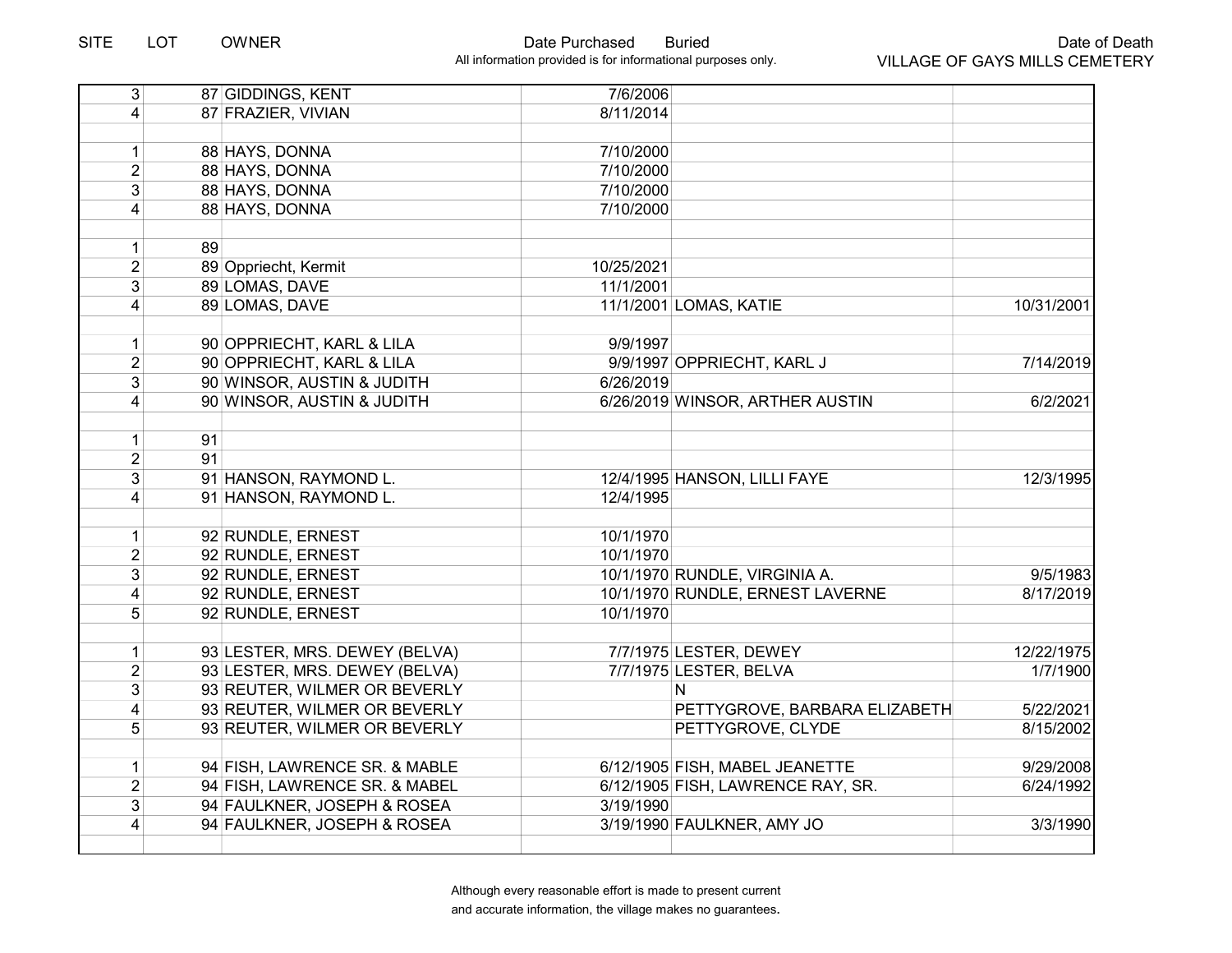| 1                                | 95 OSWALD, IRVIN                             | OSWALD, ELLEN                            | 10/6/1983  |
|----------------------------------|----------------------------------------------|------------------------------------------|------------|
| $\mathbf{1}$                     | 95 OSWALD, IRVIN                             | WAGNER, FREDERIC EUGENE (cremains)       | 3/17/2017  |
| $\overline{2}$                   | 95 OSWALD, IRVIN                             |                                          |            |
| 3                                | 95 OSWALD, IRVIN                             | <b>WELSH, JIM AMBROSE</b>                | 1/12/1993  |
| $\overline{4}$                   | 95 FISH, LAWRENCE                            | 4/26/2005 FISH, LAWRENCE                 | 4/21/2005  |
| 1                                | 96 GREEN, CHAS. ESTATE                       | 10/30/1931 GREENE, CHARLES LEONARD       | 11/1/1931  |
| $\overline{2}$                   | 96 GREEN, CHAS.                              | 10/30/1931 GREENE, CLARA H.              | 3/3/1905   |
| 3                                | 96 GREENE, CHAS. ESTATE.                     | 10/30/1931 GREENE, WILLIAM               | 4/20/1905  |
| $\vert$                          | 96 GREENE, CHAS. ESTATE                      | 10/30/1931                               |            |
|                                  |                                              |                                          |            |
| $\mathbf{1}$                     | 97 Beckwith, Wm.                             | 4/8/1905 Beckwith, W.                    | 4/26/1932  |
| $\overline{2}$                   | 97 Beckwith, Wm.                             | 4/8/1905 Beckwith, Child                 |            |
| $\overline{3}$                   | 97 Beckwith, Wm.                             | 4/8/1905 Beckwith, Child                 |            |
| $\overline{4}$                   | 97 Beckwith, Wm.                             | 4/8/1905 Beckwith, Jennie                | 1/9/1908   |
| 1                                | 98 PIERCE, FRANK                             | 11/28/1905 PIERCE, ROSIE, CHILD OF FRANK | 3/19/1905  |
| $\overline{2}$                   | 98 PIERCE, FRANK                             | 11/28/1905 PIERCE, RACHAEL ELIZABETH     | 8/9/1956   |
| 3                                | 98 PIERCE, FRANK                             | 11/28/1905 BECKWITH, SQUIRE W            | 4/23/1932  |
| $\overline{4}$                   | 98 PIERCE, FRANK                             | 11/28/1905 MARTIN, DAISY ELLEN           | 2/15/1973  |
| $\mathbf{1}$                     | 99 WHITT, LILLY MAE                          | 8/18/1944 WHITT, JOHN                    |            |
| $\overline{2}$                   | 99 WHITT, LILLY MAE                          | 8/18/1944 WHITT, LILLY MAE               | 4/22/1970  |
| 3 <sup>1</sup>                   | 99 DAGNON, MARY                              | 8/17/1977 DAGNON, MARY                   | 12/28/1977 |
| $\vert 4 \vert$                  | 99 DAGNON, MARY                              | 8/17/1965 DAGNON, CHARLES D.             | 3/3/1978   |
|                                  |                                              |                                          |            |
| 1                                | 100 Beiderman, Eliza                         | n Beiderman, Celeste                     | 10/15/1906 |
| $\overline{2}$<br>$\overline{3}$ | 100 Beiderman, Eliza                         | n Curley, Mrs. John (Alice)              | 7/2/1930   |
| $\vert$                          | 100 Beiderman, Eliza<br>100 BEIDERMAN, ELIZA | n Curley, John                           | 4/19/1905  |
|                                  |                                              |                                          |            |
| $\mathbf{1}$                     | 101 MARSH, IVA                               | 10/28/1905 MARISH, MOTHER OF IVA         |            |
| $\overline{2}$                   | 101 MARSH, IVA                               | 10/28/1905                               |            |
| $\overline{3}$                   | 101 MARSH, IVA                               | 10/28/1905                               |            |
| $\overline{4}$                   | 101 MARSH, IVA                               | 10/28/1905                               |            |
| $\mathbf{1}$                     | 102 Beiderman, Eliza                         | 9/28/1903 Beiderman, Alice               | n          |
| $\overline{2}$                   | 102 Beiderman, Eliza                         | 9/28/1903 Curley, John                   | nl         |
| 3                                | 102 BEIDERMAN, ELIZA                         | 9/28/1903                                |            |
| $\vert 4 \vert$                  | 102 BEIDERMAN, ELIZA                         | 9/28/1903                                |            |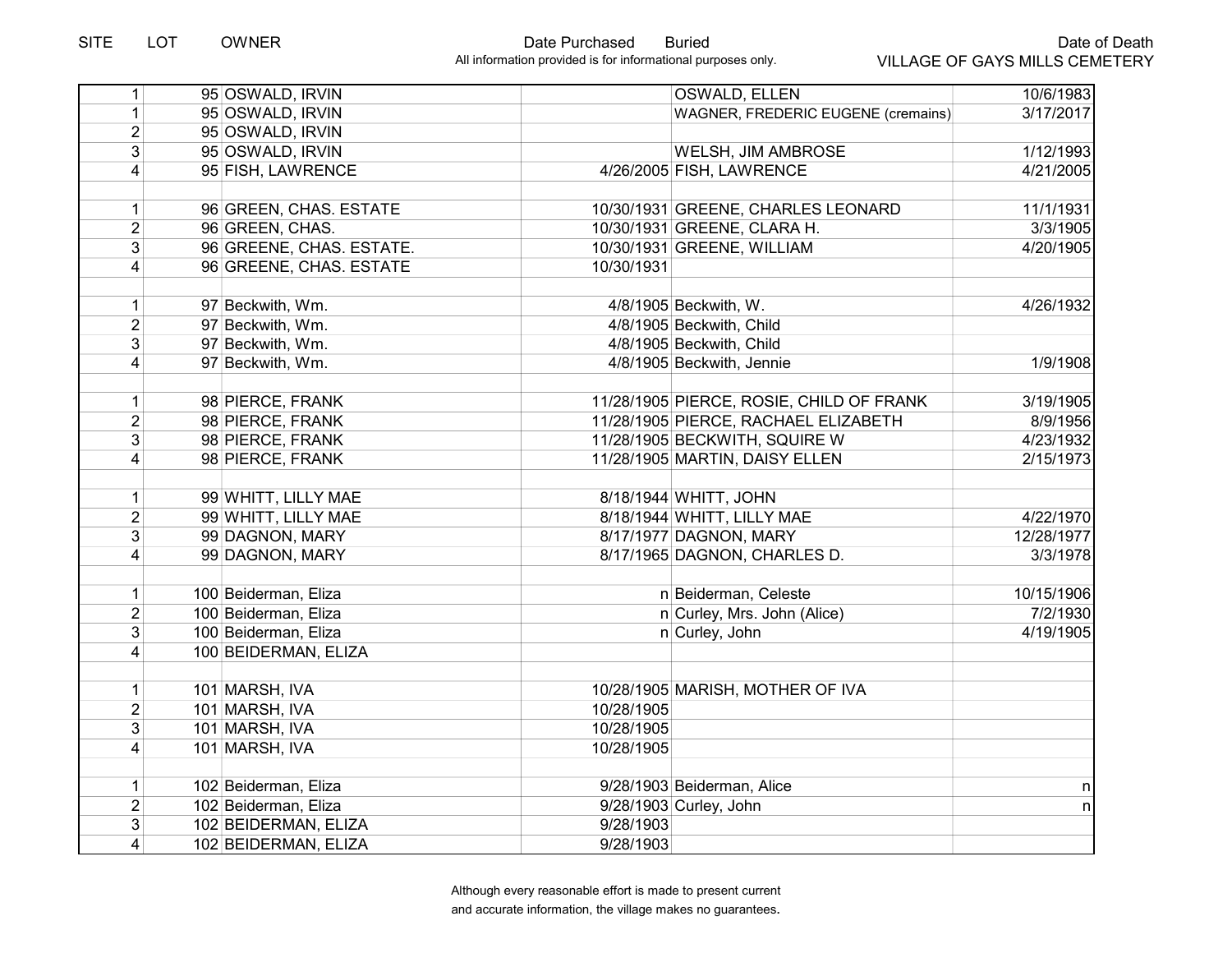| 1                       | 103 STEVENSEN, W. H. | 1/22/1903 |                                       |                   |
|-------------------------|----------------------|-----------|---------------------------------------|-------------------|
| $\overline{2}$          | 103 STEVENSEN, W. H. |           | 1/22/1903 LESTER, ORIN                | 12/16/1945        |
| 3 <sup>1</sup>          | 103 STEVENSEN, W. H. |           | 1/22/1903 LESTER, LOTTIE              | 12/9/1984         |
| $\overline{4}$          | 103 STEVENSEN, W. H. |           | 1/22/1903 LESTER, GARFIELD            | 11/30/1958        |
| 5 <sup>5</sup>          | 103 STEVENSEN, W. H. |           | 1/22/1903 STEVENSEN, CHARLES H.       | 6/8/1956          |
| $6\phantom{a}$          | 103 STEVENSEN, W. H. |           | 1/22/1903 STEVENSEN, WM.              | 12/31/1902        |
| $\overline{7}$          | 103 STEVENSEN, W. H. |           | 1/22/1903 STEVENSEN, MRS. WM. (LAURA) |                   |
| 8                       | 103 STEVENSEN, W. H. |           | 1/22/1903 STEVENSEN, OTTO W.          | 5/15/1905         |
|                         |                      |           |                                       |                   |
| 1                       | 104 MITCHELL, G. B.  |           | 8/5/1903 DUNBAR, HERBERT WALTER       | 10/14/1956        |
| $\overline{2}$          | 104 MITCHELL, G. B.  |           | 10/4/1965 DUNBAR, ANNA M.             | 10/4/1965         |
| $\overline{3}$          | 104 MITCHELL, G. B.  |           | 8/5/1903 DUNBAR, DOROTHY RUTH         | 6/13/1978         |
| $\overline{\mathbf{4}}$ | 104 MITCHELL, G.B.   |           | DUNBAR, CHILD OF HUBERT               |                   |
| $5-E$                   | 104 MITCHELL, G. B.  |           | 8/5/1903 DUNBAR, GENEVA JUNE          | 12/18/1915        |
| $5-W$                   | 104 MITCHELL, G.B.   | 8/5/1903  |                                       |                   |
| 6                       | 104 MITCHEL, G. B.   | 8/5/1903  |                                       |                   |
| $\overline{7}$          | 104 MITCHEL, G. B.   | 8/5/1903  |                                       |                   |
| 8 <sup>1</sup>          | 104 MITCHEL, G. B.   | 8/5/1903  |                                       |                   |
|                         |                      |           |                                       |                   |
| 1                       | 105 STOWELL, J. L.   |           | STOWELL, ETHEL P.                     | 11/20/1967        |
| $\overline{2}$          | 105 STOWELL, J. L.   |           | STOWELL, WM. ARTHUR                   | 7/29/1942         |
| $\overline{3}$          | 105 STOWELL, J. L.   |           | STOWELL, ROSANNA                      | Apr 23, 1863      |
| $\overline{4}$          | 105 STOWELL, J. L.   |           | STOWELL, JOHN L.                      |                   |
| 5E                      | 105 STOWELL, J. L.   |           | STOWELL, JULIA E.                     | 2/10/1900         |
| 5E                      | 105 STOWELL, J.L.    |           | STOWELL, ROSELLE                      | Nov 6, 1877       |
| 5W                      | 105 STOWELL, J. L.   |           | STOWELL, CALVIN A.                    | Nov 6, 1874       |
| 5W                      | 105 STOWELL, J.L.    |           | STOWELL, JEFFIE R.                    | Feb 18, 1877      |
| $\overline{7}$          | 105 STUCKEY, H. W.   |           | 11/19/1941 STUCKEY, EMMA B.           | 6/24/1961         |
| 8 <sup>1</sup>          | 105 STUCKEY, H. W.   |           | 11/19/1941 STUCKEY, HENRY W.          | 11/21/1941        |
|                         |                      |           |                                       |                   |
| 1                       | 106 THOMPSON, T. L.  |           | 3/23/1906 THOMPSON, THOS. L.          | 2/18/1932         |
| $\overline{2}$          | 106 THOMPSON, T. L.  |           | 3/23/1906 THOMPSON, EDITH FRANCIS     | 7/29/1941         |
| 3 <sup>1</sup>          | 106 DALTON, DELBERT  |           | DALTON, GRACE                         | <b>JUNE, 1994</b> |
| 4                       | 106 DALTON, DELBERT  |           | DALTON, DELBERT                       | 1/11/1974         |
| $\overline{5}$          | 106 LESTER, HENRY    | 3/23/1906 |                                       |                   |
| $6\overline{6}$         | 106 LESTER, HENRY    |           | 3/23/1906 LESTER, HENRY               | 3/20/1905         |
| $\overline{7}$          | 106 LESTER, HENRY    |           | 3/23/1906 LESTER, LYDIA M.            | 3/23/1905         |
| 8                       | 106 LESTER, HENRY    | 3/23/1906 |                                       |                   |
|                         |                      |           |                                       |                   |
|                         |                      |           |                                       |                   |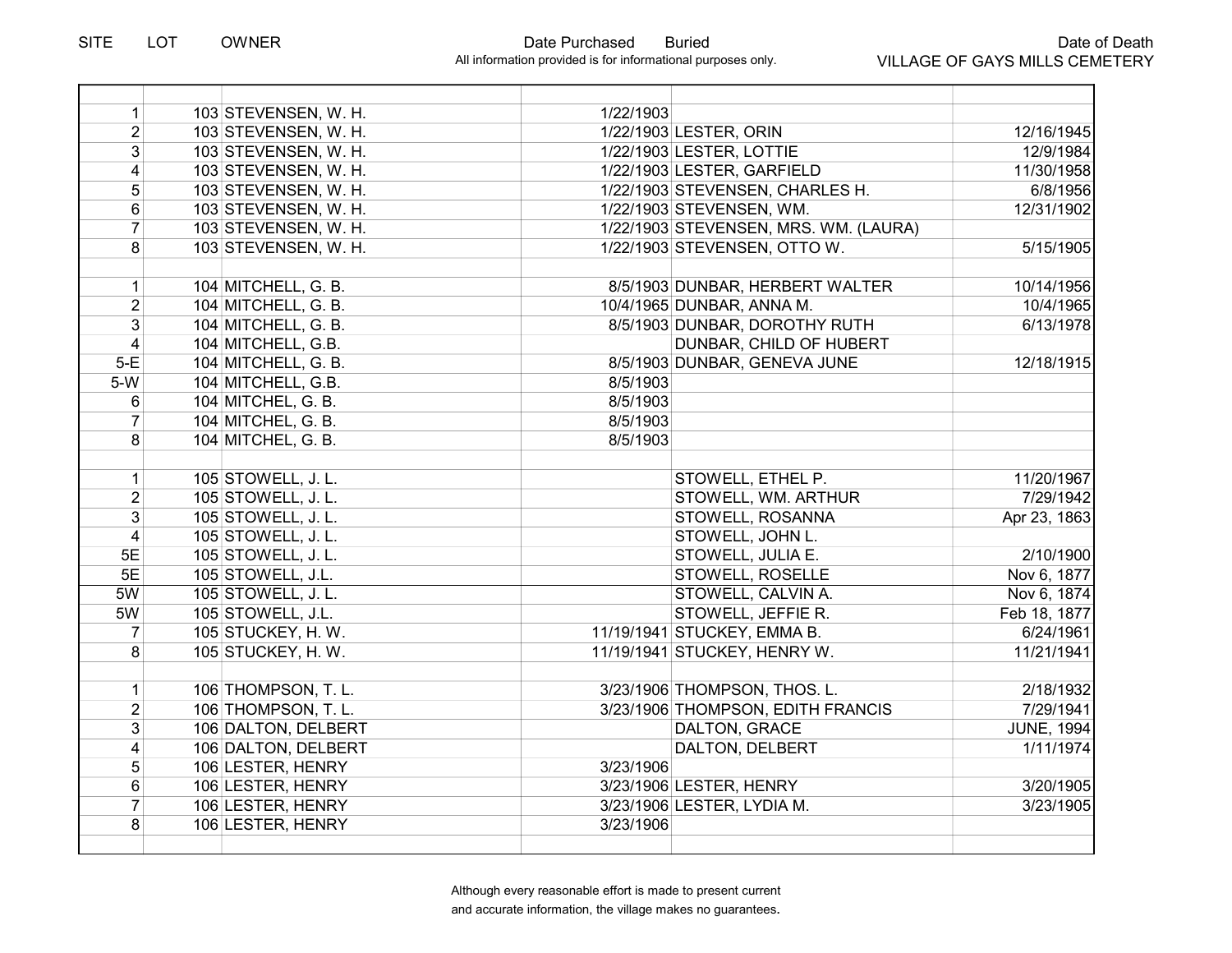| 1                                | 107 SHERWOOD, O.A.                   | 12/4/1907 |                                                          |                        |
|----------------------------------|--------------------------------------|-----------|----------------------------------------------------------|------------------------|
| $\overline{2}$                   | 107 SHERWOOD, O.A.                   |           | 12/4/1907 SHERWOOD, ORRIN A.                             | 1/9/1939               |
| 3                                | 107 SHERWOOD, O.A.                   |           | 12/4/1907 SHERWOOD, KATE LORETTA                         | 4/14/1931              |
| 4                                | 107 SHERWOOD, O.A.                   |           | 12/4/1907 SHERWOOD, ROY C.                               | 11/19/1907             |
| $\overline{5}$                   | 107 SHERWOOD, O.A.                   |           | 12/4/1907 SHERWOOD, LUKE                                 | 1/7/1984               |
| 6                                | 107 SHERWOOD, O.A.                   |           | 12/4/1907 SHERWOOD, EVELYN                               | 8/28/2002              |
| $\overline{7}$                   | 107 SHERWOOD, O.A.                   |           | 12/4/1907 SHERWOOD, HARVEY                               | 6/14/1981              |
| 8                                | 107 SHERWOOD, O.A.                   |           | 12/4/1907 SHERWOOD, BERTHA                               | 11/6/1991              |
|                                  |                                      |           |                                                          |                        |
| 1                                | 108 BROWN, S. L.                     | 4/15/1909 |                                                          |                        |
| $\overline{2}$                   | 108 Brown, S. L. - Hellen Walker     |           | 4/15/1909 Helen Walker                                   | 7/13/2008              |
| 3                                | 108 Brown, S.L.                      |           | 4/15/1909 Brown, George C.                               | 5/19/1905              |
| 4                                | 108 Brown, S.L.                      |           | 4/15/1909 Brown, Anna Grace                              | 5/4/1964               |
| 5                                | 108 Brown, S.L.                      |           | 4/15/1909 Brown, Ada Amelia                              | 4/11/1909              |
| 6                                | 108 Brown, S.L.                      |           | 4/15/1909 Brown, Stephen L.                              | 1/1/1937               |
| $\overline{7}$                   | 108 Brown, S.L.                      |           | 4/15/1909 Brown, Samuel T.                               | 10/8/1959              |
| 8                                | 108 BROWN, S. L.                     |           | 4/15/1909 McKnight, Ada R                                | 4/9/2009               |
|                                  |                                      |           |                                                          |                        |
|                                  |                                      |           |                                                          |                        |
| $\mathbf{1}$                     | 109 HELGERSON, MARIE                 |           | <b>HELGERSON, HARRY</b>                                  | 10/26/1925             |
| $\overline{2}$                   | 109 HELGERSON, MARIE                 |           | HELGERSON, MARIE B.                                      | 3/23/1988              |
| 3                                | 109 HELGERSON, M.                    |           | Dorlag, Betty Lou                                        | 2/9/2005               |
| 4                                | 109 HELGERSON, M.                    |           |                                                          |                        |
| 5                                | 109 MOORE, DALE & BEAULAH            |           | 5/20/1992 LINCICUM, FRANK CECIL                          | 5/8/1968               |
| 6                                | 109 MOORE, DALE & BEAULAH            |           | 5/20/1992 LINCICUM, ELLA; LINCICUM, DONNA (              | 12/26/1991             |
| 6                                | 109 MOORE, DALE & BEAULAH            |           | 5/20/1992 LINCICUM, DONNA, J                             | 12/19/2009             |
| 7                                | 109 MOORE, DALE & BEAULAH            |           | 5/20/1992 MOORE, DALE                                    | 4/25/1999              |
| 8                                | 109 MOORE, DALE & BEAULAH            |           | 5/20/1992 MOORE, BEULAH IONE                             | 5/1/2005               |
|                                  | 110 YOUNG, ELMER                     |           |                                                          |                        |
| $\mathbf{1}$                     |                                      |           | 12/3/1935 WARD, WILLIAM CHARLES                          | 12/4/1935              |
| $\mathfrak{B}$<br>$\overline{4}$ | 110 YOUNG, ELMER<br>110 YOUNG, ELMER |           | 12/3/1935 YOUNG, ELLA ELLEN<br>12/3/1935 WARD, CLAIR WM. | 2/24/1962<br>3/28/1961 |
| 5E                               | 110 YOUNG, ELMER                     |           | 12/3/1935 YOUNG, ELMER B                                 | 11/30/1940             |
| 5w                               |                                      |           |                                                          | 7/31/1949              |
|                                  | 110 JONES, MRS. FRED NELSON          |           | 7/3/1949 JONES, FRED NELSON                              |                        |
| 5W                               | 110 YOUNG, MRS. ELMER                |           | 8/11/1936 SPENCER, CHARLES                               | 8/8/1936               |
| 6                                | 110 JONES, MRS. FRED NELSON          |           | 7/3/1949 NELSON, MRS. FRED (CINDIA)                      | 5/3/1905               |
| 6<br>$\overline{7}$              | 110 YOUNG, MRS. ELMER                |           | 8/11/1936 SPENCER, MANNY                                 | 12/24/1966             |
| 8                                | 110 NORVEIL, DR. L. L.               |           | NORVEIL, STELLA                                          | 1/7/1946               |
|                                  | 110 NORVEIL, DR. L. L.               |           | NORVEIL, DR. L. L.                                       | 5/29/1905              |
|                                  |                                      |           |                                                          |                        |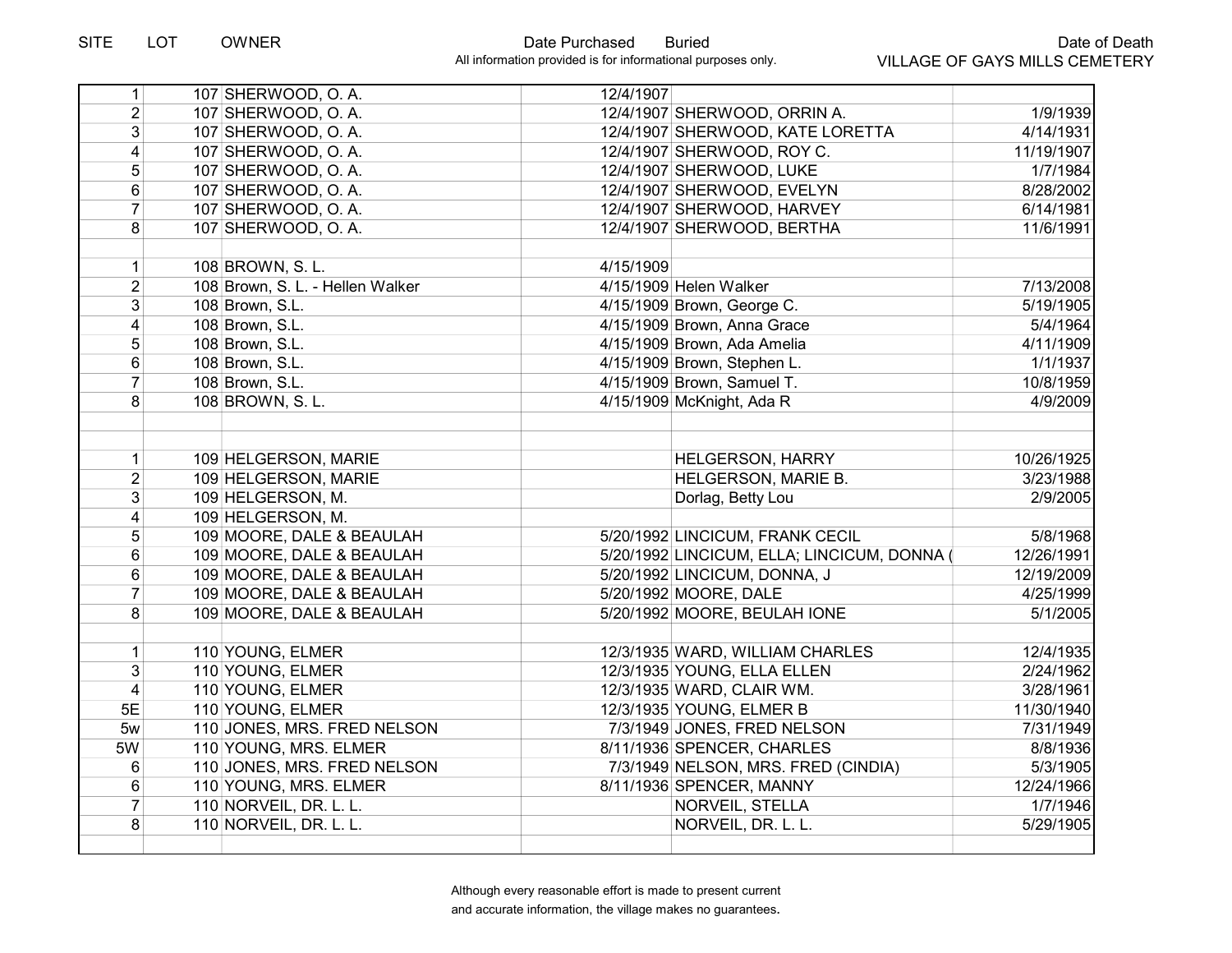| 1              | 111 COPUS, MELVIN       | 6/29/1921  |                                           |            |
|----------------|-------------------------|------------|-------------------------------------------|------------|
| $\overline{2}$ | 111 COPUS, MELVIN       | 6/29/1921  |                                           |            |
| $\overline{2}$ | 111 COPUS, MELVIN       | 6/29/1921  |                                           |            |
| $\overline{3}$ | 111 COPUS, MELVIN       | 6/29/1921  |                                           |            |
| $\overline{4}$ | 111 COPUS, MELVIN       | 6/29/1921  |                                           |            |
| 5E             | 111 COPUS, MELVIN       |            | 6/29/1921 COPUS, BERTHA                   | 6/24/1921  |
|                |                         |            |                                           |            |
| $\mathbf{1}$   | 112 GUIST, MRS. JOHN    |            | 10/9/1921 REYNOLDS, HARRY                 | 6/12/1927  |
| $\overline{2}$ | 112 GUIST, MRS. JOHN H. | 10/9/1921  |                                           |            |
| 3              | 112 GUIST, MRS. JOHN    |            | 10/9/1921 GOFF, LILLIAN                   |            |
| 4              | 112 GUIST, MRS. JOHN    |            | 10/9/1921 GUIST, MARGARET M.              | 4/21/1957  |
| 5              | 112 GUIST, MRS. JOHN    |            | 10/9/1921 GUIST, JOHN H.                  | 10/6/1921  |
|                |                         |            |                                           |            |
| $\mathbf{1}$   | 113 SHOWEN, BURT EUGENE |            | 11/18/1931 SHOWEN, INFANT OF RUSSEL       |            |
| $\overline{2}$ | 113 SHOWEN, BURT EUGENE |            | 11/18/1931 SHOWEN, IDA JOHANNA            | 7/3/1950   |
| $\mathfrak{S}$ | 113 SHOWEN, BURT EUGENE |            | 11/18/1931 SHOWEN, BERT EUGENE            | 11/20/1931 |
| $\overline{4}$ | 113 SHOWEN, BURT EUGENE |            | 11/18/1931 SHOWEN, LULUMAE                | 5/31/1985  |
| 4S             | 113 SHOWEN, BURT EUGENE |            | 11/18/1931 SHOWEN, RUSSELL BUFFORD        | 6/16/2004  |
| 5N             | 113 MASDEN, M. D.       | 10/19/2001 |                                           |            |
| 5W             | 113 MASDEN, M. D.       |            | 10/19/1931 MASDEN, MRS. M. D. (ELIZABETH) |            |
| 6              | 113 MASDEN, M. D.       |            | 10/19/1931 MASDEN, M. D.                  |            |
| $\overline{7}$ | 113 PECOY, F. A.        |            | 6/6/1955 PECOY, LOIS MAE                  | 3/15/1968  |
| 8              | 113 PECOY, F. A.        |            | 6/6/1955 PECOY, FRANK                     | 3/12/1977  |
| 8              | 113 MASDEN, M. D.       |            | 10/19/1931 TRANSUE, GLADYS (DAUGHTER)     | 2/21/1991  |
|                |                         |            |                                           |            |
| $\mathbf 1$    | 114 BACON, FRED         | 1/30/1923  |                                           |            |
| $\overline{2}$ | 114 BACON, FRED         | 1/30/1923  |                                           |            |
| 3              | 114 BACON, FRED         | 1/30/1923  |                                           |            |
| $\overline{4}$ | 114 Bacon, Fred         |            | 1/30/1923 Smith, Paul                     | 8/19/1977  |
| 5              | 114 Bacon, Fred         |            | 1/30/1923 Bacon, Archie H.                | 1/31/1923  |
| 6              | 114 Bacon, Fred         |            | 1/30/1923 Bacon, Patricia                 | 5/9/1938   |
| $\overline{7}$ | 114 Bacon, Fred         |            | 1/30/1923 Bacon, Fred                     | 5/25/1905  |
| 8              | 114 Bacon, Fred         |            | 1/30/1923 Bacon, Clarice                  | 4/27/1985  |
| $\mathbf 1$    | 115 TAINTER, A. N.      |            | 7/7/1908 GILBERTSON, VELMA                | 4/11/1988  |
| $\overline{2}$ | 115 TAINTER, A. N.      |            | 7/7/1988 TAINTER, FAY                     | 6/5/1905   |
| $\overline{3}$ | 115 TAINTER, A. N.      |            | 7/7/1908 TAINTER, EMMA FRANCIS            | 8/17/1936  |
| 4              | 115 TAINTER, A. N.      |            | 7/7/1908 TAINTER, ELMER GORHAM            | 10/21/1936 |
| 5              |                         |            |                                           |            |
|                | 115 TAINTER, A. N.      |            | 7/7/1908 TAINTER, KEREN KAPUCH            | 5/10/1908  |
| 6              | 115 TAINTER, A. N.      |            | 7/7/1908 TAINTER, HARLEY                  | 4/6/1989   |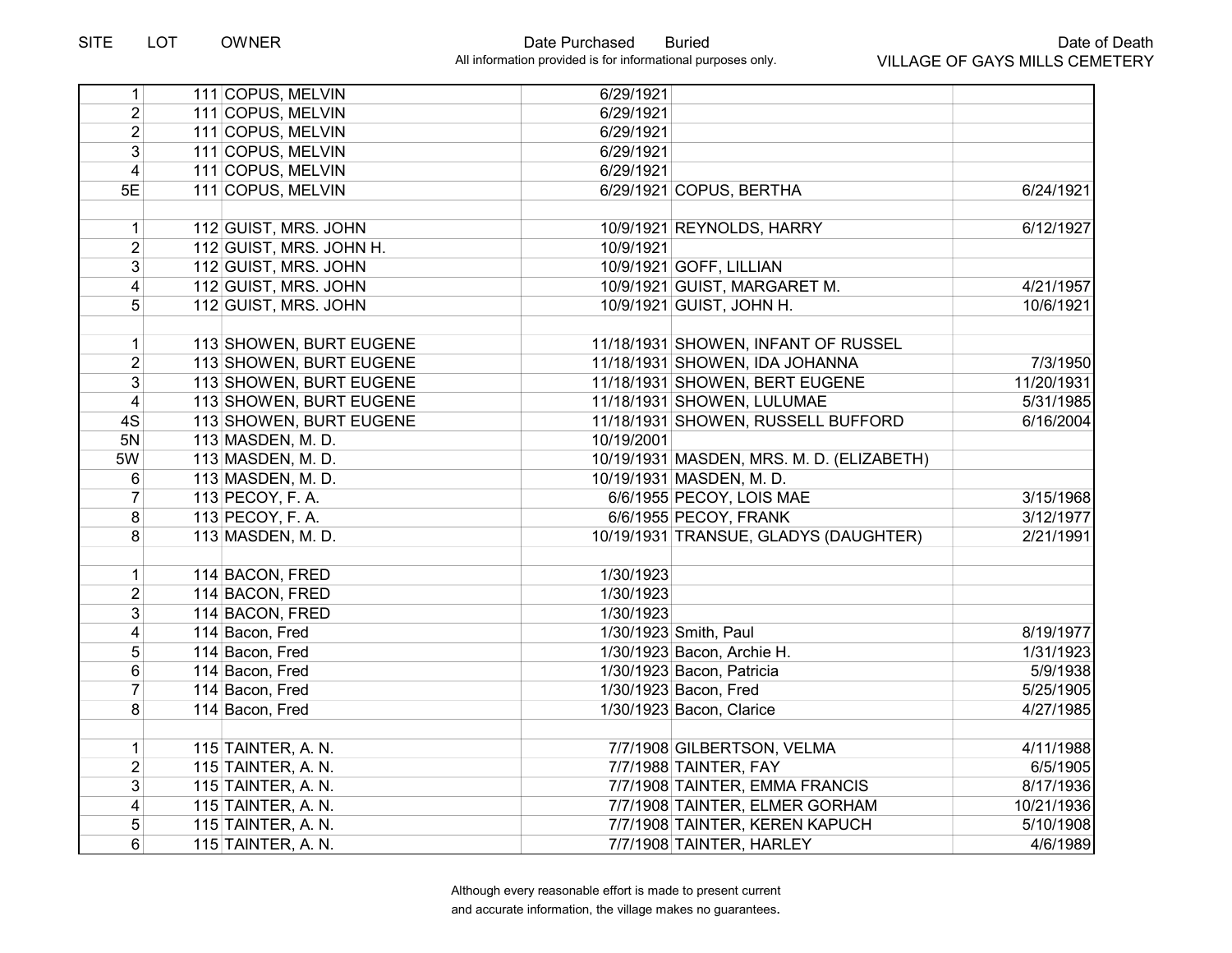| $\overline{7}$          | 115 TAINTER, A. N.                  | 7/7/1908  |                                           |              |
|-------------------------|-------------------------------------|-----------|-------------------------------------------|--------------|
| 8 <sup>1</sup>          | 115 TAINTER, A. N.                  | 7/7/1908  |                                           |              |
|                         |                                     |           |                                           |              |
| 1                       | 116 Tallman, N.A.                   |           | 12/4/1907 Hartwell, Clarissa              | Jun 26, 1863 |
| $\overline{2}$          | 116 Tallman, N.A.                   |           | 12/4/1907 Tallman, Mary Ann               | 4/10/1911    |
| $\overline{3}$          | 116 Tallman, N.A.                   |           | 12/4/1907 Tallman, Nelson Admiral         | 4/19/1909    |
| $\overline{\mathbf{4}}$ | 116 Tallman, N.A.                   |           | 12/4/1907 Tallman, Clara S.               | 1/2/1935     |
| $\overline{5}$          | 116 TALLMAN, N. A.                  | 12/4/1907 |                                           |              |
| $6\phantom{a}$          | 116 Tallman, N.A.                   |           | 12/4/1907 Sampson, Theo                   | n            |
| $\overline{7}$          | 116 Tallman, N.A.                   |           | 12/4/1907 Arnot, Ida Leora Randall        | 4/10/1923    |
| 8                       | 116 TALLMAN, N. A.                  | 12/4/1907 |                                           |              |
|                         |                                     |           |                                           |              |
| $\mathbf{1}$            | $117$ GIRLDER, T.B.                 | 2/23/1907 |                                           |              |
| $\overline{2}$          | 117 GIRDLER, T. B.                  | 2/23/1907 |                                           |              |
| $\overline{3}$          | 117 GIRDLER, T. B.                  | 2/23/1907 |                                           |              |
| $\overline{4}$          | 117 GIRDLER, T. B.                  | 2/23/1907 |                                           |              |
| 5                       | 117 TWINING, M. W. & GIRDLER, T. B. |           | 2/23/1907 GIRDLER, NETTIE                 | 3/21/1905    |
| $6\phantom{a}$          | 117 TWINING, M. W. & GIRDLER, T. B. |           | 2/23/1907 GIRDLER, FRANK                  | 4/9/1905     |
| $\overline{7}$          | 117 GIRDLER, T. B.                  |           | 2/23/1907 GIRDLER, HERMAN                 | 2/12/1905    |
| 8                       | 117 GIRDLER, T. B.                  | 2/23/1907 |                                           |              |
|                         |                                     |           |                                           |              |
| 1                       | 118 LUCE, GUY N.                    |           | 12/8/1930 LUCE, GUY N.                    | 11/14/1942   |
| $\overline{2}$          | 118 LUCE, GUY N.                    |           | 12/8/1930 LUCE, MRS. GUY N. (MINNIE)      | 12/8/1930    |
| 3 <sup>1</sup>          | 118 LUCE, GUY N.                    | 12/8/1930 |                                           |              |
| 4                       | 118 LUCE, GUY N.                    | 12/8/1930 |                                           |              |
| 5                       | 118 JONES, THOS.                    | 2/23/1905 |                                           |              |
| $6\phantom{a}$          | 118 JONES, THOS.                    | 2/23/1905 |                                           |              |
| $\overline{7}$          | 118 JONES, THOS.                    |           | 12/23/1905 JONES, THOMAS M.               | 11/9/1905    |
| 8                       | 118 JONES, THOS.                    |           | 12/23/1905 JONES, MARTHA                  | 11/19/1928   |
|                         |                                     |           |                                           |              |
| 1                       | 119 GEORGE, S. C.                   |           | 8/29/1904 JERRETT, INFANT CHILD OF DORRIS |              |
| 1                       | 119 GEORGE, S. C.                   |           | 8/29/1904 MONTGOMERY, GOLDA MELINDA GE    | 10/6/1956    |
| $\overline{2}$          | 119 GEORGE, S. C.                   |           | 8/29/1904 GEORGE, SPERRY CALVIN           | 11/22/1950   |
| $\overline{3}$          | 119 GEORGE, S. C.                   |           | 8/29/1904 GEORGE, SUSAN M.                | 9/10/1926    |
| $\overline{\mathbf{4}}$ | 119 GEORGE, S. C.                   |           | 8/29/1904 GEORGE, DARREL                  | 1/3/1906     |
| 5                       | 119 GEORGE, H. C.                   |           | 8/29/1904 GEORGE, HENRY CLYDE             | 7/24/1904    |
| 6                       | 119 GEORGE, H. C.                   |           | 8/29/1904 GEORGE, HARRY J.                | 6/9/1908     |
| $\overline{7}$          | 119 GEORGE, H. C.                   |           | 8/29/1904 GEORGE, HENRY CHARLES           | 8/18/1937    |
| 8                       | 119 GEORGE, H. C.                   |           | 8/29/1904 GREEN, MRS. CHESTINA J.         | 4/1/1905     |
|                         |                                     |           |                                           |              |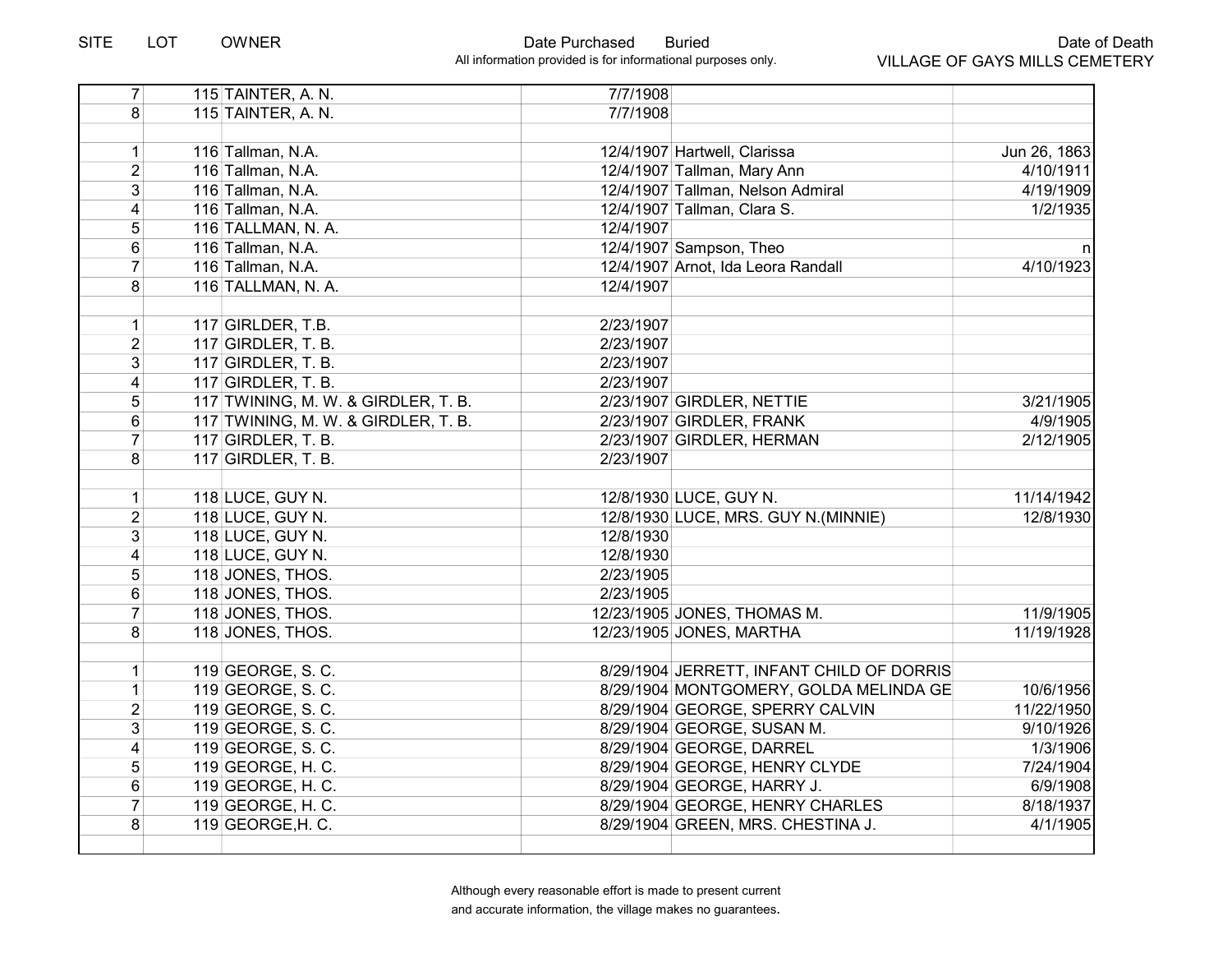| 1                       | 120 SMITH, W. D.       | 2/27/1904 |                                        |            |
|-------------------------|------------------------|-----------|----------------------------------------|------------|
| $\overline{2}$          | 120 SMITH, W. D.       | 2/27/1904 |                                        |            |
| 3                       | 120 SMITH, W. D.       |           | 2/27/1904 SMITH, WM. D.                |            |
| 4                       | 120 SMITH, W. D.       | 2/27/1904 |                                        |            |
| 5                       | 120 SMITH, W.D.        | 2/27/1904 |                                        |            |
| 6                       | 120 SMITH, W.D.        | 2/27/1904 |                                        |            |
| $\overline{7}$          | 120 SMITH, W. D.       | 2/27/1904 |                                        |            |
| $\overline{7}$          | 120 SMITH, W.D.        | 2/27/1904 |                                        |            |
| 8                       | 120 SMITH, W. D.       | 2/27/1904 |                                        |            |
|                         |                        |           |                                        |            |
| 1                       | 121 MARSTON, W. P.     |           | 4/10/1905 HOLLIDAY, ORPHA              | 10/5/1996  |
| $\overline{2}$          | 121 MARSTON, W. P.     |           | 4/10/1905 HOLIDAY, LLOYD               | 11/6/1978  |
| 3                       | 121 MARSTON, W. P.     | 4/10/1905 |                                        |            |
| $\overline{\mathbf{4}}$ | 121 MARSTON, W. P.     | 4/10/1905 |                                        |            |
| 5                       | 121 MARSTON, W. P.     |           | 4/10/1905 MARSTON, EUGENE A.           | 4/10/1926  |
| 6                       | 121 MARSTON, W. P.     |           | 4/10/1905 MARSTON, CLARA L.            | 4/2/1926   |
|                         |                        |           |                                        |            |
| 1                       | 122 MONTGOMERY, JESS   | 2/1/1918  |                                        |            |
| $\overline{2}$          | 122 MONTGOMERY, JESS   | 2/1/1918  |                                        |            |
| 3                       | 122 MONTGOMERY, JESS   | 2/1/1918  |                                        |            |
| $\overline{4}$          | 122 MONTGOMERY, JESS   |           | 2/1/1918 MONTGOMERY, MRS. JESS         |            |
|                         |                        |           |                                        |            |
| 1                       | 123 Bacon, Pearl       |           | 1/19/1934 Chellevold, Brenda Lee       | 6/30/1968  |
| 2                       | 123 Bacon, Pearl       |           | 1/19/1934 Bacon, Pearl                 | n          |
| 3                       | 123 Bacon, Pearl       |           | 1/19/1934 Bacon, Florence K.           | 4/18/1983  |
| 4                       | 123 Bacon, Pearl       |           | 1/19/1934 Bacon, Myron Joseph          | 1/7/1934   |
| 5                       | 123 REDFIELD, GEORGE   |           | REDFIELD, MARY MARGARET                | 11/29/1913 |
| 6                       | 123 REDFIELD, GEORGE   |           | REDFIELD, PAEVUS W.                    | 11/18/1922 |
|                         |                        |           |                                        |            |
| 1                       | 124 DELAMATER, C. R.   | 3/28/1905 |                                        |            |
| $\overline{2}$          | 124 DELAMATER, C. R.   |           | 3/28/1905 DELAMATER, DESSIE LUELLA     | 2/19/1989  |
| 3                       | 124 DELAMATER, CHARLES |           | 3/28/1905 DELMATER, CHARLES            | 5/4/1905   |
| 4                       | 124 DELAMATER, C. R.   |           | 3/28/1905 DELAMATER, CHARLOTTE, INFANT | 4/12/1905  |
| 5                       | 124 DELAMATER, C. R.   |           | 3/28/1905 DELAMATER, CLAUDE W.         | 3/28/1905  |
| 6                       | 124 DELAMATER, C. R.   |           | 3/28/1905 DELAMATER, HAROLD            | 3/30/1905  |
|                         |                        |           |                                        |            |
| $\mathbf{1}$            | 125 LOWE, TOM          |           | 3/28/1905 LOWE, INEZ                   | 6/6/1905   |
| $\overline{2}$          | 125 LOWE, TOM          |           | 3/28/1905 LOWE, TOM                    | 9/1/1972   |
| 3                       | 125 LOWE, TOM          |           | 3/28/1905 LOWE, CHILD OF TOM           | 5/24/1930  |
| 4                       | 125 LOWE, TOM          |           | 3/28/1905 LOWE, OPAL                   | 3/28/1905  |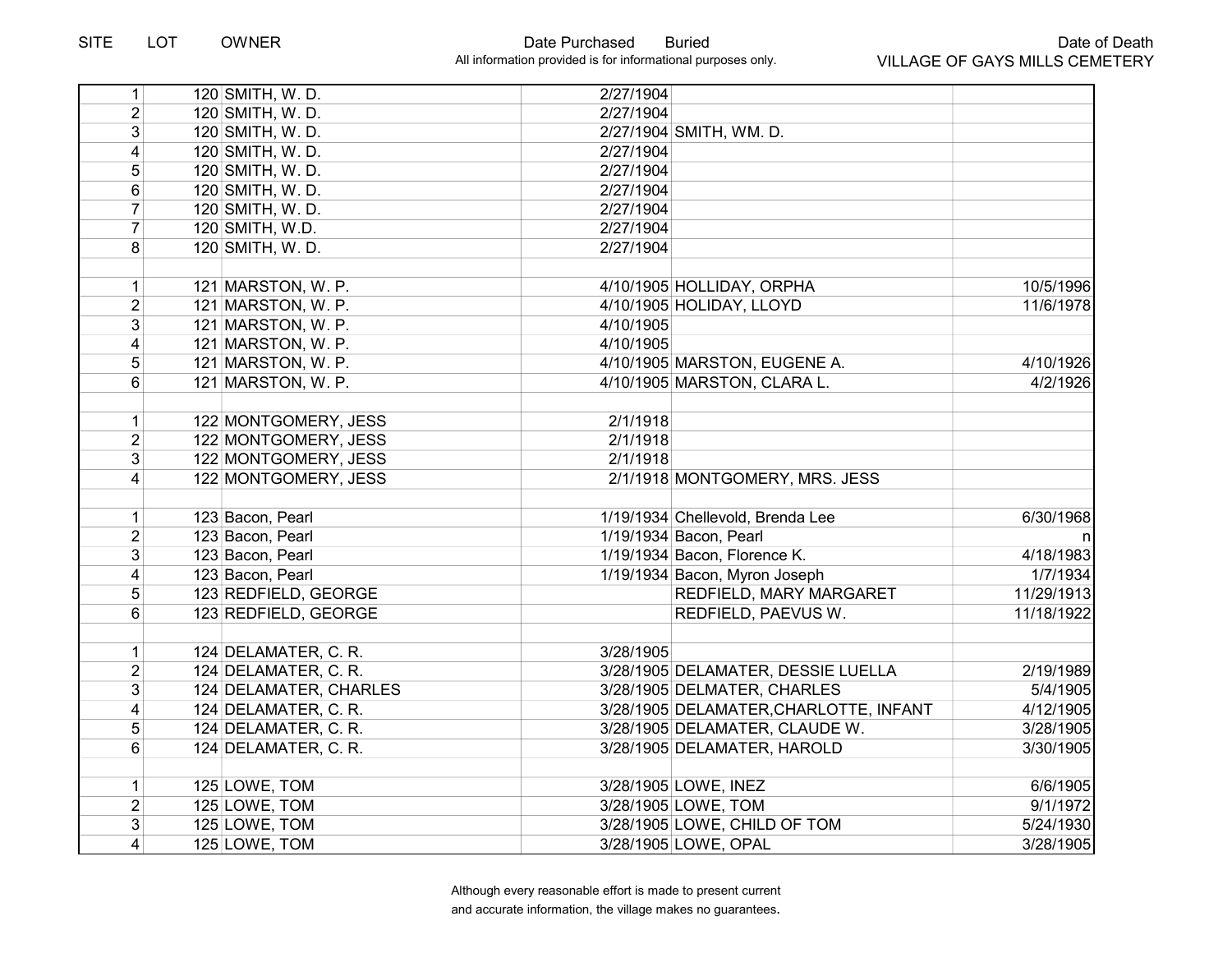| $\mathbf{1}$        | 126 MCMANMAY, MARILYN (transferred 7-10- |           |                                           |            |
|---------------------|------------------------------------------|-----------|-------------------------------------------|------------|
| $\overline{2}$      | 126 MCMANMAY, MARILYN (transferred 7-10- |           |                                           |            |
| $\overline{3}$      | 126 FORTNEY, OLE                         |           | FORTNEY, OLE                              | 2/14/1920  |
| $\overline{4}$      | 126 FORTNEY, OLE                         |           | FORTNEY, MARTHA ANDERSON                  | 12/29/1919 |
|                     |                                          |           |                                           |            |
| 1                   | 127 ROUNDS, MELVILLE J.                  |           | 3/4/1929 ROUNDS, LAURA                    | 1/15/1932  |
| $\overline{2}$      | 127 ROUNDS, MELVILLE J.                  |           | 3/4/1929 ROUNDS, MELVILLE J.              | 3/5/1929   |
| $\overline{3}$      | 127 GARRETT, NATE                        |           | 12/19/2029 GARRETT, NATHAN                | 10/3/1932  |
| 4                   | 127 GARRETT, NATE                        |           | 12/19/2029 GARRETT, MAUDE BECK            | 12/9/1929  |
|                     |                                          | 2/19/2021 |                                           |            |
| $\mathbf{1}$        | 128 SNOBERGER, R. E.                     | 2/19/2021 |                                           |            |
| $\overline{2}$      | 128 SNOBERGER, R. E.                     |           |                                           |            |
| $\overline{3}$      | 128 SNOBERGER, R. E.                     | 2/19/2021 |                                           |            |
| $\vert 4 \vert$     | 128 SNOBERGER, R. E.                     |           | 2/19/2021 SNOBERGER, MARY SUE, INFANT CHI | 2/3/1921   |
| $\mathbf{1}$        | 129 SCHOONOVER, A. F.                    |           | <b>SCHOONOVER, BABY</b>                   | 1/30/1920  |
| $\overline{2}$      | 129 SCHOONOVER, A. F.                    |           |                                           |            |
|                     |                                          |           |                                           |            |
| $\mathbf{1}$        | 130 NICHOLSON, MRS. JOHN                 |           | 10/15/1928 NICHOLSON, JOHN                | 10/13/1928 |
| $\overline{2}$      | 130 NICHOLSON, MRS. JOHN                 |           | 10/15/1928 NICHOLSON, MRS. JOHN (MARY F.) | 5/29/1929  |
|                     |                                          |           |                                           |            |
| $\mathbf{1}$        | 131 HANSON, BURT                         |           | 1/10/1932 HANSON, OLIVE GERTRUDE          | 2/5/1932   |
| $\overline{2}$      | 131 HANSON, BURT                         |           | 1/10/1932 HANSON, BERT                    | 7/21/1947  |
|                     |                                          |           |                                           |            |
| $\mathbf{1}$        | 132 HILL, SEBINA DELL                    |           | 1/5/1933 HILL, SEBINA DELL                | 1/6/1933   |
| $\overline{2}$      | 132 HILL, SABINA DELL                    |           | 1/5/1933 THOMAS, FRED                     | 9/29/1965  |
|                     |                                          |           |                                           |            |
| 1<br>$\overline{2}$ | 133 GEORGE, HARRIS                       |           | 8/30/1933 GEORGE, DOROTHY                 | 8/31/1933  |
|                     | 133 GEORGE, HARRIS                       |           | 8/30/1933 TURK, ANNA ELIZABETH            | 10/25/1955 |
| $\mathbf{1}$        | 134 HAYS, MRS. CHARLES                   |           | 2/28/1938 HAYS, CHARLES LEONARD           | 2/28/1938  |
| $\overline{2}$      | 134 HAYS, MRS. CHARLEY                   |           | 2/28/1938 HAYS, LUCINDA J. (MRS. CHARLES) | 4/12/1959  |
|                     |                                          |           |                                           |            |
| $\overline{2}$      | 135 Boyce, Mrs. S.R.                     |           | 10/16/1935 Brooks, Frank                  | 10/18/1935 |
|                     |                                          |           |                                           |            |
| $\mathbf{1}$        | 136 SCHMOLL, JOHN                        |           | 1/9/1943 SCHMOLL, SHERRY LYNN             | 1/8/1943   |
| $\mathbf{1}$        | 136 SCHMOLL, JOHN                        |           | 1/9/1943 SCHMOLL, ROBERT T                | 11/25/2009 |
| $\overline{2}$      | 136 SCHMOLL, JOHN                        |           | 1/9/1943 SCHMOLL, GERTRUDE MAE            | 3/25/1970  |
| 3                   | 136 SCHMOLL, JOHN                        |           | 1/9/1943 SCHMOLL, JOHN                    | 6/15/1954  |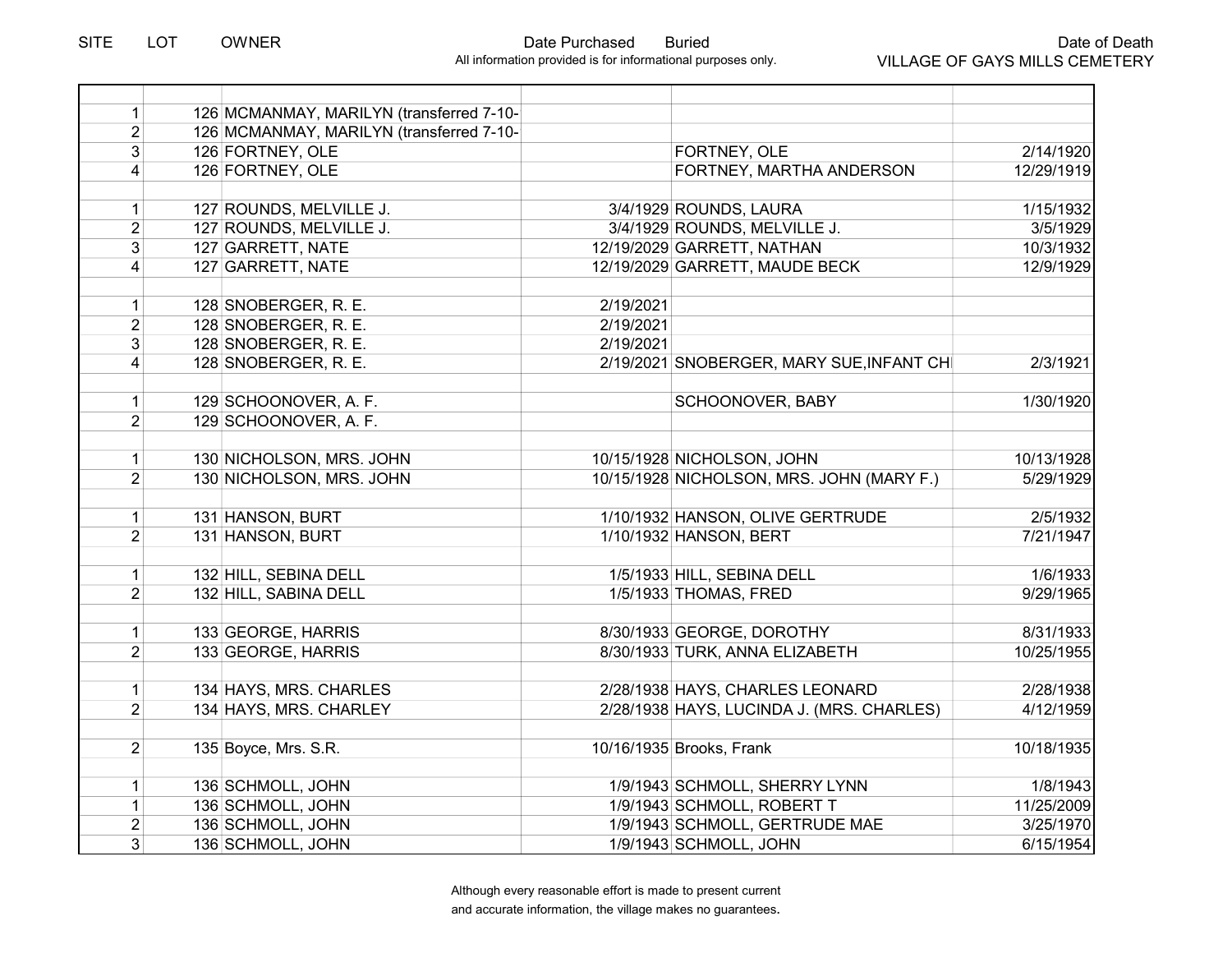| $\mathbf{1}$   |     | 137 POTTER'S FIELD         |            | <b>CROWE, BERT</b>                       | 9/22/1938  |
|----------------|-----|----------------------------|------------|------------------------------------------|------------|
| $\mathbf{1}$   |     | 137 POTTERS FIELD          |            | DEAN, IKE                                | 11/23/1935 |
| $\mathbf{1}$   |     | 137 POTTER'S FIELD         |            | DEAN, IKE                                | 10/6/1972  |
| $\overline{2}$ |     | <b>137 POTTER'S FIELD</b>  |            | MILLER, CHARLES ACE                      | 12/10/1951 |
| $\overline{2}$ |     | <b>137 POTTER'S FIELD</b>  |            | <b>NABB, FRANK</b>                       | 1/11/1936  |
| $\overline{3}$ |     | <b>137 POTTER'S FIELD</b>  |            | NABB, FRANK                              | 1/16/1936  |
| 4              |     | <b>137 POTTER'S FIELD</b>  |            | QUINLIN, ED                              |            |
| $\overline{5}$ |     | 137 POTTER'S FIELD         |            | HANKS, BERT                              | 11/25/1951 |
| $\overline{7}$ |     | <b>137 POTTER'S FIELD</b>  |            | MILLER, CHARLES ACE                      | 12/10/1951 |
| $\overline{7}$ |     | 137 POTTER'S FIELD         |            | <b>SCHULLER, FREDERICK</b>               | 12/4/1963  |
| $\overline{8}$ |     | <b>137 POTTERS FIELD</b>   |            | FILMORE, RILEY                           | 7/20/1964  |
| $\bf 8$        |     | 137 POTTER'S FIELD         |            | FILMORE, RILEY                           | 7/20/1964  |
| 9              |     | 137 POTTER'S FIELD         |            | KROTT, JOSEPH                            | 8/13/1964  |
|                |     |                            |            |                                          |            |
| $\mathbf{1}$   |     | 138 WALLEN, NONA           |            | 11/25/1957 ROSE, DOTTY DARLENE HAVENS    | 10/22/1957 |
| $\overline{2}$ |     | 138 WALLEN, MRS. NONA      | 11/25/1957 |                                          |            |
| 3              |     | 138 EITSERT, DORIS         |            | 12/9/2002 EITSERT, DORIS IRENE           | 9/11/2008  |
| 4              |     | 138 EITSERT, DORIS         |            | 12/9/2002 EITSERT, DALE                  | 12/8/2002  |
|                |     |                            |            |                                          |            |
| $\mathbf 1$    |     | 139 COPUS, HOWARD          | 7/3/1948   |                                          |            |
| $\overline{2}$ |     | 139 COPUS, HOWARD          | 7/3/1948   |                                          |            |
| 3S             |     | 139 COPUS, HOWARD          |            | 7/3/1948 COPUS, INFANT TERAN LE          |            |
| 3              | 139 |                            |            |                                          |            |
| $\overline{4}$ | 139 |                            |            |                                          |            |
|                |     |                            |            |                                          |            |
|                |     |                            |            |                                          |            |
| $\mathbf{1}$   |     | 140 GEORGE, CLAUDE         |            | 2/2/1933 GEORGE, CLAUDE                  | 6/2/1905   |
| $\overline{2}$ |     | 140 GEORGE, CLAUDE         |            | 2/2/1933 GEORGE, VELMA                   | 10/10/1985 |
| 3              |     | 140 GEORGE, CLAUDE         |            | 2/2/1933 GEORGE, REGGINALL               | 6/27/1956  |
| 4              |     | 140 GEORGE, CLAUDE         |            | 2/2/1933 GEORGE, MAXINE AMENTA           | 2/4/1933   |
| $\mathbf{1}$   |     | 141 DEETHARDT, MRS. HOWARD |            | 12/18/1952 DEETHARDT, DANNY HOWARD       | 12/18/1952 |
| $\overline{2}$ |     | 141 DEETHARDT, MRS. HOWARD |            | 12/18/1952 DEETHARDT, ZETTA (MRS. HOWARD | 5/6/1977   |
| 3              |     |                            |            |                                          |            |
|                |     | 141 FISHER, ELSIE          |            | 4/4/1949 FISHER, LLANO                   | 4/5/1949   |
| 4              |     | 141 FISHER, ELSIE          |            | 4/4/1949 FISHER, ELSIE SHEBEL            | 6/5/1905   |
| $\mathbf 1$    |     | 142 MOORE, ARCHIE          |            | 1/18/1947 MOORE, ARCHIE                  | 6/18/1957  |
| $\mathbf{1}$   |     | 142 MOORE, ARCHIE          |            | 1/18/1947 MOORE, BABY                    | 3/21/1959  |
| $\overline{2}$ |     | 142 MOORE, ARCHIE          |            | 1/18/1947 MOORE, PEARL (MRS. ARCHIE)     | 1/17/1947  |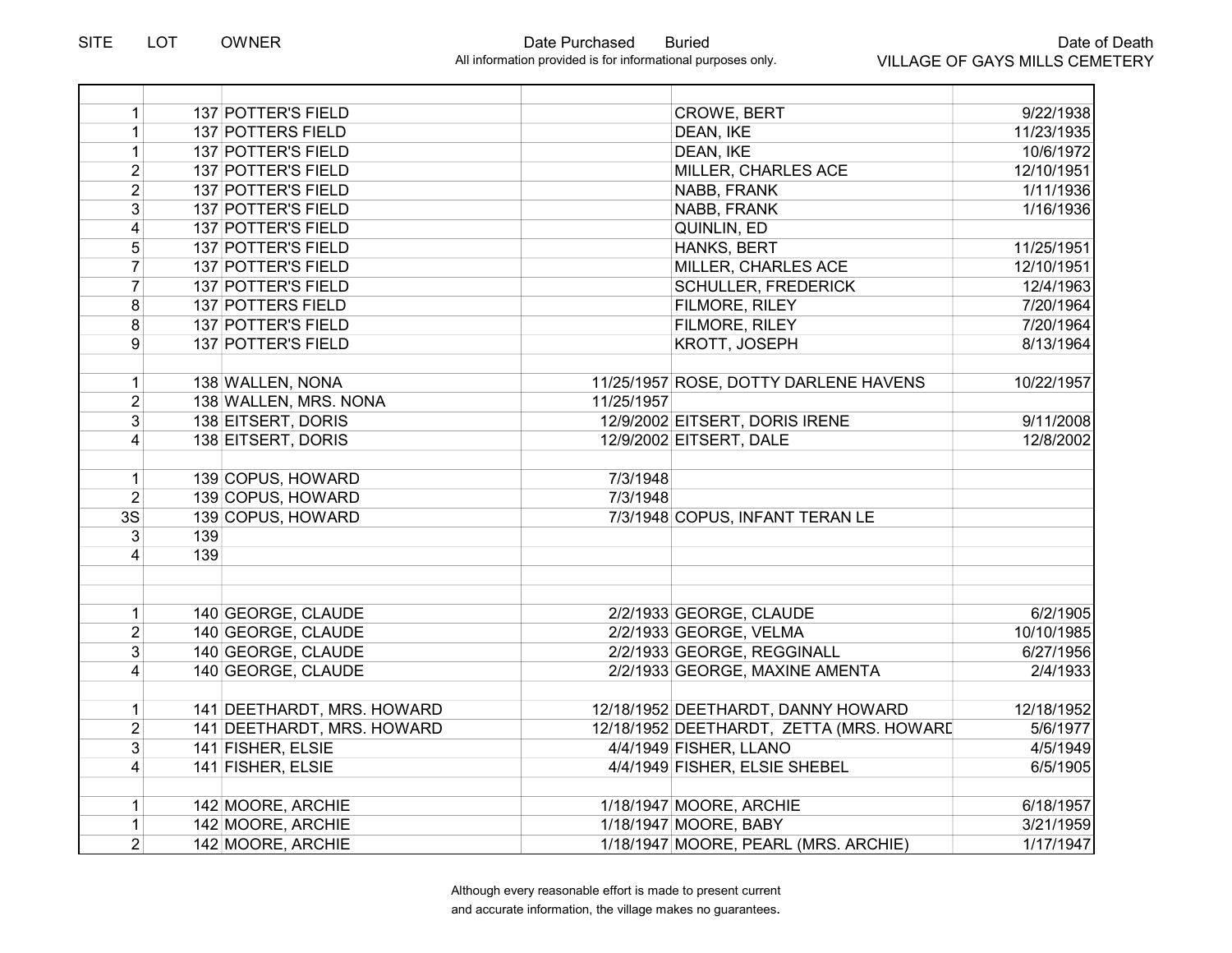| $\overline{3}$  | 142 MOORE, ARCHIE       | 1/18/1947                                |               |
|-----------------|-------------------------|------------------------------------------|---------------|
| $\vert 4 \vert$ | 142 MOORE, ARCHIE       | 1/18/1947                                |               |
|                 |                         |                                          |               |
| $\mathbf{1}$    | 143 HALVERSON, LAWRENCE | 1/31/1939 HALVERSON, SALLY JO            | 1/30/1939     |
| $\overline{2}$  | 143 HALVERSON, LAWRENCE | 1/31/1939 HALVERSON, OPAL                | 2/28/1997     |
| $\overline{3}$  | 143 HALVERSON, LAWRENCE | 1/31/1939 HALVERSON, LAWRENCE            | 7/12/1972     |
| $\overline{4}$  | 143 HALVERSON, LAWRENCE | 1/31/1939 JACKSON, CHARLES               | 5/29/1905     |
|                 |                         |                                          |               |
| $\mathbf 1$     | 144 KOLPEIN, HENRY G.   | 4/14/1933 KOLPEIN, PHYLLIS NAOMI         | 4/15/1933     |
| $\overline{2}$  | 144 KOLPEIN, HENRY G.   | 4/14/1933 HASKINS, HAZEL                 | 8/25/2004     |
| 2E              | 144 KOLPEIN, HENRY G.   | 4/14/1933 FESSLER, KAREN ANN             | 2/26/2021     |
| 3               | 144 KOLPEIN, HENRY G.   | 4/14/1933 HASKINS, IVAN                  | $2 - 30 - 67$ |
| $\overline{4}$  | 144 KOLPEIN, HENRY G.   | 4/14/1933 HASKINS, JULIA                 | 3/2/1966      |
| 5               | 144 KOLPEIN, HENRY G.   | 4/14/1933 HASKINS, WARREN                | 11/29/1945    |
|                 |                         |                                          |               |
| $\mathbf 1$     | 145 TURNER, WALTER A.   | 4/11/1905 TURNER, LAWRENCE, CHILD OF WAI | 4/10/1905     |
| $\overline{2}$  | 145 TURNER, WALTER A.   | 4/11/1905                                |               |
| 3 <sup>1</sup>  | 145 TURNER, WALTER A.   | 4/11/1905                                |               |
| $\vert 4 \vert$ | 145 TURNER, WALTER      | 4/11/1905                                |               |
| 5               | 145 TURNER, WALTER A.   | 4/11/1905 TURNER, HELEN (MRS. WALTER A.) | 10/14/1944    |
|                 |                         |                                          |               |
| 1               | 146 NELSON, MAUDE       | 4/9/1905 NELSON, JOHN                    | 11/11/1925    |
| $\overline{2}$  | 146 NELSON, MAUDE       | 4/9/1905                                 |               |
| 3               | 146 NELSON, MAUDE       | 4/9/1905 NERBY, MANUEL                   | 4/6/1965      |
| 4               | 146 NELSON, MAUDE       | 4/9/1905                                 |               |
| 5 <sup>2</sup>  | 146 NELSON, MAUDE       | 4/9/1905 CLARK, CHARLOTTE                | 2/24/1951     |
|                 |                         |                                          |               |
| $\mathbf{1}$    | 147 MUENDER, CHAS.      | 4/9/1905 HORTON, MRS. EMMA               | 1/15/1948     |
| $\overline{2}$  | 147 MUENDER, CHAS.      |                                          |               |
| $\overline{3}$  | 147 MUENDER, CHAS.      | 4/9/1905 MUENDER, CHAS.                  | 8/8/1944      |
| $\overline{4}$  | 147 MUENDER, CHAS.      | 4/9/1905 MUENDER, EMILY                  | 5/30/1905     |
| 5E              | 147 MUENDER, CHAS.      | 4/9/1905 MUENDER, NINA MAY               | 12/3/1926     |
| 5W              | 147 RHINEHART, JOHN F.  | 10/29/1928 RHINEHART, WILLIAM BAKER      | 10/30/1928    |
| $\overline{7}$  | 147 RHINEHART, JOHN F.  | 10/29/1928 RHINEHART, SILENCE LILLIAN    | 3/28/1931     |
| 8               | 147 RHINEHART, JOHN F.  | 10/29/1928                               |               |
|                 |                         |                                          |               |
| $\mathbf{1}$    | 148 EITSERT, LOUIS      | 12/7/1928 EITSERT, FAY                   | 10/22/1973    |
| $\overline{2}$  | 148 EITSERT, LOUIS      | 12/7/1928 EITSERT, WALTER AARON          | 3/19/1957     |
| $\overline{3}$  | 148 EITSERT, LOUIS      | 12/7/1928 EITSERT, MARIA NAILOR          | 12/8/1928     |
| $\vert 4 \vert$ | 148 EITSERT, LOUIS      | 12/7/1928 EITSERT, LOUIS                 | 4/19/1934     |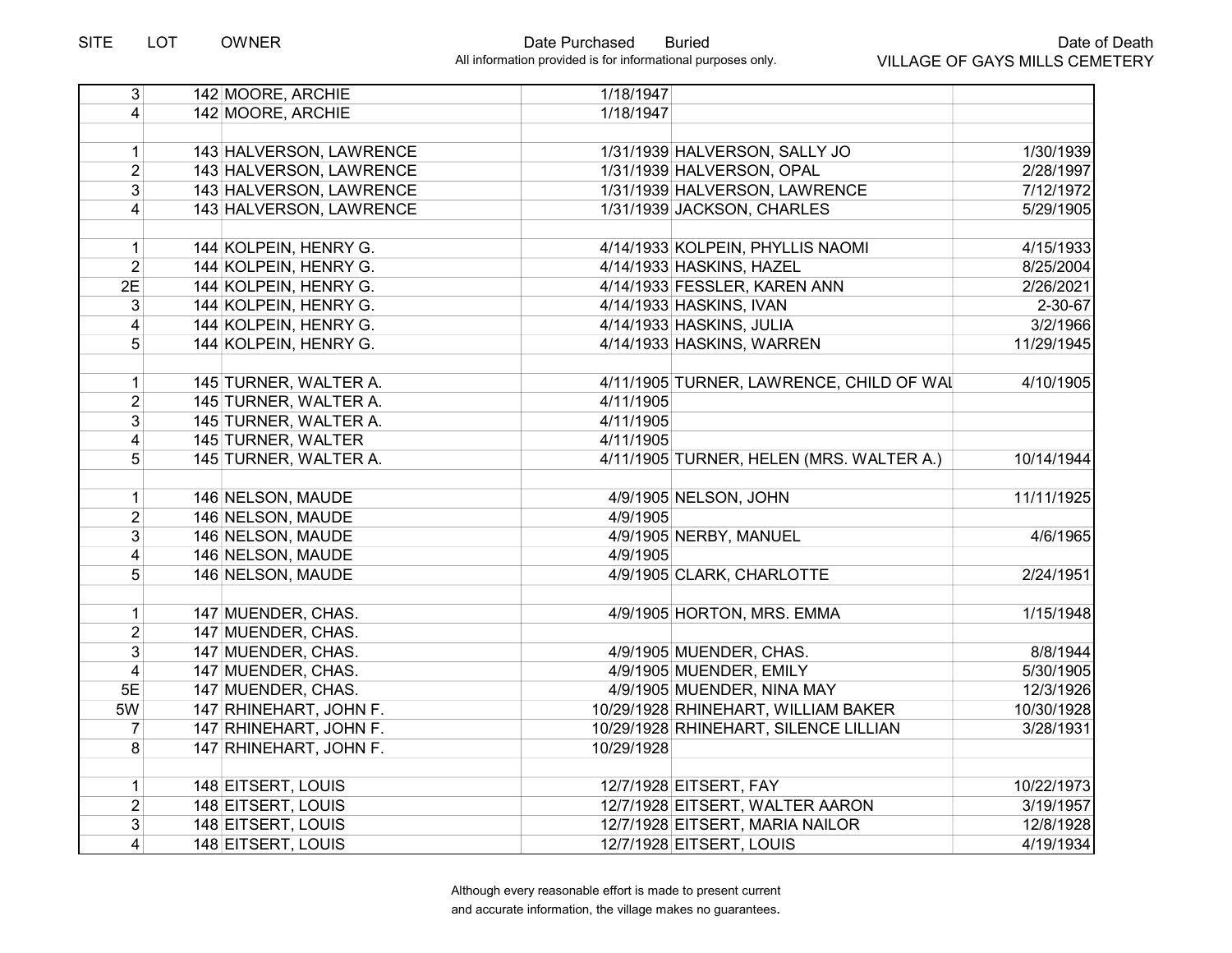| $\overline{5}$          | 148 EITSERT, ALBERT   | 4/26/1923 EITSERT, EARL ALBERT      | 4/27/1923  |
|-------------------------|-----------------------|-------------------------------------|------------|
| 6                       | 148 EITSERT, ALBERT   | 4/26/1923 EITSERT, RUBEY            | 4/12/1905  |
| $\overline{7}$          | 148 EITSERT, ALBERT   | 4/26/1923 EITSERT, ALBERT L.        | 5/3/1961   |
| 8                       | 148 EITSERT, ALBERT   | 4/26/1923 EITSERT, HAZEL B.         | 10/18/1982 |
| 9                       | 148 EITSERT, ALBERT   | 4/26/1923 EITSERT, BABY GIRL        | 5/13/1905  |
|                         |                       |                                     |            |
| $\mathbf{1}$            | 149 JAMESON, FRANK D. | 7/15/1930 JAMESON, REV. W.F.        | 4/24/1905  |
| $\overline{2}$          | 149 JAMESON, FRANK D. | 7/15/1930 JAMESON, LUCY B.          | 3/23/1905  |
| 3                       | 149 JAMESON, FRANK D. | 7/15/1930                           |            |
| 4                       | 149 JAMESON, FRANK D. | 7/15/1930 JAMESON, FRANK DON        | 3/9/1951   |
| 5E                      | 149 JAMESON, FRANK D. | 7/15/1930 JAMESON, ALMA F.          | 7/16/1930  |
| 5W                      | 149 WALLIN, JOE       | 7/15/1930 WALLIN, JOHN JOSEPH       | 2/11/1966  |
| 6                       | 149 WALLIN, JOE       | 7/15/1930 WALLIN, EDWIN DALE        | 9/30/1952  |
| $\overline{7}$          | 149 WALLIN, JOE       | 7/15/1930 WALLIN, THOMAS LE ROY     | 2/11/1952  |
| 8                       | 149 WALLIN, JOE       | 7/15/1930                           |            |
| $\mathbf{1}$            | 150 POMEROY, H. R.    | 3/27/1905 JAMESON, MARGARET LINDSEY | 6/20/1966  |
| $\overline{2}$          | 150 POMEROY, H. R.    | 3/27/1905                           |            |
| 3                       | 150 POMEROY, H. R.    | 3/27/1905                           |            |
| 4                       | 150 POMEROY, H.R.     | 3/27/1905                           |            |
| 5                       | 150 POMEROY, H. R.    | 3/27/1905 POMEROY, HARRY R.         | 6/6/1923   |
| 6                       | 150 POMEROY, H.R.     | 3/27/1905 POMEROY, ADDIE            | 7/29/1976  |
| $\overline{7}$          | 150 POMEROY, H. R.    | 3/27/1905                           |            |
| 8                       | 150 POMEROY, H. R.    | 3/27/1905 POMEROY, ELAINE           | 9/19/1913  |
|                         |                       |                                     |            |
| $\mathbf{1}$            | 151 PECK, HARLEY      | 3/28/1905                           |            |
| $\overline{2}$          | 151 PECK, HARLEY      | 3/28/1905                           |            |
| 3                       | 151 PECK, HARLEY      | 3/28/1905                           |            |
| $\overline{4}$          | 151 PECK, HARLEY      | 3/28/1905                           |            |
| 5                       | 151 PECK, HARLEY      | 3/28/1905                           |            |
| $\overline{6}$          | 151 PECK, HARLEY      | 3/28/1905                           |            |
| $\overline{7}$          | 151 PECK, HARLEY      | 3/28/1905 PECK, HENRIETTA           |            |
| 8                       | 151 PECK, HARLEY      | 3/28/1905 PECK, PHENIOUS MELVIN     | 4/2/1914   |
| $\mathbf{1}$            | 152 BRAINERD, FRANK   | n n                                 |            |
| $\overline{2}$          | 152 BRAINERD, FRANK   |                                     |            |
| $\overline{3}$          | 152 BRAINERD, FRANK   |                                     |            |
| $\overline{\mathbf{4}}$ | 152 BRAINERD, FRANK   |                                     |            |
| 5                       | 152 HART, FRANK       | CHADWICK, TACY A.                   | 11/21/1962 |
| 6                       | 152 HART, FRANK       | HART, FRANK                         | 5/23/1921  |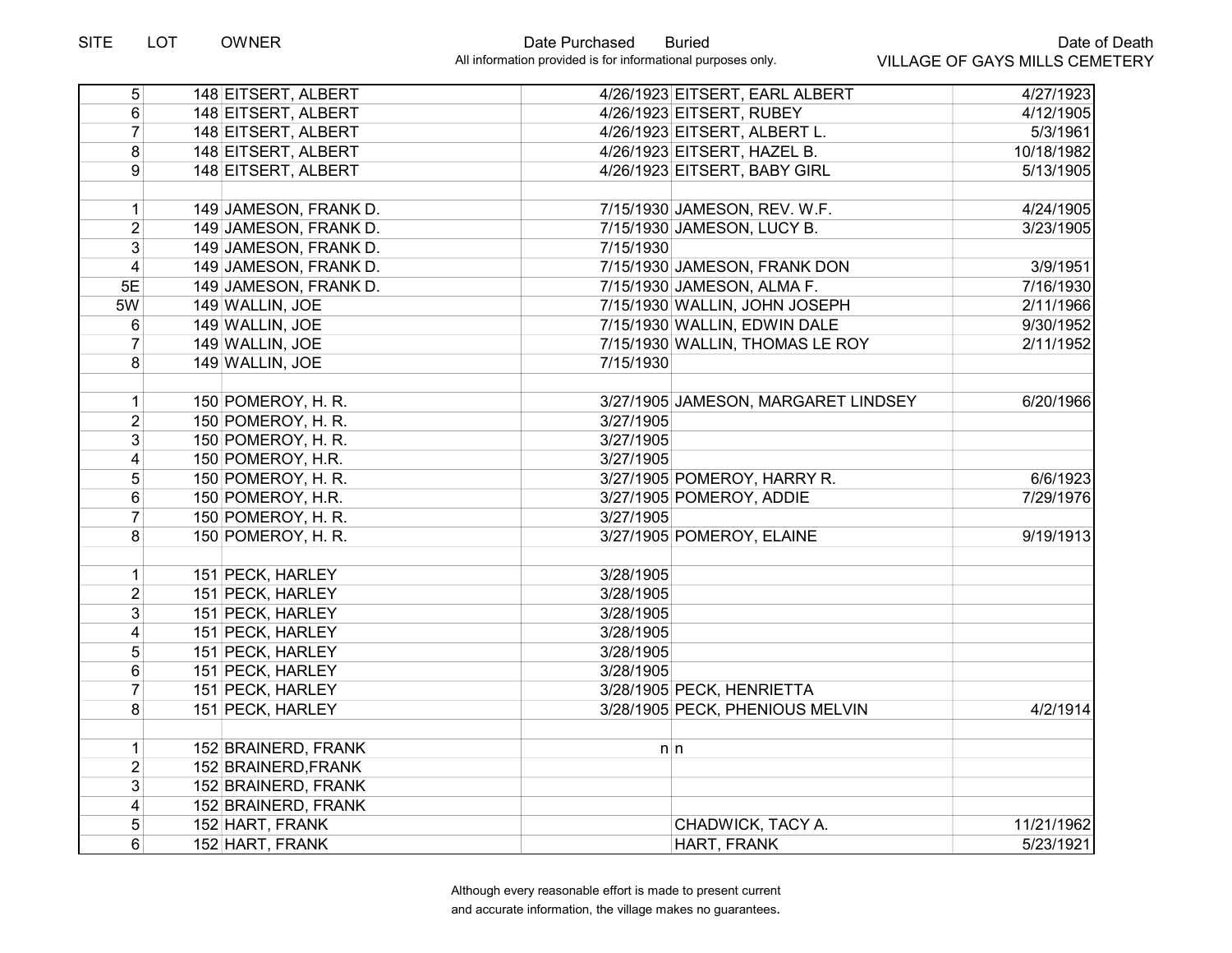| $\overline{7}$  | 152 HART, FRANK              |                                             |            |
|-----------------|------------------------------|---------------------------------------------|------------|
| 8               | 152 HART, FRANK              | HART, SARAH E.                              | 10/10/1918 |
|                 |                              |                                             |            |
| $\mathbf{1}$    | 153 BENNETT, W.W.            |                                             |            |
| $\overline{2}$  | 153 BENNETT, W. W.           | ELLISON, JESSE JAMES                        | 10/23/1983 |
| 3               | 153 BENNETT, W. W.           | ELLISON, VIRGINIA; Kenneth Ellison (C       | 10/16/2011 |
| $\overline{4}$  | 153 BENNETT, W.W.            |                                             |            |
| 5               | 153 BENNETT, W. W.           |                                             |            |
| 6               | 153 BENNETT, W. W.           |                                             |            |
| $\overline{7}$  | 153 Bennett, W.W.            | 9/11/1916 Bennett, Wallace Weston           | 9/6/1931   |
| 8               | 153 Bennett, W.W.            | 9/11/1916 Bennett, NELLIE (Mrs. Wallace W.) | 3/30/1905  |
|                 |                              |                                             |            |
| $\mathbf 1$     | 154 TURNMIRE, ED & GRANT     | 4/6/1905 MAGELAND, TILMAN D.                | 2/27/2007  |
| $\overline{2}$  | 154 TURNMIRE, ED & GRANT     | 4/6/1905 MAGELAND, JOYCE ELAINE             | 10/12/2013 |
| $\overline{3}$  | 154 TURNMIRE, ED & GRANT     | 4/6/1905 KVIGNE, RUTH ANN                   | 3/22/2017  |
| 4               | 154 TURNMIRE, ED & GRANT     | 4/6/1905 KVIGNE, ARVID                      | 6/22/2007  |
| 5               | 154 TURNMIRE, ED & GRANT     | 4/6/1905 TURNMIRE, ROSETTA                  | 3/30/1965  |
| 6               | 154 TURNMIRE, ED & GRANT     | 4/6/1905 TURNMIRE, GRANT                    | 4/1/1963   |
| $\overline{7}$  | 154 TURNMIRE, ED & GRANT     | 4/6/1905 TURNMIRE, REGINALD JACK            | 2/22/1924  |
| 8               | 154 TURNMIRE, ED & GRANT     | 4/6/1905 TURNMIRE, MANUEL GRANT             | 3/13/1923  |
|                 |                              |                                             |            |
| $\mathbf{1}$    | <b>155 NONE</b>              |                                             |            |
| $\overline{2}$  | <b>155 NONE</b>              |                                             |            |
| 3               | <b>155 NONE</b>              |                                             |            |
| 4               | <b>155 NONE</b>              |                                             |            |
| 5               | 155 LOWE, WM. H.             | 7/29/1929 LOWE, WM. HENRY                   | 10/5/1943  |
| 6               | 155 LOWE, WM. H.             | 7/29/1929 LOWE, MRS. AUTILLIA               | 3/7/1919   |
| $\overline{7}$  | 155 LOWE, WM. H.             | 7/29/1929 LOWE, BARBARA                     | 5/31/1960  |
| 8               | 155 LOWE, WM. H.             | 7/29/1929 LOWE, MERRITT ARTHUR              | 3/3/1937   |
|                 |                              |                                             |            |
| $\mathbf{1}$    | 156 MITCHELL, RICHARD        | MITCHELL, EMILY LOUISE                      | 7/16/1921  |
| $\overline{2}$  | 156 MITCHELL, RICHARD        |                                             |            |
| $\overline{3}$  | <b>156 MITCHELL, RICHARD</b> | MITCHELL, THERON                            | 12/17/1956 |
| 4               | 156 MITCHELL, RICHARD        | MITCHELL, GRACE                             | 4/9/1972   |
| 5               | 156 MITCHELL, RICHARD        |                                             |            |
| $6\overline{6}$ | 156 MITCHELL, RICHARD        | MITCHELL, RICHARD                           | 6/5/1932   |
| $\overline{7}$  | 156 MITCHELL, RICHARD        | MITCHELL, MRS. CHARLOTTE                    | 1/1/1924   |
| 8               | 156 MITCHELL, RICHARD        | MITCHELL, EMILY W.                          | 1/14/1919  |
|                 |                              |                                             |            |
|                 |                              |                                             |            |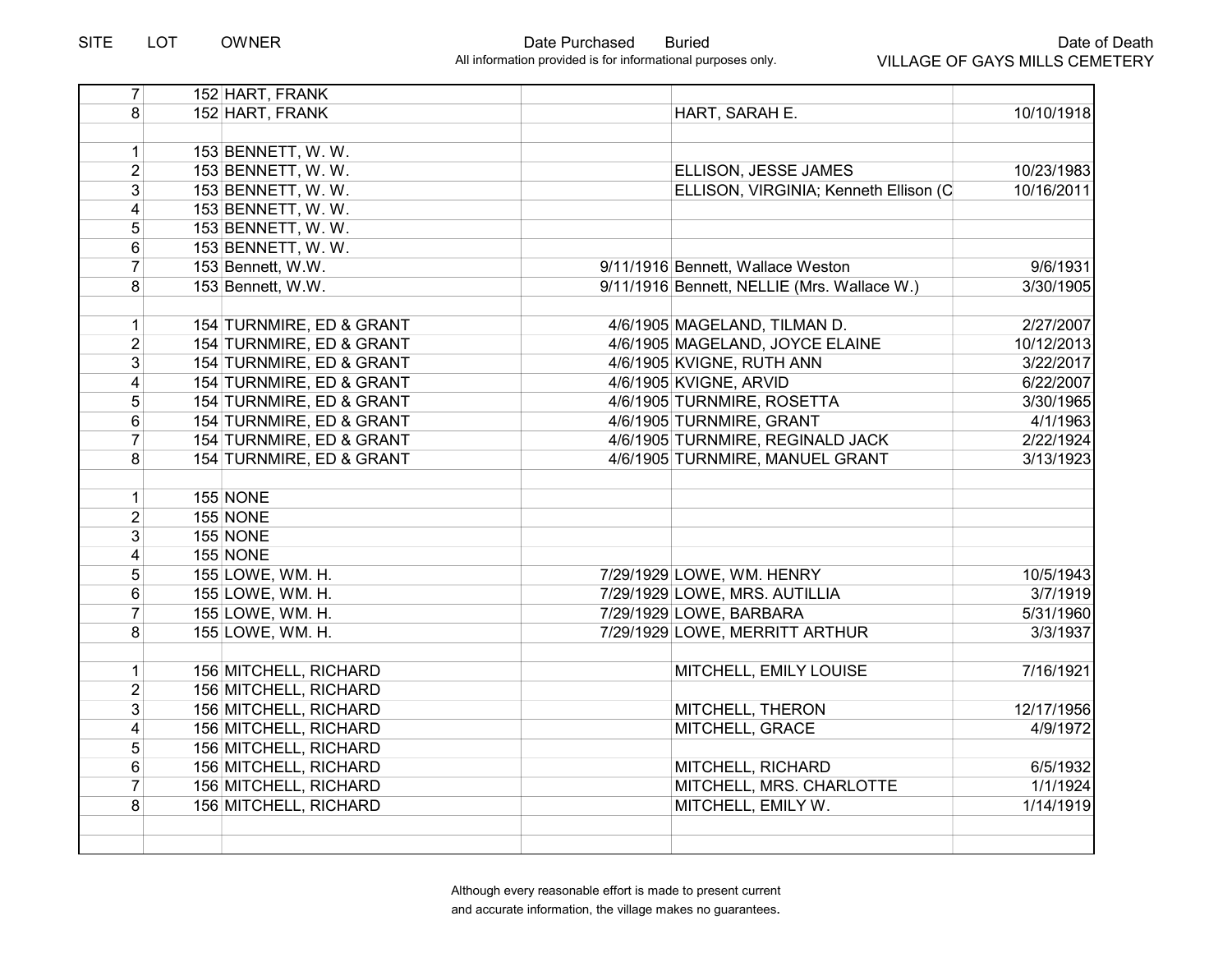| 1                       | 157 RAND, C. R.              |            | 11/29/1917 RAND, EDNA             | 3/27/1980  |
|-------------------------|------------------------------|------------|-----------------------------------|------------|
| $\overline{2}$          | 157 RAND, C. R.              |            | 11/29/1917 RAND, MONTE CLARE      | 12/26/1963 |
| 3                       | 157 RAND, C. R.              |            | 11/29/1917 RAND, ETHYL M.         | 4/6/1974   |
| 4                       | 157 RAND, C. R.              |            | 11/29/1917 RAND, FRED             | 2/20/1964  |
| 5                       | 157 RAND, C. R.              |            | 11/29/1917 RAND, RICHARD          | 11/9/1944  |
| $6\phantom{a}$          | 157 RAND, C. R.              |            | 11/29/1917 RAND, COMMODORE RODNEY | 11/30/1917 |
| $\overline{7}$          | 157 RAND, C. R.              |            | 11/29/1917 RAND, SUSAN A.         | 1/9/1937   |
| 8                       | 157 RAND, C. R.              | 11/29/1917 |                                   |            |
|                         |                              |            |                                   |            |
| $\mathbf 1$             | 158 CURTIS, DE LOSS          | 5/1/1917   |                                   |            |
| $\overline{2}$          | 158 CURTIS, DE LOSS          | 5/1/1917   |                                   |            |
| 3                       | 158 CURTIS, DE LOSS          | 5/1/1917   |                                   |            |
| 4                       | 158 CURTIS, DE LOSS          | 5/1/1917   |                                   |            |
| 5                       | 158 CURTIS, DE LOSS          | 5/1/1917   |                                   |            |
| $6\phantom{a}$          | 158 CURTIS, DE LOSS          | 5/1/1917   |                                   |            |
| $\overline{7}$          | 158 CURTIS, DE LOSS          |            | 5/1/1917 CURTIS. DE LOSS          | 5/1/1917   |
| 8                       | 158 CURTIS, DE LOSS          | 5/1/1917   |                                   |            |
|                         |                              |            |                                   |            |
| $\mathbf{1}$            | 159 SMITH, MARY              |            | 2/18/1940 SMITH, LAWRENCE         | 7/10/1940  |
| $\overline{2}$          | 159 SMITH, MARY              |            | 2/18/1940 SMITH, MARY D.          | 2/18/1940  |
| 3                       | 159 SMITH, MARY              |            | 2/18/1940 SMITH, ELMER W.         | 5/10/1941  |
| $\overline{\mathbf{4}}$ | 159 MC DONALD, J. H.         |            | MC DONALD, NELLIE M. KERR         | 6/10/1905  |
| $\overline{4}$          | 159 SMITH, MARY .            |            | SMITH, ULYSSES GRANT              | 10/3/1918  |
| 5E                      | 159 SMITH, MARY              |            | 2/18/1940 SMITH, LIBILLY          | 3/4/1941   |
| 5W                      | 159 MC DONALD, J. H.         |            | MC DONALD, ELLA                   | 4/1/1905   |
| 5W                      | 159 MC DONALD, J. H.         |            | SMITH, WILLIAM H.                 | 5/23/1919  |
| 6                       | 159 MC DONALD, J. H.         |            | MC DONALD, JAMES HENRY            | 9/28/1959  |
|                         |                              |            |                                   |            |
| $\mathbf{1}$            | 160 SORUM, A                 |            | SORREM, ANTON E                   |            |
| $\overline{2}$          | 160 SORUM, A.                |            | SORREM, JOHANNA                   | 4/25/1905  |
| 3                       | 160 SORUM, A.                |            |                                   |            |
| $\overline{\mathbf{4}}$ | 160 SORUM, A.                |            | SORUM, ROBERT ARNOLD              | 11/21/1995 |
| 5                       | 160 SORUM, A.                |            | SORUM, OLE M.                     | 1/1/1919   |
| 6                       | 160 SORUM, A.                |            | MOOKRIE, DENA MARTHIA             | 1/5/1919   |
| $\overline{7}$          | 160 SORUM, A.                |            | <b>SOREM, RUBY</b>                | 6/14/1905  |
| 8                       | 160 SORUM, A.                |            | SOREM, ERICK                      | 1/6/1948   |
|                         |                              |            |                                   |            |
| $\mathbf 1$             | 161 HAINES, MRS. HARRY (IDA) |            | 6/27/1923 HAINES, IDA             | 9/20/1924  |
| $\overline{2}$          | 161 HAINES, MRS. HARRY (IDA) |            | 6/27/1923 HAINES, HARRY           | 6/27/1923  |
| $\overline{3}$          | 161 HAINES, MRS. HARRY (IDA) | 6/27/1923  |                                   |            |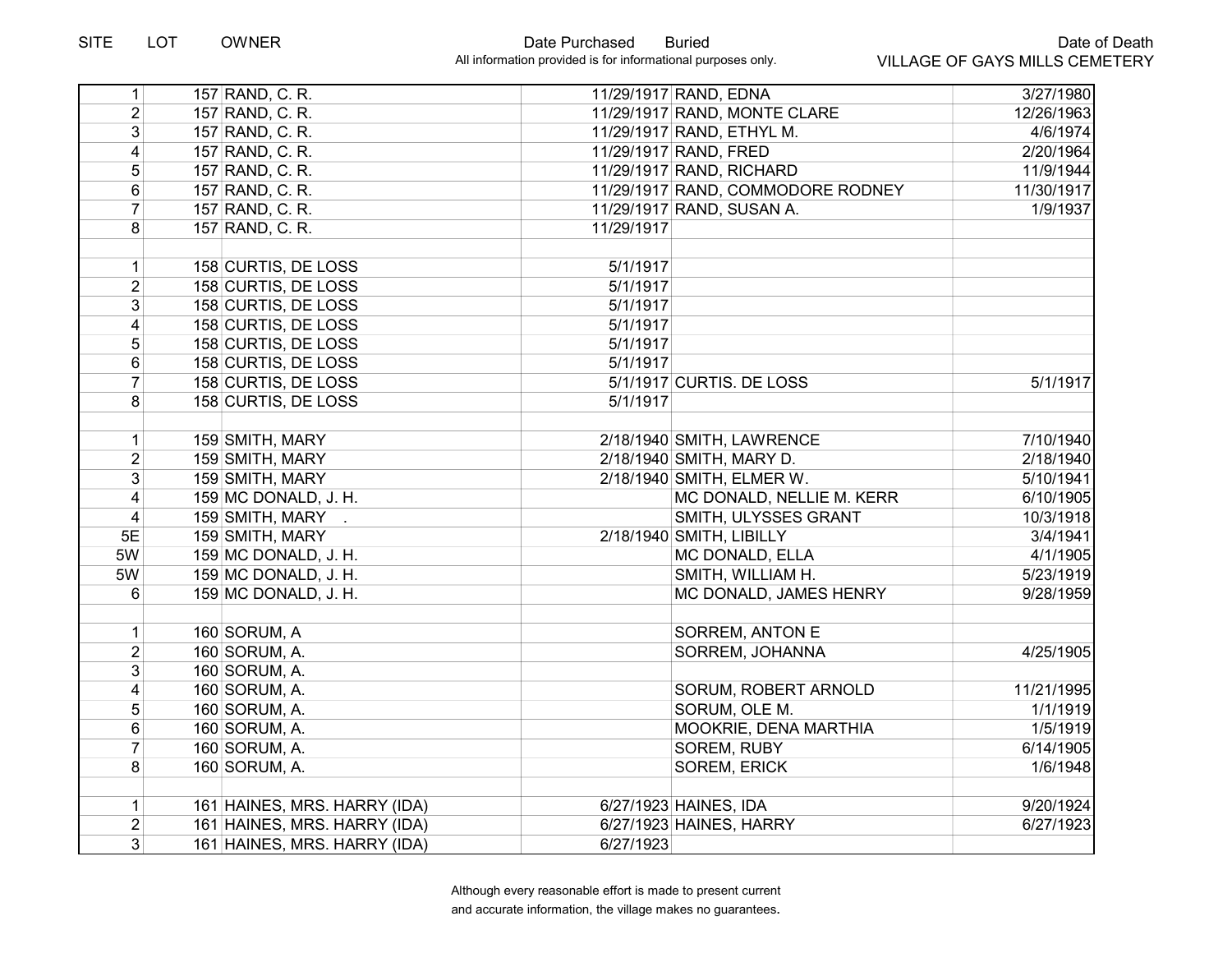| $\overline{4}$ | 161 HAINES, MRS. HARRY (IDA) | 6/27/1923  |                                  |            |
|----------------|------------------------------|------------|----------------------------------|------------|
| 5 <sup>1</sup> | 161 HAINES, MRS. HARRY (IDA) | 6/27/1923  |                                  |            |
| 6 <sup>1</sup> | 161 HAINES, MRS. HARRY (IDA) | 6/27/1923  |                                  |            |
| $\overline{7}$ | 161 HAINES, MRS. HARRY (IDA) | 6/27/1923  |                                  |            |
| 8              | 161 HAINES, MRS. HARRY (IDA) | 6/27/1923  |                                  |            |
|                |                              |            |                                  |            |
| 1              | 162 CASWELL, E. A.           |            | 4/10/1905 CASWELL, MRS. FEDELIA  | 10/5/1927  |
| $\overline{2}$ | 162 CASWELL, E. A.           |            | 4/10/1905 CASWELL, ERVINE A.     | 1/12/1929  |
| $\overline{3}$ | 162 CASWELL, E. A.           |            | 4/10/1905 FREEMAN, GRACE ESTELLA | 5/27/1969  |
| $\overline{4}$ | 162 CASWELL, E. A.           |            | 4/10/1905 FREEMAN, FRED H.       | 6/22/1961  |
| $\overline{5}$ | 162 GANDER, D.E.             |            | GANDER, H.(CURTIS H.)            | 1/11/1960  |
| 6              | 162 GANDER, D. E.            |            |                                  |            |
| $\overline{7}$ | 162 GANDER, D. E.            |            | GANDER, DAVID E.                 | 3/31/1942  |
| 8              | 162 GANDER, D.E.             |            | <b>GANDER, VIRGINIA MAY</b>      | 10/29/1927 |
|                |                              |            |                                  |            |
| 1              | 163 LEE, ALBERT              | 2/19/1923  |                                  |            |
| $\overline{2}$ | 163 LEE, ALBERT              |            | 2/19/1923 LEE, ALBERT            | 1/25/1949  |
| 3 <sup>1</sup> | 163 LEE, ALBERT              |            | 2/19/1923 LEE, MAE               | 9/27/1973  |
| $\vert$        | 163 LEE, ALBERT              |            | 2/19/1923 CLARKE, LE ROY S.      | 2/18/1923  |
| 1              | 164 GUNDERSON, J.C.          |            | 10/20/1933 GUNDERSON, INGA       | 4/9/1905   |
| $\overline{2}$ | 164 GUNDERSON, J.C.          |            | 10/20/1933 GUNDERSON, JOHN       | 9/28/1933  |
| 3              | 164 GUNDERSON, J.C.          | 10/20/1933 |                                  |            |
| $\vert$        | 164 GUNDERSON, J.C.          | 10/20/1933 |                                  |            |
| $\mathbf{1}$   | 165 GUNDERSON, G.O.          |            | 4/10/1905 GUNDERSON, GEORGE O.   | 5/5/1905   |
| $\overline{2}$ | 165 GUNDERSON, G.O.          |            | 4/10/1905 GUNDERSON, MARY ADA    | 9/21/1927  |
| $\overline{3}$ | 165 GUNDERSON, G.O.          | 4/10/1905  |                                  |            |
| $\overline{4}$ | 165 GUNDERSON, G.O.          | 4/10/1905  |                                  |            |
| 1              | 166 JONES, CLARENCE          | 7/9/1934   |                                  |            |
| $\overline{2}$ | 166 JONES, CLARENCE          | 7/9/1934   |                                  |            |
| $\overline{3}$ | 166 JONES, CLARENCE          |            | 7/9/1934 JONES, CLARENCE         | 3/3/1949   |
| $\overline{4}$ | 166 JONES, CLARENCE,         |            | 7/9/1934 JONES, NOLA MAE         | 12/31/1936 |
| 5 <sup>1</sup> | 166 JONES, CLARENCE          |            | 7/9/1934 JONES, VIRGIL L.        | 4/17/1905  |
|                |                              |            |                                  |            |
| $\mathbf{1}$   | 167 POWERS, MARTIN           |            | 9/20/1934 POWERS, MARTIN         | 12/16/1949 |
| $\overline{2}$ | 167 POWERS, MARTIN           |            | 9/20/1934 POWERS, ALICE          | 7/29/1974  |
| 3              | 167 POWERS, MARTIN           |            | 9/20/1934 BIRCH, ALBERT          | 5/13/1905  |
| $\overline{4}$ | 167 POWERS, MARTIN           |            | 9/20/1934 BIRCH, VERA POWERS     | 6/17/1905  |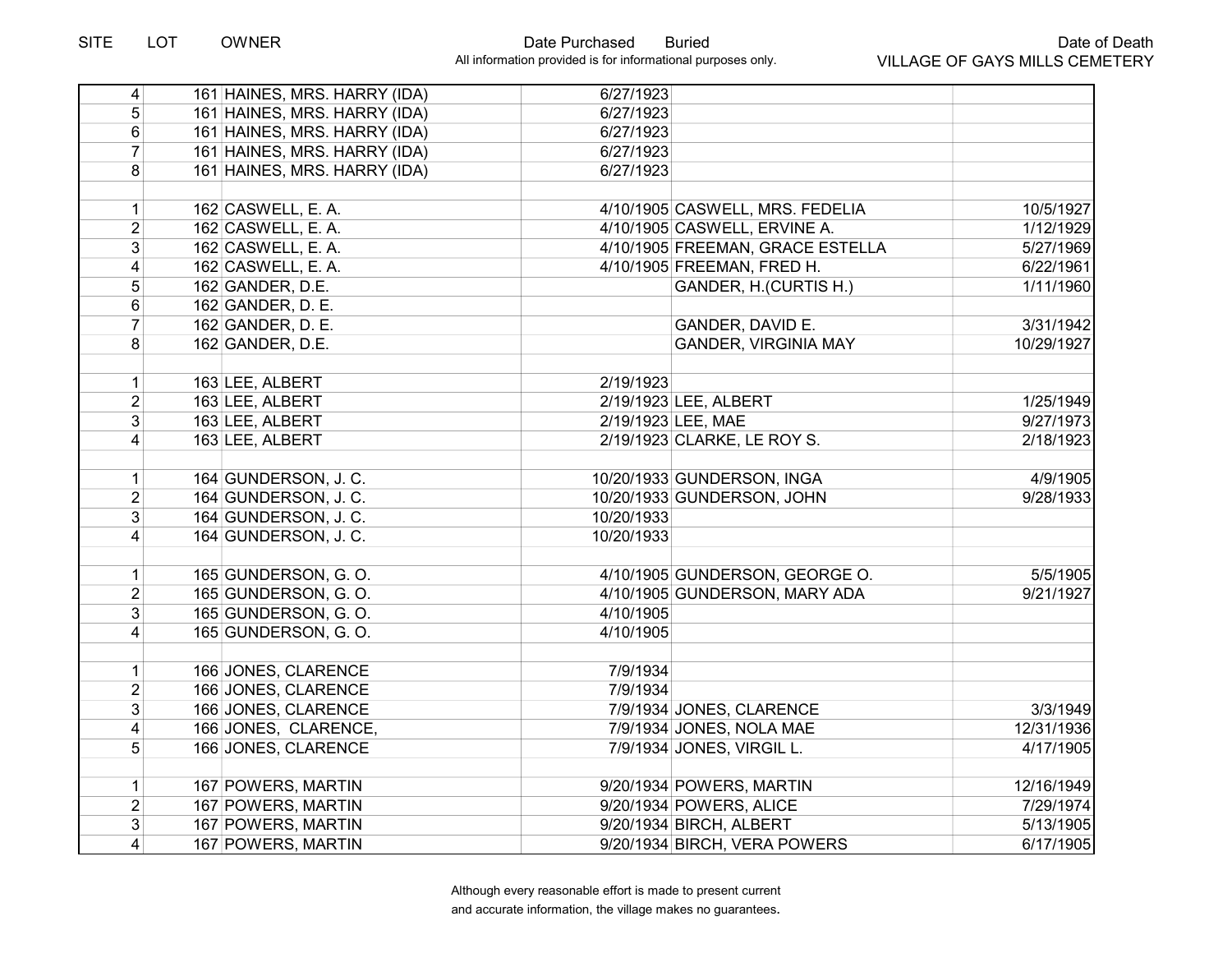| $\overline{5}$          | 167 POWERS, MARTIN                | 9/20/1934 POWERS, PHYLIS MARIE<br>9/20/1934                     |
|-------------------------|-----------------------------------|-----------------------------------------------------------------|
|                         |                                   |                                                                 |
| 1                       | 168 LESTER, MRS. CLYDE (MARGARET) | 3/23/1957 LESTER, MARGARET MARIE<br>2/16/1991                   |
| 2 <sup>1</sup>          | 168 LESTER, MRS. CLYDE (MARGARET) | 3/23/1957 LESTER, CLYDE AVERY<br>3/22/1957                      |
| $\overline{3}$          | 168 HAVENS, MRS. CLARENCE         | 3/28/1953 HAVENS, CLARENCE<br>3/25/1953                         |
| $\vert 4 \vert$         | 168 HAVENS, MRS. CLARENCE         | 3/28/1953 ROSE, ALLAN LAVERNE<br>8/31/1957                      |
| 5 <sup>1</sup>          | 168 HAVENS, MRS. CLARENCE         | 3/28/1953 HAVENS, ADA MARIE<br>1/13/1984                        |
|                         |                                   |                                                                 |
| $\mathbf{1}$            | 169 Havens, Clarence              | 2/12/1935 Havens, John Henry<br>2/13/1935                       |
| $\overline{2}$          | 169 Havens, Clarence              | 2/12/1935 Havens, Infant (Clarence's son Darrell)<br>11/27/1938 |
| 3 <sup>1</sup>          | 169 Havens, Clarence              | 2/12/1935 Bankes, Ora A.<br>10/12/1938                          |
| 3                       | 169 Havens, Clarence              | 2/12/1935 Gander, Verlan                                        |
| 4                       | 169 HENDERSON, BENJAMIN F.        | 2/12/1935 CHILDS, ROGER PHILLIP<br>2/20/1940                    |
| 5 <sup>1</sup>          | 169 HENDERSON, BENJAMIN F.        | 2/12/1935 HENDERSON, JOY EILEEN<br>2/13/1935                    |
|                         |                                   |                                                                 |
| 1                       | 170 JENNINGS, RUSSELL             | 12/8/1942 JENNINGS, RICHARD K.<br>4/25/1905                     |
| $\overline{2}$          | 170 JENNINGS, RUSSELL             | 12/8/1942 JENNINGS, RUSSELL<br>8/1/1971                         |
| $\overline{3}$          | 170 HAVENS, CLARENCE JR.          |                                                                 |
| $\vert 4 \vert$         | 170 HAVENS, CLARENCE JR.          | HAVENS, CLARENCE JR.<br><b>JUNE, 1991</b>                       |
|                         |                                   |                                                                 |
| 1                       | 171 JENNINGS, RUSSELL             | 12/8/1942 JENNINGS, RICHARD KEITH<br>12/5/1948                  |
| $\overline{2}$          | 171 MCBRIDE, JEFF                 | 1/6/2022 MCBRIDE, CAROLYN (MITZIE) MARCE<br>12/22/2021          |
| 3 <sup>1</sup>          | 171 MCBRIDE, JEFF                 | 1/6/2022                                                        |
| $\overline{4}$          | 171 GEARY, AMOS                   | 8/14/1939                                                       |
|                         |                                   |                                                                 |
| 1                       | 172 POTTERS FIELD                 | <b>CROWE, BERT</b><br>9/22/1938                                 |
| $\overline{2}$          | 172 POTTERS FIELD                 | HANKS, BERT<br>11/25/1951                                       |
| $\overline{3}$          | 172 POTTER'S FIELD                |                                                                 |
| $\overline{\mathbf{4}}$ | 172 POTTER'S FIELD                |                                                                 |
| 5 <sup>1</sup>          | 172 POTTERS FIELD                 | KNOTT, JOSEPH<br>8/13/1964                                      |
|                         |                                   |                                                                 |
| 1                       | 173 GEARY, AMOS                   | 8/14/1939 GEARY, JOHN                                           |
| $\overline{2}$          | 173 GEARY, AMOS                   | 8/14/1939 GEARY, CHARLOTTA ELLEN<br>3/19/1956                   |
| 3 <sup>1</sup>          | 173 GEARY, AMOS                   | 8/14/1939                                                       |
| $\vert 4 \vert$         | 173 GEARY, AMOS                   | 8/14/1939                                                       |
|                         |                                   |                                                                 |
| 1                       | 174 GEORGE, MRS. BERT             | 5/13/1938 GEORGE, JACOB BERT<br>5/14/1938                       |
| $\overline{2}$          | 174 GEORGE, MRS. BERT             | 5/13/1938 GEORGE, MAE<br>1/8/1955                               |
| 3                       | 174 GEORGE, MRS. BERT             | 5/13/1938 GEORGE, EVA<br>8/8/1990                               |
| $\vert 4 \vert$         | 174 GEORGE, MRS. BERT             | 5/13/1938 GEORGE, LYLE L.<br>4/7/2014                           |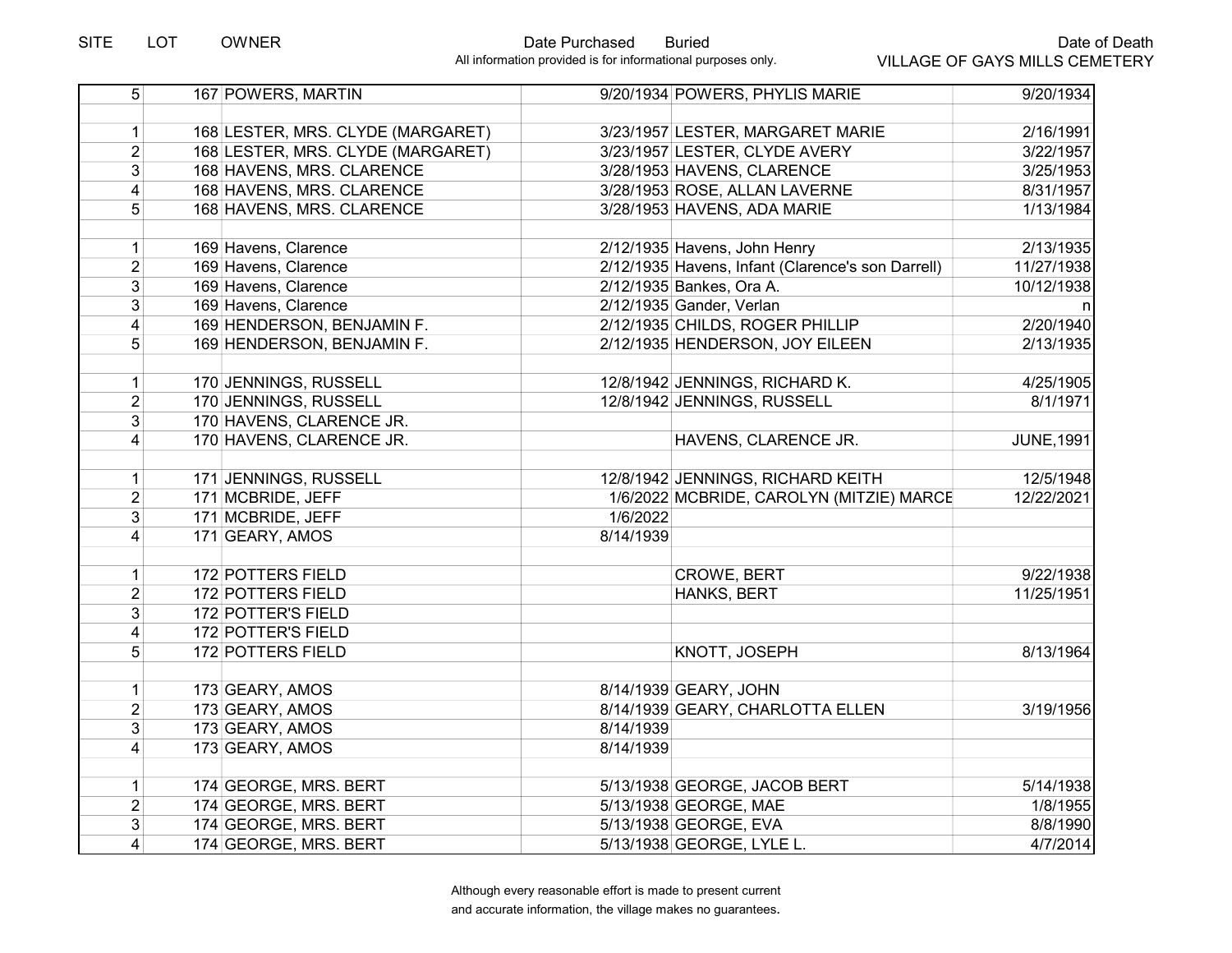| $\overline{5}$  | 174 GEORGE, MRS. BERT      |           | 5/13/1938 GEORGE, BETTY LOU, INFANT CHILD | 12/11/1943        |
|-----------------|----------------------------|-----------|-------------------------------------------|-------------------|
|                 |                            |           |                                           |                   |
| 1               | 175 HEREID, IRENE          |           | 4/14/1964 HEREID, IRENE                   | 6/25/1994         |
| $\overline{2}$  | 175 HEREID, IRENE          |           | 4/14/1964 HEREID, RUDOLPH O.              | 4/15/1964         |
| 3N              | 175 LOMAS, HAROLD          |           | 7/22/1964 LOMAS, ROBIN MARIE              | 7/22/1964         |
| 3               | 175 LOMAS, HAROLD          |           | 7/22/1964 LOMAS, HAROLD E                 | 5/28/2008         |
| $\vert 4 \vert$ | 175 LOMAS, HAROLD          |           | 7/22/1964 LOMAS, EUNICE MARCELLA          | 6/16/2018         |
|                 |                            |           |                                           |                   |
| $\mathbf{1}$    | 176 DARNIN, MRS. JOE       |           | TURK, ELMER ELSWORTH                      | 6/26/1964         |
| $\overline{2}$  | 176 DARNIN, MRS. JOE       |           | CHILDS, LONNIE (CHILD)                    |                   |
| $\overline{2}$  | 176 DARNIN, MRS. JOE       |           | CHILDS, PEGGY JANE                        | 11/28/1961        |
| $\overline{3}$  | 176 DALTON, MAE            | 9/19/1964 |                                           |                   |
| $\vert 4 \vert$ | 176 DALTON, MAE            |           | 9/19/1964 HANSON, DONALD                  | 9/9/1964          |
|                 |                            |           |                                           |                   |
| 1               | 177 REYNOLDS, MRS. B. M.   |           | 10/17/1956 REYNOLDS, BERNARD M.           | 10/3/1956         |
| $\overline{2}$  | 177 REYNOLDS, MRS. B. M.   |           | 10/17/1956 REYNOLDS, EDITH                | 7/25/1981         |
| $\overline{3}$  | 177 HANSON, MRS. FRED      |           | 2/20/1957 HANSON, GOLDIE                  | 6/13/1905         |
| $\overline{4}$  | 177 HANSON, MRS. FRED      |           | 2/20/1957 HANSON, FRED                    | 3/13/1991         |
|                 |                            |           |                                           |                   |
| 1               | 178 JOHNSTON, NATHAN       |           | JOHNSTON, BENNIE HAROLD                   | 9/26/2012         |
| $\overline{2}$  | 178 JOHNSTON, NATHAN       |           | JOHNSTON, WILLIAM L                       | 8/4/1971          |
| $\overline{3}$  | 178 JOHNSTON, NATHAN       |           | JOHNSTON, HELENA                          | 9/4/2002          |
| $\overline{4}$  | 178 JOHNSTON, NATHAN       |           | 12/20/2001 JOHNSTON, ALONZA MILFORD       | 11/28/1955        |
|                 |                            |           |                                           |                   |
| 1               | 179 ESKESTRAND, HENRY      |           | 10/11/1965 ESKESTRAND, HENRY EDWARD       | 9/1/1963          |
| $\overline{2}$  | 179 ESKESTRAND, HENRY      |           | 10/11/1965 ESKESTRAND, MINNIE GERTRUDE    | 3/28/1962         |
| 3               | 179 RITTENHOUSE, MRS. LEM  |           | 9/2/1955 RITTENHOUSE, WANDA               | 2/18/1970         |
| $\vert 4 \vert$ | 179 RITTENHOUSE, MRS. LEM. |           | 9/2/1955 RITTENHOUSE, LEMUEL CLARK        | 8/27/1955         |
|                 |                            |           |                                           |                   |
| $\mathbf{1}$    | 180 GUIST, CLARA           |           | 1/24/1945 GUIST, PHILLIP                  | 4/28/1905         |
| $\overline{2}$  | 180 GUIST, CLARA           |           | 1/24/1945 GUIST, CLARA BELLE              | 3/8/1952          |
| $\overline{3}$  | 180 ANDERSON, TOM          | 4/28/1905 |                                           |                   |
| $\vert 4 \vert$ | 180 Anderson, Tom          |           | 9/5/1945 Anderson, Tom                    | 4/28/1905         |
|                 |                            |           |                                           |                   |
| $\mathbf{1}$    | 181 JOHNSON, WILLIAM       |           | 11/25/1957 JOHNSON, MUZA ALFONZA          | 8/19/1957         |
| $\overline{2}$  | 181 JOHNSON, WILLIAM       |           | 11/25/1957 JOHNSON, WILLIAM               | 8/27/1985         |
| $\overline{3}$  | 181 GLEW, LEO F.           |           | 8/20/1956 GLEW, HATTIE E.                 | <b>JULY, 1956</b> |
| $\overline{4}$  | 181 GLEW, LEO F.           |           | 8/20/1956 GLEW, LEO                       | 5/5/1966          |
|                 |                            |           |                                           |                   |
|                 |                            |           |                                           |                   |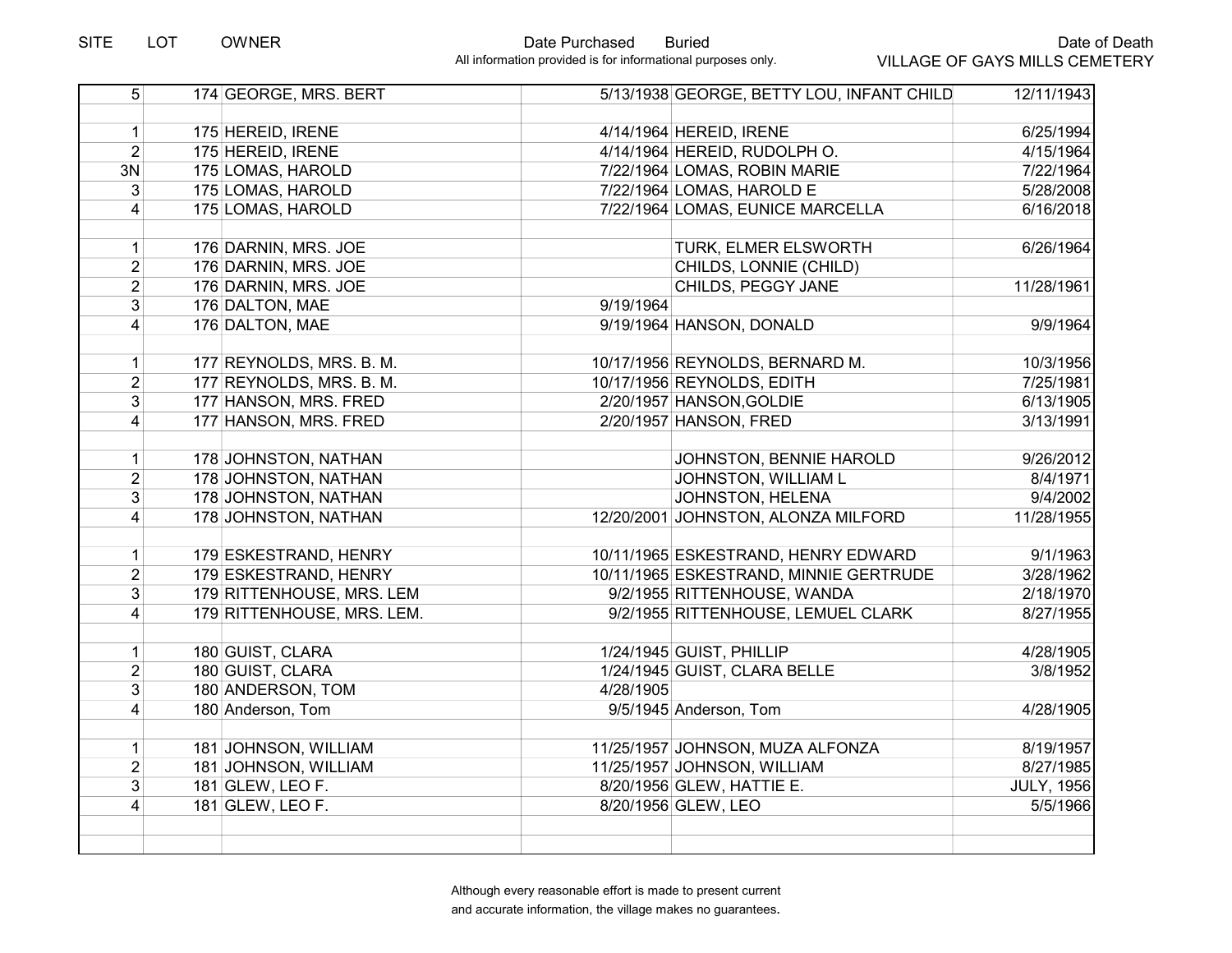| 1               | 182 BRIGGS, BLANCHE       | 2/2/1967   |                                                |            |
|-----------------|---------------------------|------------|------------------------------------------------|------------|
| $\overline{2}$  | 182 BRIGGS, BLANCHE       | 2/2/1967   |                                                |            |
| 3 <sup>1</sup>  | 182 Briggs, Blanche       |            | 3S<br>2/2/1967 Briggs, Keith M.                | 6/3/1983   |
| 3N              | 182 BRIGGS, BLANCHE       |            | 2/2/1967 Briggs, Darlene Edna<br>3N full buria | 6/27/2020  |
| 4               | 182 Briggs, Blanche       |            | 2/2/1967 Briggs, Earl                          | 12/29/1966 |
|                 |                           |            |                                                |            |
| $\mathbf{1}$    | 183 HANSON, SILAS         |            | 7/30/1968 HANSON, MACEL i                      | 3/9/1974   |
| $\overline{2}$  | 183 HANSON, SILAS         |            | 7/30/1968 HANSON, SILAS C                      | 11/13/1988 |
| $\overline{3}$  | 183 RITTENHOUSE, COLLEEN  | 7/27/1970  |                                                |            |
| $\vert 4 \vert$ | 183 RITTENHOUSE, COLLEEN  |            | 7/27/1970 RITTENHOUSE, MAX M.                  | 6/3/1970   |
|                 |                           |            |                                                |            |
| $\mathbf{1}$    | 184 GEORGE, JERRY         | 3/10/1965  |                                                |            |
| $\overline{2}$  | 184 GEORGE, JERRY         | 3/10/1965  |                                                |            |
| $\overline{3}$  | 184 GEORGE, JERRY         |            | 3/10/1965 GEORGE, SUSAN KAY                    | 11/30/1964 |
| $\vert 4 \vert$ | 184 GEORGE, JERRY         |            | 3/10/1965 George, Gregory                      | 6/2/2015   |
|                 |                           |            |                                                |            |
| 1               | 185 DAGNON, LAURA         |            | 9/10/1941 DAGNON, HAROLD                       | 4/24/1905  |
| $\overline{2}$  | 185 DAGNON, LAURA         | 9/10/1941  |                                                |            |
| 3               | 185 DAGNON, LAURA         |            | 9/10/1941 MARTIN, JAMES                        | 3/6/1961   |
| $\vert$         | 185 DAGNON, LAURA         | 9/10/1941  |                                                |            |
|                 |                           |            |                                                |            |
| $\mathbf{1}$    | 186 LIPPMAN, LAURA        |            | LIPPMAN, LAURA MAE                             | 3/6/2011   |
| $\overline{2}$  | 186 LIPPMAN, LAURA        |            | LIPPMAN, HAROLD                                | 6/10/1905  |
| $\overline{3}$  | 186 LIPPMAN, LAURA        |            | <b>COPAS, WALTER</b>                           | 7/31/1976  |
| $\vert 4 \vert$ | 186 LIPPMAN, LAURA        |            | N COPAS, GRACE A                               | 10/26/1989 |
|                 |                           |            |                                                |            |
| 1               | <b>187 POTTER'S FIELD</b> |            |                                                |            |
| $\overline{2}$  | 187 POTTER'S FIELD        |            |                                                |            |
| $\overline{3}$  | 187 POTTER'S FIELD        |            | PETTIT, CHARLES J.                             | 8/13/1967  |
| $\overline{4}$  | 187 POTTER'S FIELD        |            | JOHANSEN, C.D.                                 | 10/6/1972  |
|                 |                           |            |                                                |            |
| $\mathbf{1}$    | 188 POTTER'S FIELD        |            |                                                |            |
| $\overline{2}$  | 188 POTTER'S FIELD        |            |                                                |            |
| $\overline{2}$  | 188 POTTER'S FIELD        |            |                                                |            |
| $\overline{3}$  | 188 POTTER'S FIELD        |            |                                                |            |
|                 |                           |            |                                                |            |
| 1               | 189 WALLIN, PAUL          | 5/8/1974   |                                                | 6/2/1905   |
| $\overline{2}$  | 189 WALLIN, PAUL          | 5/8/1974   |                                                |            |
| 3               | 189 WALLIN, PAUL          | 5/8/1974 N |                                                |            |
| $\vert 4 \vert$ | 189 WALLIN, PAUL          | 5/8/1974   |                                                |            |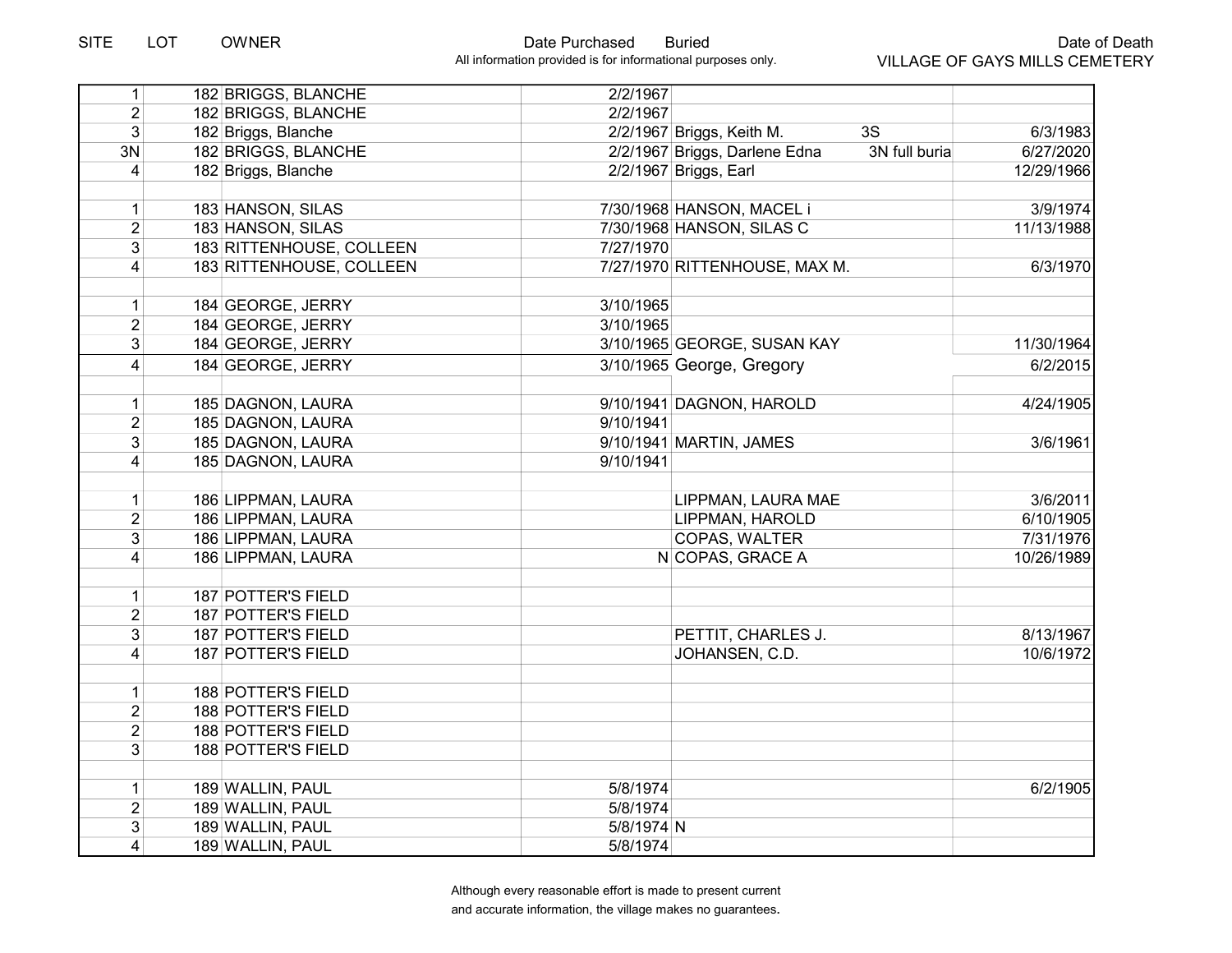| $\mathbf{1}$   | 190 WALLIN, JOE           | <b>WALLIN, EMMA</b>              | 6/2/1905   |
|----------------|---------------------------|----------------------------------|------------|
| $\overline{2}$ | 190 WALLIN, JOE           | WALLIN, JOHN J.                  | 5/19/1905  |
| $\overline{3}$ | 190 WALLIN, JOE           | WALLIN, JAMES FREDERICK (INFANT  | 8/10/1942  |
| $\overline{4}$ | 190 WALLIN, JOE           | WALLIN, CHILD OF JOE             | 5/24/1921  |
| $\mathbf{1}$   | 191 GEORGE, ALAN          | 8/6/1990 GEORGE, LARRY           | 12/14/1994 |
| $\overline{2}$ | 191 GEORGE, ALAN          | <b>GEORGE, ALLAN</b>             | 5/18/2008  |
| $\overline{3}$ | 191 GEORGE, ALAN          |                                  |            |
| $\overline{4}$ | 191 GEORGE, ALAN          |                                  |            |
| $\mathbf{1}$   | 192 GROFF, MICHAEL BONITA | 11/2/2001                        |            |
| $\overline{2}$ | 192 GROFF, MICHAEL BONITA | 11/2/2001                        |            |
| 3              | 192 MOORE, PAT            | 12/18/1970                       |            |
| $\overline{4}$ | 192 MOORE, PAT            | 12/18/1970 MOORE, FRANK          | 12/19/1970 |
| 1              | 193 Briggs, Blanche       | 6/25/1984 Briggs, Blanche        | 2/11/1993  |
| $\overline{2}$ | 193 BRIGGS, BLANCHE       | 6/25/1984                        |            |
| 3              | 193 JENNINGS, ANNA        | 6/30/1977 N                      |            |
| $\overline{4}$ | 193 JENNINGS, ANNA        | 6/30/1977 JENNINGS, ANNA BELLE   | 2/27/1998  |
| 1              | 194 GLEW, CARL & ETHEL    | 10/4/1979 GLEW, ETHEL INEZ       | 7/1/1986   |
| $\overline{2}$ | 194 GLEW, CARL & ETHEL    | 10/4/1979 GLEW, CARL E.          | 6/5/1905   |
| 3              | 194 STEINES. BILL         | 9/12/1968 STEINES, DOROTHY IRENE | 8/25/1968  |
| 4              | 194 STEINES, BILL         | 9/12/1968 STEINES, WILLIAM J.    | 5/25/1905  |
| $\mathbf{1}$   | 195 JACKSON, KATHERINE    | 9/27/1952 JACKSON, NYLE E.       | 9/19/1952  |
| $\overline{2}$ | 195 JACKSON, KATHERINE    | 9/27/1952 JACKSON, KATHERINE     | 6/4/1905   |
| $\overline{3}$ | 195 JACKSON, KATHERINE    | 9/27/1952 JACKSON, ALVIN G. C.   | 6/15/1957  |
| $\overline{4}$ | 195 JACKSON, KATHERINE    | 9/27/1952                        |            |
| $\mathbf{1}$   | 196 COLEMAN, CARL         | 9/19/1951 COLEMAN, RICHARD CARL  | 8/14/1951  |
| $\overline{2}$ | 196 COLEMAN, CARL         | 9/19/1951                        |            |
| $\overline{3}$ | 196 LASSE, DON            | 10/17/1956 LASSE, INFANT         | 9/28/1956  |
| $\overline{3}$ | 196 LASSE, DON            | 10/17/1956 LASSE, WILLIAM        | 5/4/1989   |
| $\overline{4}$ | 196 LASSE, DON            | 10/17/1956 LASSE, TAMMY JO       | 7/17/1981  |
| 1              | 197 COLEMAN, THEODORE     | 2/27/1970 COLEMAN, DOROTHY       | 3/1/1970   |
| $\overline{2}$ | 197 COLEMAN, THEODORE     | 2/27/1970 COLEMAN, JAMES         | 6/3/1978   |
| 3 <sup>1</sup> | 197 COLEMAN, THEODORE     | 2/27/1970 JOHNSTON, DARLEEN JUNE | 12/19/2017 |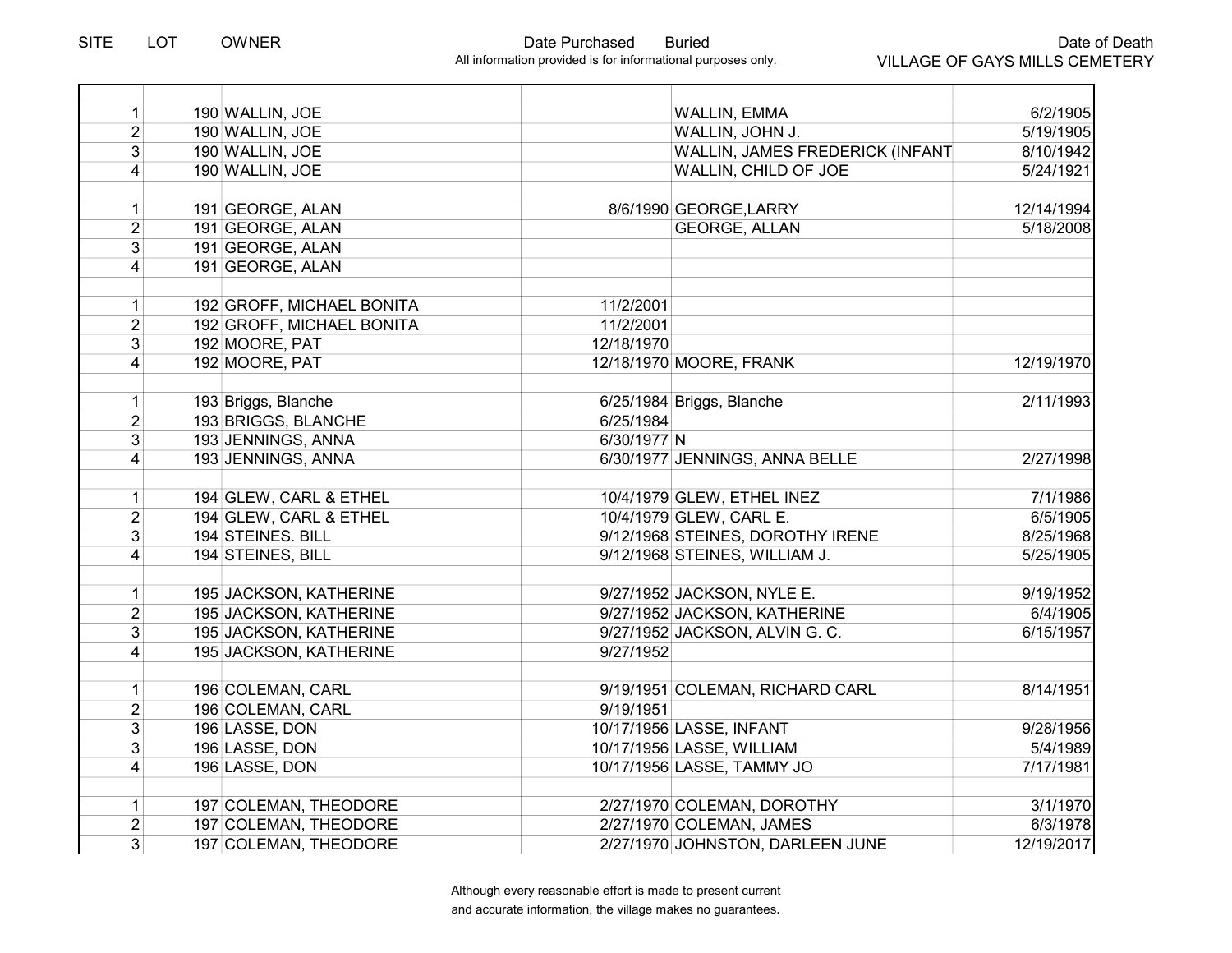| $\overline{4}$ | 197 COLEMAN, THEODORE         |            | 2/27/1970 SKOLOS, RICHARD                        | 6/30/2002  |
|----------------|-------------------------------|------------|--------------------------------------------------|------------|
|                |                               |            |                                                  |            |
| 1              | 198 HOLFORD, ARTHUR           |            | 10/14/1977 RONNFELDT, LEONARD                    | 1/1/1997   |
| $\mathbf{1}$   | 198 HOLFORD, ARTHUR           |            | 10/14/1977 RONNFELDT, ANTHONY                    |            |
| $\mathbf{1}$   | 198 HOLFORD, ARTHUR           |            | 10/14/1977 RONNFELDT, LULUBELLE                  | 5/14/2005  |
| $\overline{2}$ | 198 HOLFORD, ARTHUR           |            | 10/14/1977 HOLFORD, TRACY L.                     | 10/13/1977 |
| $\overline{3}$ | 198 HOLFORD, ARTHUR           | 10/14/1977 |                                                  |            |
| $\overline{4}$ | 198 HOLFORD, ARTHUR           | 10/14/1977 |                                                  |            |
|                |                               |            |                                                  |            |
| 1              | 199 MOORE, JOYCE              | 7/7/1976   |                                                  |            |
| $\overline{2}$ | 199 MOORE, JOYCE              |            | 7/7/1976 MOORE, BERLIE CLIFFORD                  | 10/17/1995 |
| 3              | 199 JACKSON, LYLE             |            | 7/7/1976 MC MCULLICK, LYLE                       | 6/1/1905   |
| $\overline{4}$ | 199 JACKSON, LYLE             |            | 7/7/1976 MC CULLICK, GERALD                      | 3/22/1985  |
|                |                               |            |                                                  |            |
| $\mathbf{1}$   | 200 GEORGE, HARRIS            |            | 9/6/2003 GEORGE, FAYE                            | 2003       |
| $\overline{2}$ | 200 GEORGE, HARRIS            |            | <b>GEORGE, HARRIS F.</b>                         | 7/28/1975  |
| 3 <sup>1</sup> | 200 GEORGE, LINDA             |            | GEORGE, HARRIS FRANK JR.                         | 12/7/1983  |
| $\vert$        | 200 GEORGE, LINDA             |            | <b>GEORGE, LINDA</b>                             | 11/25/2012 |
|                |                               |            |                                                  |            |
| 1              | 201 NEELY, FRED               |            | 10/26/1972 Ruth Neely(Ruth Evelyn Davidson-on de | 3/9/2010   |
| $\overline{2}$ | 201 NEELY, FRED               |            | 10/26/1972 NEELY, FRED                           | 5/25/1905  |
| 3 <sup>1</sup> | 201 NEELY, FRED               |            | 10/26/1972 NEELY, JAMES (BABY)                   | 4/26/1905  |
|                |                               |            |                                                  |            |
| $\mathbf{1}$   | 202 HAILE, ED & WIFE          |            | 11/30/1976 Haile, Hazel (Cremation)              | 6/2/2012   |
| $\overline{2}$ | 202 HAILE, EDWARD & WIFE      |            | 11/30/1976 HAILE, EDWARD J.                      | 4/22/1992  |
| $\overline{2}$ | 202 HAILE, EDWARD & WIFE      |            | 11/30/1976 Haws, Ruth (Cremation)                | 3/6/2002   |
| 3              | 202 Beeman Funeral Home       |            | 11/6/1978 Lindley, Frank                         | 1/13/1979  |
| 4              | 202 Beeman Funeral Home       |            | 11/16/1978 Bacon, Auley A.                       | 9/20/1978  |
|                |                               |            |                                                  |            |
| $\mathbf{1}$   | 203 HAILE, LINDA              |            | 2/14/2002 HAILE, JEFFREY                         | 1/19/2002  |
| $\overline{2}$ | 203 HAILE, LINDA              | 2/14/2002  |                                                  |            |
| $\overline{3}$ | 203 HAILE, LINDA              | 2/14/2002  |                                                  |            |
| $\vert$        | 203 HAILE, LINDA              |            | 2/14/2002 MILDE, ALLYN                           | 4/8/2015   |
|                |                               |            |                                                  |            |
| $\mathbf{1}$   | 204 BAUMEISTER, CHRISTA       |            | 2/15/2019 SEIDEL, META KATHARINE                 | 2/14/2019  |
| $\overline{2}$ | <b>204 NONE</b>               |            |                                                  |            |
| $\overline{3}$ | 204 TEACH, R. MAYNARD & JANET | 2/1/2019   |                                                  |            |
| $\overline{4}$ | 204 TEACH, R. MAYNARD & JANET | 2/1/2019   |                                                  |            |
|                | 204 UNKOWN                    |            |                                                  |            |
|                |                               |            |                                                  |            |
|                |                               |            |                                                  |            |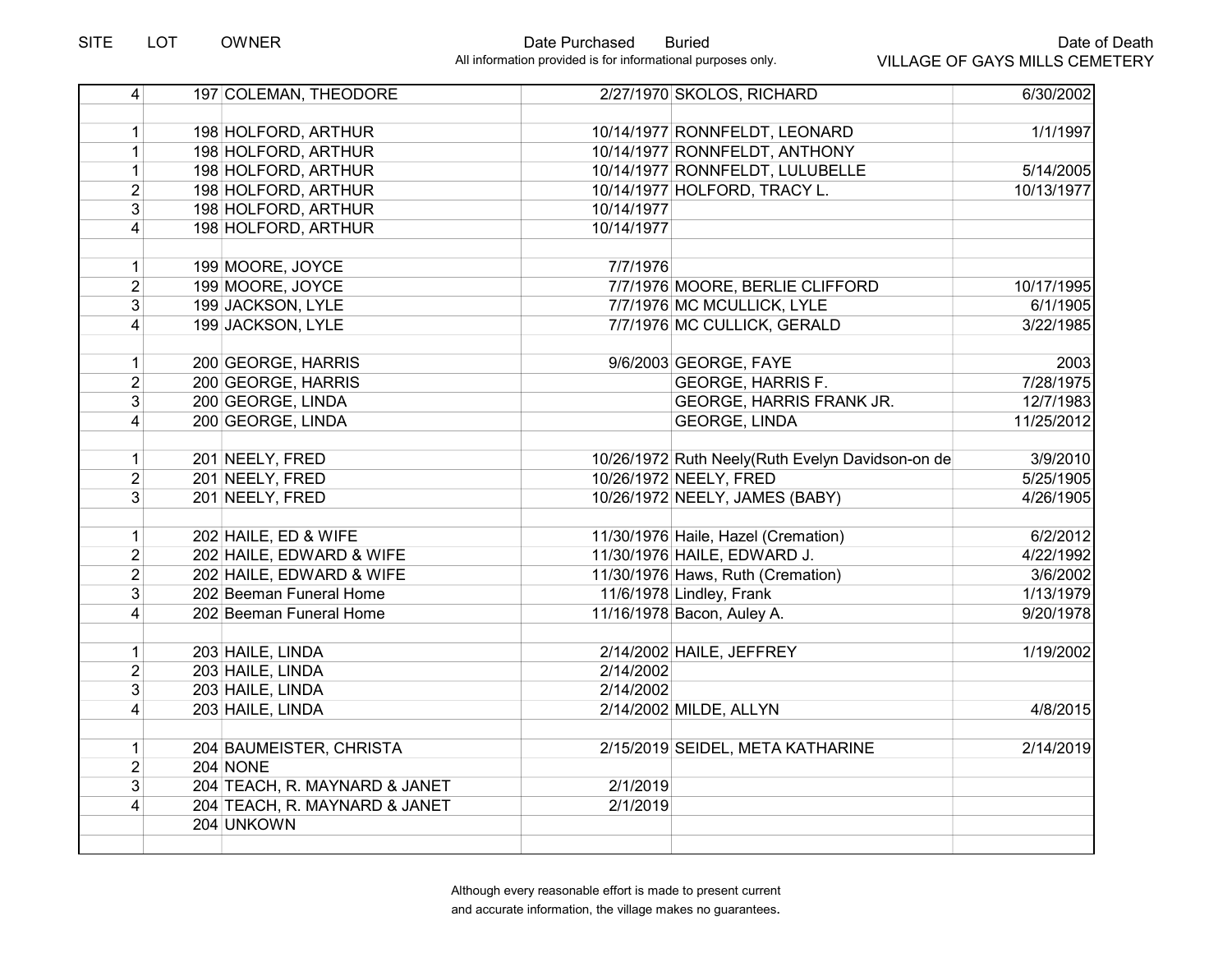| 1N             | 205 Tewell, Ronna        |           | 6/4/2018 TEWELL, RONNA RAE             | 12/3/2018  |
|----------------|--------------------------|-----------|----------------------------------------|------------|
| 1S             | 205 Tewell, Ronna        |           | 6/4/2018 WILSON, RAMONA MAXINE         | 11/26/2018 |
| $\overline{2}$ | 205 NONE                 |           |                                        |            |
| $\overline{3}$ | 205 LOMAS, MATT          | 4/20/2010 |                                        |            |
| 4              | 205 LOMAS, MATT          | 4/20/2010 |                                        |            |
|                | 205 UNKNOWN              |           |                                        |            |
|                | 205 UNKNOWN              |           |                                        |            |
|                |                          |           |                                        |            |
| $\mathbf{1}$   | 206 DULL, BUD & ANN      |           | DULL, ANN MARIAN                       | 10/28/2011 |
| $\overline{2}$ | 206 DULL, BUD & ANN      |           | DULL, BYRON (BUD)                      | 9/27/2015  |
| 3              | 206 JONES, ELLING & JANE |           |                                        |            |
| $\overline{4}$ | 206 JONES, ELLING & JANE |           |                                        |            |
|                | 206 UNKNOWN              |           |                                        |            |
|                |                          |           |                                        |            |
| $\mathbf{1}$   | 207 TEACH, ALLEN & LYNNE |           | 9/12/2005 TEACH, LYNNE                 | 8/18/2015  |
| $\overline{2}$ | 207 TEACH, ALLEN & LYNNE | 9/12/2005 |                                        |            |
| 3 <sup>1</sup> | 207 TEACH, ALLEN & LYNNE |           | 9/12/2005 MCDANIEL, LUCILLE ELIZABBETH | 5/12/2020  |
| $\vert$        | 207 TEACH, ALLEN & LYNNE |           | 9/12/2005 MCDANIEL, GERALD LAVERNE     | 9/5/2019   |
|                | 207 UNKNOWN              |           |                                        |            |
|                |                          |           |                                        |            |
| $\mathbf{1}$   | 208 STEINES, SARAH       |           | 2/16/1982 STEINES, JAY W.              | 2/15/1982  |
| $\overline{2}$ | 208 STEINES, SARAH       | 9/13/1999 |                                        |            |
| $\overline{3}$ | 208 STEINES, DOUGLAS     |           | 9/13/1999 STEINES, DOUGLAS             | 9/9/1999   |
| $\overline{4}$ | 208 STEINES, SARAH       |           | STEINES, DAVID                         | 8/6/2002   |
|                |                          |           |                                        |            |
| $\mathbf{1}$   | 209 NONE                 |           |                                        |            |
| $\overline{2}$ | 209 NONE                 |           |                                        |            |
| 3              | 209 NONE                 |           |                                        |            |
| $\overline{4}$ | 209 RICE, MARCIA         |           | RICE, MARCIA T.                        | 2/4/1996   |
|                |                          |           |                                        |            |
| $\mathbf{1}$   | 210 JONES, GORDON        |           | JONES, FRED                            | 5/24/1905  |
| $\overline{2}$ | 210 JONES, GORDON        |           |                                        |            |
| 3 <sup>1</sup> | 210 BURNS, ERVIN         |           | 7/11/1966 BURNS, PHOEBE ANN            | 4/15/2001  |
| $\vert$        | 210 BURNS, ERVIN         |           | 7/11/1966 BURNS, ERVIN                 | 3/30/1997  |
|                |                          |           |                                        |            |
| $\mathbf{1}$   | 211 RICE, FLOYD          |           | RICE, OCTOBIA ROSE                     | 12/25/1922 |
| $\overline{2}$ | 211 RICE, FLOYD          |           | RICE, CHARLES C                        | 9/8/1948   |
| $\overline{3}$ | 211 RICE, FLOYD          |           | RICE, FLOYD                            | 4/11/1966  |
| 4              | 211 RICE, FLOYD          |           | RICE, MARGARET MILLER                  | 1/31/1970  |
|                |                          |           |                                        |            |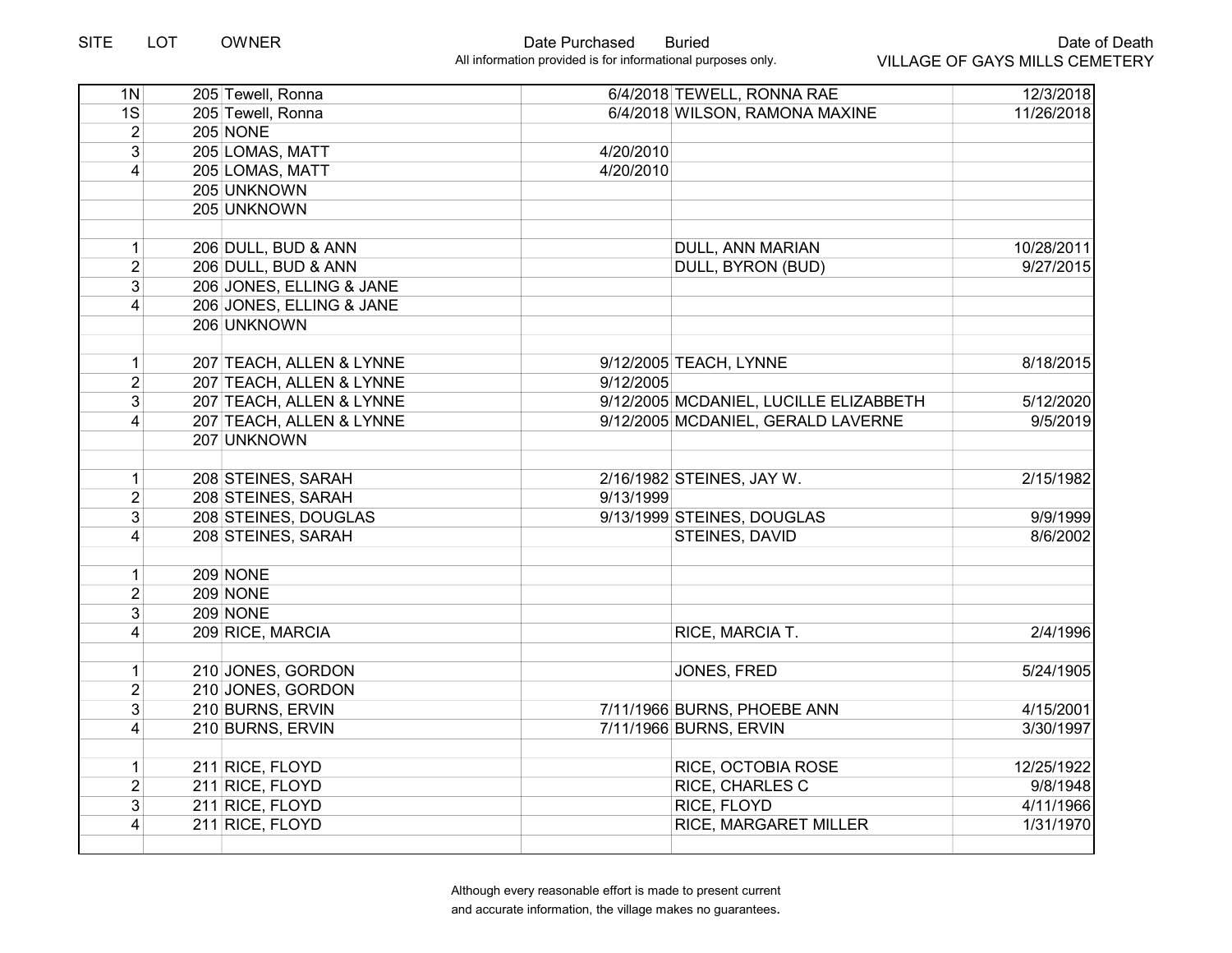| 1                       | 212 MARSHALL, ROLLAND             |             | MARSHALL, JAMES (INFANT)          | 3/10/1949  |
|-------------------------|-----------------------------------|-------------|-----------------------------------|------------|
| $\mathbf{1}$            | 212 MARSHALL, ROLLAND             |             | MARSHALL, PAUL (INFANT)           | 1/23/1948  |
| $\mathbf{1}$            | 212 MARSHALL, ROLLAND             |             | MARSHALL, WILLIAM (INFANT)        | 12/24/1945 |
| 3                       | 212 MARSHALL, ROLLAND             |             | MARSHALL, ROLLAND                 | 2/22/1965  |
| $\overline{\mathbf{4}}$ | 212 Bailey, Regula                |             | 1/23/1947 Bailey, Regula          | 4/30/1905  |
| 5                       | 212 BAILEY, REGULA                |             | 1/23/1947 Marshall, Judith        | 5/2/2004   |
|                         |                                   |             |                                   |            |
| $\mathbf 1$             | 213 STEINBACH, JERRY AND BEVERLY  | 7/11/1994 N |                                   |            |
| $\overline{2}$          | 213 STEINBACH, JERRY & BEVERLY    |             | 7/11/1994 STEINBACH, JERALD JAMES | 8/30/2017  |
| $\overline{3}$          | 213 DRAKE, CLAUDINE               |             | 10/10/1988 DAKE, CLAUDINE         | 3/31/2002  |
| 4                       | 213 DRAKE, CLAUDINE               |             | 8/10/1988 DRAKE, VILAS            | 8/12/1988  |
| 5                       | 213 DRAKE, CLAUDINE               | 10/10/1988  |                                   |            |
|                         |                                   |             |                                   |            |
| $\mathbf{1}$            | 214 SWADLEY, GUY JR.              | 10/12/1990  |                                   |            |
| $\overline{2}$          | 214 MARSHALL, HAROLD              | 10/12/1990  |                                   |            |
| 3                       | 214 DRAKE, VERNA                  | 11/23/1999  |                                   |            |
| 4                       | 214 DRAKE, VERNA                  |             | 11/22/1999 DRAKE, DuWAYNE RAY     | 11/21/1999 |
|                         |                                   |             |                                   |            |
| $\mathbf 1$             | 215 DRAKE, MARK                   | 1/21/2000   |                                   |            |
| $\mathbf{1}$            | 215 ZALES, CHRIS                  |             | 2/2/2002 ZALES, CHRIS             | 10/31/2005 |
| $\overline{2}$          | 215 ZALES, CHRIS                  | 2/2/2002    |                                   |            |
| 3                       | 215 FIGELEY, RAMONA               |             | 7/26/2002 FIGELEY, RICHARD        | 7/26/2002  |
| $\mathbf 1$             | 216 THOMAS, SANDRA L              | 8/1/2000    |                                   |            |
| $\overline{2}$          | 216 THOMAS, SANDRA L              | 8/1/2000    |                                   |            |
| 3                       | 216 THOMAS, SANDRA L              | 8/1/2000    |                                   |            |
| 4                       | 216 THOMAS, SANDRA L              | 8/1/2000    |                                   |            |
|                         |                                   |             |                                   |            |
| $\mathbf{1}$            | 217 CASHMAN, SANDY                |             | 12/28/2009 Cashman, Sandra Jean   | 9/19/2013  |
| $\overline{2}$          | 217 CASHMAN, SANDY                |             | 12/28/2009 Cashman, Milt          | 12/26/2009 |
| $\overline{3}$          | 217 CASHMAN, MILT J III & HEIDI L | 5/6/2020    |                                   |            |
| $\overline{4}$          | 217 CASHMAN, MILT J III & HEIDI L | 5/6/2020    |                                   |            |
|                         | 217 UNKNOWN                       |             |                                   |            |
|                         |                                   |             |                                   |            |
| $\mathbf{1}$            | 218 HEISZ, LINCOLN & HARRIET      | 5/21/1999   |                                   |            |
| $\overline{2}$          | 218 HEISZ, LINCOLN & HARRIET      |             | 5/21/1999 HEISZ, LINCOLN EUGENE   | 1/19/2016  |
| $\overline{3}$          | 218 Heisz, Ed & Sue               | 4/16/2013   |                                   |            |
| 4                       | 218 Heisz, Ed & Sue               | 4/16/2013   |                                   |            |
|                         |                                   |             |                                   |            |
|                         |                                   |             |                                   |            |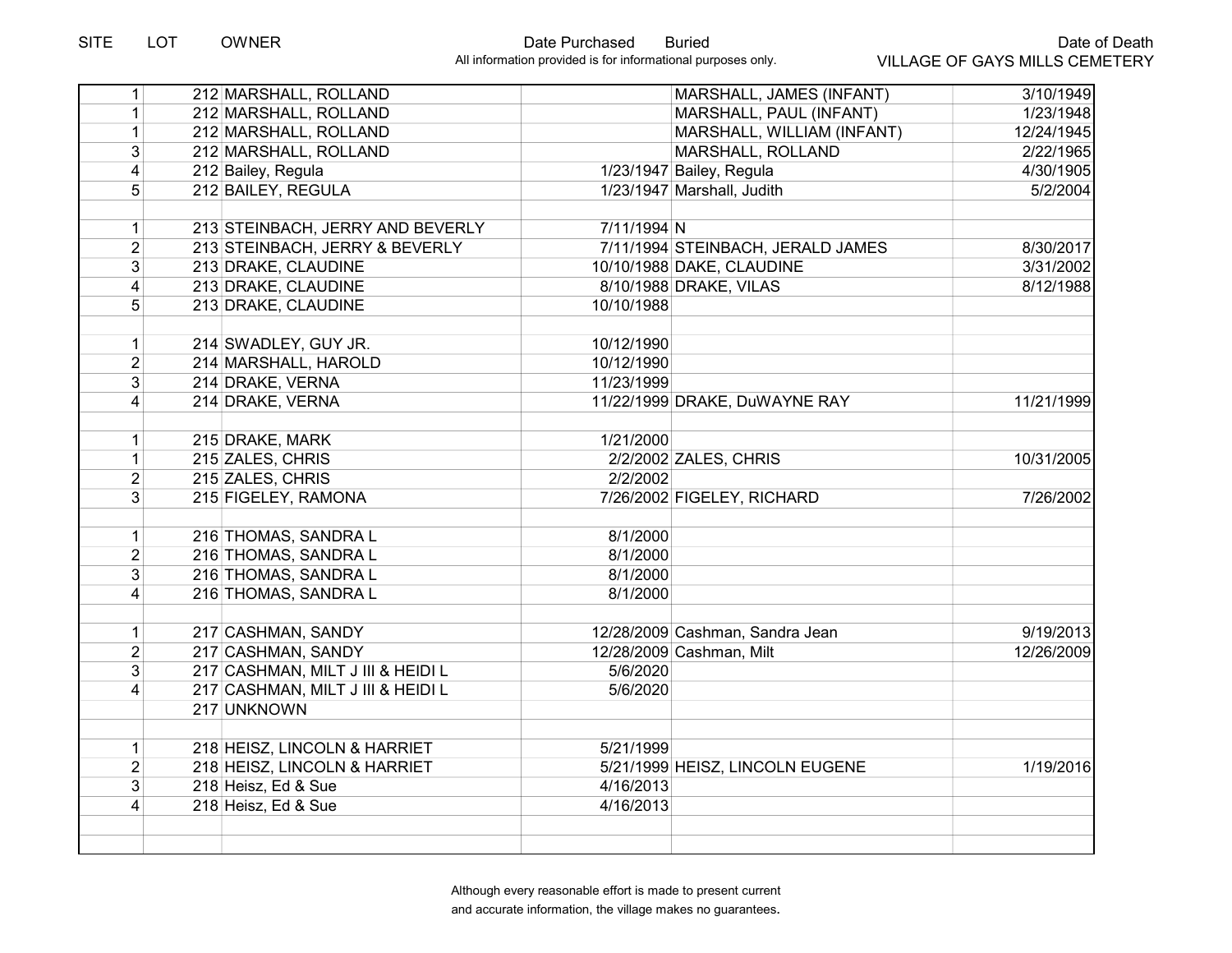| $\vert$         | 219 DALTON, HOWARD                  |            | 9/14/2012 Dalton, Lula Belle Ruby   | 10/18/2016 |
|-----------------|-------------------------------------|------------|-------------------------------------|------------|
| $\overline{2}$  | 219 DALTON, HOWARD                  |            | 9/14/2012 DALTON, HOWARD ERNEST     | 8/1/2018   |
| $\overline{3}$  | 219 NONE                            |            |                                     |            |
| $\vert 4 \vert$ | 219 NONE                            |            |                                     |            |
|                 | 219 UNKNOWN                         |            |                                     |            |
|                 |                                     |            |                                     |            |
| $\mathbf{1}$    | <b>220 NONE</b>                     |            |                                     |            |
| $\overline{2}$  | 220 NONE                            |            |                                     |            |
| $\overline{3}$  | 220 OPPREICHT, LAURIE               | 8/7/2013   |                                     |            |
| 4               | 220 OPPREICHT, KEVIN                |            | 8/7/2013 Oppriecht, Kevin           | 8/18/2013  |
| $\mathbf{1}$    | 221 HEISZ, HARRY & MARLA            | 12/16/2002 |                                     |            |
| $\overline{2}$  | 221 HEISZ, HARRY & MARLA            | 12/16/2002 |                                     |            |
| $\overline{3}$  | 221 HEISZ, HARRY & MARLA            | 12/16/2002 |                                     |            |
| $\overline{4}$  | 221 HEISZ, HARRY & MARLA            | 12/16/2002 |                                     |            |
| 1               | 222 NONE                            |            |                                     |            |
| $\overline{2}$  | 222 NONE                            |            |                                     |            |
| 3               | 222 HEISZ, KATE                     | 5/5/2008   |                                     |            |
| 4               | 222 HEISZ, KATE                     |            | 9/17/1997 Heisz, Mikeal E Sr.       | 2/27/2008  |
| $\mathbf{1}$    | 223 THOMAS, SANDRA L                |            | 8/1/2000 Kaiser, Katherine (infant) | 3/29/2006  |
| $\overline{2}$  | 223 THOMAS, SANDRA L                | 8/1/2000   |                                     |            |
| 3               | 223 THOMAS, SANDRA L                | 8/1/2000   |                                     |            |
| 4               | 223 THOMAS, SANDRA L                | 8/1/2000   |                                     |            |
| $\mathbf{1}$    | 224 BOUGHTON, ROBERT & CHARLOTTE    | 8/5/1999   |                                     |            |
| $\overline{2}$  | 224 BOUGHTON, ROBERT & CHARLOTTE    |            | 8/5/1999 BOUGHTON, ROBERT LEROY     | 7/8/2017   |
| $\overline{3}$  | 224 BAUMEISTER, RICHARD M & CHRISTA | 7/11/2019  |                                     |            |
| 4               | 224 BAUMEISTER, RICHARD M & CHRISTA | 7/11/2019  |                                     |            |
| 1               | 225 CLAUSEN, ARNOLD & BETTY         | 7/17/1992  |                                     |            |
| $\overline{2}$  | 225 CLAUSEN, ARNOLD & BETTY         |            | 7/17/1992 CLAUSEN, ARNOLD           | 10/5/2009  |
| $\overline{2}$  | 225 CLAUSEN, ARNOLD & BETTY         |            | 7/17/1992 CLAUSEN, BETTY GRACE      | 1/18/2012  |
| 3 <sup>1</sup>  | 225 HALVERSON, LAURENCE & MARIAN    | 6/5/1997   |                                     |            |
| $\vert 4 \vert$ | 225 HALVERSON, LAURENCE & MARIAN    |            | 6/5/1997 HALVERSON, LAWRENCE        | 9/25/1998  |
| 1               | 226 FREMMING, GRACE                 |            | 4/8/1988 FREMMING, GRACE            | 5/1/1990   |
| $\overline{2}$  | 226 FREMMING, GRACE                 |            | 4/8/1988 FREMMING, LEONARD          | 2/19/1988  |
| 3 <sup>1</sup>  | 226 MC DONALD, DAN                  |            | 10/7/1988 MCDONALD, FRIEDA          | 10/2/2002  |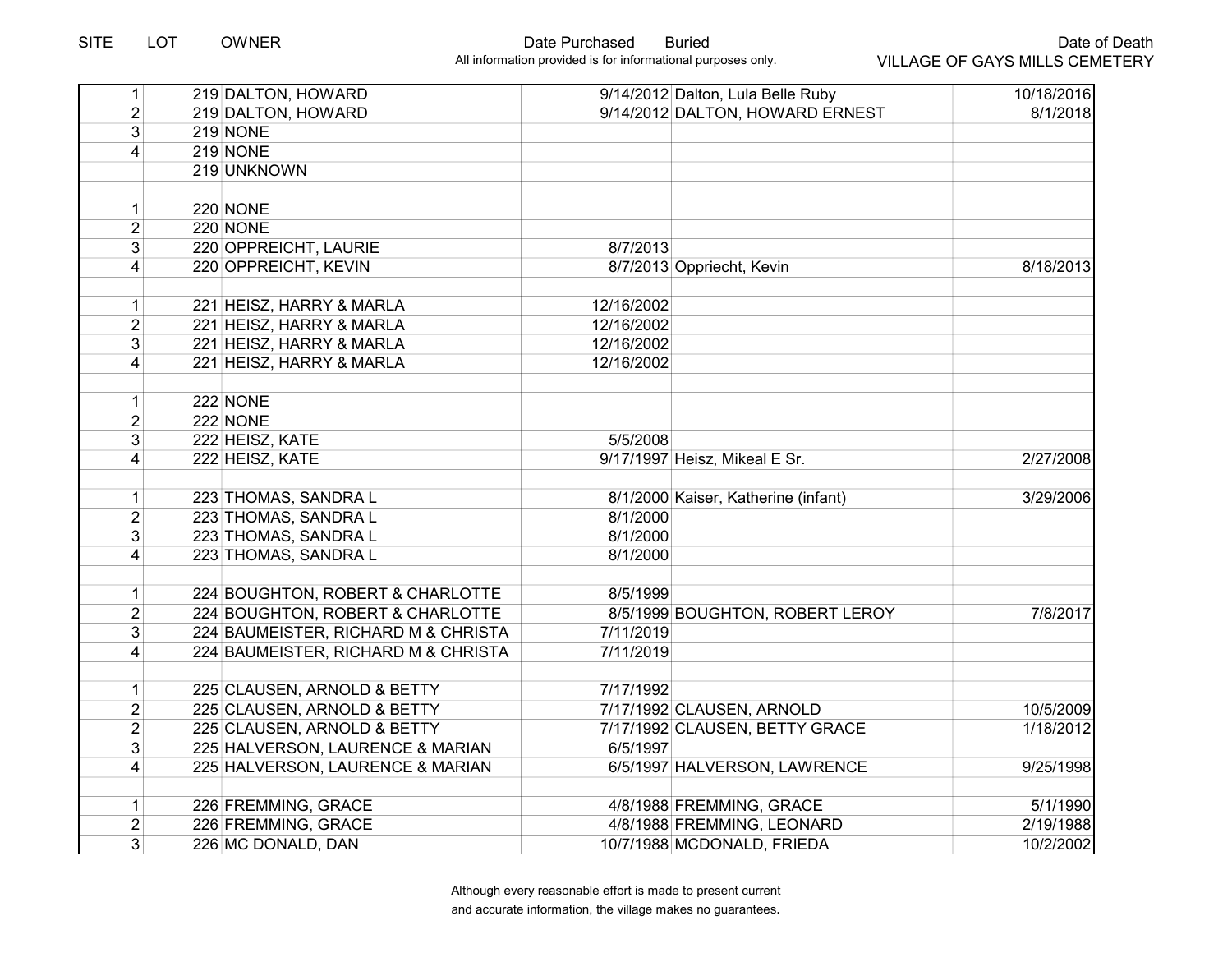| $\overline{4}$  | 226 MC DONALD, DAN                | 10/7/1988 MC DONALD, DANIEL           | 6/15/1993  |
|-----------------|-----------------------------------|---------------------------------------|------------|
|                 |                                   |                                       |            |
| 1               | 227 HORNER, CHARLES OR CLARABELLE | 4/18/1983 HORNER, CLARABELLE ALEDA    | 2/2/2019   |
| $\overline{2}$  | 227 HORNER, CHARLES OR CLARABELLE | 4/18/1983 HORNER, CHARLES LORRAINE    | 10/26/1990 |
| $\overline{3}$  | 227 COLEMAN, VICTOR & DOLLIE      | 11/16/1998 COLEMAN, DENNIS            | 11/14/1998 |
| $\overline{4}$  | 227 COLEMAN, VICTOR               | 7/22/1988 COLEMAN, GEORGE             | 7/23/1988  |
|                 |                                   |                                       |            |
| 1               | 228 PETTIT, BEVERLY               | 3/12/1993 PETTIT, BEVERLY JUNE        | 4/14/2022  |
| $\overline{2}$  | 228 PETTIT, BEVERLY               | 3/12/1993 PETTIT, KENNETH F.          | 3/14/1993  |
| $\overline{3}$  | 228 LOMAS, RALPH OR RUTH          | 10/20/1994 LOMAS, RUTH ARLENE         | 1/25/2019  |
| 4               | 228 LOMAS, RALPH OR RUTH          | 10/28/1994 LOMAS, RALPH "STUB"        | 1/1/2022   |
|                 |                                   |                                       |            |
| 1               | 229 LARSEN, EDNA                  | Larsen, Edna                          | 11/26/2011 |
| $\overline{2}$  | 229 LARSEN, EDNA                  | LARSEN, CLIFFORD JEROME               | 6/29/1992  |
| $\overline{2}$  | 229 LARSEN, EDNA                  | LARSEN, WILLIAM CLIFFORD              | 11/23/2018 |
| $\overline{3}$  | 229 CHILDS, GEORGIA               | 9/26/1996 CHILDS, GARY LEE            | 9/25/1996  |
| $\overline{4}$  | 229 CHILDS, LESLIE                | 4/17/2000 Childs, Georgia             |            |
| 4S              | 229 CHILDS, LESLIE                | 4/17/2000 Childs, Leslie              | 2/23/2006  |
|                 |                                   |                                       |            |
| 3 <sup>2</sup>  | 230 Coleman, Darold & Bonnie      | 5/30/2014 COLEMAN, DAROLD NELSON      | 4/16/2016  |
| $\vert 4 \vert$ | 230 Coleman, Darold & Bonnie      | 5/30/2014                             |            |
| 1               | 230 HALVERSON, RICHARD & DONNA    | 8/1/2000 Halverson, Donna Mae         | 12/28/2012 |
| $\overline{2}$  | 230 HALVERSON, RICHARD & DONNA    | 8/1/2000 Halverson, Richard Lee       | 3/14/2011  |
|                 |                                   |                                       |            |
| 1               | 231 GANDER, HOWARD & ROBERTA      | 8/2/1996 GANDER, ROBERTA              | 3/11/2004  |
| $\overline{2}$  | 231 GANDER, HOWARD & ROBERTA      | 8/2/1996 GANDER, GERALD LEROY'HOWARD' | 11/12/1999 |
| 3               | 231 WELSH, GLADYS/PAUL            | 4/30/2002 WELSH, GLADYS JUNA          | 2/1/2011   |
| $\vert 4 \vert$ | 231 WELSH, GLADYS/PAUL            | 4/30/2002                             | 1/5/2004   |
|                 |                                   |                                       |            |
| 1 <sup>1</sup>  | 232 THOMAS, SANDRA L              | 8/1/2000                              |            |
| $\overline{2}$  | 232 THOMAS, SANDRA L              | 8/1/2000                              |            |
| $\overline{3}$  | 232 THOMAS, SANDRA L              | 8/1/2000                              |            |
| $\vert 4 \vert$ | 232 THOMAS, SANDRA L              | 8/1/2000                              |            |
|                 |                                   |                                       |            |
| 1               | 233 STEINBACH, KELLY & KATHRYN    | 4/18/2013                             |            |
| $\overline{2}$  | 233 STEINBACH, KELLY & KATHRYN    | 4/18/2013                             |            |
| $\overline{3}$  | 233 STEINBACH, KELLY & KATHRYN    | 5/15/2013                             |            |
| $\overline{4}$  | 233 Road - Do not Sell            |                                       |            |
|                 |                                   |                                       |            |
|                 |                                   |                                       |            |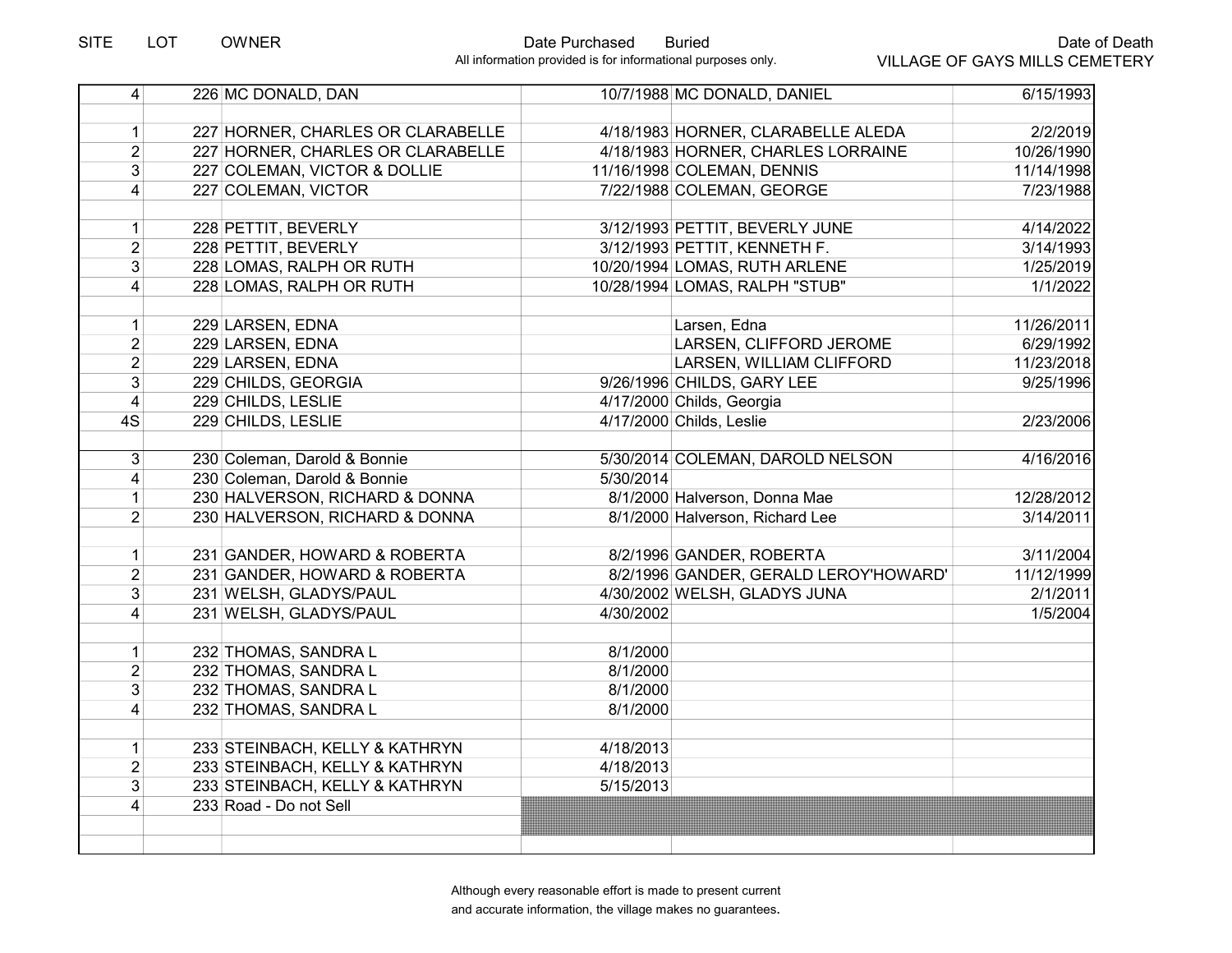# SITE LOT OWNER Date Purchased Buried

All information provided is for informational purposes only.

| 1                       | 234 MOORE, DAVID/ CHARLOTTE  |                  | 2/4/1994 MOORE, CHARLOTTE            | 2/5/1994   |
|-------------------------|------------------------------|------------------|--------------------------------------|------------|
| 2 <sup>1</sup>          | 234 MOORE, DAVID/CHARLOTTE   | 2/4/1994         |                                      |            |
| $\overline{3}$          | 234 Road - Do not Sell       |                  |                                      |            |
| $\vert 4 \vert$         | 234 Road - Do not Sell       |                  |                                      |            |
|                         |                              |                  |                                      |            |
| 1                       | 235 BUSCH, RICK & Angel      | 7/13/2016        |                                      |            |
| $\overline{2}$          | 235 Road - Do not Sell       |                  |                                      |            |
| 3 <sup>1</sup>          | 235 Road - Do not Sell       |                  |                                      |            |
| $\overline{4}$          | 235 Road - Do not Sell       |                  |                                      |            |
|                         |                              |                  |                                      |            |
| 1                       | 240 EITSERT, ALBERT          | 11/27/2007       |                                      |            |
| $\overline{2}$          | 240 EITSERT, ALBERT          | 11/27/2007       |                                      |            |
| 3                       | 240 EITSERT, ALBERT          |                  | 11/28/2007 EITSERT, ROBIN JEAN       | 11/26/2007 |
| 4                       | 240 EITSERT, ALBERT          | 11/27/2007       |                                      |            |
| 5                       | 240 EITSERT, ALBERT          | 11/27/2007       |                                      |            |
| $6\phantom{1}$          | 240 EITSERT, ALBERT          | 11/27/2007       |                                      |            |
| $\overline{7}$          | 240 EITSERT, ALBERT          | 11/27/2007       |                                      |            |
| 8                       | 240 EITSERT, ALBERT          | 11/27/2007       |                                      |            |
|                         |                              |                  |                                      |            |
| 1                       | 241 MCCULLICK, ROGER & PATSY | 8/30/1996        |                                      |            |
| $\overline{2}$          | 241 MCCULLICK, ROGER & PATSY |                  | 8/30/1996 MCCULLICK, GARY            | 7/1/1997   |
| 3 <sup>1</sup>          | 241 MCCULLICK, ROGER & PATSY |                  | 8/30/1996 McCULLICK, PATSY           | 6/3/2006   |
| $\vert 4 \vert$         | 241 MCCULLICK, ROGER & PATSY | 8/25/1996        |                                      |            |
| 5                       | 241 MARTIN, CLARENCE         |                  | 8/22/1941 MARTIN, CLARENCE           | 9/7/1986   |
| $\,6\,$                 | 241 MARTIN, CLARENCE         |                  | 8/22/1941 MARTIN, MYRTLE MARIE       | 3/18/1996  |
| $\overline{7}$          | 241 MARTIN, CLARENCE         |                  | 8/22/1941 MARTIN, UNAMED BABY        | 11/29/1943 |
| 8                       | 241 MARTIN, CLARENCE         |                  | 8/22/1941 MARTIN, DONALD             | 8/22/1941  |
|                         |                              |                  |                                      |            |
| 1                       | 242 HENDERSON, HARRY         |                  | 6/16/1977 HENDERSON, (INFANT)JOHN T. | 2/7/1979   |
| $\overline{2}$          | 242 HENDERSON, HARRY         |                  | 6/16/1977 HENDERSON, L.JANE          | 11/17/1998 |
| $\overline{3}$          | 242 HENDERSON, HARRY         |                  | 6/16/1971 HENDERSON, HARRY           | 6/2/1905   |
| $\overline{\mathbf{4}}$ | 242 HENDERSON, HARRY         | 6/16/1977 INFANT |                                      | 8/19/1979  |
| 5 <sup>5</sup>          | 242 HENDERSON, MRS. BENJAMIN |                  | 10/23/1971 HENDERSON, SALLY          | 6/8/1905   |
| 6                       | 242 HENDERSON, MRS. BENJAMIN |                  | 10/23/1971 HENDERSON, PAUL E.        | 5/25/1980  |
| $\overline{7}$          | 242 HENDERSON, MRS. BENJAMIN |                  | 10/23/1971 HENDERSON, JERUSHA        |            |
| 8 <sup>1</sup>          | 242 HENDERSON, MRS BENJAMIN  | 10/23/1971       |                                      |            |
|                         |                              |                  |                                      |            |
| 1                       | 243 PUCKETT, JOHN RALLEN     |                  | 2/6/1969 PUCKETT, JOHN RALLEN        | 1/2/1968   |
| $\overline{2}$          | 243 PUCKETT, JOHN RALLEN     |                  | 2/6/1969 PUCKETT, LILLIAN            | 6/29/1972  |
| 3 <sup>2</sup>          | 243 LESTER, JUDY             |                  | 11/19/1994 HERBST, CHERIE LESTER     | 9/22/1970  |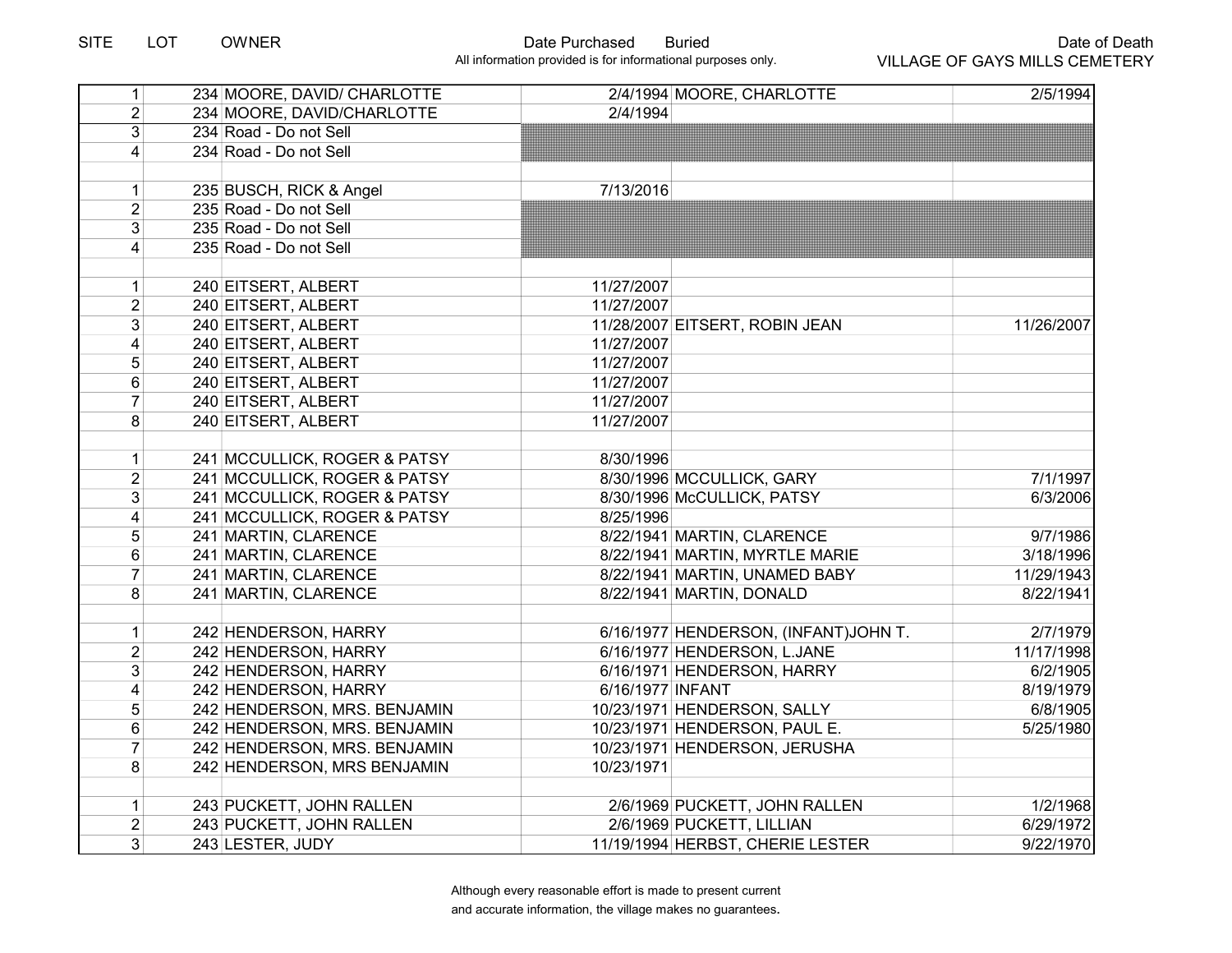| 3 <sup>2</sup>          | 243 LESTER, JUDY               |            | 11/19/1994 LESTER, EARL                | 5/24/2007  |
|-------------------------|--------------------------------|------------|----------------------------------------|------------|
| 3 <sup>1</sup>          | 243 LESTER, JUDY               |            | 11/19/1994 LESTER, THURLEY             | 7/2/2003   |
| $\vert 4 \vert$         | 243 LESTER, JUDY               |            | 11/19/1994 LESTER, JUDITH (CREMATED)   | 2/15/1995  |
| $\overline{4}$          | 243 LESTER, JUDY               |            | 11/19/1994 LESTER, REGINALD (CREMAINS) | 11/24/1994 |
| 5 <sup>1</sup>          | 243 MC CULLICK, OLE            |            | 6/1/1971 MC CULLICK, OLE               |            |
| $6\phantom{1}$          | 243 MCCULLICK, OLE             |            | 6/1/1971 MCCULLICK, EVA L              | 1/4/1994   |
| $\overline{7}$          | 243 SMITH, GEORGE              |            | 7/1/1971 SMITH, GEORG                  | 6/9/1905   |
| 8                       | 243 SMITH, GEORGE              |            | 7/1/1971 SMITH, GWENDOLYN              | 2/6/2012   |
|                         |                                |            |                                        |            |
| 1                       | 244 STUSSY, CARL               | 12/18/1954 |                                        |            |
| $\overline{2}$          | 244 STUSSY, CARL               | 12/18/1954 |                                        |            |
| 3 <sup>1</sup>          | 244 STUSSY, CARL               |            | 12/18/1954 KNOBLE, PHYLLIS             | 4/6/1970   |
| $\overline{4}$          | 244 STUSSY, CARL               |            | 12/18/1954 STUSSY, GRACE               | 12/10/1954 |
| 5                       | 244 POTTS, MARJORIE J.         |            | 4/24/1964 POTTS, JOHN C.               |            |
| $6\phantom{a}$          | 244 POTTS, MARJORIE J.         |            | 4/24/1964 POTTS, JOHN A.               | 6/29/1977  |
| $\overline{7}$          | 244 EDDINGTON, JOESEPH & DORA  |            | 6/10/1966 EDDINGTON, JOESEPH           | 5/16/1968  |
| 8 <sup>1</sup>          | 244 EDDINGTON, JOESEPH & DORA  |            | 6/10/1966 EDDINGTON, DORA              | 3/1/1968   |
|                         |                                |            |                                        |            |
| 1                       | 255 COLLINS, WALTER OR DARLENE |            | <b>COLLINS, WALTER EVERETTE</b>        | 7/30/1990  |
| $\overline{2}$          | 255 COLLINS, DARLENE           |            |                                        |            |
| 3 <sup>1</sup>          | 255 FORTNEY, NELS              |            | 12/15/1945 FORTNEY, DORA B.            | 6/18/1977  |
| $\vert 4 \vert$         | 255 FORTNEY, NELS              |            | 12/15/1945 FORTNEY, NELS               | 12/10/1945 |
| $\sqrt{5}$              | 255 THOMPSON, HOWARD           | 10/20/1953 |                                        |            |
| $\,6\,$                 | 255 THOMPSON, HOWARD           | 10/20/1953 |                                        |            |
| $\overline{7}$          | 255 THOMPSON, HOWARD           |            | 10/20/1953 THOMPSON, HOWARD THOMAS     | 8/30/1955  |
| 8                       | 255 THOMPSON, HOWARD           |            | 10/20/1953 THOMPSON, MINNIE            | 10/10/1953 |
|                         |                                |            |                                        |            |
| 1                       | 256 MONTGOMERY, O.R.           |            | 10/19/1934 MONTGOMERY, ROSA KING       | 10/6/1934  |
| $\overline{2}$          | 256 MONTGOMERY, O.R.           |            | 10/19/1934 MONTGOMERY, JAMES A         | 5/9/1914   |
| $\overline{3}$          | 256 MONTGOMERY, O.R.           |            | 10/19/1934 MONTGOMERY, CORA            | 11/12/1947 |
| $\overline{\mathbf{4}}$ | 256 MONTGOMERY, O.R.           |            | 10/19/1934 MONTGOMERY, ORLAN           | 3/29/1957  |
| 5                       | 256 LESTER, MRS. ROSE          |            | 3/1/1935 LESTER, ORIN A.               | 3/1/1935   |
| $\,6\,$                 | 256 LESTER, MRS. ROSA          |            | 3/1/1935 LESTER, ROSA                  | 9/4/1939   |
| $\overline{7}$          | 256 LESTER, MRS. ROSE          | 3/1/1935   |                                        |            |
| 8 <sup>1</sup>          | 256 LESTER, MRS. ROSE          | 3/1/1935   |                                        |            |
|                         |                                |            |                                        |            |
| 1                       | 257 MILLER, CHAS. J.           |            | 9/24/1936 MILLER, CHAS. J.             | 8/6/1938   |
| $\overline{2}$          | 257 MILLER, CHAS. J.           |            | 9/22/1936 MILLER, MRS. ADELAIDE        | 9/24/1936  |
| $\overline{3}$          | 257 PUGH, ROY                  | 4/15/1932  |                                        |            |
| $\overline{4}$          | 257 PUGH, ROY M.               |            | 4/15/1932 PUGH, MARGARET               | 4/16/1932  |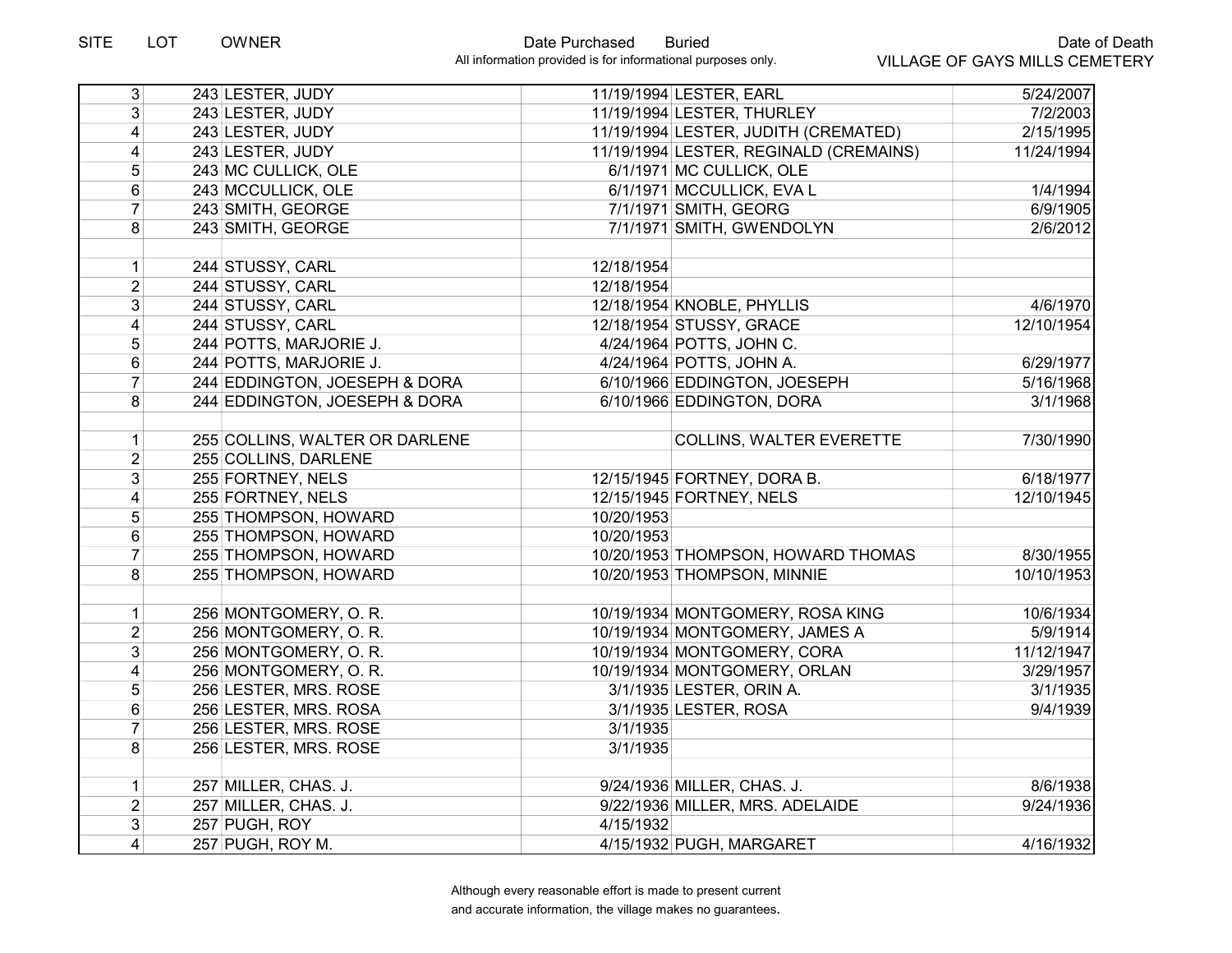| $\overline{5}$ | 257 PUGH, ROY M.       |           | 4/15/1932 PUGH, REUBEN               | 10/27/1937 |
|----------------|------------------------|-----------|--------------------------------------|------------|
| 6              | 257 PUGH, ROY          | 4/15/1932 |                                      |            |
| $\overline{7}$ | 257 MARTIN, AGNES      |           | 8/23/1945 MARTIN, AGNES              | 1/3/1969   |
| 8              | 257 MARTIN, AGNES      |           | 8/23/1945 MARTIN, BYRD               | 8/22/1945  |
|                |                        |           |                                      |            |
| 1              | 258 PURINGTON, EDWARD  |           | 2/16/1930 Baker, Paul Warren         | 1/12/1956  |
| $\overline{2}$ | 258 PURINGTON, EDWARD  |           | 2/16/1930 Purrington, Edward Bendick | 2/18/1930  |
| $\overline{3}$ | 258 PURINGTON, EDWARD  |           | 2/16/1930 Purrington, Florence       | 1/13/1973  |
| $\overline{4}$ | 258 West, Mrs. R.M.    |           | 9/9/1929 Bankes, Son of Leo          | 9/12/1929  |
| 5E             | 258 West, Mrs. R. M.   |           | 9/9/1929 Bankes, Leo                 | 9/12/1929  |
| 5W             | 258 WEST, MRS. R. M.   |           | 9/9/1929 BANKES, ROSS                | 4/6/1905   |
| 6              | 258 WEST, MRS. R. M.   |           | 9/9/1929 BANKES, LEN                 |            |
| 7              | 258 West, Mrs. R. M.   |           | 9/9/1929 Bankes, Sarah               | 3/17/1934  |
| 8              | 258 PURINGTON, EDWARD  | 2/16/1930 |                                      |            |
| 1              | 259 LARSON, OLAF       |           | 2/27/1929 LARSON, OLAF               | 10/14/1967 |
| $\overline{c}$ | 259 LARSON, OLAF       |           | 2/27/1929 LARSON, JULIA C            | 12/8/2014  |
| 3              | 259 LARSON, OLAF       |           | 2/27/1929 LARSON, JAN RODRICK        | 1/16/1939  |
| 4              | 259 LARSON, OLAF       |           | 2/27/1929 LARSON, MARIA VOLDOL       | 2/16/1929  |
| 5              | 259 LARSEN, MRS. L. C. |           | 2/14/1941 LARSEN, CAROLINA MARIE     | 12/8/1953  |
| 6              | 259 LARSEN, MRS. L.C.  |           | 2/14/1941 LARSEN, LARS CHRISTIAN     | 2/15/1941  |
| $\overline{7}$ | 259 DALTON, MARY       |           | 4/27/1946 DALTON, MARY               | 5/19/1905  |
| 8              | 259 DALTON, MARY       |           | 4/27/1946 DALTON, ULYSSES G.         | 4/22/1946  |
|                |                        |           |                                      |            |
| 1              | 260 NELSON, T. N.      |           | 4/10/1905 NELSON, FLOY               | 3/5/1997   |
| $\overline{2}$ | 260 NELSON, T. N.      |           | 4/10/1905 NELSON, MAX ADRIAN         | 7/14/1941  |
| 3              | 260 NELSON, T. N.      |           | 4/10/1905 NELSON, TUNIS NORMAN       | 1/26/1954  |
| 4              | 260 NELSON, T. N.      |           | 4/10/1905 NELSON, GRACE GERTRUDE     | 9/6/1927   |
| $\overline{5}$ | 260 NELSON, T. N.      |           | 4/10/1905 NELSON, CLAIR C            | 8/3/1954   |
| 6              | 260 NELSON, T. N.      |           | 4/10/1905 NELSON, ALMA               | 2/21/2006  |
| $\overline{7}$ | 260 NELSON, T. N.      | 4/10/1905 |                                      |            |
| 8              | 260 NELSON, T. N.      | 4/10/1905 |                                      |            |
| $\mathbf{1}$   | 261 JONES, LLOYD       |           | 2/19/1824 MARTIN, MILDRED            | 6/2/1905   |
| $\overline{2}$ | 261 JONES, LLOYD       |           | 2/19/1824 JONES, MRS. LLOYD (BERTHA) |            |
| $\overline{3}$ | 261 JONES, LLOYD       |           | 2/19/1824 JONES, LLOYD               |            |
| $\overline{4}$ | 261 JONES, LLOYD       | 2/19/1824 |                                      |            |
| 5E             | 261 JONES, LLOYD       |           | 2/19/1824 JONES, LYALL               | 3/8/1924   |
| 5W             | 261 JONES, LLOYD       | 2/19/1824 |                                      |            |
| 6              | 261 JONES, LLOYD       | 2/19/1824 |                                      |            |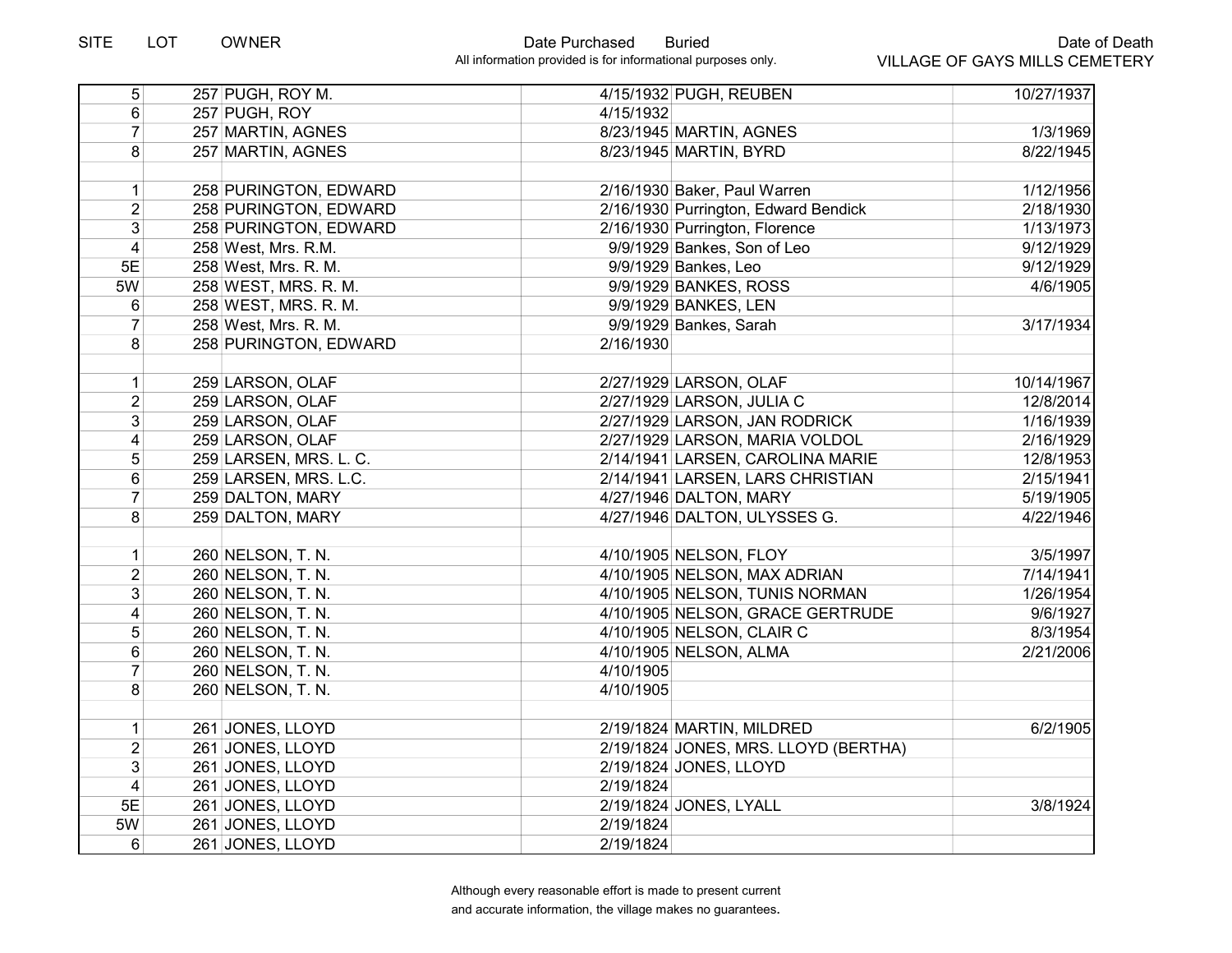| $\overline{7}$          | 261 JONES, LLOYD             | 2/19/1824  |                                     |            |
|-------------------------|------------------------------|------------|-------------------------------------|------------|
| 8                       | 261 JONES, LLOYD             | 2/19/1824  |                                     |            |
|                         |                              |            |                                     |            |
| $\mathbf{1}$            | 262 WISER, WM.               |            | WISER, BERTHA                       | 3/8/1978   |
| $\overline{2}$          | 262 WISER, WM.               |            | WISER, WILLIAM HENRY                | 10/10/1956 |
| 3                       | 262 FORTNEY, SEVERIN         |            | 11/8/1929 FORTNEY, BERTHA MALENA    | 10/29/1929 |
| 3                       | 262 FORTNEY, SEVERIN         |            | 11/8/1929 FORTNEY, MALLA HAUGE      | 4/12/1905  |
| $\overline{\mathbf{4}}$ | 262 FORTNEY, SEVERIN         |            | 11/8/1929 FORTNEY, SEVERIN          | 2/25/1955  |
| 5E                      | 262 FORTNEY, SEVERIN         |            | 11/8/1929 VOLDEN, ESTHER            | 10/22/1994 |
| 5W                      | 262 FORTNEY, SEVERIN         |            | 11/8/1929 VOLDEN, CLIFFORD          | 1/31/1981  |
| 6S                      | 262 FORTNEY, SEVERIN         |            | 11/8/2029 FORTNEY, RAYMOND SEVERIN  | 4/23/2021  |
| 6N                      | 262 FORTNEY, SEVERIN         |            | 11/8/1929 FORTNEY, EMMA M           | 6/9/2010   |
| 7                       | 262 WISER, WM.               |            | WISER, EVELAN LUCILLE (INFANT)      | 8/3/1920   |
| $\overline{7}$          | 262 WISER, WM.               |            | <b>WISER, ROBERT MARVIN</b>         | 11/21/1933 |
| 8                       | 262 WISER, WM.               |            | WISER, MICHAEL                      | 4/20/1961  |
| $\mathbf{1}$            | 263 Bliss & Curley           |            | 4/1/1905 Beiderman, Catherine Eliza | 5/6/1919   |
| $\overline{2}$          | 263 Bliss & Curley           |            | 4/1/1905 Bliss, Isabelle J.         | 3/30/1905  |
| 3                       | 263 Bliss & Curley           |            | 4/1/1905 Emery, Olive Bliss         | 4/1/1905   |
| 4                       | 263 BLISS & CURLEY           | 4/1/1905   |                                     |            |
| 5                       | 263 CURLEY, W. J.            |            | 12/27/1936 CURLEY, WM. JOHN         | 12/3/1943  |
| 6                       | 263 CURLEY, W. J.            |            | 12/27/1936 CURLEY, NETTIE M.        | 12/13/1946 |
| $\overline{7}$          | 263 CURLEY, W.J.             | 12/27/1936 |                                     |            |
| 8                       | 263 CURLEY, W.J.             | 12/27/1936 |                                     |            |
| 1                       | 264 REDDICK, E TEX           |            |                                     |            |
| $\overline{2}$          | 264 REDDICK, E TEX           |            |                                     |            |
| 3                       | 264 REDDICK, E. TEX          |            | REDDICK, MRS.                       |            |
| 4                       | 264 REDDICK, E. TEX          |            | REDDICK, MR.                        | 11/28/1947 |
| 5                       | 264 NORWOOD, C.H.            |            | NORWOOD, ELDORA                     | 5/7/1949   |
| 6                       | 264 NORWOOD, C. H.           |            | NORWOOD, CLIFFORD H                 | 10/1/1966  |
| $\overline{7}$          | 264 OVERLY, FLOYD            |            |                                     |            |
| 8                       | 264 OVERLY, FLOYD            |            | OVERLY, GLADYS MARIE                | 7/27/1949  |
| 1                       | 265 Boyce, Dr. Samuel Robert |            | n Boyce, Mellie A                   | 2/26/1946  |
| $\overline{2}$          | 265 Boyce, Dr. Samuel Robert |            | n Boyce, Samuel Robert              | 4/4/1958   |
| 3                       | 265 BOYCE, DR. SAMUEL ROBERT |            |                                     |            |
| 4                       | 265 BOYCE, DR. SAMUEL ROBERT |            |                                     |            |
| 5                       | 265 HUTCHINS, JEAN & WILLIAM |            | 5/2/1946 HUTCHINS, WILLIAM          | 4/29/1905  |
| 6                       | 265 HUTCHINS, JEAN & WILLIAM |            | 5/2/1946 HUTCHINS, JEAN L           | 6/3/1905   |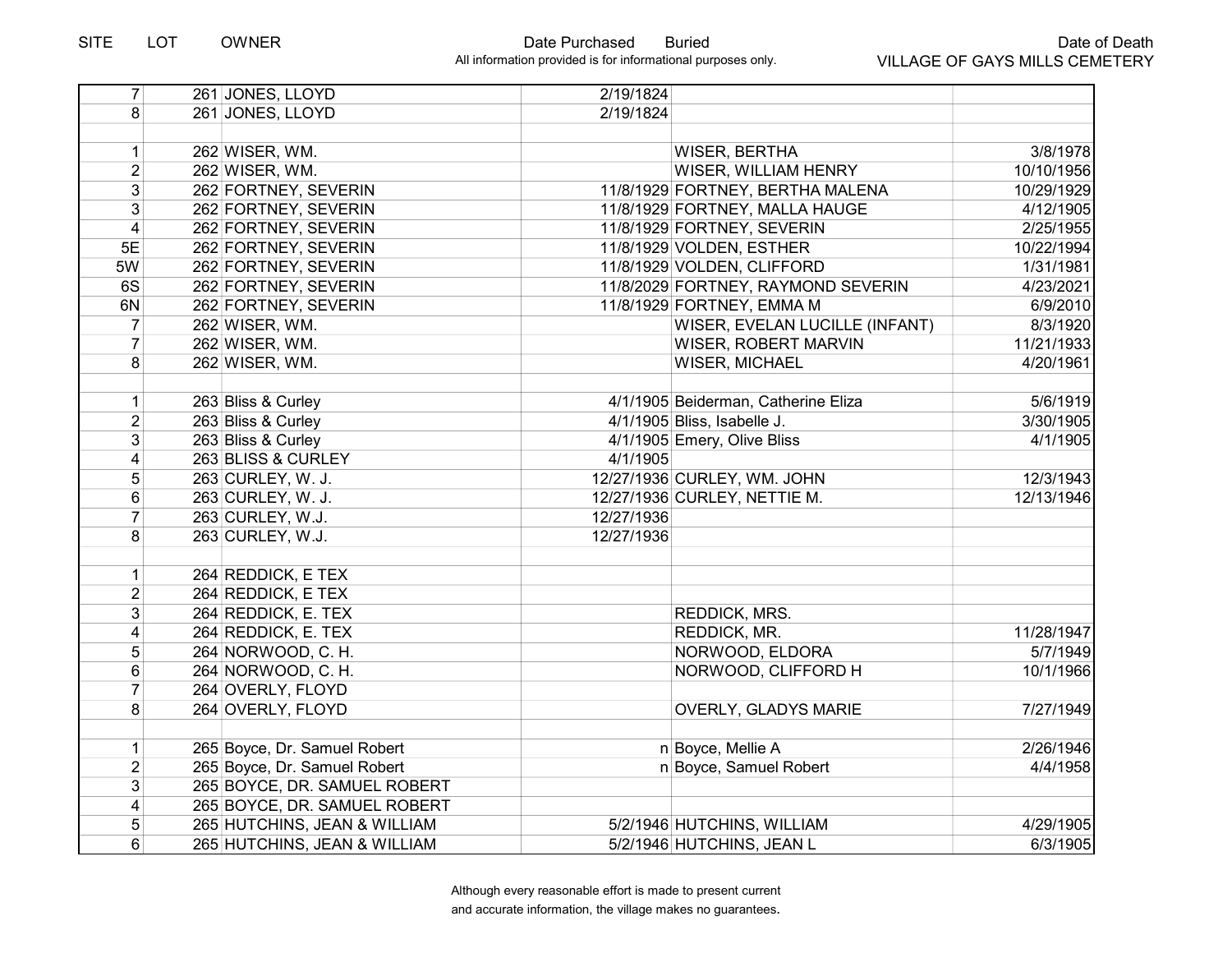| $\overline{7}$ | 265 HUTCHINS, JEAN & WILLIAM | 5/2/1946   |                                                     |            |
|----------------|------------------------------|------------|-----------------------------------------------------|------------|
| 8              | 265 HUTCHINS, JEAN & WILLIAM | 5/2/1946   |                                                     |            |
|                |                              |            |                                                     |            |
| 1 <sub>N</sub> | 266 HAYS, HARLAND R.         |            | 8/15/1946 CARTER, INFANT SON OF ROBERT C            | 3/22/1961  |
| 1S             | 266 KRAHN, KARL              |            | <b>KRAHN, JUNE VIRGINIA</b>                         | 2/13/2022  |
| $\overline{2}$ | 266 KRAHN, KARL              |            | <b>KRAHN, KARL</b>                                  | 6/18/2011  |
| $\overline{3}$ | 266 KRAHN, JOHN              |            | 7/3/1948 KRAHN, LOUISE A.                           | 7/17/1965  |
| $\overline{4}$ | 266 KRAHN, JOHN              |            | 7/3/1948 KRAHN, JOHN                                | 7/22/1960  |
| 5              | 266 HAYS, HARLAND R.         |            | 8/15/1946 HAYS, HARLAND R.                          | 11/7/1966  |
| 6              | 266 HAYS, HARLAND R.         |            | 8/15/1946 HAYS, MIRIAM JAMESON                      | 5/26/1978  |
| $\overline{7}$ | 266 HAYS, HARLAND R          |            | 8/15/1946 Rev. Dorothy Janet, Hays                  | 7/12/2010  |
| 8              | 266 HAYS, HARLAND R          |            | 8/15/1946 HAYS, GLORIA JEAN                         | 3/26/2020  |
|                |                              |            |                                                     |            |
| $\mathbf 1$    | 267 HEISZ, EDWARD            |            | 11/15/1948 HEISZ, MRS. EDWARD (CLARA)               | 11/18/1948 |
| $\overline{2}$ | 267 HEISZ, EDWARD            |            | 11/15/1948 HEISZ, EDWARD                            | 9/9/1957   |
| 3              | 267 TWINING, BEN             |            | 12/13/1936 TWINING, MAE HARFORD                     | 12/12/1936 |
| 4              | 267 TWINING, BEN             |            | 12/13/1936 TWINING, BEN H.                          | 6/22/1954  |
| 5              | 267 TWINING, BEN             |            | 12/13/1936 SLAYTON, LEITA ELIZABETH                 | 5/13/1994  |
| 6              | 267 TWINING, BEN             | 12/13/1936 |                                                     |            |
| $\overline{7}$ | 267 CAMPBELL, MRS. ORA       |            | CAMPBELL, ORA                                       | 5/6/1950   |
| 8              | 267 CAMPBELL, ORA            |            | CAMPBELL, ESTELLA                                   | 6/1/1905   |
|                |                              |            |                                                     |            |
| $\mathbf 1$    | 268 Barlow, Elmer            |            | 10/25/1944 Smith, Bessie Alydia                     | 7/16/1995  |
| $\overline{2}$ | 268 Barlow, Elmer            |            | 10/25/1944 Smith, Beauford Lowell                   | 7/24/1995  |
| 3              | 268 Barlow, Elmer            |            | 10/25/1944 Cook, Lisa (Grandchild of Terry & Jan Ha | n          |
| $\overline{4}$ | 268 Barlow, Elmer            |            | 10/25/1944 Smith, David                             | 4/30/1905  |
| 5E             | 268 Barlow, Elmer            |            | 10/25/1944 Barlow, Elmer Jr.                        | 4/28/1905  |
| 5W             | 268 COLEMAN, CHARLES         |            | 6/25/1945 COLEMAN, INFANT (CHESTER C)               |            |
| 6              | 268 COLEMAN, CHARLES         |            | 6/25/1945 COLEMAN, ROBERT                           | 12/17/1966 |
| $\overline{7}$ | 268 COLEMAN, CHARLES         |            | 6/25/1945 COLEMAN, MARCELLA                         | 10/4/1967  |
| 8              | 268 COLEMAN, CHARLES         |            | 6/25/1945 COLEMAN, CHARLES CLYDE                    | 3/13/1969  |
|                | 268 Barlow, Elmer            |            | 10/25/1944 Barlow, Baby                             | n          |
|                |                              |            |                                                     |            |
| $\mathbf 1$    | 269 MIKELENS, AUSTRA         | 1/27/1953  |                                                     |            |
| $\overline{2}$ | 269 MIKELENS, AUSTRA         |            | MIKELENS, BERNHARDS                                 | 1/28/1953  |
| $\overline{3}$ | 269 LESTER, MRS AVERY        |            | 4/16/1938 Lester, Florence                          | 4/8/2003   |
| 4              | 269 LESTER, MRS. AVERY       |            | 4/16/1938 LESTER, AVERY LAFE                        | 3/20/1938  |
| 4              | 269 LESTER, MRS. AVERY       |            | 4/16/1938 Lester Dick @ Foot of Avery               | 12/1/2007  |
| 5              | 269 LESTER, MARK             |            |                                                     |            |
| 6              | 269 LESTER, MARK             |            | LESTER, KAROLA                                      | 9/12/1976  |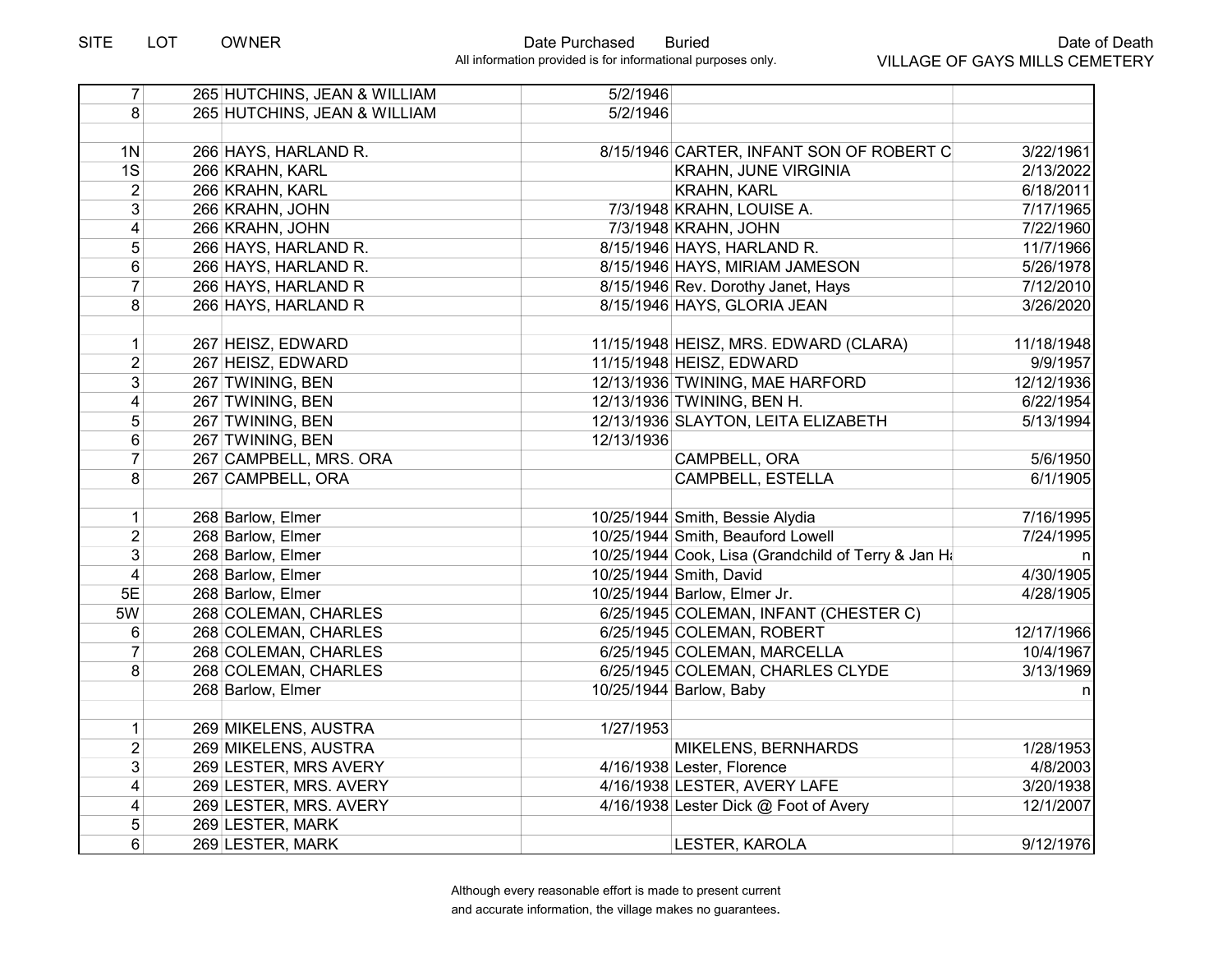# SITE LOT OWNER Date Purchased Buried

| $\overline{7}$          | 269 ROUNDS, MRS. CLARK     |             | 3/28/1953 ROUNDS, ICA MAE             | 4/20/1980  |
|-------------------------|----------------------------|-------------|---------------------------------------|------------|
| 8 <sup>1</sup>          | 269 ROUNDS, MRS. CLARK     |             | 3/28/1953 ROUNDS, CLARK               | 3/4/1953   |
|                         |                            |             |                                       |            |
| $\mathbf{1}$            | 270 GEORGE, CLYDE          |             | 10/21/1954 GEORGE, AGNES              | 2/2/1995   |
| $\overline{2}$          | 270 GEORGE, CLYDE          |             | 10/21/1954 GEORGE, CLYDE              | 5/25/1905  |
| $\overline{3}$          | 270 GEORGE, CLYDE          |             | 10/21/1954 GEORGE, MAY C              | 2/27/1962  |
| $\overline{\mathbf{4}}$ | 270 GEORGE, CLYDE          |             | 10/21/1954 GEORGE, MATHIAS D          | 10/12/1954 |
| 5                       | 270 LESTER, JOHN           |             | 2/20/1957 LESTER, JOHN H              | 4/15/1967  |
| 6                       | 270 LESTER, JOHN           |             | 2/20/1957 LESTER, JOSEPHINE           | 1/31/1957  |
| $\overline{7}$          | 270 DOBSON, GERALD         |             | 11/25/1957 Dobson, Gerald (Red)       | 10/1/2008  |
| 8                       | 270 DOBSON, GERALD         |             | 11/25/1957 Dobson, Patricia, Lorene   | 1/23/2011  |
| 8                       | 270 DOBSON, GERALD         |             | 11/25/1957 DOBSON, RANDY DEAN, INFANT | 11/7/1957  |
|                         |                            |             |                                       |            |
| $\mathbf 1$             | 271 FORTNEY, ADOLPH        |             | 9/19/1964 Fortney, Anna               | 9/14/2006  |
| $\overline{2}$          | 271 FORTNEY, ADOLPH        |             | 9/19/1964 FORTNEY, ADOLPH L           | 5/12/1998  |
| 3 <sup>1</sup>          | 271 FORTNEY, ADOLPH        |             | 9/19/1964 FORTNEY, ROGER              | 9/14/1964  |
| $\vert 4 \vert$         | 271 FORTNEY, ADOLPH        |             | 9/19/1964 FORTNEY, ROBERT WILLIAM     | 8/26/1964  |
| 5                       | 271 COPUS, WILFRED         | 5/8/1967    |                                       |            |
| 6                       | 271 COPUS, WILFRED         |             | 5/8/1967 GARRETT, BEAULAH EITSERT     | 4/22/1967  |
| $\overline{7}$          | 271 LEE, ALVIN             |             | 3/27/1969 LEE, ALVIN                  | 6/1/1905   |
| 8                       | 271 LEE, ALVIN             |             | 3/27/1969 LEE, BERNILDA               | 5/28/2002  |
|                         |                            |             |                                       |            |
| 1                       | 272 GEORGE, GERALD         |             | 3/12/1968 GEORGE, HELEN               | 8/6/1973   |
| $\overline{2}$          | 272 GEORGE, GERALD         |             | 3/12/1968 GEORGE, GERALD              | 7/24/1977  |
| 3                       | 272 KNOBLE, WM F           |             | 3/28/1969 KNOBLE, LETTA               | 9/18/2001  |
| $\overline{4}$          | 272 KNOBLE, WM. F.         |             | 3/28/1969 KNOBLE, WM. F.              | 10/20/1978 |
| 5                       | 272 KNOBLE, FERN           |             | 2/24/1970 KNOBLE, ANDREW              | 2/24/1970  |
| 6                       | 272 KNOBLE, FERN           |             | 2/24/1970 KNOBLE, FERN A.             | 2/16/1986  |
| $\overline{7}$          | 272 KNOBLE, FERN           | 2/24/1970   |                                       |            |
| 8                       | 272 KNOBLE, FERN           |             | 2/24/1970 STUSSY, JACOB               | 4/22/1989  |
|                         |                            |             |                                       |            |
| $\mathbf{1}$            | 273 STUSSY, LA VONNE BACON | 8/29/1977 N |                                       |            |
| $\overline{2}$          | 273 STUSSY, LA VONNE BACON | 8/29/1977   |                                       |            |
| $\overline{3}$          | 273 STUSSY, LA VONNE BACON |             | 8/29/1977 STUSSY, EVA LA VONNE        | 6/15/1905  |
| $\overline{4}$          | 273 STUSSY, LA VONNE BACON |             | 8/29/1977 STUSSY, CARL                | 6/11/1905  |
| 5                       | 273 Bacon, Merlin          |             | $n \, n$                              | nl         |
| 6                       | 273 BACON, MERLIN          |             |                                       |            |
| $\overline{7}$          | 273 BACON, MERLIN          |             |                                       |            |
| 8                       | 273 BACON, MERLIN          |             |                                       |            |
|                         |                            |             |                                       |            |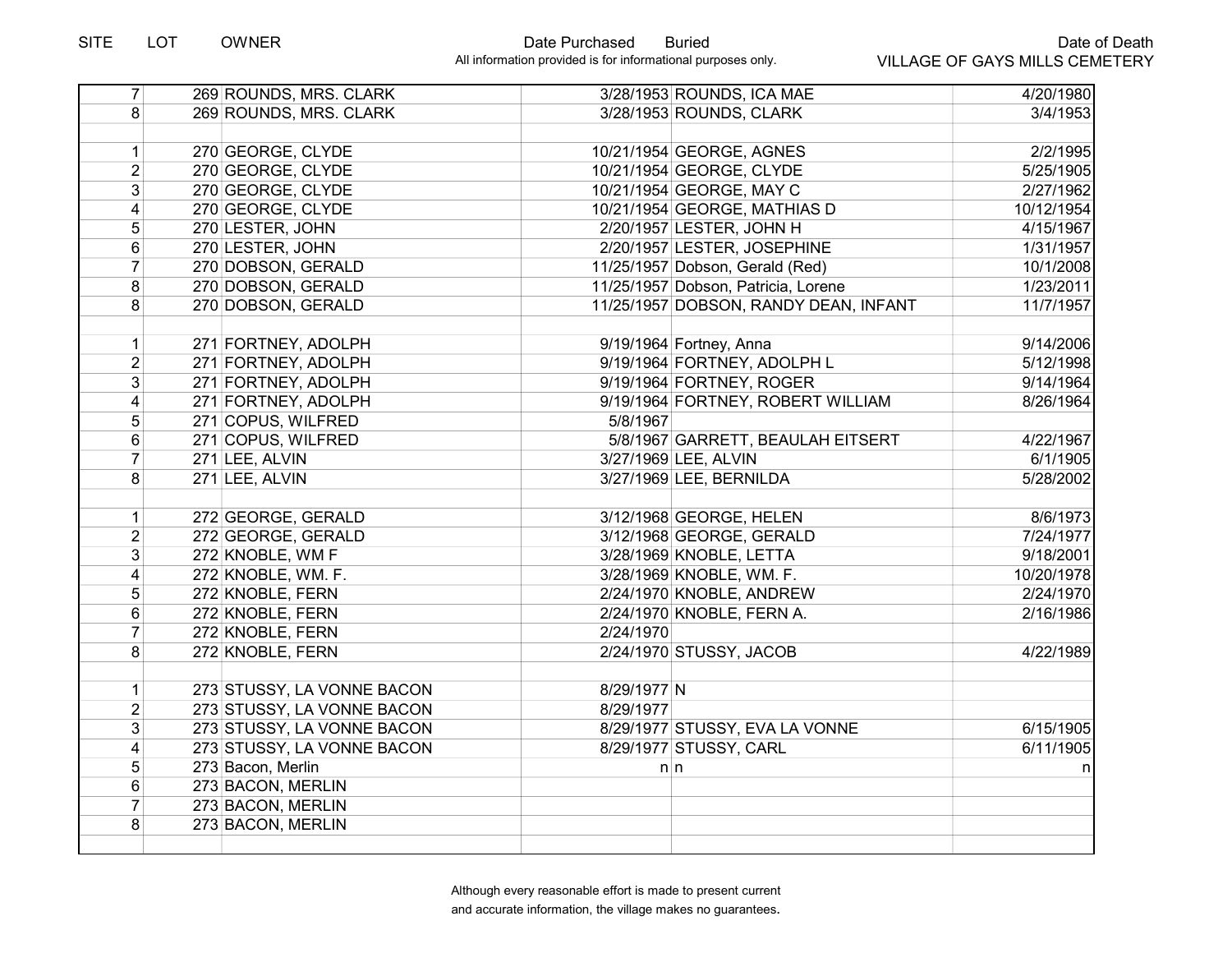| 1 <sup>1</sup>          | 274 MARTIN, MRS. ATLEY              | 7/7/1976          |                                      |            |
|-------------------------|-------------------------------------|-------------------|--------------------------------------|------------|
| $\overline{2}$          | 274 MARTIN, MRS. ATLEY              | 7/7/1976          |                                      |            |
| 3                       | 274 MARTIN, MRS. ATLEY              | 7/7/1976          |                                      |            |
| 4E                      | 274 MARTIN, MRS. ATLEY              | 7/7/1976          |                                      |            |
| 5                       | 274 HAYES, OPAL                     |                   | 7/7/1976 MARTIN, ATLEY               | 1997       |
| 6                       | 274 HAYES, OPAL & MRS. ATLEY MARTIN |                   | 7/7/1976 MARTIN, MYRTLE (MRS. ATLEY) | 2/18/1987  |
| $\overline{7}$          | 274 HAYES, OPAL & MRS. ATLEY MARTIN |                   | 7/7/1976 HAYES, OPAL                 | 12/21/1988 |
| 8                       | 274 HAYES, OPAL                     |                   | 7/7/1976 MARTIN, ANITA               | 4/23/1989  |
| 9                       | 274 HAYES, OPAL                     | 7/7/1976          |                                      |            |
|                         |                                     |                   |                                      |            |
| 1                       | 275 Eitsert, Stacey                 | 6/17/2013         |                                      |            |
| $\overline{2}$          | 275 Ethel Reiter                    |                   | 3/18/2009 REITER, KATHLEEN ANN       | 11/11/2020 |
| 3                       | 275 Ethel Reiter                    | 3/18/2009         |                                      |            |
| $\overline{\mathbf{4}}$ | 275 Ethel Reiter                    |                   | 3/18/2009 Arthur Lawrance Reiter     | 3/15/2009  |
| 5                       | 275 Lester, Mark & Sandy            | 8/7/2008          |                                      |            |
| 6                       | 275 Lester, Mark & Sandy            | 8/7/2008          |                                      |            |
| $\overline{7}$          | 275 Eistert, Stacey                 |                   | 6/17/2013 EITSERT, GALEON            | 6/15/2013  |
| 8                       | 275 Eitsert, Stacey                 | 6/17/2013         |                                      |            |
|                         |                                     |                   |                                      |            |
| $\mathbf 1$             | 280 WARD, FRANCIS                   | <b>JUNE, 1921</b> |                                      |            |
| $\overline{\mathbf{c}}$ | 280 WARD, FRANCIS                   | <b>JUNE, 1921</b> |                                      |            |
| 3                       | 280 WARD, FRANCIS                   | <b>JUNE, 1921</b> |                                      |            |
| 4                       | 280 WARD, FRANCIS                   | <b>JUNE, 1921</b> |                                      |            |
| 5                       | 280 WARD, FRANCIS                   | <b>JUNE, 1921</b> |                                      |            |
| 6                       | 280 WARD, FRANCIS                   |                   | JUNE, 1921 WARD, GEORGE              | 4/7/1905   |
| $\overline{7}$          | 280 WARD, FRANCIS                   |                   | JUNE, 1921 WARD, EMMA                | 4/3/1905   |
| 8                       | 280 WARD, FRANCIS                   | <b>JUNE, 1921</b> |                                      |            |
|                         |                                     |                   |                                      |            |
| $\mathbf 1$             | 281 FERRICK, JAMES                  |                   |                                      |            |
| $\overline{2}$          | 281 FERRICK, JAMES                  |                   | FERRICK, MICHAEL W.                  | 3/16/1977  |
| 3                       | 281 FERRICK, JAMES                  |                   | <b>FERRICK, LYDIA S.</b>             | 6/25/1994  |
| $\overline{\mathbf{4}}$ | 281 FERRICK, JAMES                  |                   | FERRICK, WILLIAM J.                  | 5/19/1970  |
| 5                       | 281 FERRICK, JAMES                  |                   | FERRICK, MICHAEL G.                  | 4/2/1905   |
| 6                       | 281 FERRICK, JAMES                  |                   | FERRICK, JOHN R.                     | 5/2/1905   |
| 7                       | 281 FERRICK, JAMES                  |                   | <b>FERRICK, JAMES</b>                | 5/11/1905  |
| 7 & 8                   | 281 FERRICK, JAMES                  |                   |                                      |            |
| 7 & 8                   | 281 FERRICK, JAMES                  |                   | <b>ESSLINGER, MARY</b>               | 8/31/2008  |
| 8                       | 281 FERRICK, JAMES                  |                   | <b>FERRICK, MARIE ELLEN</b>          | 12/16/1964 |
|                         |                                     |                   |                                      |            |
|                         |                                     |                   |                                      |            |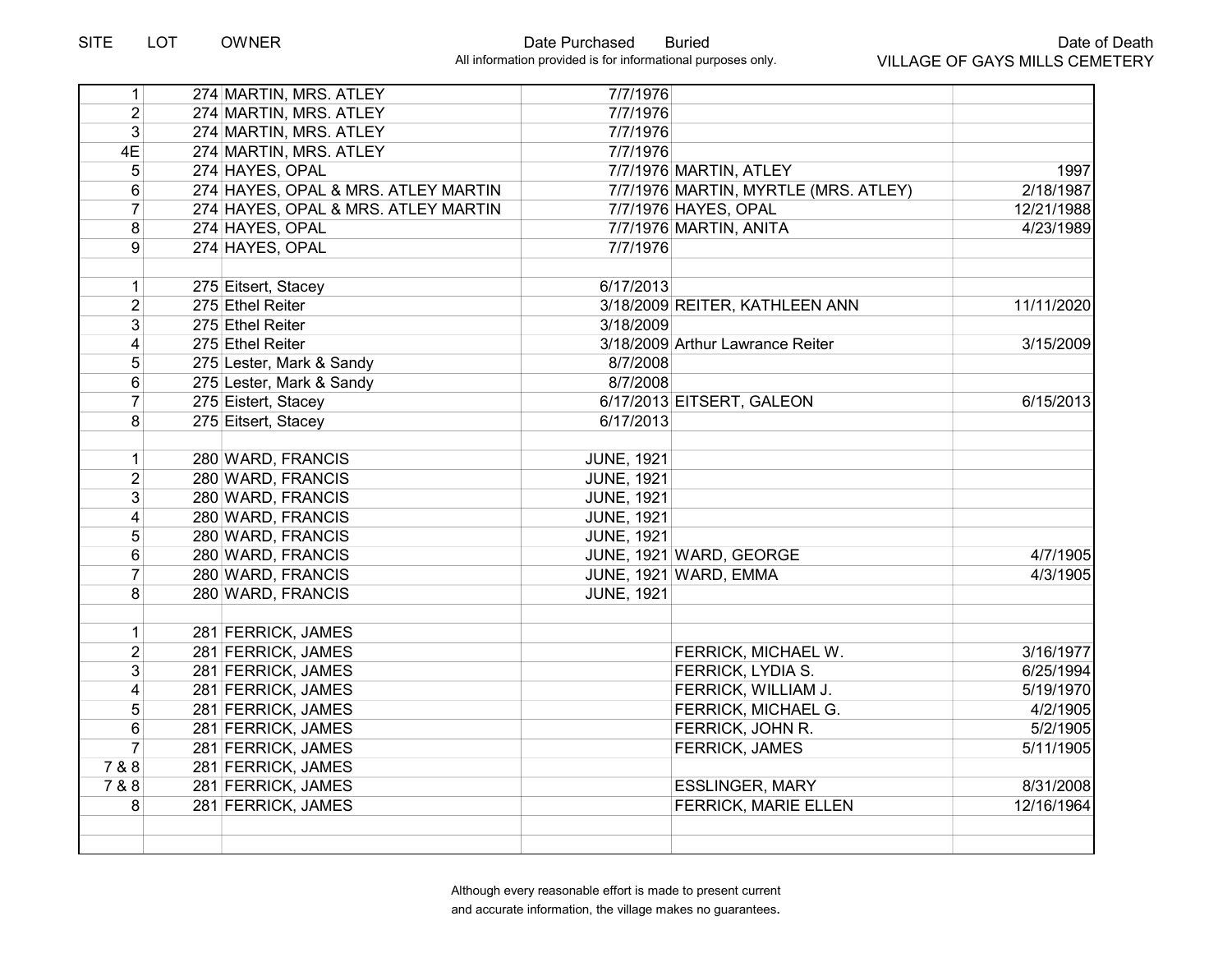| 1              | 282 KNOBLE, MIKE       | 5/19/1921 |                                      |                   |
|----------------|------------------------|-----------|--------------------------------------|-------------------|
| $\overline{2}$ | 282 KNOBLE, MIKE       | 5/19/1921 |                                      |                   |
| 3              | 282 KNOBLE, MIKE       | 5/19/1921 |                                      |                   |
| 4              | 282 KNOBLE, MIKE       | 5/19/1921 |                                      |                   |
| 5              | 282 KNOBLE, MIKE       | 5/19/1921 |                                      |                   |
| 6              | 282 KNOBLE, MIKE       |           | 5/19/1921 KNOBLE, PAUL DAVID         | 7/4/1919          |
| $\overline{7}$ | 282 KNOBLE, MIKE       |           | 5/19/1921 KNOBLE, FAMIE              | 11/23/1992        |
| 8              | 282 KNOBLE, MIKE       |           | 5/19/1921 KNOBLE, MIKE               |                   |
|                |                        |           |                                      |                   |
| $\mathbf{1}$   | 283 O'NEIL, DAN        |           | 5/19/1921 O'NEIL, MARGARET THERESA   | <b>JULY, 1956</b> |
| $\overline{2}$ | 283 O'NEIL, DAN        |           | 5/19/1921 O'NEIL, JOSEPH             | 5/19/1944         |
| 3              | 283 O'NEIL, DAN        |           | 5/19/1921 O'NEIL, FRANK              | 1/10/1936         |
| 4              | 283 O'NEIL, DAN        |           | 5/19/1921 O'NEIL, PETER              | 8/2/1930          |
| 5              | 283 O'NEIL, DAN        |           | 5/19/1921 O'NEIL, BERNADETTE N.      | 2/7/1918          |
| 5E             | 283 O'NEIL, DAN        |           | 5/19/1921 O'NEIL, ANN                | 9/28/1928         |
| $6\phantom{1}$ | 283 O'NEIL, DAN        |           | 5/19/1921 O'NEIL, MARIA              | 5/29/1935         |
| $\overline{7}$ | 283 O'NEIL, DAN        |           | 5/19/1921 O'NEIL, DANIEL             | 4/19/1937         |
| 8              | 283 O'NEIL, DAN        |           | 5/19/1921 O'NEIL, FLORENCE MARIE     | 2/22/1958         |
|                |                        |           |                                      |                   |
| 1              | 284 MILLS, RUSSEL      |           | 3/23/1939 MILLS, GERALD JOHN (GARRY) | 3/24/1939         |
| $\overline{2}$ | 284 MILLS, RUSSEL      |           | 3/23/1939 MILLS, CATHERINE MARCELLA  | 7/2/1986          |
| 3              | 284 MILLS, RUSSELL     |           | 3/23/1939 MILLS, RUSSELL             | 10/10/1998        |
| 4              | 284 MILLS, RUSSELL     | 3/23/1939 |                                      |                   |
| 5              | 284 MC CORMICK, FRANK  |           | 4/4/1905 MC GINLEY, ELAINE           | 12/31/1930        |
| 6              | 284 MC CORMICK, FRANK  |           | 4/4/1905 MC CORMICK, CHARLES W.      | 9/4/1918          |
| $\overline{7}$ | 284 MC CORMICK, FRANK  |           | 4/4/1905 MC CORMICK, KATHERINE       | 5/23/1945         |
| 8              | 284 MC CORMICK, FRANK  |           | 4/4/1905 MC CORMICK, FRANK M.        | 4/19/1958         |
|                |                        |           |                                      |                   |
| 1              | 285 YOUNG, FRANK       |           |                                      |                   |
| $\overline{2}$ | 285 YOUNG, FRANK       |           |                                      |                   |
| 3              | 285 YOUNG, FRANK       |           | YOUNG, FRED                          | 12/7/1945         |
| 4              | 285 YOUNG, FRANK       |           | YOUNG, CHILD OF FRED                 |                   |
| 4              | 285 YOUNG, FRANK       |           | YOUNG, ROSE TAYLOR                   | 4/7/1905          |
| 5              | 285 YOUNG, FRANK       |           | YOUNG, EVA A.                        | 9/13/1930         |
| 6              | 285 YOUNG, FRANK       |           | YOUNG, FRANK                         | 5/6/1905          |
| $\overline{7}$ | 285 YOUNG, FRANK       |           | MC CORMICK, JANE                     | 3/8/1939          |
| 8              | 285 YOUNG, FRANK       |           | YOUNG, JOHN O.                       | 3/26/1934         |
|                |                        |           |                                      |                   |
| 1              | 286 FLEMING, SYLVESTER |           | 10/10/1930 FLEMING, LUCILLE          | 2/15/1926         |
| $\overline{2}$ | 286 FLEMING, SYLVESTER |           | 10/10/1930 FLEMING, SYLVESTER        | 6/3/1905          |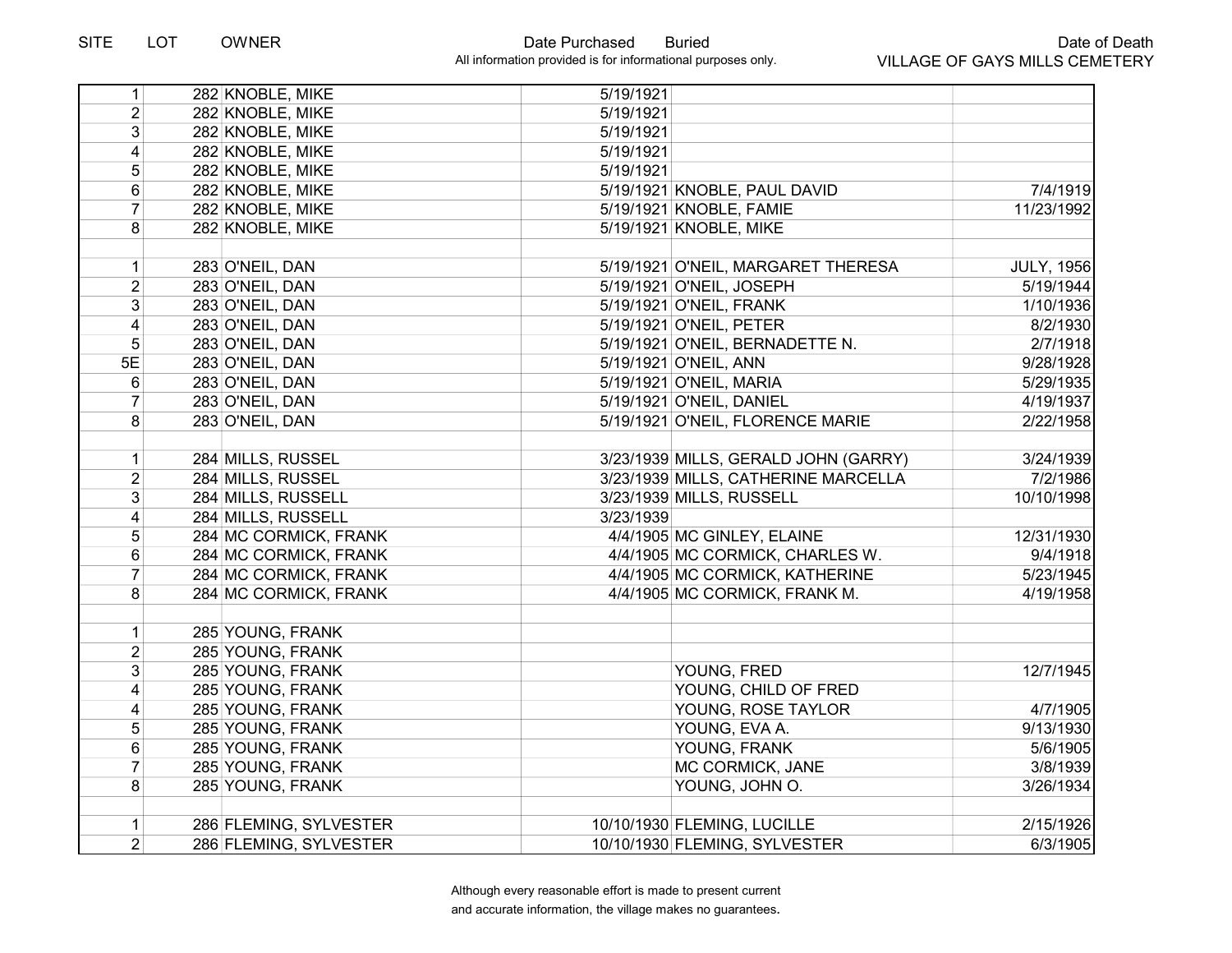| $\overline{3}$          | 286 FLEMING, SYLVESTER  |          | 10/10/1930 FLEMING, MICHAEL         | 11/4/1947          |
|-------------------------|-------------------------|----------|-------------------------------------|--------------------|
| $\overline{\mathbf{4}}$ | 286 FLEMING, SYLVESTER  |          | 10/10/1930 FLEMING, KATHERINE       | 11/29/1934         |
| 5                       | 286 DORAN, MRS. PHILLIP |          | 4/26/1935 DORAN, PHILLIP            | 4/26/1935          |
| 5E?                     | 286 FLEMING, SYLVESTER  |          | 10/10/1930 FLEMING, LOUISE CAROLINE | 5/1/1952           |
| 6                       | 286 DORAN, MRS. PHILLIP |          | 4/26/1935 DORAN, ELLEN              | 8/26/1948          |
| 7                       | 286 O'NEIL, PETER EST.  |          | 6/22/1935 O'NEIL, PETER             | 6/22/1935          |
| 8                       | 286 O'NEIL, PETER EST.  |          | 6/22/1935 O'NEIL, PATRICIA ANN      | 8/20/1949          |
|                         |                         |          |                                     |                    |
| $\mathbf 1$             | 287 GAFFNEY, WM.        |          | 7/23/1977 PRICE, LEO J.             | 7/23/1977          |
| $\overline{2}$          | 287 GAFFNEY, WM.        |          | PRICE, ISABEL                       | 12/3/1994          |
| 3                       | 287 GAFFNEY, WM,        |          | LINDSEY, HELEN & KEVIN              | 1988, 1993         |
| 3.5                     | 287 GAFFNEY, WM.        |          | STUSSY, EVA LA VONNE                | 3/3/1993           |
| 4                       | 287 GAFFNEY, WM.        |          | HUDSON, HELEN                       | 10/4/1988          |
| $\overline{\mathbf{4}}$ | 287 GAFFNEY, WM.        |          | LINDSEY, JUAN LAMAR (BUD)           | 10/20/1969         |
| 5                       | 287 GAFFNEY, WM.        |          | <b>GAFFNEY, MARY</b>                | 1/2/1952           |
| 6                       | 287 GAFFNEY, WM.        |          | <b>GAFFNEY, WILLIAM</b>             | 11/22/1933         |
| $\overline{7}$          | 287 GAFFNEY, WM.        |          | GAFFNEY, HELEN MARTHA               | 11/10/1925         |
| 8                       | 287 GAFFNEY, WM.        |          | GAFFNEY, REV. JOSEPH                | 1/18/1963          |
|                         |                         |          |                                     |                    |
| $\mathbf 1$             | 288 MC GINLEY, WM.      |          | 4/19/2026 MC GINLEY, MINNIE         | 5/8/1926           |
| $\overline{2}$          | 288 MC GINLEY, WILLIAM  |          | 4/19/2020 BABY MCGINLEY             | 4/26/1905          |
| $\overline{2}$          | 288 MC GINLEY, WM.      |          | 4/19/2026 MC GINLEY, WILLIAM        | 12/30/1968         |
| $\overline{3}$          | 288 MC GINLEY, WILLIAM  |          | 4/19/2020 ? May be Wm in this site  |                    |
| 4                       | 288 MC GINLEY, WILLIAM  |          | 4/19/2020 Mc Ginley, Grace V        | 8/9/2008           |
| $\overline{5}$          | 288 FRACHE, GENE        |          | 6/25/1928 FRACHE, MARY              | 4/17/1905          |
| 6                       | 288 FRACHE, GENE        |          | 6/25/1928 FRACHE, EUGENE            | <b>SEPT., 1940</b> |
| $\overline{7}$          | 288 FRACHE, GENE        |          | 6/25/1928 FRACHE, LEO               | 4/5/1989           |
| 8                       | 288 FRACHE, GENE        |          | 6/25/1928 FRACHE, PETER JOSEPH      | 4/11/1905          |
|                         |                         |          |                                     |                    |
| $\mathbf{1}$            | 289 FRACHE, GEORGE      |          | 6/14/1905 FLEMING, HELEN ELIZABETH  | 3/29/2002          |
| $\overline{2}$          | 289 FRACHE, GEORGE      | 4/5/1905 |                                     |                    |
| $\overline{3}$          | 289 FRACHE, GEORGE      | 4/5/1905 |                                     |                    |
| 4                       | 289 FRACHE, GEORGE      |          | 4/5/1905 BURQUE, HUBERT             | 6/2/1923           |
| 5                       | 289 FRACHE, GEORGE      |          | 4/5/1905 CONLIN, CATHERINE          | 4/30/1938          |
| 6                       | 289 FRACHE, GEORGE      |          | 4/5/1905 FLYNN, HAZEL               | 6/3/1905           |
| $\overline{7}$          | 289 FRACHE, GEORGE      |          | 4/5/1905 FRACHE, ROSETTA            | 4/15/1922          |
| 8                       | 289 FRACHE, GEORGE      |          | 4/5/1905 FRACHE, GREORGE            |                    |
|                         |                         |          |                                     |                    |
| 1                       | 290 CLANCY, MRS. T. F.  |          | 12/17/1936 CLANCY, MARY ANN         | 3/11/1950          |
| $\overline{2}$          | 290 CLANCY, MRS. T. F.  |          | 12/17/1936 CLANCY, THOMAS FRANK     | 11/21/1936         |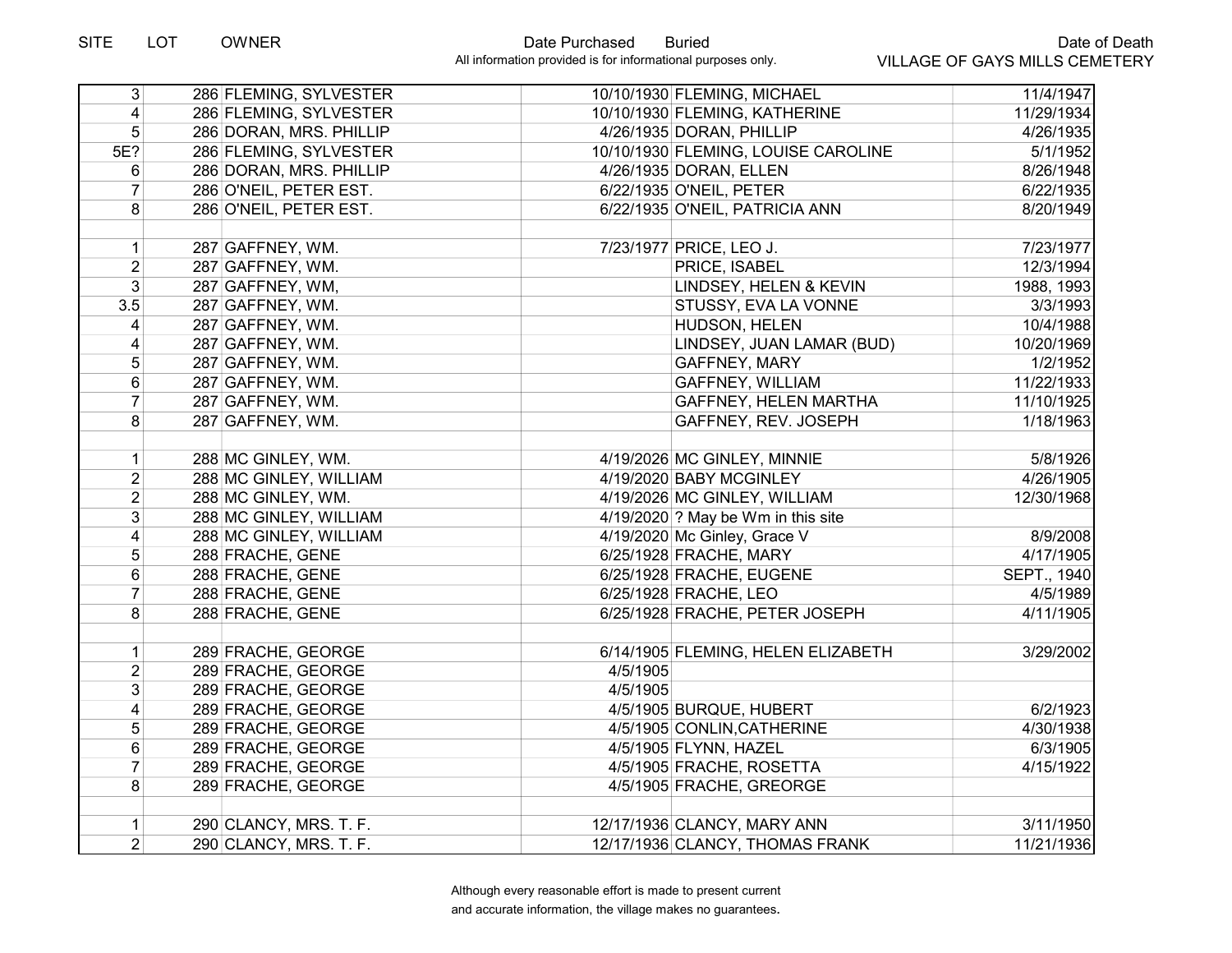| $\overline{3}$          | 290 YOUNG, JOHN J.                 | 6/10/1936  |                                                |                        |
|-------------------------|------------------------------------|------------|------------------------------------------------|------------------------|
| 4                       | 290 YOUNG, JOHN J.                 |            | 6/10/1936 YOUNG, MINNIE                        | 6/12/1936              |
| 5 <sup>1</sup>          | 290 FLEMING, PAT                   |            | 11/16/1944 FLEMING, LEO                        | 6/9/1905               |
| 6                       | 290 FLEMING, PAT                   |            | 11/16/1944 FLEMING, TESSIE                     | 5/25/1905              |
| $\overline{7}$          | 290 FLEMING, PAT                   |            | 11/16/1944 FLEMING, PAT                        | 1/19/1948              |
| 8                       | 290 FLEMING, PAT                   |            | 11/16/1944 FLEMING, SARAH                      | 11/18/1944             |
|                         |                                    |            |                                                |                        |
| $\mathbf 1$             | 291 WALSH, MARY                    |            | 10/19/2026 HESTETUNE, RONALD GORDON            | 10/1/1926              |
| $\overline{2}$          | 291 WALSH, MARY                    | 10/19/2026 |                                                |                        |
| 3                       | 291 WALSH, MARY                    | 10/19/2026 |                                                |                        |
| 4                       | 291 WALSH, MARY                    | 10/19/2026 |                                                |                        |
| 5                       | 291 OLMSTEAD, RALPH                |            | 8/25/1936 OLMSTEAD, PAGE                       | 8/27/1936              |
| 6                       | 291 OLMSTEAD, RALPH                |            | 8/25/1936 OLMSTEAD, MARCIA ANN                 |                        |
| $\overline{7}$          | 291 OLMSTEAD, RALPH                |            | 8/25/1936 OLMSTEAD, ELIZABETH                  | 10/10/1961             |
| 8                       | 291 OLMSTEAD, RALPH                |            | 8/25/1936 OLMSTEAD, RALPH MC MCORMACK          | 8/2/1966               |
|                         |                                    |            |                                                |                        |
| 1 <sup>1</sup>          | 292 CUMMINGS, DR. J. L.            |            | 4/9/1934 CUMMINGS, PATRICIA                    | 2/2/1979               |
| $\overline{2}$          | 292 CUMMINGS, DR. J.L.             |            | 4/9/1934 CUMMINGS, CAROLYN                     |                        |
| $\overline{2}$          | 292 CUMMINGS, DR. J. L.            |            | 4/9/1934 CUMMINGS, NELLIE PATRICIA             | 9/14/1960              |
| 3                       | 292 CUMMINGS, DR. J. L.            |            | 4/9/1934 CUMMINGS, JOSEPH L.                   | 5/10/1934              |
| $\overline{4}$          | 292 CRAWFORD, MRS. TOM             |            | 8/24/1935 CRAWFORD, MRS. TOM                   | 6/14/1971              |
| $\overline{\mathbf{4}}$ | 292 CUMMINGS, DR. J. L.            |            | 4/9/1934 CUMMINGS, EILEEN ANN                  | 4/11/1934              |
| 5                       | 292 CRAWFORD, MRS. TOM             |            | 8/24/1935 CRAWFORD, THOMAS J                   | 8/22/1935              |
| 5E                      | 292 CUMMINGS, DR. J. L.            |            | 4/9/1934 CUMMINGS, INFANT                      | <b>JUNE, 1934</b>      |
| 6                       | 292 CRAWFORD, MRS. TOM             |            | 8/24/1935 CRAWFORD, MARY                       | 5/24/1905              |
| 7                       | 292 CRAWFORD, MRS. TOM             |            | 8/24/1935 CRAWFORD, THOMAS M.                  | 6/30/1965              |
|                         | 293 SHEDIVY, FRANK                 |            | 12/1/1930 SHEDIVY, FRANK GEORGE                | 8/8/1963               |
| 1<br>$\overline{2}$     | 293 SHEDIVY, FRANK                 |            | 12/1/1930 SHEDIVY, BERTHA                      | 12/4/1978              |
| $\overline{3}$          | 293 KNOBLE, DAVE                   |            | 7/13/1934 KNOBLE, AGNES CATHERINE STOEHF       | 7/7/1934               |
| $\overline{3}$          | 293 SHEDIVY, FRANK                 |            | 12/1/1930 SHEDIVY, CARL EMIL                   | 7/17/1931              |
| $\overline{\mathbf{4}}$ | 293 SHEDIVY, FRANK                 | 12/1/1930  |                                                |                        |
|                         |                                    |            | 9/29/1947 KNOBLE, AGNES                        |                        |
| $\overline{5}$          | 293 KNOBLE, DAVID                  |            | 9/29/1947 KNOBLE, DAVID                        | 4/17/1905              |
| 6<br>6                  | 293 KNOBLE, DAVE                   |            | 7/13/1934 KNOBLE, EARL C.                      | 9/29/1947<br>2/11/1960 |
| $\overline{7}$          | 293 KNOBLE, DAVE<br>293 WELCH, TOM |            |                                                | 9/7/1932               |
|                         |                                    |            | 9/30/1931 STEELE, KATHRYN EVA                  |                        |
| 8<br>8                  | 293 WELCH, TOM<br>293 WELCH, TOM   |            | 9/30/1931 WELCH, ELIZA<br>9/30/1931 WELCH, TOM | 10/2/1931<br>3/17/1945 |
|                         |                                    |            |                                                |                        |
|                         |                                    |            |                                                |                        |
|                         |                                    |            |                                                |                        |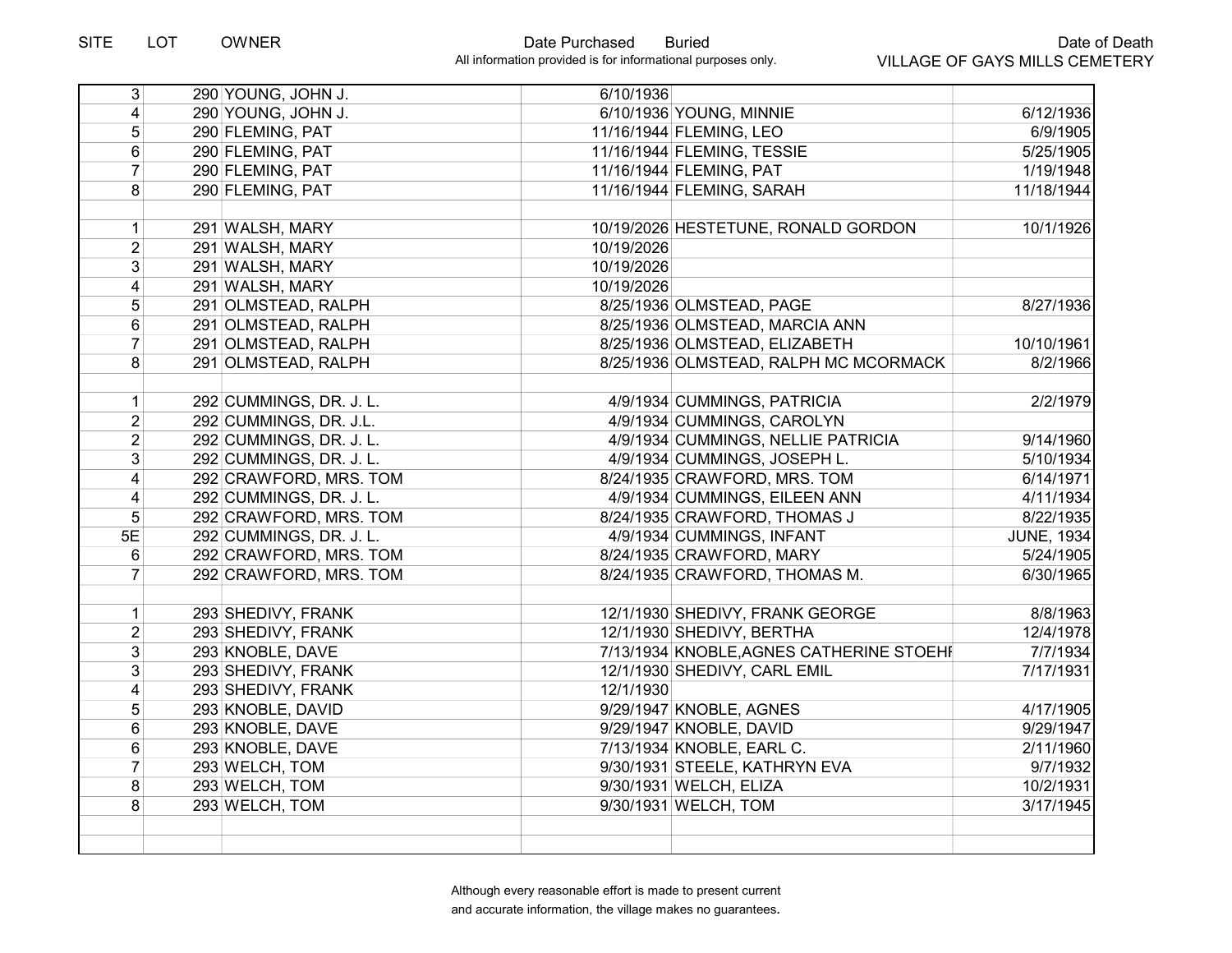| 1                       | 294 CONLEY, MRS. JAMES & M. COYNE |           | 5/9/1955 COYNE, MIKE                    | 2/1/1971   |
|-------------------------|-----------------------------------|-----------|-----------------------------------------|------------|
| $\overline{2}$          | 294 CONLEY, MRS. JAMES & M. COYNE |           | 5/9/1955 COYNE, ROSELLA                 | 12/3/1969  |
| $\overline{3}$          | 294 CONLEY, MRS. JAMES & M. COYNE |           | 5/9/1955 CONLEY, SUSAN                  | 2/23/1961  |
| $\vert 4 \vert$         | 294 CONLEY, MRS. JAMES & M. COYNE |           | 5/9/1955 CONLEY, JAMES W.               | 4/29/1955  |
| 5 <sup>5</sup>          | 294 CONLEY, P.H.                  |           | 5/24/1928 CONLEY, HANNAH                | 5/28/1940  |
| 6                       | 294 CONLEY, P. H.                 |           | 5/24/1928 CONLEY, PATRICK               | 11/4/1930  |
| $\overline{7}$          | 294 DRAKE, EVA CONLEY             |           | 5/4/1928 DRAKE, EVA CECILIA             | 9/9/1994   |
| 8                       | 294 DRAKE, EVA CONLEY             |           | 5/4/1928 DRAKE, WILLIS JOHN             | 3/29/1928  |
|                         |                                   |           |                                         |            |
| $\mathbf{1}$            | 295 Bremmer, Edw. P.              |           | 2/23/1939 Bremmer, Mrs. Margaret O.     | 2/21/1939  |
| $\overline{2}$          | 295 Bremmer, Edw. P.              |           | 2/23/1939 Bremmer, Edward P.            | 4/21/1960  |
| 3 <sup>2</sup>          | 295 HINES, MRS. ROBERT J. (ALTA)  |           | 11/15/1937 HINES, EMILY B.              | 7/2/1977   |
| $\overline{\mathbf{4}}$ | 295 HINES, MRS. ROBERT J. (ALTA)  |           | 11/15/1937 HINES, ELTA                  | 11/15/1948 |
| 5                       | 295 KINNEY, T. J.                 |           | 9/18/1941 KINNEY, THOS. J.              | 4/24/1905  |
| 5E                      | 295 HINES, MRS. ROBERT J. (ALTA)  |           | 11/15/1937 HINES, ROBERT J.             | 11/14/1937 |
| $6\phantom{1}$          | 295 KINNEY, T.J.                  | 9/18/1941 |                                         |            |
| $\overline{7}$          | 295 KINNEY, T.J.                  | 9/18/1941 |                                         |            |
| 8 <sup>1</sup>          | 295 KINNEY, T.J.                  | 9/18/1941 |                                         |            |
|                         |                                   |           |                                         |            |
| $\mathbf{1}$            | 296 CONLEY, MIKE                  |           | 3/9/1939 CONLEY, MARY JANE              | 3/10/1939  |
| 2 <sup>1</sup>          | 296 CONLEY, MIKE                  |           | 3/9/1939 CONLEY, MICHAEL L SR.          | 6/15/1950  |
| 3                       | 296 CONLEY, MIKE                  |           | 3/9/1939 CONLEY, MICHAEL JR.            | 12/24/1948 |
| $\overline{\mathbf{4}}$ | 296 CONLEY, MIKE                  | 3/9/1939  |                                         |            |
| 5 OR 6                  | 296 COYNE, MARIE                  | 3/4/1942  |                                         |            |
| 5 OR 6                  | 296 COYNE, MARIE                  |           | 3/4/1942 MC CORMICK, ALLAN              |            |
| 7                       | 296 PETERSON, JAMES               |           | PETERSON, LAWRENCE                      | 11/5/1951  |
| 8 <sup>1</sup>          | 296 PETERSON, JAMES               |           | PETERSON, MARY LORETTA                  | 1/31/1991  |
|                         |                                   |           |                                         |            |
| $\mathbf{1}$            | 297 STLUKA, A. J.                 |           | 11/18/1947 STLUKA, VICTORIA             | 11/20/1947 |
| $\overline{2}$          | 297 STLUKA, A. J.                 |           | 11/18/1947 STLUKA, ANTHONY              | 2/20/1976  |
| $\overline{3}$          | 297 MC CORMICK, JAMES M.          |           | 8/19/1938 MC CORMICK, JAMES             | 7/28/1940  |
| $\overline{4}$          | 297 MC CORMICK, JAMES M.          |           | 8/19/1938 MC CORMICK, ANNA BAGLEY       | 8/20/1938  |
| $\overline{5}$          | 297 MANN, JOHN H.                 |           | 10/8/1943 MANN, JOHN                    | 12/24/1986 |
| $\overline{5}$          | 297 MANN, JOHN H.                 |           | 10/8/1943 MANN, STILLBORN INFANT JOSEPH | 6/20/1945  |
| 5                       | 297 MANN, JOHN H.                 |           | 10/8/1943 MANN, STILLBORN INFANT MARY   | 10/8/1943  |
| 6                       | 297 MANN, JOHN H                  |           | 10/8/1943 MANN, ANNA                    | 1/28/2004  |
| $\overline{7}$          | 297 DOLL, GENEVIEVE               | 5/5/1905  |                                         |            |
| 8                       | 297 DOLL, GENEVIEVE               |           | 5/5/1905 DOLL, LEO                      | 12/23/1952 |
|                         |                                   |           |                                         |            |
|                         |                                   |           |                                         |            |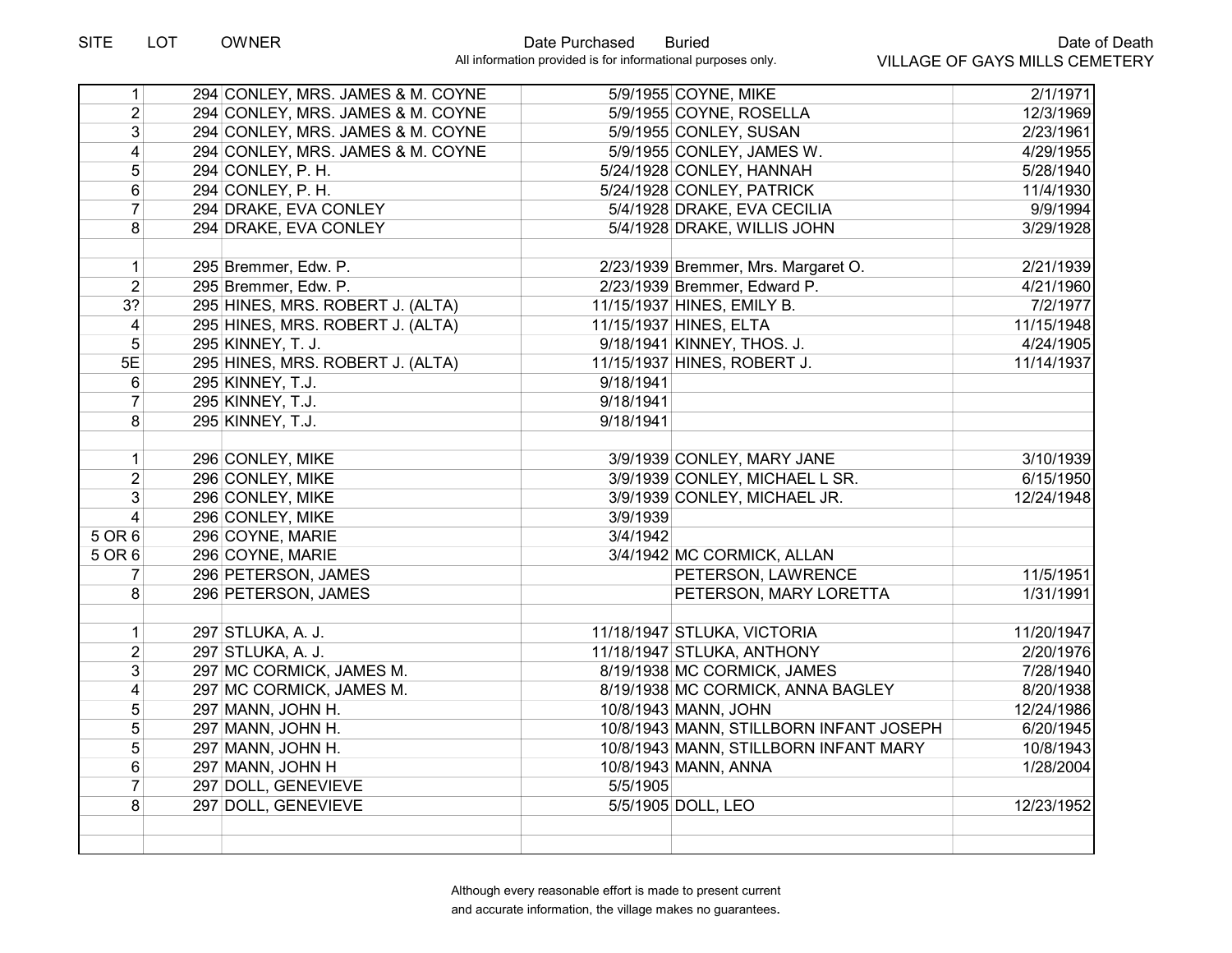| 1                       | 298 WALSH, FRANCIS                   | 9/16/1985 |                                      |            |
|-------------------------|--------------------------------------|-----------|--------------------------------------|------------|
| $\overline{2}$          | 298 WALSH, THOMAS                    |           | 6/16/1938 CLARK, RUBY LEONE          | 4/13/1982  |
| $\overline{2}$          | 298 WALSH, THOMAS                    |           | 6/16/1938 WALSH, THERESE             |            |
| $\overline{3}$          | 298 WALSH, THOMAS                    |           | 6/16/1938 WALSH, MARY ANN            | 6/11/1958  |
| 3 <sup>1</sup>          | 298 WALSH, THOMAS                    |           | 6/16/1938 WALSH, THOMAS              | 1/8/1954   |
| 4                       | 298 WALSH, THOMAS                    |           | 6/16/1938 WALSH, ROBERT THOMAS       | 6/17/1938  |
| $\overline{5}$          | 298 YOUNG, WM.                       |           | 6/13/1947 YOUNG, MARJORIE ANNE       | 6/10/1947  |
| $6\phantom{a}$          | 298 YOUNG, WM.                       | 6/13/1947 |                                      |            |
| $\overline{7}$          | 298 MC CORMICK, KATHRYN              |           | 6/7/1948 MC CORMICK, JOE             | 6/8/1948   |
| 8                       | 298 MC CORMICK, KATHRYN              |           | 6/7/1948 MC CORMICK, CATHERINE       | 10/25/1969 |
|                         |                                      |           |                                      |            |
| $\mathbf{1}$            | 299 MURPHEY, ELLA                    |           | 9/25/1944 Murphy, Elsie Emily        | 4/25/2010  |
| $\overline{2}$          | 299 MURPHEY, ELLA                    |           | 9/25/1944 MURPHY, MICHAEL J          | 6/12/1990  |
| $\overline{3}$          | 299 MURPHY, ELLA                     |           | 9/25/1944 MURPHY, ELLA CATHERINE     | 10/23/1961 |
| $\overline{\mathbf{4}}$ | 299 MURPHEY, ELLA                    |           | 9/25/1944 MURPHY, MICHAEL SR.        | 9/27/1944  |
| 5                       | 299 MC GARGLE, IVAN                  |           | 2/11/1952 MC GARGLE, ANNA            | 1/11/1977  |
| $\,6$                   | 299 MC GARGLE, IVAN                  |           | 2/11/1952 MC GARGLE, JOHN            | 12/14/1963 |
| $\overline{7}$          | 299 MC GARGLE, IVAN                  |           | 2/11/1952 MC GARGLE, WILLIAM MICHAEL | 9/1/1963   |
| 8                       | 299 MC GARGLE, IVAN                  |           | 2/11/1952 MC GARGLE, JOHN            | 2/11/1952  |
| 8N                      | 299 MC GARGLE, IVAN                  |           | 2/11/1952 Mc Gargle, Ivan            | 12/27/2006 |
|                         |                                      |           |                                      |            |
| $\mathbf{1}$            | 300 GEORGE, ORVAL                    |           |                                      |            |
| $\overline{2}$          | 300 GEORGE, ORVAL                    |           | <b>GEORGE, HELEN</b>                 | 10/14/2003 |
| 3 <sup>1</sup>          | 300 GEORGE, ORVAL                    |           | <b>GEORGE, ORVAL</b>                 | 12/27/1996 |
| 4                       | 300 GEORGE, ORVAL                    |           | <b>GEORGE, JAMES ORVAL</b>           | 3/5/1961   |
| 5 <sup>1</sup>          | 300 BROCKWAY, GEORGE                 |           | 2/19/1973 BROCKWAY, GEORGE RAY       | 7/14/2000  |
| 5 foot                  | 300 BROCKWAY, GEORGE                 |           | <b>WILLIAMS, MAX</b>                 | 2004       |
| 6                       | 300 BROCKWAY, GEORGE                 |           | 2/19/1973 BROCKWAY, MARGUERITE J     | 5/1/2006   |
| $\overline{7}$          | 300 BROCKWAY, GEORGE (Jerry & Nancy) | 2/19/1973 |                                      |            |
| $\overline{8}$          | 300 BROCKWAY, GEORGE                 | 2/19/1973 |                                      |            |
|                         |                                      |           |                                      |            |
| 1                       | 301 HARTY, MRS. WM,                  |           | 10/8/1932 HARTY, ANNA                | 3/26/1973  |
| $\overline{2}$          | 301 HARTY, MRS. WM.                  |           | 10/8/1932 HARTY, WILLIAM F.          | 10/10/1932 |
| 3                       | 301 HARTY, MRS. WM.                  |           | 10/8/1932 HARTY, MARLEN              | 1/11/1960  |
| 4                       | 301 HARTY, MRS. WM.                  | 10/8/1932 |                                      |            |
| 5 OR 6                  | 301 TRAHEY, DAN EST.                 |           | 3/7/1935 TREHEY, DANIEL              | 11/30/1934 |
| 5 OR 6                  | 301 TRAHEY, DAN EST.                 |           | 3/7/1935 TREHEY, KATE                | 7/3/1947   |
| 7                       | 301 MARISH, WM.                      |           | 6/24/1936 MARISH, LODDIE VERCIL      | 6/25/1936  |
| 8                       | 301 MARISH, WM.                      |           | 6/24/1936 MARISH, ANN MARION         | 10/8/1937  |
|                         |                                      |           |                                      |            |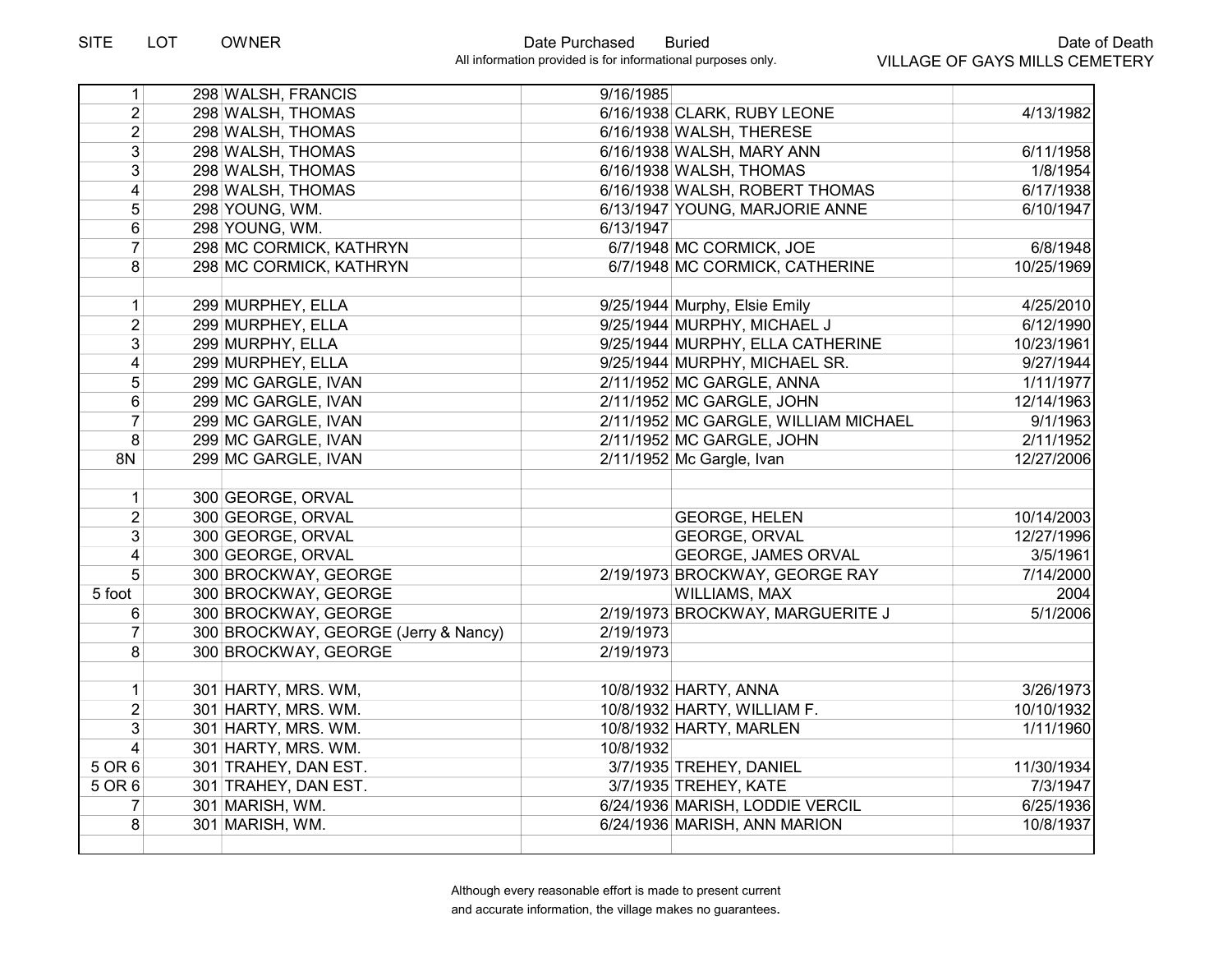| 1              | 302 LUCEY, RUTH          | 12/29/1944 LUCEY, EVERETTE                        | 1/16/1944  |
|----------------|--------------------------|---------------------------------------------------|------------|
| $\overline{2}$ | 302 YANG, XOUA           | 11/15/1996 THAO, XUA                              | 9/29/2003  |
| $\overline{3}$ | 302 BEHLING, MARY        | 7/16/2009 Behling, Mary & O'Neill, John (Cremains | 7/9/2009   |
| $\overline{5}$ | 302 ZINTZ, EDWARD        | 12/30/1946                                        |            |
| 6              | 302 ZINTZ, EDWARD        | 12/30/1946                                        |            |
| $\overline{7}$ | 302 ZINTZ, EDWARD        | 12/30/1946 ZINTZ, CHARLEY                         | 10/8/1963  |
| 8              | 302 ZINTZ, EDWARD        | 12/30/1946 ZINTZ, EDWARD                          | 4/29/1905  |
| $\overline{?}$ | 302 EVANS, SANELLY       | 9/6/1945 SANELLY, INFANT CHILD                    |            |
| $\mathbf{1}$   | 303 ACKERMAN, EMMA       | 4/24/1944                                         |            |
| $\overline{2}$ | 303 ACKERMAN, EMMA       | 4/24/1944                                         |            |
| 3 <sup>1</sup> | 303 Ackerman, Emma       | 4/24/1944 Ackerman, Emma                          | 3/6/1962   |
| 4              | 303 Ackerman, Emma       | 4/24/1944 Ackerman, Wm. B.                        | 4/24/1944  |
| 5              | 303 WINCHESTER, ARLENE   | 5/27/1944 O'NEIL, JOSEPH                          | 5/19/1944  |
| 6              | 303 WINCHESTER, ARLENE   | 5/27/1944 O'NEIL, ROSETTA                         | 12/19/1985 |
| $\overline{7}$ | 303 WINCHESTER, ARLENE   | 5/27/1944 WINCHESTER, ARLENE O.                   | 4/19/1989  |
| 8              | 303 WINCHESTER, ARLENE   | 5/27/1944 WINCHESTER, STANLEY                     | 12/19/1963 |
| 1              | 304 FRAZIER, MRS. WALTER | 3/10/1938 FRAZIER, ANNA                           | 7/31/1991  |
| $\overline{2}$ | 304 FRAZIER, MRS. WALTER | 3/10/1938 FRAZIER, WALTER EMERY                   | 3/11/1938  |
| 3              | 304 HAHN, VALENTINE      | 1/13/1941 HAHN, ELIZABETH ANN                     | 1/13/1941  |
| $\overline{4}$ | 304 HAHN, VALENTINE      | 1/13/1941 HAHN, VALENTINE                         | 3/8/1944   |
| 5 <sup>1</sup> | 304 GANNON, BRIDGET      | 3/13/1948 GANNON, BRIDGET                         | 6/17/1905  |
| 6              | 304 GANNON, BRIDGET      | 3/13/1948 GANNON, HUGH                            | 3/15/1948  |
| $\overline{7}$ | 304 WELCH, THOS. JR.     | 8/23/1943 WELCH, THOS.                            | 7/13/1950  |
| 8              | 304 WELCH, THOS. JR.     | 8/23/1943 WELCH, PEARL ROSE                       | 8/26/1943  |
| 1              | 305 SHIELDS, JULIA       | 7/16/1941                                         |            |
| $\overline{2}$ | 305 SHEILDS, JULIA       | 7/16/1941 JAMISON, MAXINE                         |            |
| $\overline{3}$ | 305 SHIELDS, JULIA       | 7/16/1941 SHIELDS, JULIA                          | 4/2/1963   |
| $\overline{4}$ | 305 SHIELDS, JULIA       | 7/16/1941 SHIELDS, THOMAS                         | 7/17/1941  |
| 5E             | 305 SHIELDS, JULIA       | 7/16/1941 SHIELDS, LUCILLE MAGDALENE              | 11/22/1979 |
| 5W             | 305 WALSH, MARY F.       | 7/3/1947 FAY, THOMAS M.                           | 12/7/1954  |
| 6N             | 305 WALSH, MARY F.       | 7/3/1947 WALSH, JONATHON J., INFANT               | 4/9/1976   |
| 6              | 305 WALSH, MARY F.       | 7/3/1947 WALSH, JAMES M.                          | 3/10/1948  |
| $\overline{7}$ | 305 WALSH, MARY F.       | 7/3/1947 WALSH, ROBERT FRANCIS                    | 5/9/1957   |
| 8              | 305 WALSH, MARY F.       | 7/3/1947 WALSH, MARY F.                           |            |
| 8              | 305 WALSH, MARY F.       | 7/3/1947 WALSH, KATHERINE ARLENE                  | 8/9/2021   |
| 8N?            | 305 WALSH, MARY F.       | 7/3/1947 WALSH, ROBERT F., INFANT                 | 7/3/1947   |
|                |                          |                                                   |            |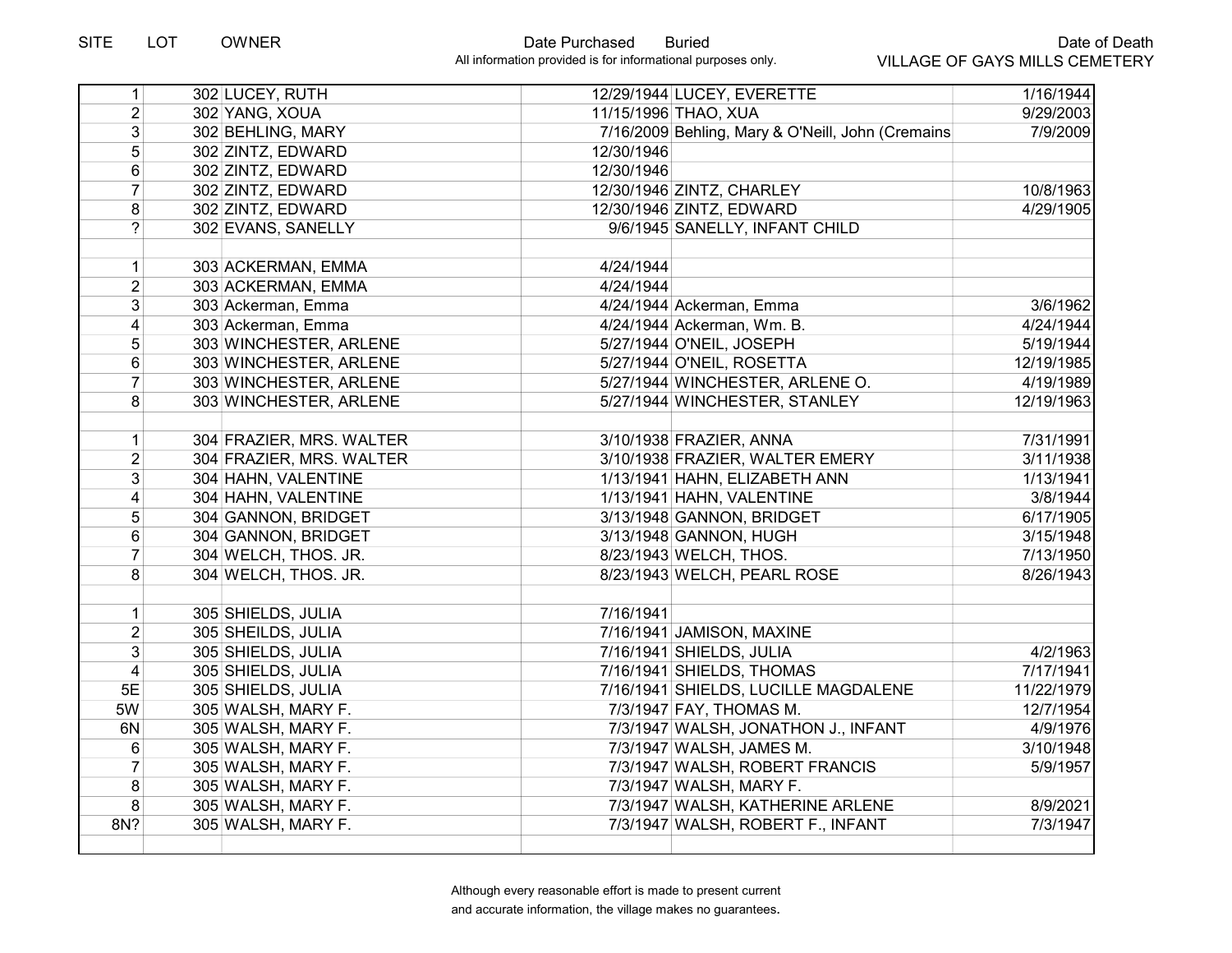| 306 COYNE, MARIE<br>1<br>306 FLEMING, JAMES<br>4/26/1954 FLEMING, ANNA GERTRUDE<br>$\overline{2}$<br>306 FLEMING, JAMES<br>4/26/1954 FLEMING, JAMES<br>$\overline{3}$<br>306 QUAMME, ARNOLD<br>7/5/1954<br>$\overline{\mathbf{4}}$<br>7/5/1954 QUAMME, KAREN ANNE<br>306 QUAMME, ARNOLD H.<br>5 <sup>1</sup><br>306 COYNE, MARIE<br>10/11/1955 COYNE, JOSEPH R.<br>6B<br>306 COYNE, MARIE<br>10/11/1955 COYNE, JOHN (JACK)<br>6B<br>306 COYNE, MARIE<br>10/11/1955 COYNE, MARIE<br>$\overline{7}$<br>306 TUCKER, MRS. FRANK<br>7/30/1955 DE LA MATER, EMMA<br>8<br>306 TUCKER, MRS. FRANK<br>7/30/1955 DOBBS, LOLA MAE<br>307 LAGAN, JOHN JOSEPH<br>7/16/1952 LAGAN, JOHN<br>1<br>3<br>307 LAGAN, JOHN JOSEPH<br>7/16/1952 LAGAN, MARIE<br>3<br>307 LAGAN, JOHN JOSEPH<br>7/16/1952 LAGAN, ROSE MARIE<br>$\overline{4}$<br>307 LAGAN, JOHN JOSEPH<br>7/16/1952 LAGAN, JOHN JR.<br>$\overline{5}$<br>307 STUSSY, CASPER<br>11/18/1955 STUSSY, GEORGE PETER<br>$6\phantom{.}$<br>307 STUSSY, CASPER<br>11/18/1955 STUSSY, RODNEY J.<br>$\overline{7}$<br>307 STUSSY, CASPER<br>11/18/1955 STUSSY, RUBY<br>8<br>307 STUSSY, CASPER<br>11/18/1955 STUSSY, CASPER<br>308 PETTIT<br>7/21/1954 LEARY, D. H.<br>$\mathbf{1}$<br>5/23/1955 LEE, ETHEL M<br>$\mathbf{1}$<br>308 LEE, JOSEPH<br>$\overline{2}$<br>5/23/1955 LEE, JOSEPH<br>308 LEE, JOSEPH<br>$\overline{3}$<br>308 LEARY, MRS. D. H. (MAY)<br>7/21/1954 LEARY, MAY<br>$\overline{3}$<br>308 LEARY, MRS. D. H. (MAY)<br>7/21/1954 PETTIT, BABY<br>4<br>308 LEARY, MRS. D. H.<br>7/21/1954 LEARY, DANIEL H<br>5<br>6/3/1966 RYAN, FRANK<br>308 RYAN, FRANK<br>6<br>6/3/1966 RYAN, TESSIE<br>308 RYAN, FRANK<br>$\overline{7}$<br>308 HILLMAN, ROSANNA<br>HILLMAN, ROSANNA<br>8<br>308 OLSON, LILA<br>SWIGGUM, MERLIN M.<br>$\mathbf{1}$<br>309 CARROLL, WILLIAM C.<br>12/12/1960 CARROLL, FRANCIS<br>$\overline{2}$<br>309 CARROLL, WILLIAM C.<br>12/12/1960 CARROLL, WILLIAM CAMPBELL<br>$\overline{3}$<br>309 MEZERA, ALBERT JOSEPH MRS.<br>6/13/1961 MEZERA, MARY E.<br>$\vert 4 \vert$<br>309 MEZERA, ALBERT JOSEPH MRS.<br>6/13/1961 MEZERA, ALBERT JOSEPH<br>5 <sup>1</sup><br>309 FINNELL, GARY OR THERESA<br>3/12/1981<br>6N<br>309<br>FINNELL, GARY OR THERESA<br>3/12/1981<br>FINNELL, TRISHA MARIE<br>3/12/1981 FINNELL, GARY LEE<br>$\overline{7}$<br>309 FINNELL, GARY OR THERESA<br>8<br>309 FINNELL, GARY OR THERESA<br>3/12/1981 FINNELL, THERESA MARIE |   |  |                        |            |
|-----------------------------------------------------------------------------------------------------------------------------------------------------------------------------------------------------------------------------------------------------------------------------------------------------------------------------------------------------------------------------------------------------------------------------------------------------------------------------------------------------------------------------------------------------------------------------------------------------------------------------------------------------------------------------------------------------------------------------------------------------------------------------------------------------------------------------------------------------------------------------------------------------------------------------------------------------------------------------------------------------------------------------------------------------------------------------------------------------------------------------------------------------------------------------------------------------------------------------------------------------------------------------------------------------------------------------------------------------------------------------------------------------------------------------------------------------------------------------------------------------------------------------------------------------------------------------------------------------------------------------------------------------------------------------------------------------------------------------------------------------------------------------------------------------------------------------------------------------------------------------------------------------------------------------------------------------------------------------------------------------------------------------------------------------------------------------------------------------------------------------------------------------------------------------------------------------------------------------------------------------------------------------------------------------------------------------------------------------------------------------------------------------------------------------|---|--|------------------------|------------|
|                                                                                                                                                                                                                                                                                                                                                                                                                                                                                                                                                                                                                                                                                                                                                                                                                                                                                                                                                                                                                                                                                                                                                                                                                                                                                                                                                                                                                                                                                                                                                                                                                                                                                                                                                                                                                                                                                                                                                                                                                                                                                                                                                                                                                                                                                                                                                                                                                             | 1 |  | 10/11/1995 COYNE, LOIS | 1999       |
|                                                                                                                                                                                                                                                                                                                                                                                                                                                                                                                                                                                                                                                                                                                                                                                                                                                                                                                                                                                                                                                                                                                                                                                                                                                                                                                                                                                                                                                                                                                                                                                                                                                                                                                                                                                                                                                                                                                                                                                                                                                                                                                                                                                                                                                                                                                                                                                                                             |   |  |                        | 8/22/1960  |
|                                                                                                                                                                                                                                                                                                                                                                                                                                                                                                                                                                                                                                                                                                                                                                                                                                                                                                                                                                                                                                                                                                                                                                                                                                                                                                                                                                                                                                                                                                                                                                                                                                                                                                                                                                                                                                                                                                                                                                                                                                                                                                                                                                                                                                                                                                                                                                                                                             |   |  |                        | 1/7/1966   |
|                                                                                                                                                                                                                                                                                                                                                                                                                                                                                                                                                                                                                                                                                                                                                                                                                                                                                                                                                                                                                                                                                                                                                                                                                                                                                                                                                                                                                                                                                                                                                                                                                                                                                                                                                                                                                                                                                                                                                                                                                                                                                                                                                                                                                                                                                                                                                                                                                             |   |  |                        |            |
|                                                                                                                                                                                                                                                                                                                                                                                                                                                                                                                                                                                                                                                                                                                                                                                                                                                                                                                                                                                                                                                                                                                                                                                                                                                                                                                                                                                                                                                                                                                                                                                                                                                                                                                                                                                                                                                                                                                                                                                                                                                                                                                                                                                                                                                                                                                                                                                                                             |   |  |                        | 7/6/1954   |
|                                                                                                                                                                                                                                                                                                                                                                                                                                                                                                                                                                                                                                                                                                                                                                                                                                                                                                                                                                                                                                                                                                                                                                                                                                                                                                                                                                                                                                                                                                                                                                                                                                                                                                                                                                                                                                                                                                                                                                                                                                                                                                                                                                                                                                                                                                                                                                                                                             |   |  |                        | 10/1/1955  |
|                                                                                                                                                                                                                                                                                                                                                                                                                                                                                                                                                                                                                                                                                                                                                                                                                                                                                                                                                                                                                                                                                                                                                                                                                                                                                                                                                                                                                                                                                                                                                                                                                                                                                                                                                                                                                                                                                                                                                                                                                                                                                                                                                                                                                                                                                                                                                                                                                             |   |  |                        | 9/27/1989  |
|                                                                                                                                                                                                                                                                                                                                                                                                                                                                                                                                                                                                                                                                                                                                                                                                                                                                                                                                                                                                                                                                                                                                                                                                                                                                                                                                                                                                                                                                                                                                                                                                                                                                                                                                                                                                                                                                                                                                                                                                                                                                                                                                                                                                                                                                                                                                                                                                                             |   |  |                        | 4/23/1977  |
|                                                                                                                                                                                                                                                                                                                                                                                                                                                                                                                                                                                                                                                                                                                                                                                                                                                                                                                                                                                                                                                                                                                                                                                                                                                                                                                                                                                                                                                                                                                                                                                                                                                                                                                                                                                                                                                                                                                                                                                                                                                                                                                                                                                                                                                                                                                                                                                                                             |   |  |                        | 5/23/1905  |
|                                                                                                                                                                                                                                                                                                                                                                                                                                                                                                                                                                                                                                                                                                                                                                                                                                                                                                                                                                                                                                                                                                                                                                                                                                                                                                                                                                                                                                                                                                                                                                                                                                                                                                                                                                                                                                                                                                                                                                                                                                                                                                                                                                                                                                                                                                                                                                                                                             |   |  |                        | 8/18/1955  |
|                                                                                                                                                                                                                                                                                                                                                                                                                                                                                                                                                                                                                                                                                                                                                                                                                                                                                                                                                                                                                                                                                                                                                                                                                                                                                                                                                                                                                                                                                                                                                                                                                                                                                                                                                                                                                                                                                                                                                                                                                                                                                                                                                                                                                                                                                                                                                                                                                             |   |  |                        |            |
|                                                                                                                                                                                                                                                                                                                                                                                                                                                                                                                                                                                                                                                                                                                                                                                                                                                                                                                                                                                                                                                                                                                                                                                                                                                                                                                                                                                                                                                                                                                                                                                                                                                                                                                                                                                                                                                                                                                                                                                                                                                                                                                                                                                                                                                                                                                                                                                                                             |   |  |                        | 6/18/1963  |
|                                                                                                                                                                                                                                                                                                                                                                                                                                                                                                                                                                                                                                                                                                                                                                                                                                                                                                                                                                                                                                                                                                                                                                                                                                                                                                                                                                                                                                                                                                                                                                                                                                                                                                                                                                                                                                                                                                                                                                                                                                                                                                                                                                                                                                                                                                                                                                                                                             |   |  |                        |            |
|                                                                                                                                                                                                                                                                                                                                                                                                                                                                                                                                                                                                                                                                                                                                                                                                                                                                                                                                                                                                                                                                                                                                                                                                                                                                                                                                                                                                                                                                                                                                                                                                                                                                                                                                                                                                                                                                                                                                                                                                                                                                                                                                                                                                                                                                                                                                                                                                                             |   |  |                        | 3/3/1938   |
|                                                                                                                                                                                                                                                                                                                                                                                                                                                                                                                                                                                                                                                                                                                                                                                                                                                                                                                                                                                                                                                                                                                                                                                                                                                                                                                                                                                                                                                                                                                                                                                                                                                                                                                                                                                                                                                                                                                                                                                                                                                                                                                                                                                                                                                                                                                                                                                                                             |   |  |                        | 10/25/1955 |
|                                                                                                                                                                                                                                                                                                                                                                                                                                                                                                                                                                                                                                                                                                                                                                                                                                                                                                                                                                                                                                                                                                                                                                                                                                                                                                                                                                                                                                                                                                                                                                                                                                                                                                                                                                                                                                                                                                                                                                                                                                                                                                                                                                                                                                                                                                                                                                                                                             |   |  |                        |            |
|                                                                                                                                                                                                                                                                                                                                                                                                                                                                                                                                                                                                                                                                                                                                                                                                                                                                                                                                                                                                                                                                                                                                                                                                                                                                                                                                                                                                                                                                                                                                                                                                                                                                                                                                                                                                                                                                                                                                                                                                                                                                                                                                                                                                                                                                                                                                                                                                                             |   |  |                        | 6/12/1905  |
|                                                                                                                                                                                                                                                                                                                                                                                                                                                                                                                                                                                                                                                                                                                                                                                                                                                                                                                                                                                                                                                                                                                                                                                                                                                                                                                                                                                                                                                                                                                                                                                                                                                                                                                                                                                                                                                                                                                                                                                                                                                                                                                                                                                                                                                                                                                                                                                                                             |   |  |                        | 7/10/1986  |
|                                                                                                                                                                                                                                                                                                                                                                                                                                                                                                                                                                                                                                                                                                                                                                                                                                                                                                                                                                                                                                                                                                                                                                                                                                                                                                                                                                                                                                                                                                                                                                                                                                                                                                                                                                                                                                                                                                                                                                                                                                                                                                                                                                                                                                                                                                                                                                                                                             |   |  |                        |            |
|                                                                                                                                                                                                                                                                                                                                                                                                                                                                                                                                                                                                                                                                                                                                                                                                                                                                                                                                                                                                                                                                                                                                                                                                                                                                                                                                                                                                                                                                                                                                                                                                                                                                                                                                                                                                                                                                                                                                                                                                                                                                                                                                                                                                                                                                                                                                                                                                                             |   |  |                        | 7/24/1954  |
|                                                                                                                                                                                                                                                                                                                                                                                                                                                                                                                                                                                                                                                                                                                                                                                                                                                                                                                                                                                                                                                                                                                                                                                                                                                                                                                                                                                                                                                                                                                                                                                                                                                                                                                                                                                                                                                                                                                                                                                                                                                                                                                                                                                                                                                                                                                                                                                                                             |   |  |                        | 5/8/1905   |
|                                                                                                                                                                                                                                                                                                                                                                                                                                                                                                                                                                                                                                                                                                                                                                                                                                                                                                                                                                                                                                                                                                                                                                                                                                                                                                                                                                                                                                                                                                                                                                                                                                                                                                                                                                                                                                                                                                                                                                                                                                                                                                                                                                                                                                                                                                                                                                                                                             |   |  |                        | 1/30/1962  |
|                                                                                                                                                                                                                                                                                                                                                                                                                                                                                                                                                                                                                                                                                                                                                                                                                                                                                                                                                                                                                                                                                                                                                                                                                                                                                                                                                                                                                                                                                                                                                                                                                                                                                                                                                                                                                                                                                                                                                                                                                                                                                                                                                                                                                                                                                                                                                                                                                             |   |  |                        | 3/9/1971   |
|                                                                                                                                                                                                                                                                                                                                                                                                                                                                                                                                                                                                                                                                                                                                                                                                                                                                                                                                                                                                                                                                                                                                                                                                                                                                                                                                                                                                                                                                                                                                                                                                                                                                                                                                                                                                                                                                                                                                                                                                                                                                                                                                                                                                                                                                                                                                                                                                                             |   |  |                        | 3/14/1962  |
|                                                                                                                                                                                                                                                                                                                                                                                                                                                                                                                                                                                                                                                                                                                                                                                                                                                                                                                                                                                                                                                                                                                                                                                                                                                                                                                                                                                                                                                                                                                                                                                                                                                                                                                                                                                                                                                                                                                                                                                                                                                                                                                                                                                                                                                                                                                                                                                                                             |   |  |                        | 5/7/1905   |
|                                                                                                                                                                                                                                                                                                                                                                                                                                                                                                                                                                                                                                                                                                                                                                                                                                                                                                                                                                                                                                                                                                                                                                                                                                                                                                                                                                                                                                                                                                                                                                                                                                                                                                                                                                                                                                                                                                                                                                                                                                                                                                                                                                                                                                                                                                                                                                                                                             |   |  |                        |            |
|                                                                                                                                                                                                                                                                                                                                                                                                                                                                                                                                                                                                                                                                                                                                                                                                                                                                                                                                                                                                                                                                                                                                                                                                                                                                                                                                                                                                                                                                                                                                                                                                                                                                                                                                                                                                                                                                                                                                                                                                                                                                                                                                                                                                                                                                                                                                                                                                                             |   |  |                        | 11/18/1986 |
|                                                                                                                                                                                                                                                                                                                                                                                                                                                                                                                                                                                                                                                                                                                                                                                                                                                                                                                                                                                                                                                                                                                                                                                                                                                                                                                                                                                                                                                                                                                                                                                                                                                                                                                                                                                                                                                                                                                                                                                                                                                                                                                                                                                                                                                                                                                                                                                                                             |   |  |                        |            |
|                                                                                                                                                                                                                                                                                                                                                                                                                                                                                                                                                                                                                                                                                                                                                                                                                                                                                                                                                                                                                                                                                                                                                                                                                                                                                                                                                                                                                                                                                                                                                                                                                                                                                                                                                                                                                                                                                                                                                                                                                                                                                                                                                                                                                                                                                                                                                                                                                             |   |  |                        | 6/11/1983  |
|                                                                                                                                                                                                                                                                                                                                                                                                                                                                                                                                                                                                                                                                                                                                                                                                                                                                                                                                                                                                                                                                                                                                                                                                                                                                                                                                                                                                                                                                                                                                                                                                                                                                                                                                                                                                                                                                                                                                                                                                                                                                                                                                                                                                                                                                                                                                                                                                                             |   |  |                        | 12/14/1960 |
|                                                                                                                                                                                                                                                                                                                                                                                                                                                                                                                                                                                                                                                                                                                                                                                                                                                                                                                                                                                                                                                                                                                                                                                                                                                                                                                                                                                                                                                                                                                                                                                                                                                                                                                                                                                                                                                                                                                                                                                                                                                                                                                                                                                                                                                                                                                                                                                                                             |   |  |                        | 10/15/1991 |
|                                                                                                                                                                                                                                                                                                                                                                                                                                                                                                                                                                                                                                                                                                                                                                                                                                                                                                                                                                                                                                                                                                                                                                                                                                                                                                                                                                                                                                                                                                                                                                                                                                                                                                                                                                                                                                                                                                                                                                                                                                                                                                                                                                                                                                                                                                                                                                                                                             |   |  |                        | 9/22/1979  |
|                                                                                                                                                                                                                                                                                                                                                                                                                                                                                                                                                                                                                                                                                                                                                                                                                                                                                                                                                                                                                                                                                                                                                                                                                                                                                                                                                                                                                                                                                                                                                                                                                                                                                                                                                                                                                                                                                                                                                                                                                                                                                                                                                                                                                                                                                                                                                                                                                             |   |  |                        | 6/15/1961  |
|                                                                                                                                                                                                                                                                                                                                                                                                                                                                                                                                                                                                                                                                                                                                                                                                                                                                                                                                                                                                                                                                                                                                                                                                                                                                                                                                                                                                                                                                                                                                                                                                                                                                                                                                                                                                                                                                                                                                                                                                                                                                                                                                                                                                                                                                                                                                                                                                                             |   |  |                        |            |
|                                                                                                                                                                                                                                                                                                                                                                                                                                                                                                                                                                                                                                                                                                                                                                                                                                                                                                                                                                                                                                                                                                                                                                                                                                                                                                                                                                                                                                                                                                                                                                                                                                                                                                                                                                                                                                                                                                                                                                                                                                                                                                                                                                                                                                                                                                                                                                                                                             |   |  |                        | 3/12/1981  |
|                                                                                                                                                                                                                                                                                                                                                                                                                                                                                                                                                                                                                                                                                                                                                                                                                                                                                                                                                                                                                                                                                                                                                                                                                                                                                                                                                                                                                                                                                                                                                                                                                                                                                                                                                                                                                                                                                                                                                                                                                                                                                                                                                                                                                                                                                                                                                                                                                             |   |  |                        | 9/30/2005  |
|                                                                                                                                                                                                                                                                                                                                                                                                                                                                                                                                                                                                                                                                                                                                                                                                                                                                                                                                                                                                                                                                                                                                                                                                                                                                                                                                                                                                                                                                                                                                                                                                                                                                                                                                                                                                                                                                                                                                                                                                                                                                                                                                                                                                                                                                                                                                                                                                                             |   |  |                        | 9/2/2021   |
|                                                                                                                                                                                                                                                                                                                                                                                                                                                                                                                                                                                                                                                                                                                                                                                                                                                                                                                                                                                                                                                                                                                                                                                                                                                                                                                                                                                                                                                                                                                                                                                                                                                                                                                                                                                                                                                                                                                                                                                                                                                                                                                                                                                                                                                                                                                                                                                                                             |   |  |                        |            |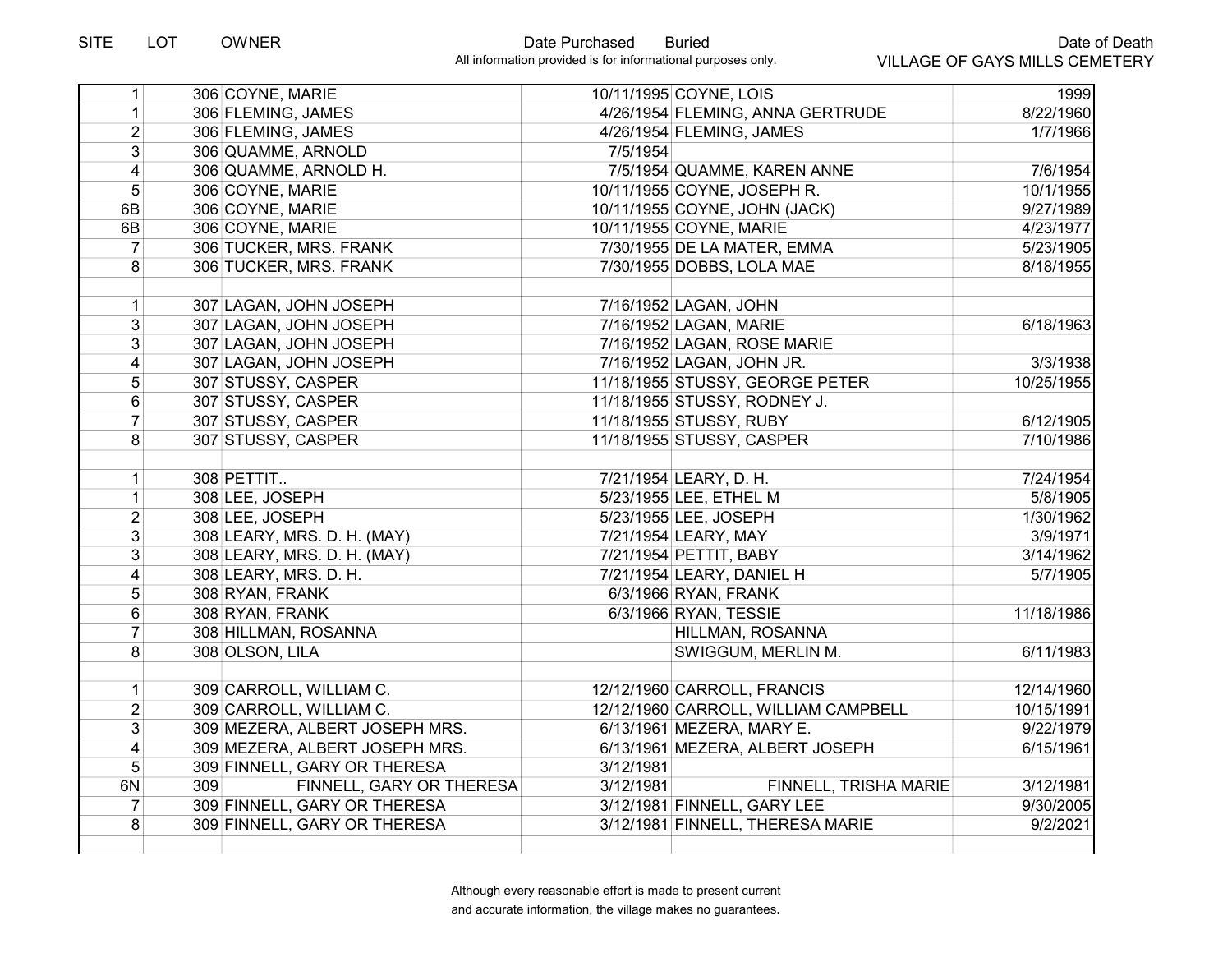| 1                       | 310 YANG, GIA           | 11/15/1996 |                                     |            |
|-------------------------|-------------------------|------------|-------------------------------------|------------|
| $\overline{2}$          | 310 YANG, GIA           | 11/15/1996 |                                     |            |
| $\overline{3}$          | 310 STANDORF, CLAUDIA   |            | STANDORF, CLAUDE JOSEPH             | 5/19/1984  |
| $\overline{4}$          | 310 STANDORF, CLAUDIA   |            | <b>STANDORF, HELEN</b>              | 6/20/2001  |
| 5                       | 310 LACINA, RAYMOND     |            | 2/3/1993 Lacina, Raymond            | 9/1/2006   |
| 5E                      | 310 STANDORF, CLAUDIA   |            |                                     |            |
| $\overline{6}$          | 310 LACINA, RAYMOND     |            | 2/3/1993 LACINA, SHIRLEY            | 2/2/1993   |
| $\overline{7}$          | 310 BARTOSIAK, SIGMAN J |            |                                     |            |
| 8                       | 310 BARTOSIAK, SIGMAN J |            | <b>BARTOSIAK, DOLORES A.</b>        | 5/3/1995   |
|                         |                         |            |                                     |            |
| $\mathbf{1}$            | 311 HINES, ED           | 7/18/1964  |                                     |            |
| $\overline{2}$          | 311 HINES, ED           | 7/18/1964  |                                     |            |
| $\overline{3}$          | 311 HINES, ED           |            | 7/18/1964 HINES, LAVONNE            | 8/15/1995  |
| $\overline{\mathbf{4}}$ | 311 HINES, ED           |            | 7/18/1964 HINES, ED J.              | 5/31/1989  |
| 5E                      | 311 HINES, ED           |            | 7/18/1964 HINES, RICHARD VINCENT    | 7/20/1964  |
| 5W                      | 311 GOSPETER, JOHN C.   |            | 2/6/1971 GOSPETER, JOHN             | 11/28/1990 |
| 6                       | 311 GOSPETER, JOHN C.   |            | 2/6/1971 GOSPETER, ESTHER EVELYN    | 1/15/1990  |
| $\overline{7}$          | 311 MC CORMICK, ARTHUR  |            | 10/22/1973 MC CORMICK, ARTHUR J.    | 12/21/1977 |
| 8                       | 311 MC CORMICK, ARTHUR  |            | 10/23/1973 MC CORMICK, BEATRICE     | 6/10/1905  |
|                         |                         |            |                                     |            |
| $\mathbf{1}$            | 312 REINHOLD, MRS CARL  |            | FLEMING, CLARENCE                   | 10/25/2001 |
| $\overline{2}$          | 312 REINHOLD, MRS CARL  |            |                                     |            |
| $\overline{3}$          | 312 REINHOLD, MRS. CARL |            | REINHOLD, GRACE                     |            |
| $\overline{\mathbf{4}}$ | 312 REINHOLD, MRS. CARL |            | REINHOLD, CARL                      | 1/14/1974  |
| $\sqrt{5}$              | 312 MC GINLEY, FLORENCE |            | 12/6/1962 MC GINLEY, JOSEPH PATRICK | 12/8/1962  |
| 6                       | 312 MC GINLEY, FLORENCE |            | 12/6/1962 MC GINLEY, FLORENCE       | 2/15/2003  |
| $\overline{7}$          | 312 CUMMINGS, THERESA   |            | 3/22/1965 CUMMINGS, ARTHUR L.       | 3/23/1965  |
| 8                       | 312 CUMMINGS, THERESA   |            | 3/22/1965 CUMMINGS, THERESA         | 4/1/2002   |
|                         |                         |            |                                     |            |
| $\mathbf{1}$            | 313 DAGNON, JAMES       |            |                                     |            |
| $\overline{2}$          | 313 DAGNON, JAMES       |            |                                     |            |
| $\overline{3}$          | 313 FINLEY, MRS LEO     |            | 10/17/1956 FINLEY, BERNICE          | 6/29/1991  |
| $\overline{4}$          | 313 FINLEY, MRS. LEO    |            | 10/17/1956 FINLEY, LEO LEROY        | 10/3/1956  |
| 5                       | 313 KNOBLE, JOSEPH B.   |            | 9/23/1963 KNOBLE, JOSEPH B.         | 7/22/1969  |
| 5N                      | 313 FINLEY, MRS. LEO    |            | 10/17/1956 KNOBLE, BABY CHRISTOPHER |            |
| 6                       | 313 KNOBLE, JOSEPH B.   |            | 9/23/1963 KNOBLE, LEORA PEARL       | 9/24/1963  |
| $\overline{7}$          | 313 WELCH, MRS. EDWARD  |            | 8/3/1964 WELCH, EDWARD PHILLIP      | 8/3/1964   |
| 8                       | 313 WELCH, MRS. EDWARD  |            | 8/3/1964 KRANZ, DOLORES C. (WELCH)  | 5/4/1994   |
|                         |                         |            |                                     |            |
|                         |                         |            |                                     |            |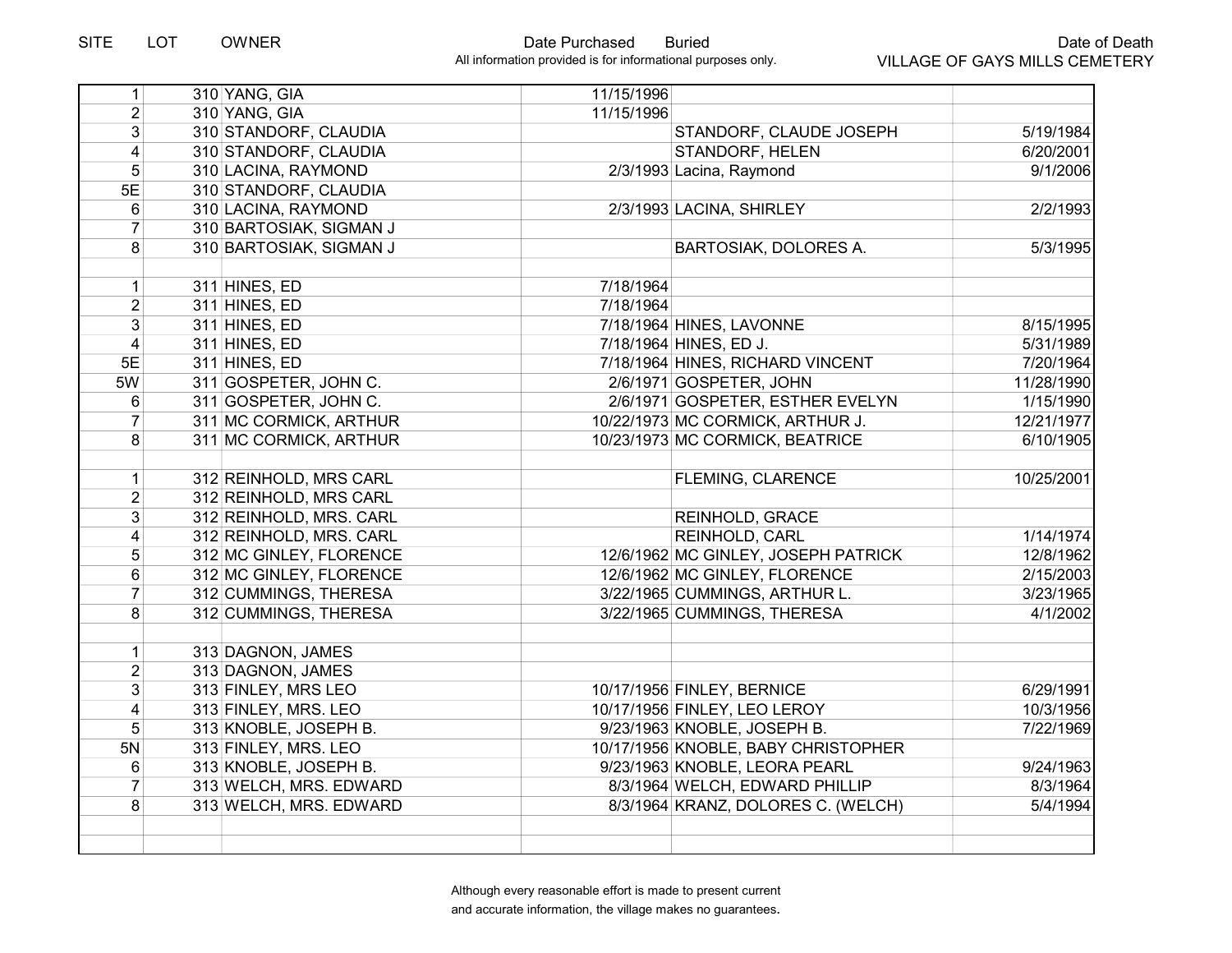| 1              | 314 CONLEY, JOHN                |           | 12/22/1947 CONLEY, MICHAEL                | 10/21/1944 |
|----------------|---------------------------------|-----------|-------------------------------------------|------------|
| $\overline{2}$ | 314 CONLEY, JOHN                |           | 12/22/1947 CONLEY, MARGIE ELIZABETH       | 3/16/2013  |
| 3              | 314 CONLEY, JOHN                |           | 12/22/1947 CONLEY, JOHN FRANCIS           | 8/18/2015  |
| 4              | 314 CONLEY, JOHN                |           | 12/22/1947 CONLEY, JOHN                   | 11/15/1953 |
| 5              | 314 CONLEY, JOHN                |           | 12/22/1947 CONLEY, MABEL                  | 11/9/1986  |
| 6              | 314 VENNER, GREGORY             |           | 4/27/1963 VENNER, RAYMOND                 | 4/30/1963  |
| $\overline{7}$ | 314 VENNER, GREGORY             |           | 4/27/1963 VENNER, RONALD                  | 4/30/1963  |
| 8              | 314 VENNER, GREGORY             |           | 4/27/1963 VENNER, JEANETTE                | 1/11/2013  |
| 9              | 314 VENNER, GREGORY             |           | 4/27/1963 VENNER, GREGORY                 | 8/26/2009  |
| 10             | 314 VENNER, GREGORY             |           | 4/27/1963 VENNER, DAVID CHARLES           | 4/19/1997  |
| 1              | 315 KEGEL, MRS JAMES            | 3/10/1964 |                                           |            |
| $\overline{2}$ | 315 KEGEL, MRS JAMES            | 3/10/1964 |                                           |            |
| 3              | 315 KEGEL, MRS JAMES            |           | 3/10/1964 KEGEL, MINNIE (MRS. JAMES)      | 10/8/1995  |
| $\overline{4}$ | 315 KEGEL, MRS. JAMES           |           | 3/10/1964 KEGEL, JAMES P.                 | 3/9/1964   |
| 4N             | 315 KEGEL, MRS. JAMES           |           | 3/10/1964 NICKEL, MEGAN                   | 4/13/1986  |
| 5              | 315 MC CULLICK, MRS. JOSEPHINE  |           | 10/3/1969 MC CULLICK, JACK (WALTER JOHN?) | 5/22/1905  |
| 6              | 315 MC CULLICK, MRS. JOSEPHINE  |           | 10/3/1969 MC CULLICK, JOSEPHINE           | 10/15/1987 |
| $\overline{7}$ | 315 CONLEY, PAUL                |           | 10/2/1970 CONLEY, MRS. PAUL (PAULA)       | 10/2/1970  |
| 8              | 315 CONLEY, PAUL                |           | 10/2/1970 CONLEY, NOLIA                   | 5/25/1905  |
| $\mathbf{1}$   | 316 LUCEY, DONALD               | 7/18/1966 |                                           |            |
| $\overline{2}$ | 316 LUCEY, DONALD               | 7/18/1966 |                                           |            |
| 3              | 316 LUCEY, DONALD               |           | 7/18/1966 LUCEY, MICHAEL A.               | 7/19/1966  |
| 4              | 316 LUCEY, MILDRED              |           | 7/18/1966 LUCEY, MILDRED                  | 6/2/1993   |
| 5              | 316 SHEPPARD, WALTER R.         |           | 10/11/1971 SHEPPARD, WALTER R.            | 7/31/1973  |
| 5E             | 316 LUCEY, DONALD               |           | 7/18/1966 LUCEY, DONALD                   | 5/19/1905  |
| 6              | 316 SHEPPARD, WALTER R.         |           | 10/11/1971 SHEPPARD, THELMA               | 9/20/1992  |
| 7?             | 316 SANNES, DONALD              |           | 12/1/1971 NORRIS, FRANK                   | 12/2/1971  |
| $\mathbf{1}$   | 317 KNOBLE, HENRY & MAE         |           | 3/27/1969 KNOBLE, MAE                     | 3/22/1986  |
| $\overline{2}$ | 317 KNOBLE, HENRY               |           | 3/27/1969 KNOBLE, HENRY                   | 10/27/1994 |
| 3              | 317 MC CORMICK, ROBERT & THELMA |           | 7/15/1986 MC CORMICK, THELMA              | 6/24/1905  |
| 4              | 317 MC CORMICK, ROBERT & THELMA |           | 7/15/1986 MC CORMICK, ROBERT JOSEPH       | 1/16/1997  |
| 5              | 317 FORBES, EDWARD              |           | 3/13/1974 SMITH, AMOS DAVID               | 12/28/1973 |
| 6              | 317 FORBES, DEWARD              | 3/13/1974 |                                           |            |
| $\overline{7}$ | 317 LEHN, IRWIN                 | 3/27/1971 |                                           |            |
| 8              | 317 LEHN, IRVIN                 |           | 3/27/1971 LEHN, EUNICE M.                 | 5/24/1905  |
|                |                                 |           |                                           |            |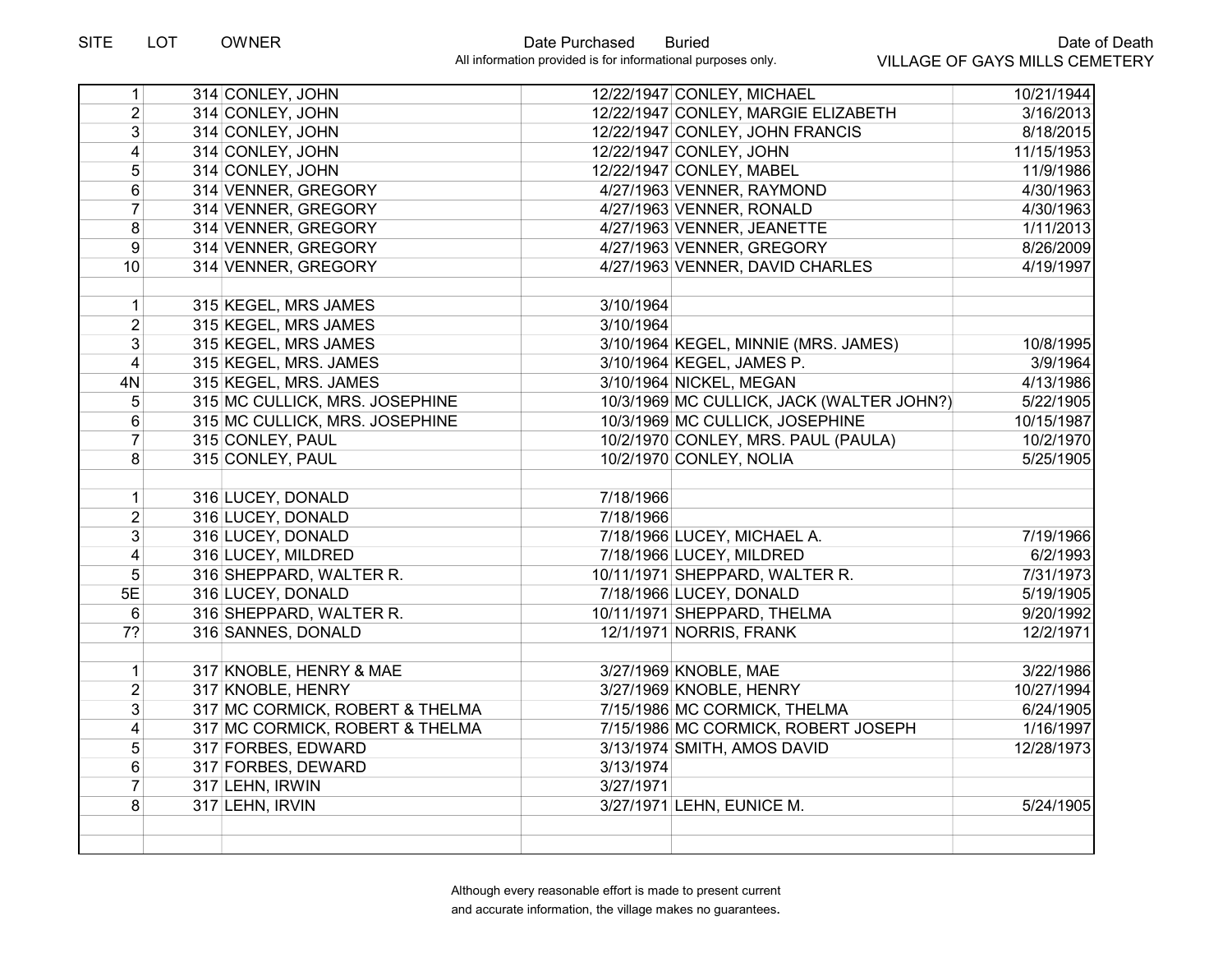| 1               | 318 LAGAN, JOSEPH                | 9/29/1971                          |            |
|-----------------|----------------------------------|------------------------------------|------------|
| $\overline{2}$  | 318 LAGAN, JOSEPH                | 9/29/1971                          |            |
| 3 <sup>1</sup>  | 318 LAGAN, JOSEPH                | 9/29/1971 LAGAN, RHODA H.          | 8/13/1982  |
| $\vert 4 \vert$ | 318 LAGAN, JOSEPH                | 9/29/1971 LAGAN, JOSEPH F.         | 2/14/1978  |
| 5 <sup>1</sup>  | 318 FLEMING, CLEMENT             | 8/3/1972                           |            |
| $6\phantom{1}$  | 318 FLEMING, CLEMENT             | 8/3/1972 FLEMING, RAYMOND BERNARD  | 9/24/2005  |
| $\overline{7}$  | 318 FLEMING, CLEMENT             | 8/3/1972 FLEMING, CLEMENT          | 6/2/1905   |
| 8               | 318 FLEMING, CLEMENT             | 8/3/1972 FLEMING, NELLIE           | 6/9/1905   |
|                 |                                  |                                    |            |
| 1               | 319 STANKUS, TONY                | 6/14/1983                          |            |
| $\overline{2}$  | 319 STANKUS, TONY                | 6/14/1983 STANKUS, THOMAS L.       | 6/14/1983  |
| 3 <sup>1</sup>  | 319 FLEMING, FRANCES & HELEN     | 2/17/1997 FLEMING, HELEN ELIZABETH | 2/15/1997  |
| 3N              | 319 STANKUS, TONY                | 6/14/1983                          |            |
| $\overline{4}$  | 319 FLEMING, FRANCES & HELEN     | 2/17/1997 FLEMING, FRANCES         | 1/17/2000  |
| 5               | 319 FLEMING, GERALD & IRENE      | 5/25/1905 FLEMING, GERALD          | 11/20/1988 |
| $\,6$           | 319 FLEMING, GERALD & IRENE      | 5/25/1905 FLEMING, IRENE           | 12/11/1986 |
| $\overline{7}$  | 319 CRAIG, GERALDINE & DANIEL    | 8/19/1979 CRAIG, DANIEL            | 4/5/2020   |
| 8               | 319 CRAIG, GERALDINE & DANIEL    | 8/19/1979 CRAIG, MARY              | 9/21/2006  |
|                 |                                  |                                    |            |
| 1               | 320 HALDERSON, JUDY              | 7/24/1989                          |            |
| 2 <sup>1</sup>  | 320 HALDERSON, JUDY              | 7/24/1989 N                        |            |
| $\overline{3}$  | 320 FLEMING, RUTH                | 2/3/1993                           |            |
| 4               | 320 FLEMING, RUTH                | 2/3/1993 FLEMING, JAMES WALTER     | 2/1/1993   |
| 5               | 320 ZACH, BERNARD & BETTY        | 11/26/2007                         |            |
| $6\phantom{1}$  | 320 ZACH, BERNARD & BETTY        | 11/26/2007                         |            |
| $\overline{7}$  | 320 ZACH, BERNARD & BETTY        | 11/26/2007 ZACH, MARISSA           | 11/23/2007 |
| 8 <sup>1</sup>  | 320 ZACH, BERNARD & BETTY        | 11/26/2007                         |            |
|                 |                                  |                                    |            |
| $\mathbf{1}$    | 321 WILLIAMS, RON                | 12/2/1974                          |            |
| $\overline{2}$  | 321 WILLIAMS, RON                | 12/2/1974                          |            |
| 3 <sup>1</sup>  | 321 WILLIAMS, RON                | 12/2/1974 WILLIAMS, JUNE Evelyn    | 3/31/2011  |
| $\vert 4 \vert$ | 321 WILLIAMS, RON.               | 12/2/1974 WILLIAMS, RON            | 11/10/1993 |
| 5               | 321 GARVEY, RAYMOND & MARY       | 3/16/1979 GARVEY, RAYMOND F.       | 8/25/1986  |
| 6               | 321 GARVEY, RAYMOND & MARY       | 3/16/1979 Garvey, Mary             | 6/21/2008  |
| $\overline{7}$  | 321 WALSH, FRANCIS               | 12/28/2002 Francis                 | 10/22/2003 |
| 8               | 321 WALSH, FRANCIS               | WALSH, LA VONNE                    | 12/25/2002 |
|                 |                                  |                                    |            |
| 1               | 322 CURLEY, WM. J. & MRS BERNICE | 7/25/1977                          |            |
| $\overline{2}$  | 322 CURLEY, WM. J. & MRS BERNICE | 7/25/1977                          |            |
| 3 <sup>2</sup>  | 322 CURLEY, WM. J. & MRS BERNICE | 7/25/1977                          |            |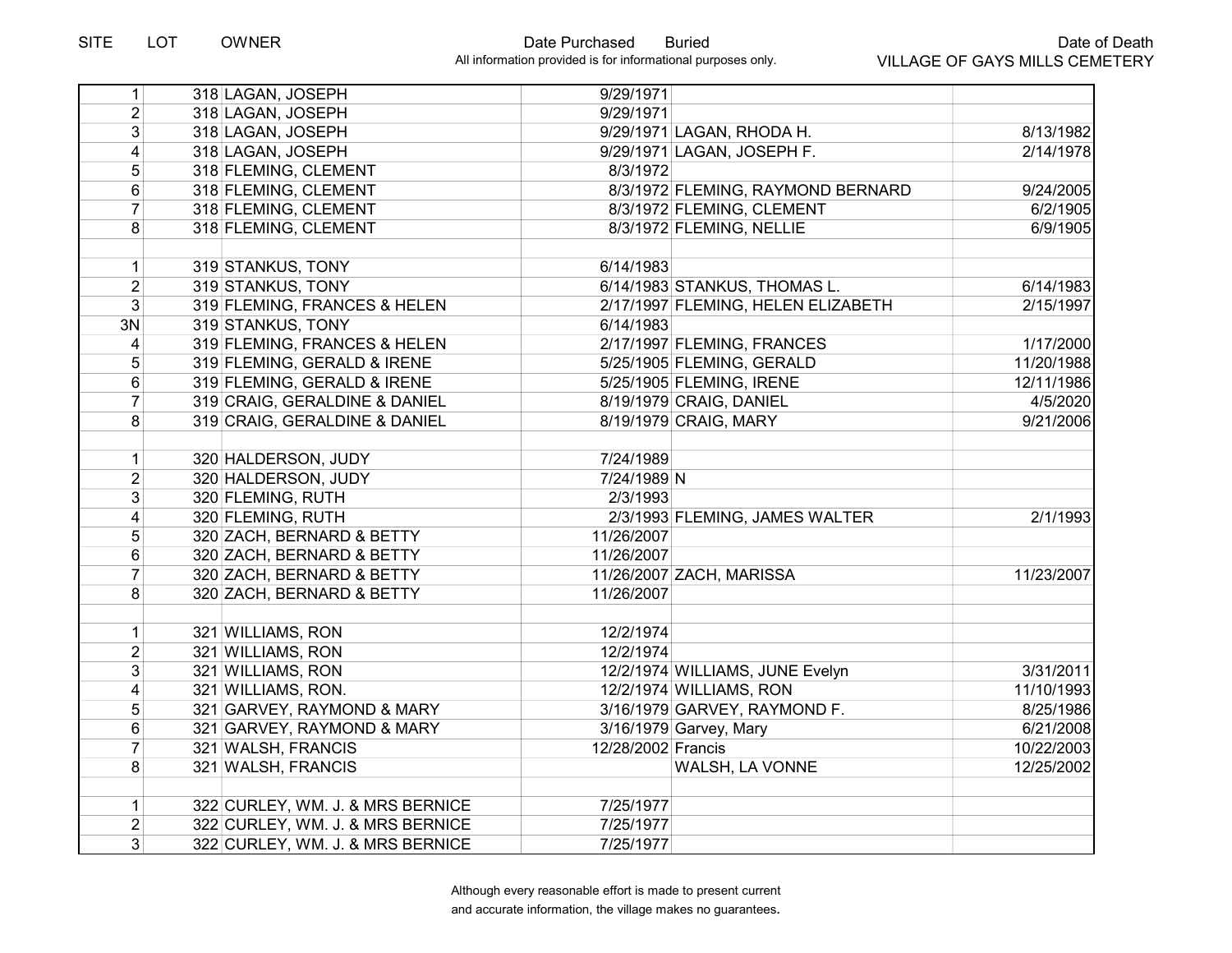| $\vert 4 \vert$         | 322 CURLEY, WM. J. & MRS BERNICE  | 7/25/1977                                        |            |
|-------------------------|-----------------------------------|--------------------------------------------------|------------|
| 5                       | 322 CURLEY, WM. J. & MRS. BERNICE | 7/25/1977 CURLEY, BYRON                          | 8/18/1975  |
| 6                       | 322 CURLEY, WM. J. & MRS. BERNICE | 7/25/1977 CURLEY, BERNICE                        | 2/26/1976  |
| $\overline{7}$          | 322 CURLEY, WM. J. & MRS. BERNICE | 7/25/1977 CURLEY, GREGORY M.                     | 12/2/1981  |
| $\overline{8}$          | 322 CURLEY, WM. J. & MRS BERNICE  | 7/25/1977                                        |            |
|                         |                                   |                                                  |            |
| $\mathbf{1}$            | 323 SCHICK, JOHN                  | 9/26/1972 N                                      |            |
| $\overline{2}$          | 323 SCHICK, JOHN                  | 9/26/1972                                        |            |
| $\overline{3}$          | 323 SCHICK, JOHN                  | 9/26/1972                                        |            |
| $\overline{\mathbf{4}}$ | 323 SCHICK, JOHN                  | 9/26/1972                                        |            |
| 5                       | 323 DRAKE, VIRGIL                 | 10/5/1972 DRAKE, VIRGIL                          | 4/24/2006  |
| 6                       | 323 DRAKE, VIRGIL                 | 10/5/1972 Drake, Phyllis Johanna (cremains)      | 5/30/2017  |
| $\overline{7}$          | 323 DRAKE, VIRGIL                 | 10/2/1972                                        |            |
| 8                       | 323 DRAKE, VIRGIL                 | 10/5/1972                                        |            |
|                         |                                   |                                                  |            |
| $\mathbf{1}$            | 324 FLEMING, CHRIS & EUNICE       | 5/22/1972 NORTON, SARA MARIE cremains            | 12/10/2017 |
| $\mathbf{1}$            | 324 FLEMING, CHRIS & EUNICE       | 5/22/1972                                        |            |
| $\overline{2}$          | 324 FLEMING, CHRIS & EUNICE       | 5/22/1972 Fleming, Conal James (cremains 5' from | 7/5/2017   |
| 3                       | 324 FLEMING, EUNICE & CHRIS J.    | 5/22/1972 FLEMING, EUNICE                        | 9/19/1984  |
| $\overline{\mathbf{4}}$ | 324 FLEMING, CHRIS & EUNICE       | 5/22/1972 FLEMING, CHRIS J.                      | 6/17/1905  |
| $\sqrt{5}$              | 324 WHITEAKER, BASIL              | 1/5/1973 WHITEAKER, BASIL                        | 7/18/1991  |
| 6                       | 324 WHITEAKER, BASIL              | 1/5/1973 WHITEAKER, RUBY                         | 6/2/1996   |
| $\overline{7}$          | 324 HENDERSON, MRS. JACK (SHARON) | HENDERSON, JACK C.                               | 5/3/1979   |
| 8                       | 324 HENDERSON, MRS JACK (SHARON)  |                                                  |            |
|                         |                                   |                                                  |            |
| $\mathbf{1}$            | 325 MC DONALD, RUTH               |                                                  |            |
| $\overline{2}$          | 325 MC DONALD, RUTH               | MC DONALD, RUTH                                  | 2/14/2007  |
| 3                       | 325 MC DONALD, RUTH               | MC DONALD, LEO                                   | 2/20/1974  |
| $\overline{4}$          | 325 MC DONALD, RUTH               |                                                  |            |
| $\overline{5}$          | 325 FILLBACH, WILLIAM C.          | 3/26/1974 FILLBACH, WILLIAM                      | 8/28/2011  |
| 6                       | 325 FILLBACH, WILLIAM             | 3/26/1974                                        |            |
| $\overline{7}$          | 325 FILLBACH, WILLIAM             | 3/26/1974                                        |            |
| 8                       | 325 FILLBACH, WILLIAM             | 3/26/1974                                        |            |
|                         |                                   |                                                  |            |
| $\mathbf{1}$            | 326 RAHA, WALTER                  | 1/1/1976 RAHA, WALTER                            | 5/25/1905  |
| $\overline{2}$          | 326 RAHA, WALTER                  | 1/1/1976 RAHA, BARBARA                           | 7/23/2003  |
| $\overline{3}$          | 326 RAHA, WALTER                  | 1/1/1976 WARDLE, ANNE S.                         | 5/24/1905  |
| 4                       | 326 RAHA, WALTER                  | 1/1/1976                                         |            |
| 5                       | 326 RAHA, JEROME & ROSE MARY      | 1/28/2000                                        |            |
| 6                       | 326 RAHA, JEROME & ROSE MARY      | 1/28/2000                                        |            |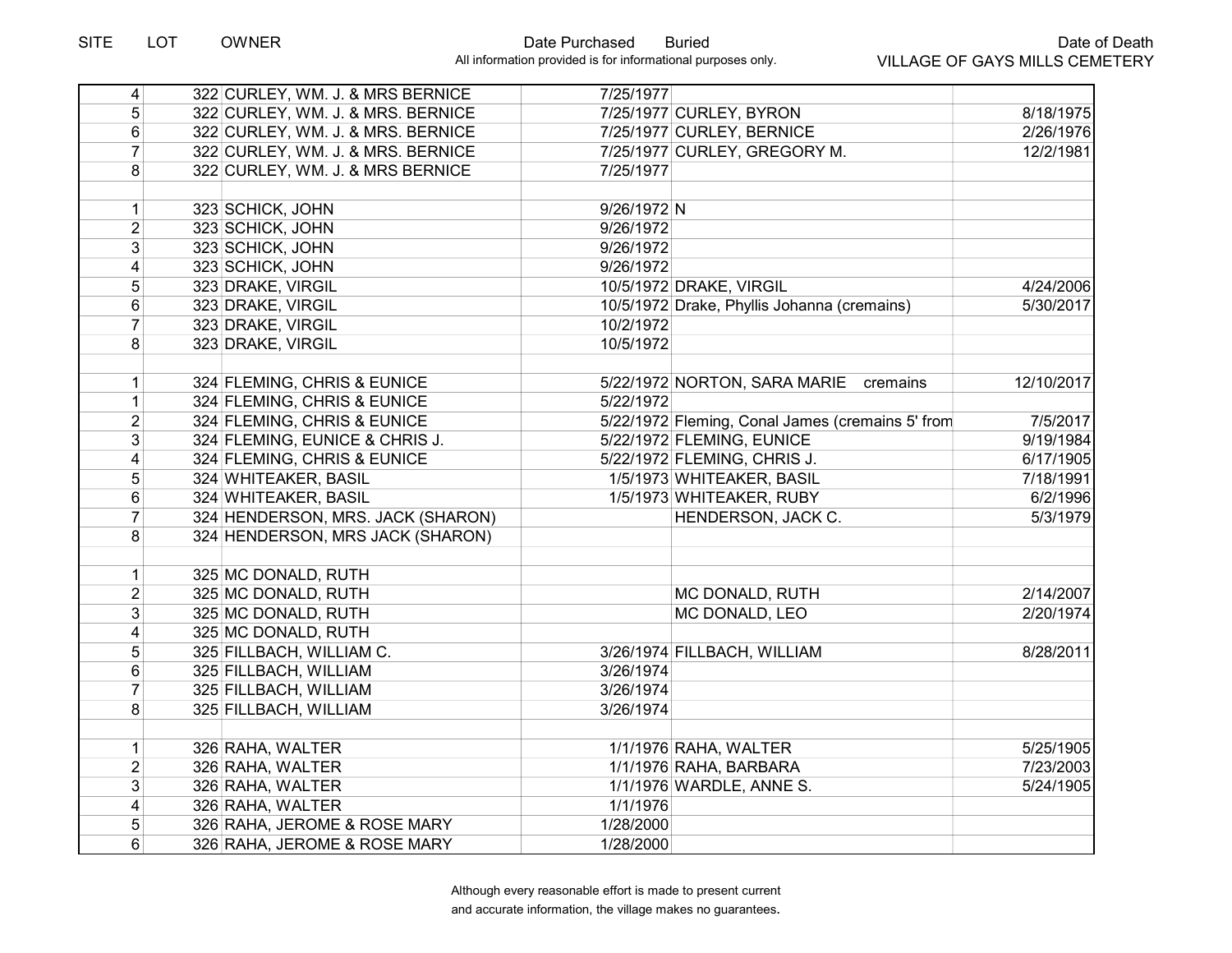| $\overline{7}$          | 326 RAHA, WALTER AND BETTY       | 1/28/2000                              |            |
|-------------------------|----------------------------------|----------------------------------------|------------|
| 8                       | 326 RAHA, WALTER & BETTY         | 1/28/2000                              |            |
|                         |                                  |                                        |            |
| 1                       | 327 FERRIS, ROBERT & VIVIAN M.   | 7/24/1978 N                            |            |
| $\overline{2}$          | 327 FERRIS, ROBERT & VIVIAN      | 7/24/1978                              |            |
| $\overline{3}$          | 327 FERRIS, JUANITA              | 8/29/1977 FERRIS, JUANITA              | 12/3/1985  |
| $\overline{4}$          | 327 FERRIS, JUANITA              | 8/29/1977 FERRIS, LEO E.               | 8/30/1977  |
| $\overline{5}$          | 327 YOUNG, (WM) WILLIAM          | 6/7/1978 YOUNG, ROBERT W.              | 6/4/1978   |
| 6                       | 327 YOUNG, (WM) WILLIAM          | 6/7/1978 YOUNG, MABEL                  | 6/2/1905   |
| $\overline{7}$          | 327 YOUNG, (WM) WILLIAM          | 6/7/1978 YOUNG, WILLIAM                | 6/5/1905   |
| 8                       | 327 YOUNG, WILLIAM               | 6/7/1978                               |            |
|                         |                                  |                                        |            |
| $\mathbf{1}$            | 328 HOMUTH, CHARLES OR EVA       | 6/24/1982 N                            |            |
| $\overline{2}$          | 328 HOMUTH, CHARLES OR EVA       | 6/24/1982                              |            |
| $\overline{3}$          | 328 HOMUTH, CHARLES OR EVA       | 6/24/1982                              |            |
| $\overline{\mathbf{4}}$ | 328 HOMUTH, CHARLES OR EVA       | 6/24/1982                              |            |
| $\overline{5}$          | 328 KNOBLE, CLAYTON              | KNOBLE, Clayton                        | 8/6/2011   |
| 6                       | 328 KNOBLE, CLAYTON              | <b>KNOBLE, RITA</b>                    | 8/22/1980  |
| $\overline{7}$          | 328 CHRISTOPHERSON, MARCELLUS C. | 6/15/1990 CHRISTOPHERSON, MARCELLUS C. | 10/15/1994 |
| 8                       | 328 CHRISTOPHERSON, MARCELLUS C  | 6/15/1990 CHRISTOPHERSON, MARY B.      | 11/17/2009 |
|                         |                                  |                                        |            |
| $\vert$                 | 329 RUPP, MARY LYNNE             | 6/13/1905 HORNER, TRACY                | 12/20/2011 |
| $\overline{2}$          | 329 RUPP, MARY LYNNE             | 6/13/1905                              |            |
| 3 <sup>1</sup>          | 329 RUPP, WILBUR & BERNICE       | 7/11/1991 RUPP, BERNICE                | 5/17/1997  |
| $\overline{4}$          | 329 RUPP, WILBUR & BERNICE       | 7/11/1991 RUPP, WILBUR                 | 12/12/2017 |
| 5                       | 329 PLATTEN, JEROME & KAY        | 5/5/1997 PLATTEN, JEROME               | 11/30/2008 |
| 6                       | 329 PLATTEN, JEROME & KAY        | 5/5/1997 PLATTEN, KAY JEAN             | 11/17/2019 |
| $\overline{7}$          | 329 LUDLOW, ROBERT & THERESA     | 10/18/1999                             |            |
| $\overline{8}$          | 329 LUDLOW, ROBERT & THERESA     | 10/18/1999                             |            |
|                         |                                  |                                        |            |
| 1                       | 330 ZACH, BETTY                  | 11/30/1998 SMITH, GRACE KATHLEEN       | 11/28/1998 |
| $\overline{2}$          | 330 ZACH, BETTY                  | 11/30/1998 SMITH, FRED ARTHUR          | 4/7/2006   |
| 3                       | 330 WALSH, JOHN T.               | 12/23/1991 WALSH, RAMONA               | 12/21/1991 |
| $\overline{4}$          | 330 WALSH, JOHN T                | 12/23/1991 WALSH, JOHN THOMAS          | 7/16/2020  |
| 5                       | 330 KEMP, KEN & SUSAN            | 8/13/2007 KEMP, KENNETH STANLEY        | 2/6/2019   |
| 6                       | 330 KEMP, KEN & SUSAN            | 8/13/2007                              |            |
| $\overline{7}$          | 330 WALSH, PAT & RUTH            | 8/13/2007                              |            |
| 8                       | 330 WALSH, PAT & RUTH            | 8/13/2007                              |            |
|                         |                                  |                                        |            |
|                         |                                  |                                        |            |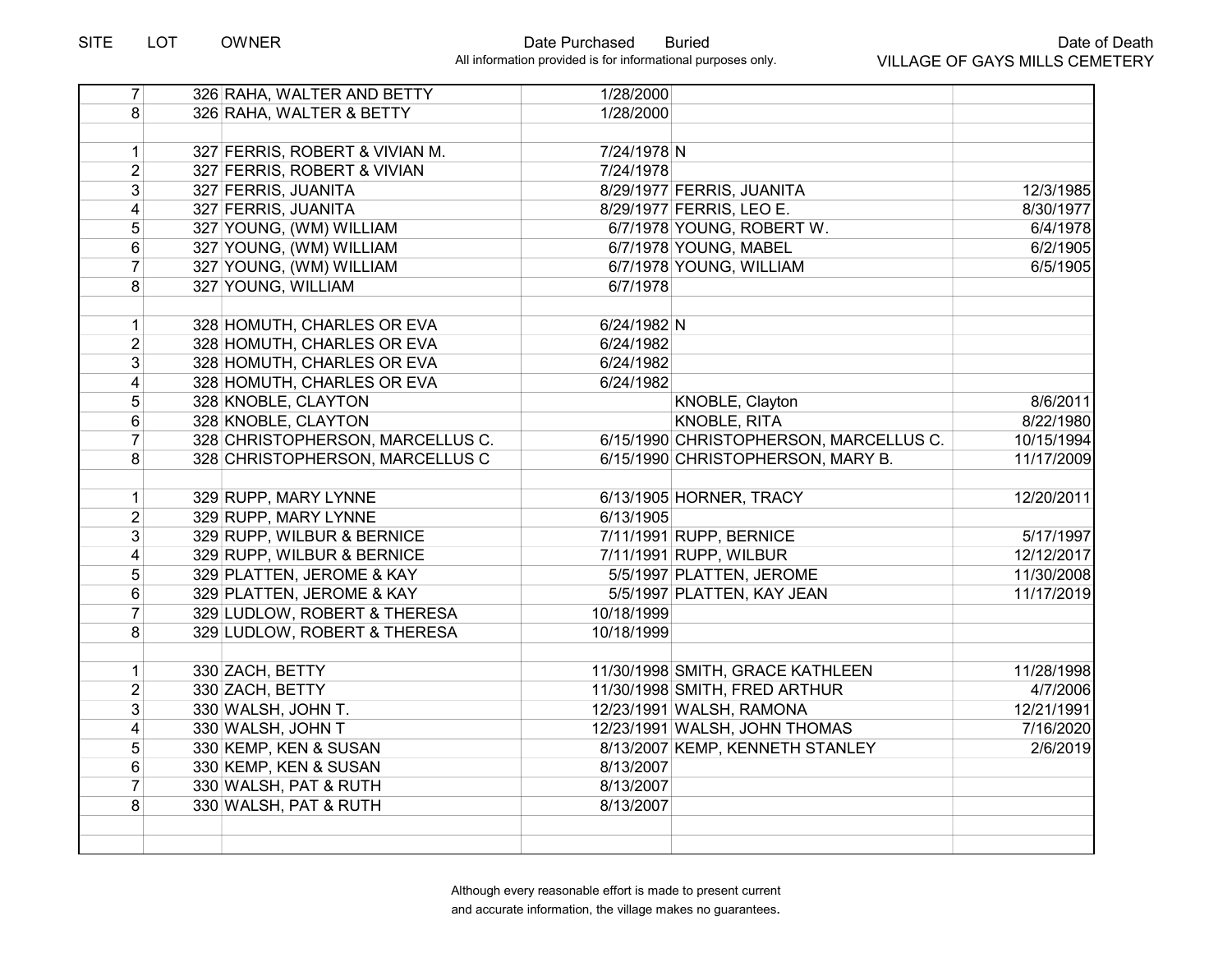| 1                       | 331 WALSH, JOHN (TOMMY) THOMAS      | 8/13/2007                                |                   |
|-------------------------|-------------------------------------|------------------------------------------|-------------------|
| $\overline{2}$          | 331 KELLER, MARY                    | MC CANN, WILLIAM                         | 5/8/1990          |
| $\overline{3}$          | 331 LEARY, DR. & MRS. JAMES         | LEARY, MARCELLA BRIGSON                  | 4/17/2016         |
| $\vert 4 \vert$         | 331 LEARY, DR. & MRS. JAMES         | 10/5/1988 LEARY, JAMES DINSDALE          | 8/23/2005         |
| $\overline{5}$          | 331 GORMAN, ED                      | 6/11/1905 GORMAN, GREG                   | 4/12/2002         |
| 5E                      | 331 LEARY, DR. & MRS. JAMES         | 10/5/1988 PETIT, JENNIFER                | 6/12/1905         |
| 6                       | 331 GORMAN, ED                      | 6/11/1905 GORMAN, ED                     | 4/21/1900         |
| $\overline{7}$          | 331 GORMAN, ED                      | 6/11/1905 GORMAN, CHRISTINE              | 1/17/2013         |
| 8                       | 331 GORMAN, ED                      | 6/11/1905 GORMAN, JANE                   | 11/15/1997        |
|                         |                                     |                                          |                   |
| $\mathbf{1}$            | 332 WATSON, BERNARD & ELEANOR       | 6/20/1979 N                              |                   |
| $\overline{2}$          | 332 WATSON, BERNARD & ELEANOR       | 6/20/1979                                |                   |
| 3                       | 332 WATSON, BERNARD & ELEANOR       | 6/20/1979                                |                   |
| $\overline{\mathbf{4}}$ | 332 WATSON, BERNARD & ELEANOR       | 6/20/1979                                |                   |
| $\overline{5}$          | 332 WATSON, BERNARD & ELEANOR       | 6/20/1979                                |                   |
| $6\,$                   | 332 WATSON, BERNARD & ELEANOR       | 6/20/1979                                |                   |
| $\overline{7}$          | 332 WATSON, BERNARD & ELEANOR       | 6/20/1979 WATSON, BERNARD (HERB), RONALI | 11/11/2017        |
| 8                       | 332 WATSON, BERNARD & ELEANOR       | 6/20/1979 Watson, Eleanor Marie          | 11/3/2009         |
|                         |                                     |                                          |                   |
| $\mathbf{1}$            | 333 VITOUS, JOSEPH P                | 7/7/1976 VITOUS, LILLIAN                 | 6/1/2000          |
| $\overline{2}$          | 333 VITOUS, JOSEPH                  | 7/7/1976                                 |                   |
| 3                       | 333 VITOUS, JOSEPH PAUL SR.         | 7/7/1976 VITOUS, JOSEPH PAUL II          | 4/19/1982         |
| $\overline{\mathbf{4}}$ | 333 VITOUS, JOSEPH P                | 7/7/1976                                 |                   |
| 5E                      | 333 VITOUS, JOSEPH P.               | 7/7/1976 VITOUS, JOSEPH P.               | 6/13/1905         |
| 5W                      | 333 MC CORMICK, JAMES F.            | MC CORMICK, JAMES F.                     | 9/29/1994         |
| 6                       | 333 MC CORMICK, LAWRENCE            | MC CORMICK, LAWRENCE                     | 11/6/1998         |
| $\overline{7}$          | 333 MCDONALD, JOSEPH L. & JANICE M. | 9/28/2009                                |                   |
| 8                       | 333 MCDONALD, JOSEPH L. & JANICE M. | 9/28/2009                                |                   |
|                         |                                     |                                          |                   |
| $\mathbf{1}$            | 334 KARRIGAN, LEO                   | 6/1/1989 KARRIGAN, ABBIE A               | 4/1/2009          |
| $\overline{2}$          | 334 KARRIGAN, LEO & ABBIE           | 6/1/1989 KARRIGAN, LEO                   | 6/12/1996         |
| 3                       | 334 KARRIGAN, LEO & ABBIE           | 6/1/1989 KARRIGAN, RICHARD               | <b>JULY, 1994</b> |
| $\overline{\mathbf{4}}$ | 334 CONLEY, FRANCIS                 | N                                        |                   |
| 5                       | 334 MC DONALD, JAMES                | 7/12/1990                                |                   |
| 6                       | 334 MC DONALD, JAMES                | 7/12/1990 MC DONALD, AMY JO              | 7/11/1990         |
| $\overline{7}$          | 334 MC DONALD, JAMES                | 7/12/1990 MC DONALD, JAMES EDWARD        | 3/16/2021         |
| 8                       | 334 MC DONALD, JAMES                | 7/12/1990                                |                   |
|                         |                                     |                                          |                   |
|                         |                                     |                                          |                   |
|                         |                                     |                                          |                   |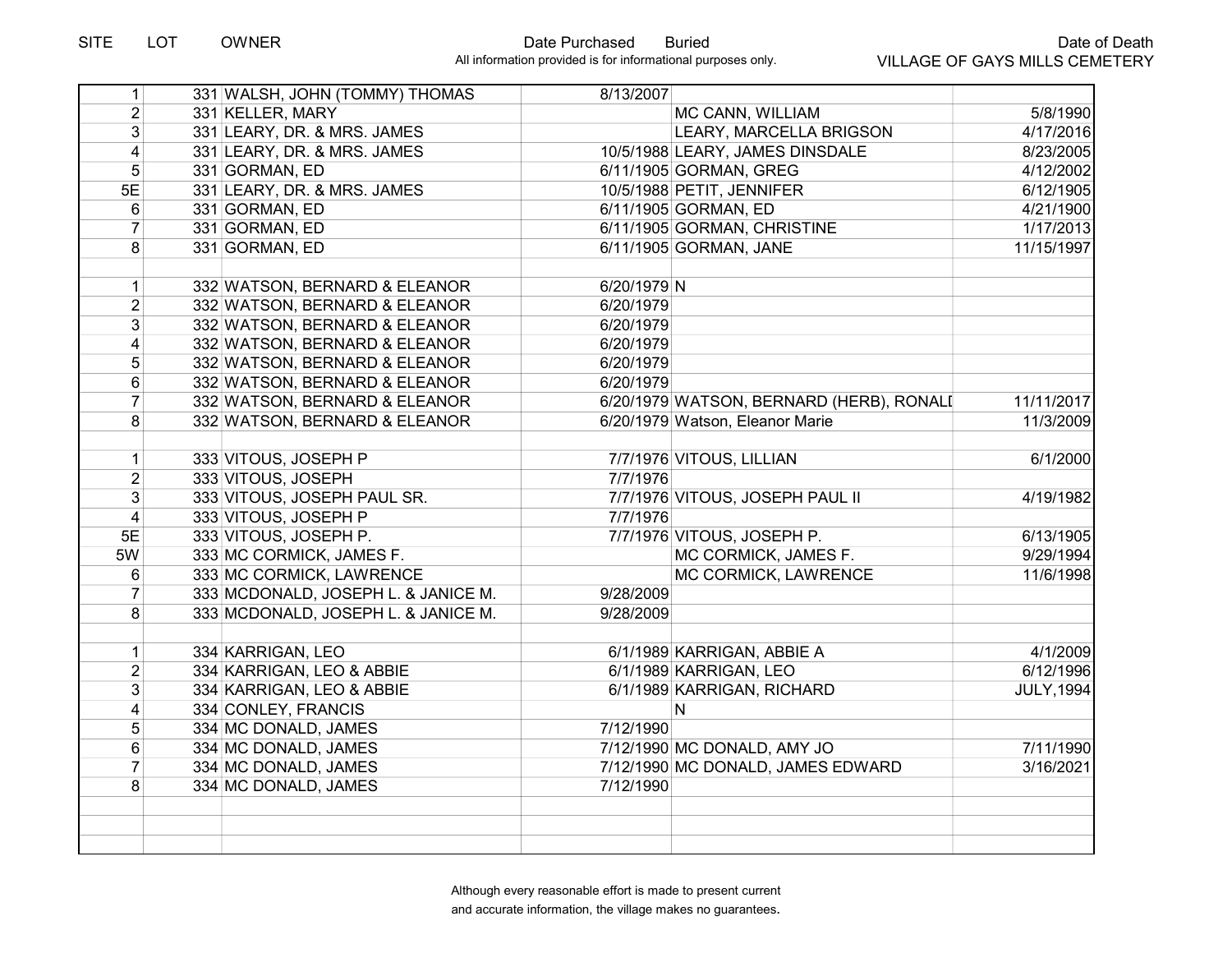| 1              | 335 JENKINS, LORETTA         | 8/14/1990                                       |            |
|----------------|------------------------------|-------------------------------------------------|------------|
| $\overline{2}$ | 335 JENKINS, LORETTA         | 8/14/1990 JENKINS, DONALD                       | 8/15/1990  |
| $\overline{2}$ | 335 JENKINS, LORETTA         | 8/14/1990 JENKINS, LORETTA                      | 7/15/1997  |
| 3              | 335 MORAN, DONNA J           | 8/14/1990                                       |            |
| 4              | 335 MORAN, DONNA J           | 8/14/1990                                       |            |
| 5              | 335 JOHNSON, JOHN & DONNA    | 9/20/2000                                       |            |
| 6              | 335 JOHNSON, JOHN & DONNA    | 9/20/2000                                       |            |
| $\overline{7}$ | 335 JOHNSON, JOHN & DONNA    | 9/20/2000 JOHNSON, DONNA                        | 8/26/2001  |
| 8              | 335 JOHNSON, JOHN & DONNA    | 9/20/2000                                       |            |
|                |                              |                                                 |            |
| 1              | 336 ARNOLD, DOLORES          | 11/4/2014                                       |            |
| $\overline{2}$ | 336                          |                                                 |            |
| 3              | 336 STUCKEY, MARY & JAMES    | 1/6/2003 STUCKEY, MARY MADONNA                  | 7/17/2021  |
| 4              | 336 STUCKEY, MARY & JAMES    | 1/6/2003 STUCKEY, JAMES                         | 2/30/03    |
| 5              | 336 FLITSCH, DELBERT & JULIA | 5/6/2004 FLITSCH, DELBERT ALBERT                | 11/4/2021  |
| $\,6\,$        | 336 FLITSCH, DELBERT & JULIA | 5/6/2004                                        |            |
| $\overline{7}$ | 336                          |                                                 |            |
| 8              | 336                          |                                                 |            |
| $\mathbf 1$    | 337                          |                                                 |            |
| $\overline{2}$ | 337                          |                                                 |            |
| $\mathfrak{B}$ | 337 LATHROP, PEGGY           |                                                 |            |
| 4              | 337 LATHROP, MARK            | 12/1/2008 LATHROP, MARK                         | 12/13/2008 |
| 5              | 337 MUNSON, CHAD             | 9/25/2006 MUNSON, DIANE                         | 9/24/2006  |
| 6              | 337 BURBEY, MATTHEW          | 11/2/2021                                       |            |
| 7              | 337                          |                                                 |            |
| 8              | 337                          |                                                 |            |
| $\mathbf{1}$   | 338 PETERSON, DONALD & SUSAN | 5/23/2008                                       |            |
| $\overline{2}$ | 338 PETERSON, DONALD & SUSAN | 5/23/2008                                       |            |
| $\overline{3}$ | 338 PETERSON, DONALD & SUSAN | 5/23/2008                                       |            |
| 4              | 338 PETERSON, DONALD & SUSAN | 5/23/2008                                       |            |
| 5              | 338 Baures, Ken              | 8/6/2012                                        |            |
| 6              | 338 Baures, Ken              | 8/6/2012                                        |            |
| $\overline{7}$ | 338 Baures, James            | 5/28/1985 BAUERS, JAMES F.                      | 6/11/1905  |
| 8              | 338 BAURES, JAMES            | 5/28/1985 BAURES, DELORES                       | 6/7/1905   |
|                |                              |                                                 |            |
| $\mathbf 1$    | 339 Regester, Robert 3rd     | 6/3/2021 Regester, Robert Donald Jr<br>Cremains | 5/30/2021  |
| $\overline{2}$ | 339 Regester, Robert 3rd     | 6/3/2021                                        |            |
| 3              | 339 WALSH, PAT & RUTH        | 8/13/2007                                       |            |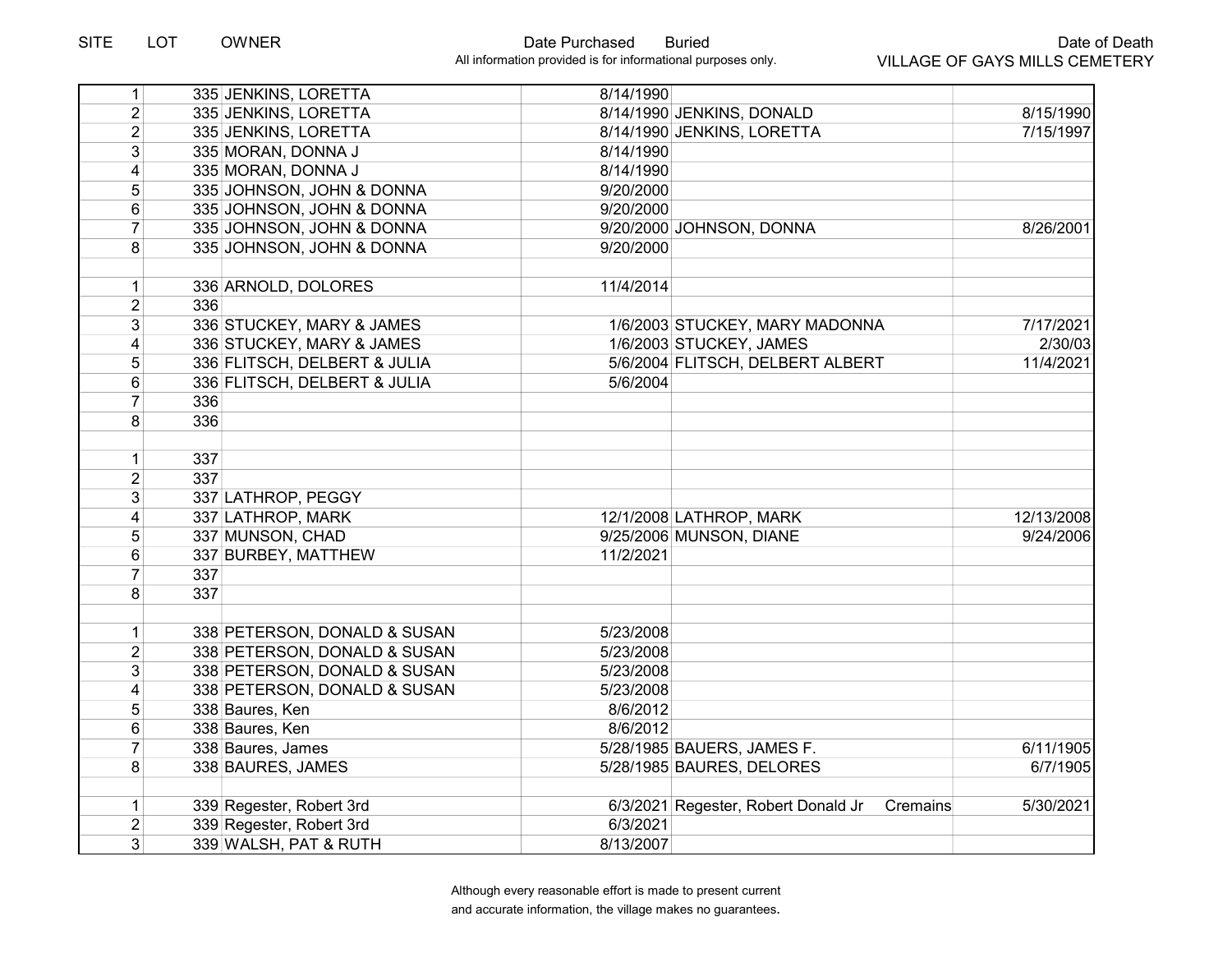| $\vert$        |     | 339 WALSH, PAT & RUTH          | 8/13/2007  |                                   |                   |
|----------------|-----|--------------------------------|------------|-----------------------------------|-------------------|
| 5              |     | 339 HEAL, PATRICIA             | 8/16/2012  |                                   |                   |
| $\,6\,$        |     |                                |            |                                   |                   |
| $\overline{7}$ |     | 339 KELLEY, HANNAH             |            | N                                 |                   |
| 8              |     | 339 KELLEY, HANNAH             |            | KELLEY, HANNAH                    | 1/28/1946         |
|                |     |                                |            |                                   |                   |
| 1              |     | 340 KEARNS, THELMA             |            | 10/8/1999 KEARNS, JAMES           | 9/27/1999         |
| $\overline{2}$ |     | 340 DRAKE, JOHN & LORI         | 10/12/2021 |                                   |                   |
| 3              |     | 340 DRAKE, JOHN & LORI         | 10/12/2021 |                                   |                   |
| 4              |     | 340 DRAKE, JOHN & LORI         | 10/12/2021 |                                   |                   |
| 5              |     | 340 DRAKE, JOHN & LORI         | 6/1/2017   |                                   |                   |
| 6              |     | 340 DRAKE, JOHN & LORI         | 6/1/2017   |                                   |                   |
| $\overline{7}$ |     | 340 DRAKE, JOHN & LORI         | 6/1/2017   |                                   |                   |
| 8              |     |                                |            |                                   |                   |
|                |     |                                |            |                                   |                   |
| 1              | 341 |                                |            |                                   |                   |
| $\overline{2}$ | 341 |                                |            |                                   |                   |
| 3 <sup>1</sup> |     | 341 Engel, Kimberly            | 6/17/2019  |                                   |                   |
| 4              |     | 341 Engel, Ronald              | 1/5/2016   |                                   |                   |
| 5              |     | 341 Johnson, Mark & Anne       | 4/5/2022   |                                   |                   |
| $6\phantom{1}$ |     | 341 Johnson, Mark & Anne       | 4/5/2022   |                                   |                   |
| $\overline{7}$ |     | 341 Mickelson, Steven & Doreen | 4/24/2018  |                                   |                   |
| 8              |     | 341 Mickelson, Steven & Doreen | 4/24/2018  |                                   |                   |
|                |     |                                |            |                                   |                   |
| 1              |     | 342 VAICIUNAS, GEORGE & LUCY   |            | 6/24/2014 VAICIUNAS, LUCITA V     | 4/8/2017          |
| $\overline{2}$ |     | 342 VAICIUNAS, GEORGE & LUCY   | 6/24/2014  |                                   |                   |
|                |     |                                |            |                                   |                   |
| 1              |     | <b>344 POTTER'S FIELD</b>      |            | COYNE, CHILD OF JOE & MARIE       |                   |
| $\overline{2}$ |     | 344 POTTER'S FIELD             |            | MC CORMICK, INFANT CHILD OF JOE   |                   |
| 3 <sup>1</sup> |     | 344 POTTER'S FIELD             |            | <b>BROOKIN, INFANT</b>            |                   |
|                |     | 344 POTTER'S FIELD             |            | BYERS, INFANT OF ROBERT           |                   |
|                |     |                                |            |                                   |                   |
| 1              |     | 345 LATHAM, GEORGE             |            | 4/15/1963 LATHAM, IDA MINERVA     | 2/9/1984          |
| $\overline{2}$ |     | 345 LATHAM, GEORGE             |            | 4/15/1963 LATHAM, GEORGE LAURENCE | 6/30/1965         |
| 3 <sup>1</sup> |     | 345 NEVILL, P. H.              |            | 7/24/1960 NEVILL, SADIE EMILY     | 7/26/1960         |
| $\overline{4}$ |     | 345 NEVILL, P. H.              |            | 7/24/1960 NEVILL, PHILLIP         | 4/24/1966         |
| 5              |     | 345 DRAKE, PEARL               |            | 7/20/1966 DRAKE, SIDNEY WILLIAM   | 7/18/1966         |
| 6              |     | 345 DRAKE, PEARL               |            | 7/20/1966 DRAKE, PEARL            | 11/2/1998         |
| $\overline{7}$ |     | 345 HOWE, FRANK                |            | 8/17/1965 HOWE, ELDON FRANKLIN    | 5/30/1978         |
| 8              |     | 345 HOWE, FRANK                |            | 8/17/1965 HOWE, FRANCIS           | <b>JULY, 1986</b> |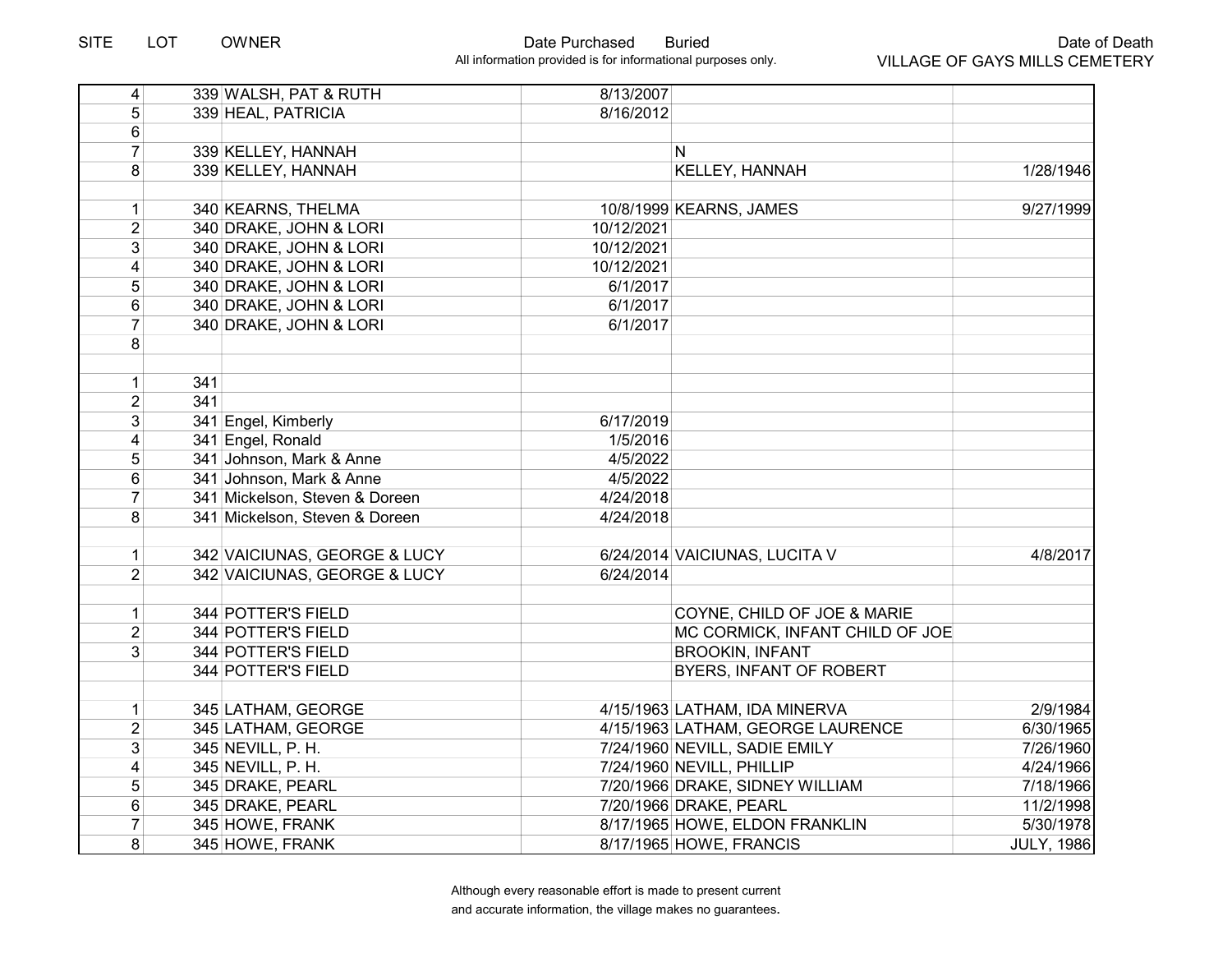| 1                       |     | 346 BANKES, VERNARD          | 1/14/1953 |                                    |            |
|-------------------------|-----|------------------------------|-----------|------------------------------------|------------|
| $\overline{2}$          |     | 346 BANKES, VERNARD          | 1/14/1953 |                                    |            |
| $\overline{3}$          |     | 346 Bankes, Vernard          |           | 1/14/1953 Bankes, Bruce Jordan     | 1/13/1953  |
| $\overline{\mathbf{4}}$ |     | 346 BANKES, VERNARD          |           | 1/14/1953 BANKES, IDA              | 10/6/1996  |
| 5E                      |     | 346 Bankes, Vernard          |           | 1/14/1953 Bankes, Vernard          | 12/17/1969 |
| 5W                      |     | 346 DALTON, MRS. RAYMOND     |           | 1/5/1953 DALTON, RAYMOND FRANCIS   | 5/6/1905   |
| 6                       |     | 346 DALTON, MRS RAYMOND      | 1/5/1953  |                                    |            |
| $\overline{7}$          |     | 346 Bankes, Alf              |           | 3/2/1954 Bankes, William Henry     | 11/12/1956 |
| 8                       |     | 346 Bankes, Alf              |           | 3/2/1954 Bankes, Rozean            | 10/23/1964 |
|                         |     |                              |           |                                    |            |
| $\mathbf{1}$            |     | 347 BRIGGS, WINIFRED         |           | <b>BRIGGS, DORIS RUTH</b>          | 10/24/2005 |
| $\overline{2}$          |     | 347 Briggs, Winifred         |           | Briggs, Winifred                   | 2/5/1990   |
| 3                       |     | 347 BRIGGS, KENNETH          |           |                                    |            |
| $\overline{\mathbf{4}}$ |     | 347 Briggs, Kenneth          |           | Briggs, Kenneth                    | 6/5/1905   |
| 5                       |     | 347 OPPRIECHT, LOUIS & AMEL  |           | OPPRIECHT, AMEL                    | 4/11/1997  |
| 6                       |     | 347 OPPRIECHT, LOUIS & AMEL  |           | OPPRIECHT, RUTH M                  | 11/7/2009  |
| $\overline{7}$          |     | 347 OPPRIECHT, LOUIS & AMEL  |           | OPPRIECHT, LOUIS HENRY             | 11/16/1960 |
| 8                       |     | 347 OPPRIECHT, LOUIS & AMEL  |           | OPPRIECHT, ALMA F                  | 2/23/1951  |
|                         |     |                              |           |                                    |            |
| $\mathbf{1}$            |     | 348 LONGMIRE, DORA           |           | 5/15/1951 LONGMIRE, DORA           | 5/27/1905  |
| $\overline{2}$          |     | 348 LONGMIRE, DORA           |           | 5/15/1951 LONGMIRE, GEORGE         | 5/4/1905   |
| 3                       |     | 348 TURNER, W.B.             |           | TURNER, CORA A.                    | 5/4/1905   |
| $\overline{4}$          |     | 348 TURNER, W. B.            |           | 7/31/1950 TURNER, WM. BRUCE        | 7/5/1961   |
| 5                       |     | 348 GROOM, MRS. ENOCH JR.    | 5/8/1950  |                                    |            |
| 6                       |     | 348 GROOM, MRS. ENOCH JR.    |           | 5/8/1950 GROOM, BILL               | 9/13/2013  |
| 7                       |     | 348 GROOM, MRS. ENOCH JR.    |           | 5/8/1950 GROOM, ENOCH A.           | 12/31/1968 |
| 8                       |     | 348 GROOM, MRS. ENOCH JR.    |           | 5/8/1950 GROOM, MRS. MAUDE         | 5/8/1950   |
|                         |     |                              |           |                                    |            |
| $\mathbf{1}$            |     | 349 Anderson, Elizabeth Foss |           | 8/19/1942 Foss, Kenneth Morgan     | 8/19/1942  |
| $\overline{2}$          |     | 349 ANDERSON, ELIZABETH FOSS | 8/19/1942 |                                    |            |
| $\mathfrak{B}$          |     | 349 ANDERSON, ELIZABETH FOSS |           | 8/19/1942 Anderson, Elizabeth Foss | 6/14/1983  |
| 4                       |     | 349 ANDERSON, ELIZABETH FOSS |           | 8/19/1942 ANDERSON, JACK           | 9/22/1995  |
| 5                       |     | 349 CAMPBELL, HARVEY N.      |           | 9/21/1965 CAMPBELL, HARVEY         | 9/21/1965  |
| 6                       |     | 349 CAMPBELL, HARVEY N.      |           | 9/21/1965 CAMPBELL, ANNA A.        | 6/8/1905   |
| $\overline{7}$          |     | 349 CAMPBELL, HARVEY         | 9/21/1965 |                                    |            |
| 8                       |     | 349 CAMPBELL, HARVEY         | 9/21/1965 |                                    |            |
|                         | 349 |                              |           |                                    |            |
|                         |     |                              |           |                                    |            |
|                         |     |                              |           |                                    |            |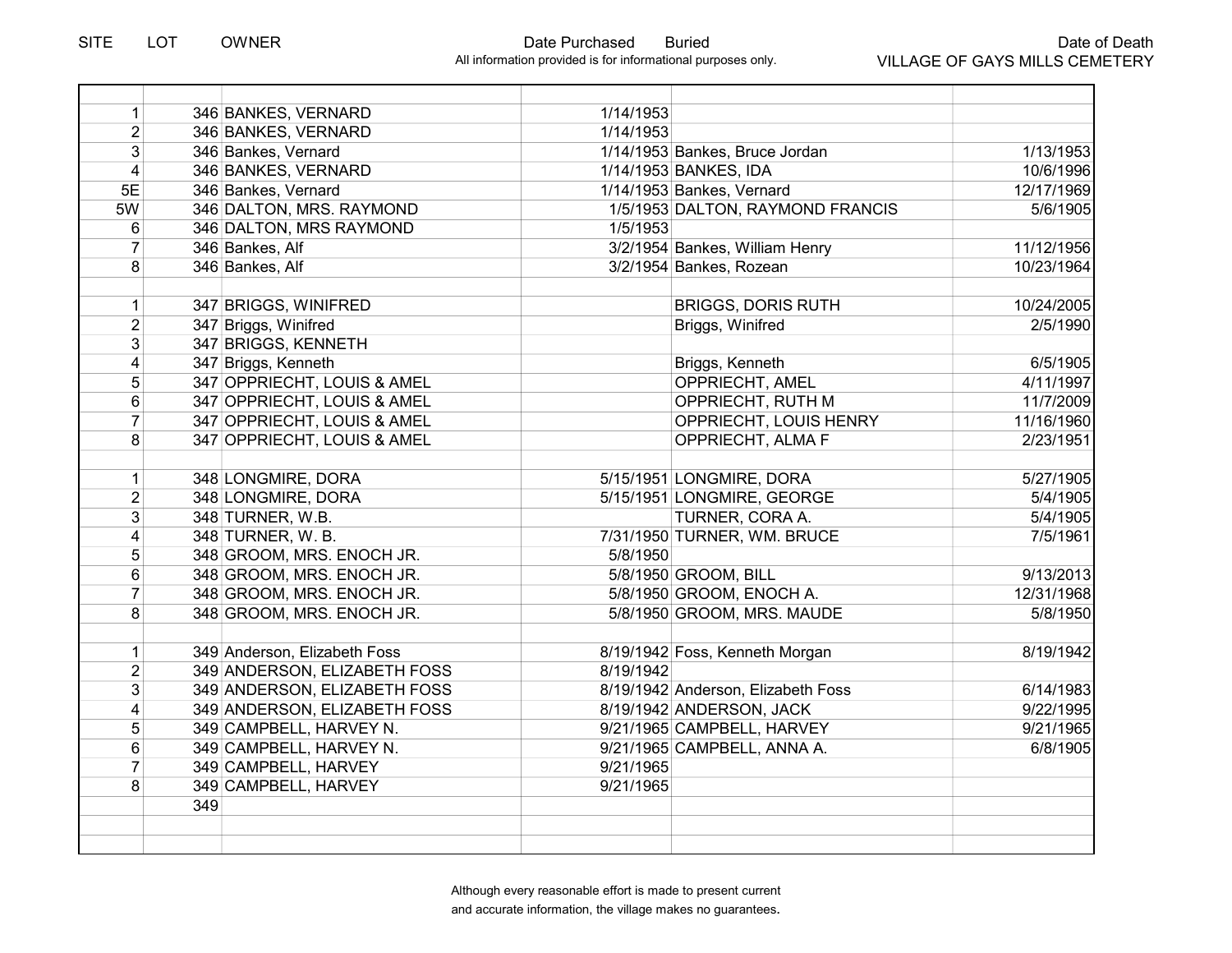| 1                       | 350 ZINTZ, WILLIS            | 8/12/1950 ZINTZ, GRACE                    | 6/3/1905   |
|-------------------------|------------------------------|-------------------------------------------|------------|
| $\overline{2}$          | 350 ZINTZ, WILLIS            | 8/12/1950 ZINTZ, WILLIS                   | 6/5/1905   |
| 3                       | 350 ZINTZ, WILLIS            | 8/12/1950 MOON, MABEL ADELL               | 4/4/1957   |
| 4                       | 350 ZINTZ, WILLIS            | 8/12/1950 MOON, CHARLES                   | 8/12/1950  |
| 5                       | 350 GUIST, OVAN              | 5/15/1951 GUIST, JAMES                    | 5/14/1951  |
| 6                       | 350 GUIST, OVAN              | 5/15/1951 GUIST, MATILDA                  | 12/23/1980 |
| $\overline{7}$          | 350 IRISH, LUCRETIA          | <b>IRISH, BURTON</b>                      | 7/15/1951  |
| 8                       | 350 IRISH, LUCRETIA          | <b>IRISH, LUCRETIA</b>                    | 6/7/1905   |
|                         |                              |                                           |            |
| $\mathbf 1$             | 351 TAINTER, DALLAS          | 7/15/1952 TAINTER, FLOSSIE MAC COX        | 7/17/1952  |
| $\overline{2}$          | 351 TAINTER, DALLAS          | 7/16/1952 TAINTER, DALLAS LAWRENCE        | 1/29/1966  |
| 3                       | 351 Bown, Wm.                | 8/28/1951 Bown, Ida M,                    | 8/28/1951  |
| 4                       | 351 Bown, Wm.                | 8/28/1951 Bown, William Henry             | 1/28/1962  |
| 5                       | 351 Bown, Clyde S.           | 9/27/1952 Bown, Lucille                   | 12/11/1983 |
| 6                       | 351 BOWN, CLYDE S            | 9/27/1952 BOWN, CLYDE S                   | 11/30/1996 |
| $\overline{7}$          | 351 Bown, Clyde S.           | 9/27/1952 Bown, Charles                   | 1/18/1968  |
| 8                       | 351 Bown, Clyde S.           | 9/27/1952 Bown, Mrs. Charles (EMMA)       | 9/20/1952  |
|                         |                              |                                           |            |
| $\mathbf 1$             | 352 NICHOLSON, MRS. AMANDA   | 1/11/1962 NICHOLSON, AMANDA MARIE         | 11/25/1980 |
| $\overline{2}$          | 352 NICHOLSON, MRS. AMANDA   | 1/11/1962 NICHOLSON, HARRY E.             | 1/15/1962  |
| 3                       | 352 BOWN, MRS. ROY           | 1/12/1956 BOWN, ELLA                      | 6/10/1905  |
| $\overline{\mathbf{4}}$ | 352 Bown, Mrs. Roy           | 1/12/1956 Bown, Roy A.                    | 1/1/1956   |
| 5                       | 352 Bell, Lynn               | 8/17/1965 George, Shirley Lucille cremain | 2/20/2014  |
| 5                       | 352 Bell, Lynn               | 8/17/1965 Bell, Mae Belle                 | 7/24/1965  |
| 6                       | 352 Bell, Lynn               | 7/24/1965 Bell, Lynn                      | 5/16/1973  |
| $\overline{7}$          | 352 PAULSON, JOHN            | 4/19/1965 PAULSON, JOHN ALVIN             | 9/28/1985  |
| 8                       | 352 PAULSON, JOHN            | 4/19/1965 PAULSON, AVALON MAE             | 7/1/2018   |
| 9                       | 352 PAULSON, JOHN            | 4/19/1965 PAULSON, JAMES DEAN (INFANT)    | 4/20/1965  |
|                         |                              |                                           |            |
| 1 <sub>N</sub>          | 353 SANBORN, MORRIS          | 7/5/1966 SANBORN, BEATRICE L.             | 12/1/2010  |
| 1S                      | 353 SANBORN, MORRIS          | 7/5/1966 SANBORN, RUSSELL E.              | 7/6/1966   |
| $\overline{2}$          | 353 SANBORN, MORRIS          | 7/5/1966 SANBORN, MORRIS                  | 6/19/2001  |
| 3                       | 353 HORNER, DORTHY           | 6/11/1905 HORNER, TODD (SON)              | 11/10/1989 |
| $\overline{4}$          | 353 CHILDS, TERRY & PEGGY    | CHILDS, CORY ALLEN                        | 7/9/1994   |
| $05-6$                  | 353 JURGENSEN, WAYNE         | JURGENSEN, WAYNE                          | 7/13/2007  |
| 6                       | 353 JURGENSEN, WAYNE & HENRY | 9/21/1966 JURGENSEN, DOROTHEA JOHANNA     | 7/13/1999  |
| $\overline{7}$          | 353 JURGENSEN, HENRY         | 9/21/1966 JURGENSEN, HENRY N.             | 5/9/1968   |
| 8                       | 353 JURGENSEN, HENRY         | 9/21/1966 JURGENSEN, FRIEDA               | 9/19/1966  |
|                         |                              |                                           |            |
|                         |                              |                                           |            |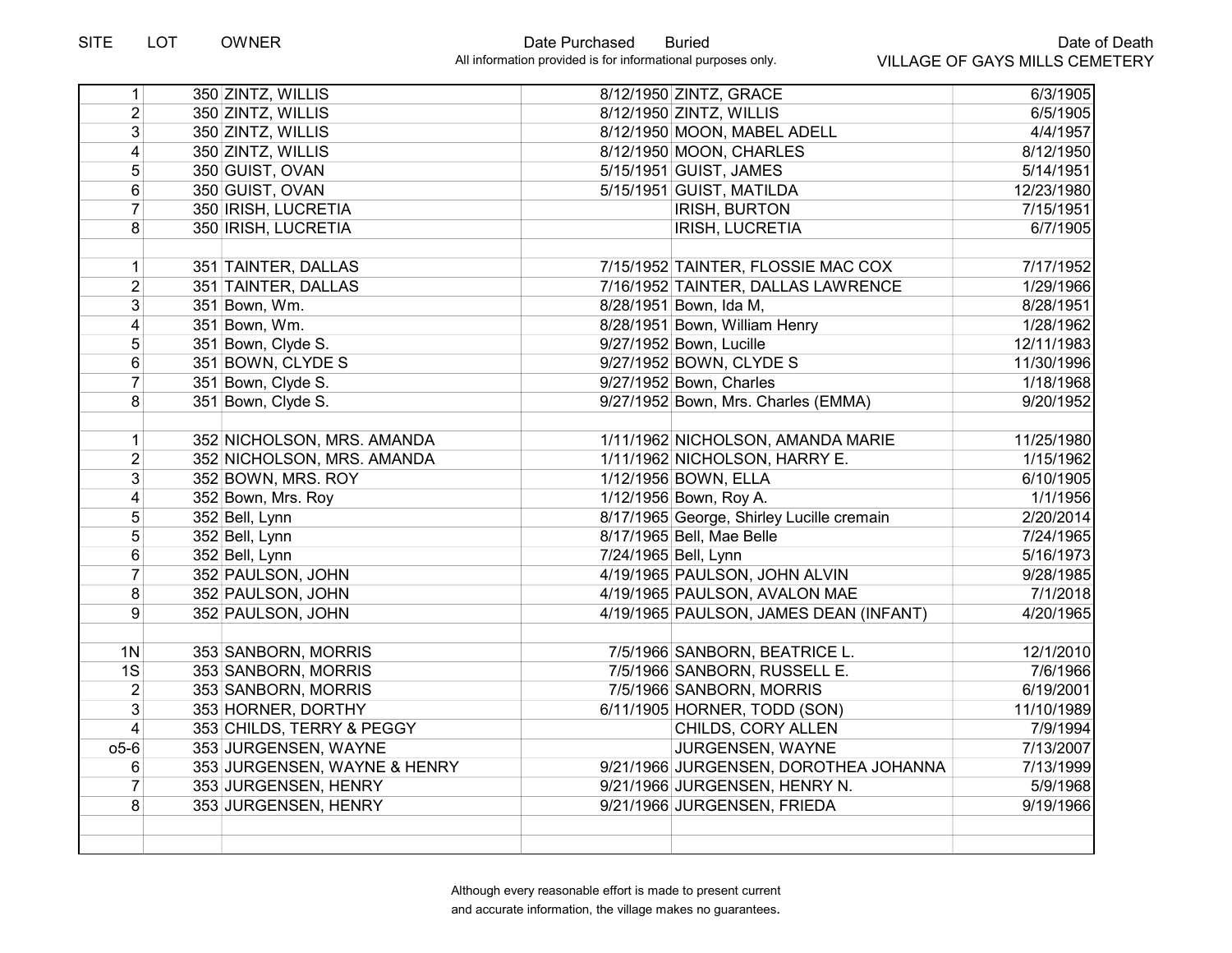|  |                                                                                                                                                                                                                                                                                                                                                                                                                                                                                                                                                                                                                                                                                                                                                                                                                                                                                                                        | <b>KNOBLE, MICHEAL R</b>  | 7/29/2006                                                                                                                                                                                                                                                                                                                                                                                                                                                                                                                                                                                                                                                                                                                                                           |
|--|------------------------------------------------------------------------------------------------------------------------------------------------------------------------------------------------------------------------------------------------------------------------------------------------------------------------------------------------------------------------------------------------------------------------------------------------------------------------------------------------------------------------------------------------------------------------------------------------------------------------------------------------------------------------------------------------------------------------------------------------------------------------------------------------------------------------------------------------------------------------------------------------------------------------|---------------------------|---------------------------------------------------------------------------------------------------------------------------------------------------------------------------------------------------------------------------------------------------------------------------------------------------------------------------------------------------------------------------------------------------------------------------------------------------------------------------------------------------------------------------------------------------------------------------------------------------------------------------------------------------------------------------------------------------------------------------------------------------------------------|
|  |                                                                                                                                                                                                                                                                                                                                                                                                                                                                                                                                                                                                                                                                                                                                                                                                                                                                                                                        |                           | 9/10/1977                                                                                                                                                                                                                                                                                                                                                                                                                                                                                                                                                                                                                                                                                                                                                           |
|  |                                                                                                                                                                                                                                                                                                                                                                                                                                                                                                                                                                                                                                                                                                                                                                                                                                                                                                                        |                           |                                                                                                                                                                                                                                                                                                                                                                                                                                                                                                                                                                                                                                                                                                                                                                     |
|  |                                                                                                                                                                                                                                                                                                                                                                                                                                                                                                                                                                                                                                                                                                                                                                                                                                                                                                                        | KNOBLE, ELEANOR           | 12/2/1986                                                                                                                                                                                                                                                                                                                                                                                                                                                                                                                                                                                                                                                                                                                                                           |
|  |                                                                                                                                                                                                                                                                                                                                                                                                                                                                                                                                                                                                                                                                                                                                                                                                                                                                                                                        |                           |                                                                                                                                                                                                                                                                                                                                                                                                                                                                                                                                                                                                                                                                                                                                                                     |
|  |                                                                                                                                                                                                                                                                                                                                                                                                                                                                                                                                                                                                                                                                                                                                                                                                                                                                                                                        |                           |                                                                                                                                                                                                                                                                                                                                                                                                                                                                                                                                                                                                                                                                                                                                                                     |
|  |                                                                                                                                                                                                                                                                                                                                                                                                                                                                                                                                                                                                                                                                                                                                                                                                                                                                                                                        | WELCH, JESSIE JOSEPHINE   | 11/30/2017                                                                                                                                                                                                                                                                                                                                                                                                                                                                                                                                                                                                                                                                                                                                                          |
|  |                                                                                                                                                                                                                                                                                                                                                                                                                                                                                                                                                                                                                                                                                                                                                                                                                                                                                                                        |                           | 6/2/1998                                                                                                                                                                                                                                                                                                                                                                                                                                                                                                                                                                                                                                                                                                                                                            |
|  |                                                                                                                                                                                                                                                                                                                                                                                                                                                                                                                                                                                                                                                                                                                                                                                                                                                                                                                        |                           | 12/29/1984                                                                                                                                                                                                                                                                                                                                                                                                                                                                                                                                                                                                                                                                                                                                                          |
|  |                                                                                                                                                                                                                                                                                                                                                                                                                                                                                                                                                                                                                                                                                                                                                                                                                                                                                                                        |                           |                                                                                                                                                                                                                                                                                                                                                                                                                                                                                                                                                                                                                                                                                                                                                                     |
|  |                                                                                                                                                                                                                                                                                                                                                                                                                                                                                                                                                                                                                                                                                                                                                                                                                                                                                                                        | Armoto, Sandra (Cremains) | 10/4/2013                                                                                                                                                                                                                                                                                                                                                                                                                                                                                                                                                                                                                                                                                                                                                           |
|  |                                                                                                                                                                                                                                                                                                                                                                                                                                                                                                                                                                                                                                                                                                                                                                                                                                                                                                                        |                           | 10/2/1995                                                                                                                                                                                                                                                                                                                                                                                                                                                                                                                                                                                                                                                                                                                                                           |
|  |                                                                                                                                                                                                                                                                                                                                                                                                                                                                                                                                                                                                                                                                                                                                                                                                                                                                                                                        |                           | 11/13/2000                                                                                                                                                                                                                                                                                                                                                                                                                                                                                                                                                                                                                                                                                                                                                          |
|  |                                                                                                                                                                                                                                                                                                                                                                                                                                                                                                                                                                                                                                                                                                                                                                                                                                                                                                                        |                           | 12/12/1999                                                                                                                                                                                                                                                                                                                                                                                                                                                                                                                                                                                                                                                                                                                                                          |
|  |                                                                                                                                                                                                                                                                                                                                                                                                                                                                                                                                                                                                                                                                                                                                                                                                                                                                                                                        |                           | 8/11/1989                                                                                                                                                                                                                                                                                                                                                                                                                                                                                                                                                                                                                                                                                                                                                           |
|  |                                                                                                                                                                                                                                                                                                                                                                                                                                                                                                                                                                                                                                                                                                                                                                                                                                                                                                                        |                           | 5/13/2020                                                                                                                                                                                                                                                                                                                                                                                                                                                                                                                                                                                                                                                                                                                                                           |
|  |                                                                                                                                                                                                                                                                                                                                                                                                                                                                                                                                                                                                                                                                                                                                                                                                                                                                                                                        |                           | 4/6/2016                                                                                                                                                                                                                                                                                                                                                                                                                                                                                                                                                                                                                                                                                                                                                            |
|  |                                                                                                                                                                                                                                                                                                                                                                                                                                                                                                                                                                                                                                                                                                                                                                                                                                                                                                                        |                           | 7/23/2005                                                                                                                                                                                                                                                                                                                                                                                                                                                                                                                                                                                                                                                                                                                                                           |
|  |                                                                                                                                                                                                                                                                                                                                                                                                                                                                                                                                                                                                                                                                                                                                                                                                                                                                                                                        |                           |                                                                                                                                                                                                                                                                                                                                                                                                                                                                                                                                                                                                                                                                                                                                                                     |
|  |                                                                                                                                                                                                                                                                                                                                                                                                                                                                                                                                                                                                                                                                                                                                                                                                                                                                                                                        |                           |                                                                                                                                                                                                                                                                                                                                                                                                                                                                                                                                                                                                                                                                                                                                                                     |
|  |                                                                                                                                                                                                                                                                                                                                                                                                                                                                                                                                                                                                                                                                                                                                                                                                                                                                                                                        |                           | 3/5/2011                                                                                                                                                                                                                                                                                                                                                                                                                                                                                                                                                                                                                                                                                                                                                            |
|  |                                                                                                                                                                                                                                                                                                                                                                                                                                                                                                                                                                                                                                                                                                                                                                                                                                                                                                                        |                           | 10/23/2011                                                                                                                                                                                                                                                                                                                                                                                                                                                                                                                                                                                                                                                                                                                                                          |
|  |                                                                                                                                                                                                                                                                                                                                                                                                                                                                                                                                                                                                                                                                                                                                                                                                                                                                                                                        |                           | 7/3/1996                                                                                                                                                                                                                                                                                                                                                                                                                                                                                                                                                                                                                                                                                                                                                            |
|  |                                                                                                                                                                                                                                                                                                                                                                                                                                                                                                                                                                                                                                                                                                                                                                                                                                                                                                                        |                           |                                                                                                                                                                                                                                                                                                                                                                                                                                                                                                                                                                                                                                                                                                                                                                     |
|  |                                                                                                                                                                                                                                                                                                                                                                                                                                                                                                                                                                                                                                                                                                                                                                                                                                                                                                                        |                           |                                                                                                                                                                                                                                                                                                                                                                                                                                                                                                                                                                                                                                                                                                                                                                     |
|  |                                                                                                                                                                                                                                                                                                                                                                                                                                                                                                                                                                                                                                                                                                                                                                                                                                                                                                                        |                           |                                                                                                                                                                                                                                                                                                                                                                                                                                                                                                                                                                                                                                                                                                                                                                     |
|  |                                                                                                                                                                                                                                                                                                                                                                                                                                                                                                                                                                                                                                                                                                                                                                                                                                                                                                                        |                           |                                                                                                                                                                                                                                                                                                                                                                                                                                                                                                                                                                                                                                                                                                                                                                     |
|  |                                                                                                                                                                                                                                                                                                                                                                                                                                                                                                                                                                                                                                                                                                                                                                                                                                                                                                                        |                           |                                                                                                                                                                                                                                                                                                                                                                                                                                                                                                                                                                                                                                                                                                                                                                     |
|  |                                                                                                                                                                                                                                                                                                                                                                                                                                                                                                                                                                                                                                                                                                                                                                                                                                                                                                                        |                           |                                                                                                                                                                                                                                                                                                                                                                                                                                                                                                                                                                                                                                                                                                                                                                     |
|  |                                                                                                                                                                                                                                                                                                                                                                                                                                                                                                                                                                                                                                                                                                                                                                                                                                                                                                                        |                           |                                                                                                                                                                                                                                                                                                                                                                                                                                                                                                                                                                                                                                                                                                                                                                     |
|  |                                                                                                                                                                                                                                                                                                                                                                                                                                                                                                                                                                                                                                                                                                                                                                                                                                                                                                                        |                           | 12/6/2014                                                                                                                                                                                                                                                                                                                                                                                                                                                                                                                                                                                                                                                                                                                                                           |
|  |                                                                                                                                                                                                                                                                                                                                                                                                                                                                                                                                                                                                                                                                                                                                                                                                                                                                                                                        |                           | 12/23/2013                                                                                                                                                                                                                                                                                                                                                                                                                                                                                                                                                                                                                                                                                                                                                          |
|  |                                                                                                                                                                                                                                                                                                                                                                                                                                                                                                                                                                                                                                                                                                                                                                                                                                                                                                                        |                           | 2/1/2022                                                                                                                                                                                                                                                                                                                                                                                                                                                                                                                                                                                                                                                                                                                                                            |
|  |                                                                                                                                                                                                                                                                                                                                                                                                                                                                                                                                                                                                                                                                                                                                                                                                                                                                                                                        |                           |                                                                                                                                                                                                                                                                                                                                                                                                                                                                                                                                                                                                                                                                                                                                                                     |
|  |                                                                                                                                                                                                                                                                                                                                                                                                                                                                                                                                                                                                                                                                                                                                                                                                                                                                                                                        |                           | 3/31/2017                                                                                                                                                                                                                                                                                                                                                                                                                                                                                                                                                                                                                                                                                                                                                           |
|  |                                                                                                                                                                                                                                                                                                                                                                                                                                                                                                                                                                                                                                                                                                                                                                                                                                                                                                                        |                           | 3/13/2017                                                                                                                                                                                                                                                                                                                                                                                                                                                                                                                                                                                                                                                                                                                                                           |
|  |                                                                                                                                                                                                                                                                                                                                                                                                                                                                                                                                                                                                                                                                                                                                                                                                                                                                                                                        |                           |                                                                                                                                                                                                                                                                                                                                                                                                                                                                                                                                                                                                                                                                                                                                                                     |
|  |                                                                                                                                                                                                                                                                                                                                                                                                                                                                                                                                                                                                                                                                                                                                                                                                                                                                                                                        |                           |                                                                                                                                                                                                                                                                                                                                                                                                                                                                                                                                                                                                                                                                                                                                                                     |
|  |                                                                                                                                                                                                                                                                                                                                                                                                                                                                                                                                                                                                                                                                                                                                                                                                                                                                                                                        |                           | 10/3/2018                                                                                                                                                                                                                                                                                                                                                                                                                                                                                                                                                                                                                                                                                                                                                           |
|  | 354 KNOBLE, RAYMOND<br>354 KNOBLE, RAYMOND<br>354 KNOBLE, RAYMOND<br>354 KNOBLE, KENNETH<br>354 KNOBLE, KENNETH<br>354 WELCH, DAN<br>354 WELCH, DAN<br>354 WELSH, WILLIAM<br>354 WELSH, WILLIAM<br>355 ARMOTO, JAMES<br>355 GEORGE, CLYDE M.<br>355 SNODDERLY, EVA OR GENE<br>355 SNODDERLY, EVA OR GENE<br>355 STUSSY, JEANETTE<br>355 STUSSY, JEANETTE<br>355 TORGERSON, ROBERT & RUTH<br>355 TORGERSON, ROBERT & RUTH<br>356 HINES, RITA<br>356 HINES, THEODORE<br>356 JONES, BOBBY I<br>356 JONES, BOBBY I<br>356 MCCULLICK, GREG & PATRICIA<br>356 MCCULLICK, GREG & PATRICIA<br>356 MCCULLICK, GREG & PATRICIA<br>356 MCCULLICK, GREG & PATRICIA<br>357 McCullick, Dale & Connie<br>357 McCullick, Dale & Connie<br>357 MCCULLICK, ARDYS<br>357 MCCULLICK, ARDYS<br>357 HAYDEN, RON<br>357 HAYDEN, RON<br>357 WATERS, LEONARD<br>357 STAR, LORNA<br>358 MEYER, WILLIAM & MARLENE<br>358 MEYER, WILLIAM & MARLENE |                           | 2/19/1973 KNOBLE, LOIS E.<br>2/19/1973<br>8/2/2019<br>12/26/1984 WELSH, WILLIAM HENRY<br>12/26/1984 WELSH, INEZ<br>9/30/1986 GEORGE, CLYDE<br>6/6/1986 SNODDERLY, GENE G<br>6/6/1986 SNODDERLY, EVA ALICE<br>8/11/1989 STUSSY, ROBERT<br>8/11/1989 STUSSY, JENNETTE IRENE<br>10/1/1992 TORGERSON, ROBERT<br>10/1/1992 TORGERSON, RUTH<br>3/7/2011<br>3/7/2011 HINES, THEODORE (TED) JR.<br>4/12/1994 JONES, ROSEMARY<br>4/12/1994 JONES, BOBBY I<br>11/11/2004<br>11/11/2004<br>11/11/2004<br>11/11/2004<br>3/9/2022<br>3/9/2022<br>12/27/2013 MCCULLICK, ARDYS<br>12/27/2013 MCCULLICK, DALE<br>7/2/2015 HAYDEN, RONALD RAY<br>7/2/2015<br>3/31/2017 Waters, Chelsea Leigh<br>5/24/2017 REITER-RUDOLPH, GRACE MARIE<br>7/31/2007<br>7/31/2007 MEYER, WILLIAM FRANK |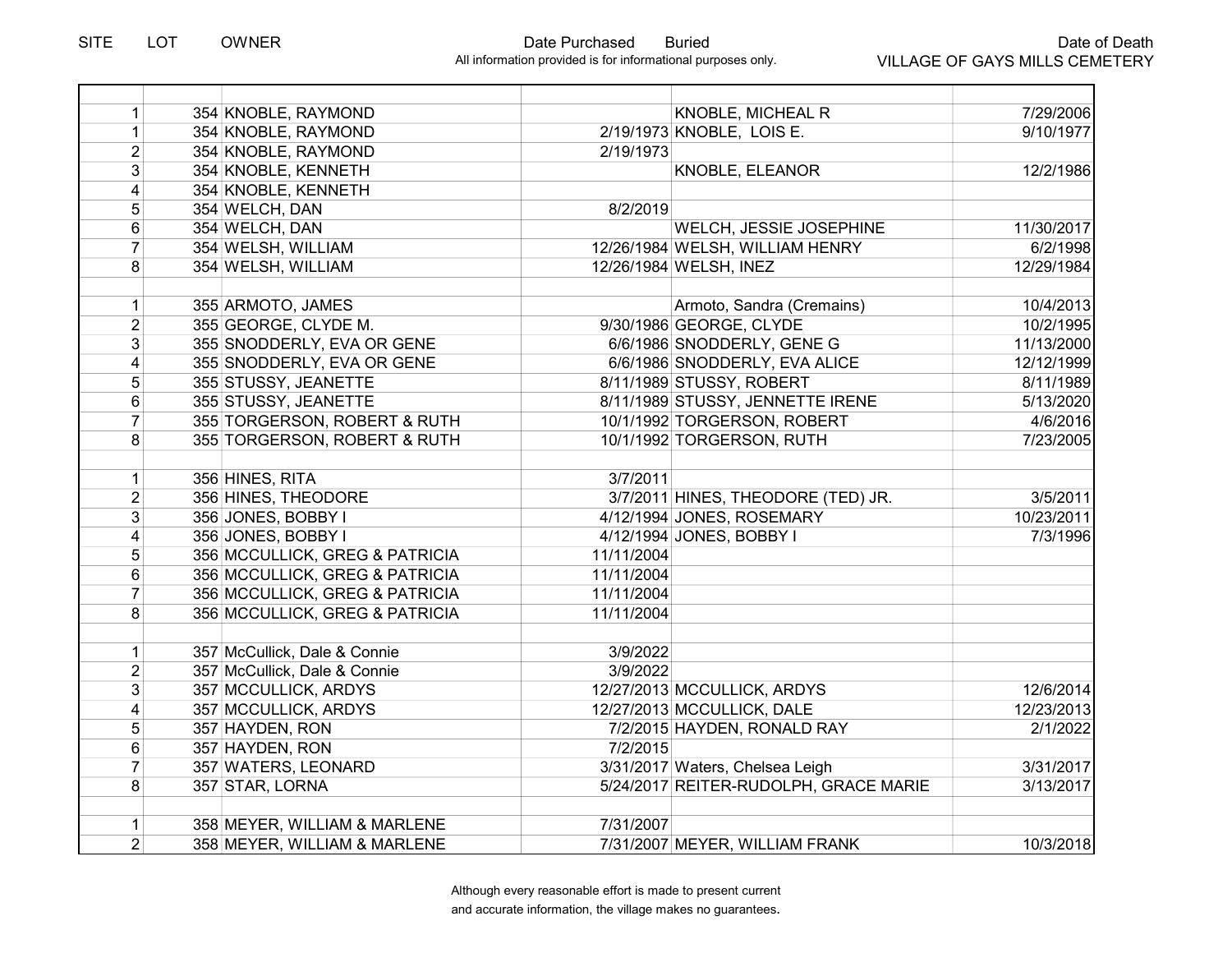| 3 <sup>1</sup>          |     | 358 Bolin, Del & Karen              | May 26 2009 |                                            |             |
|-------------------------|-----|-------------------------------------|-------------|--------------------------------------------|-------------|
| $\overline{4}$          |     | 358 Bolin, Del & Karen              | May 26 2009 |                                            |             |
| 5                       |     | 358 WILLIAMS, DARLENE               |             | 12/3/2012 WILLIAMS, JACK LEE (full burial) | 5/27/2021   |
| 6                       |     | 358 WILLIAMS, DARLENE               | 12/3/2012   |                                            |             |
| $\overline{7}$          |     | 358 TURK, PAUL & KATHARINE          | 3/20/2019   |                                            |             |
| 8                       |     | 358 TURK, PAUL & KATHARINE          | 3/20/2019   |                                            |             |
|                         |     |                                     |             |                                            |             |
| $\mathbf{1}$            |     | 359 KNOBLE, LONNIE                  | 9/11/2014   |                                            |             |
| $\overline{2}$          |     | 359 MCCULLICK, BRENDA               | 4/1/2022    |                                            |             |
| $\overline{3}$          |     | 359 MCCULLICK, BRENDA               | 4/1/2022    |                                            |             |
| 4                       |     | 359 Wardwell, Dan & Angela          |             | 12/9/2009 Martin, Mikell                   | 12/7/2009   |
| 5                       | 359 |                                     |             |                                            |             |
| 6                       |     | 359 MESSLING, CALVIN & MARILYN      |             | 3/4/1993 MESSLING, KEVIN DEAN              | 2/25/1993   |
| $\overline{7}$          |     | 359 MESSLING, CALVIN & MARILYN      |             | 3/4/1993 MESSLING, MARILYN                 | 3/24/2012   |
| 8                       |     | 359 MESSLING, CALVIN & MARILYN      |             | 4/19/1993 MESSLING, CALVIN                 | 11/28/2003  |
|                         |     |                                     |             |                                            |             |
| 1                       |     | 360 POWELL, JOHN E. & RUTH          | 4/29/2005   |                                            |             |
| $\overline{2}$          |     | 360 POWELL, JOHN E. & RUTH          |             | 4/29/2005 POWELL, JOHN E.                  | 5/1/2005    |
| 3                       |     | 360 PINKHAM, ANITA & FRANCES        |             | 10/26/2005 PINKHAM, ANITA                  | 9/12/2011   |
| 4                       |     | 360 PINKHAM, ANITA & FRANCES        |             | 10/26/2005 PINKHAM, FRANCES EARL           | 4/5/2009    |
| 5                       |     | 360 SCHWEHR, DOROTHY/DRAKE, FRANCIS | 12/8/1987 N |                                            |             |
| 6                       |     | 360 SCHWEHR, DOROTHY/DRAKE, FRANCIS |             | 12/8/1987 SCHWEHR, DOROTHY                 | 5/1/2006    |
| $\overline{7}$          |     | 360 Bown, Laura                     |             | 8/25/1994 Bown, Lyle                       | 8/27/1994   |
| 8                       |     | 360 BOWN, LAURA                     |             | 8/25/1994 BOWN, LAURA ETTA                 | 4/10/2020   |
|                         |     |                                     |             |                                            |             |
| $\mathbf{1}$            |     | 361 KNOBLE, HENRY & NORMA           | 12/27/1979  |                                            |             |
| $\overline{2}$          |     | 361 KNOBLE, HENRY & NORMA           | 12/27/1979  |                                            |             |
| 3                       |     | 361 KNOBLE, HENRY & NORMA           |             | 12/27/1979 KNOBLE, NORMA                   | 8/8/1985    |
| $\overline{\mathbf{4}}$ |     | 361 KNOBLE, HENRY & NORMA           |             | 12/27/1979 Henry Knoble                    | 8/18/2009   |
| 5                       |     | 361 WATKE, NADIA & AURUM            |             | 3/30/1989 WATKE, AURUM                     | 6/13/1905   |
| 6                       |     | 361 WATKE, NADIA & AURUM            |             | 3/30/1989 WATKE, NADIA                     | 11/25/2005  |
| $\overline{7}$          |     | 361 XXXXXX - Miltary Stones         |             | XXX XXXX                                   | <b>XXXX</b> |
| 8                       |     | 361 XXXXXX - Miltary Stones         |             | XXX XXXX                                   | <b>XXXX</b> |
|                         |     |                                     |             |                                            |             |
| $\mathbf{1}$            |     | 362 SEELEY, ROBERT                  |             | 6/16/1977 SEELEY, LILLIANA                 | 6/16/1905   |
| $\overline{2}$          |     | 362 SEELY, ROBERT                   |             | 6/16/1977 SEELY, ROBERT L.                 | 5/1/1978    |
| $\overline{3}$          |     | 362 BREWER, MRS. MARGARET           |             | 4/14/1969 Brewer, Margaret F.              | 1/28/2013   |
| $\overline{4}$          |     | 362 Brewer, Mrs. Margaret           |             | 4/14/1969 Brewer, William                  | 5/22/1905   |
| 5                       |     | 362 OPPRIECHT, JOHN                 |             | 9/13/1979 OPPRIECHT, JOHN J.               | 6/1/1905    |
| $6 \mid$                |     | 362 OPPRIECHT, JOHN                 |             | 9/13/1979 OPPRIECHT, ILEEN B.              | 1/1/1987    |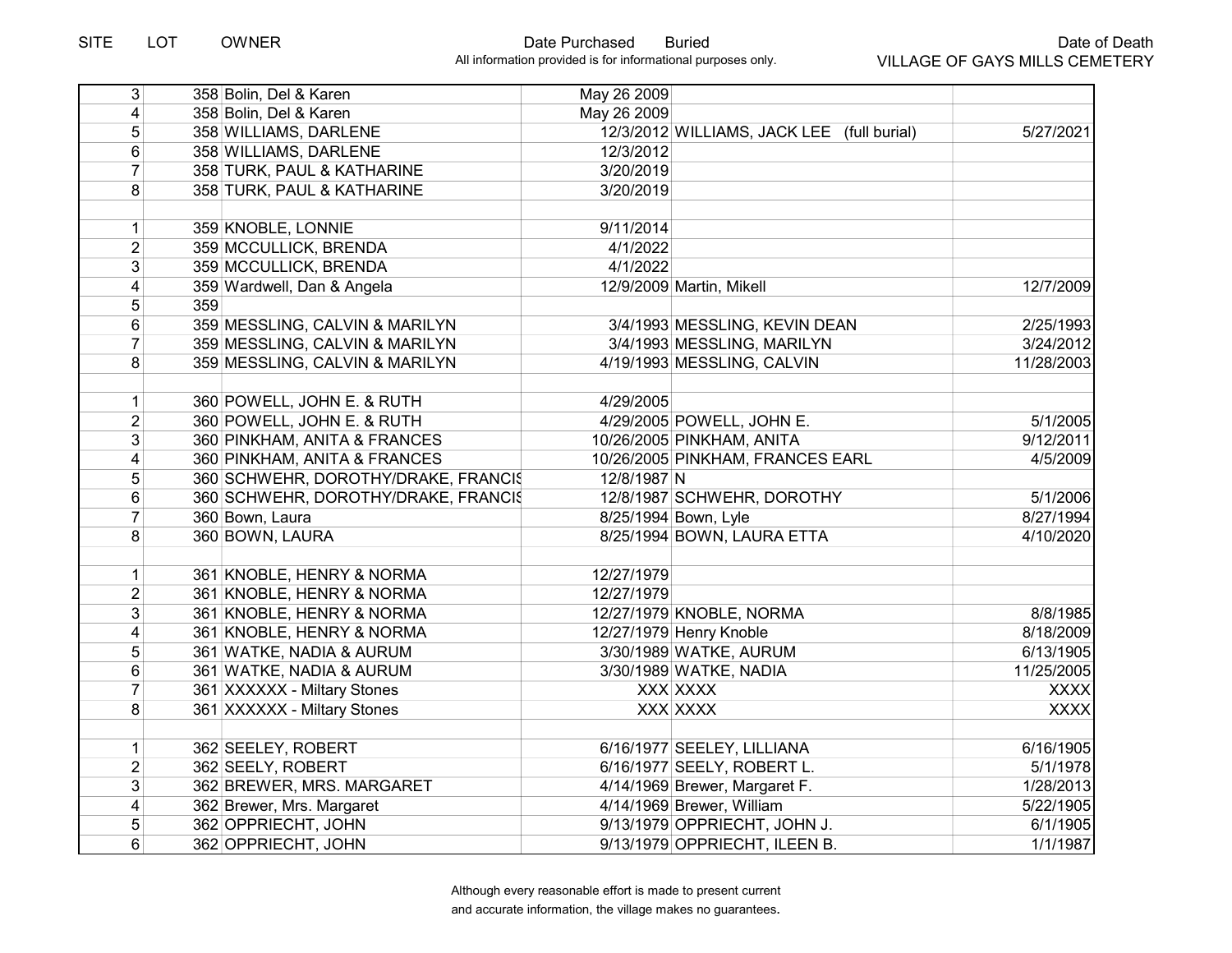| $\overline{7}$  | 362 TEACH, ELLERY       |            | 9/11/1979 TEACH, ELLERY BEATTY        | 1/17/1991  |
|-----------------|-------------------------|------------|---------------------------------------|------------|
| 8 <sup>1</sup>  | 362 TEACH, ELLERY       |            | 9/11/1979 TEACH, GRACE E.             | 11/6/1979  |
|                 |                         |            |                                       |            |
| 1               | 363 HAYDEN, RAYMOND     | 9/2/1988   |                                       |            |
| $\overline{2}$  | 363 HAYDEN, RAYMOND     |            | 9/2/1988 Hayden, Darlene Marie        | 6/30/2008  |
| 3 <sup>1</sup>  | 363 HAYDEN, RAYMOND     |            | 4/14/1969 Raymond Hayden              | 8/25/2004  |
| $\overline{4}$  | 363 HAYDEN, RAYMOND     |            | 4/14/1969 HAYDEN, ELDON               | 4/13/1969  |
| 5               | 363 Bell, Robert        |            | 2/27/1970 BELL, ROBERT                | 10/1/2004  |
| $6\phantom{1}$  | 363 BELL, ROBERT        |            | 2/27/1970 BELL, MARGARET              | 6/10/1905  |
| $\overline{7}$  | 363 MARTIN, GLEN        |            | MARTIN, GLEN                          | 10/21/1975 |
| 8               | 363 MARTIN, GLEN        |            | <b>MARTIN, FLORENCE</b>               | 6/6/1905   |
|                 |                         |            |                                       |            |
| $\mathbf{1}$    | 364 Bown, John Ivan     |            | 2/17/1965 Bown, Ida Effie             | 3/2/1965   |
| $\overline{2}$  | 364 Bown, John Ivan     |            | 2/17/1965 Bown, John Ivan             | 4/13/1977  |
| $\overline{3}$  | 364 HAYDEN, RAYMOND     |            | 5/20/1965 HAYDEN, MORGANIA            | 6/11/1905  |
| $\vert 4 \vert$ | 364 HAYDEN, RAYMOND     |            | 5/20/1965 HAYDEN, ALVAH               | 5/20/1965  |
| 5 <sup>1</sup>  | 364 Bown, Charles       |            | 1/4/1959 Bown, Loren Eugene           | 12/19/1958 |
| $6\phantom{1}$  | 364 BOWN, CHARLES       |            | 1/4/1959 Bown, Charles                | 6/21/2004  |
| $\overline{7}$  | 364 BOWN, CHARLES       |            | 1/4/1959 Bown, Ida Martha             | 7/26/2017  |
| 8 <sup>1</sup>  | 364 BOWN, CHARLES       | 1/4/1959   |                                       |            |
|                 |                         |            |                                       |            |
| 1               | 365 WHITE, MARY ELLEN   |            | 3/10/1966 WHITE, INFANT               | 2/8/1966   |
| 1 <sub>N</sub>  | 365 WHITE, MARY ELLEN   |            | 3/10/1966 POLITOWITZ, SHARON (INFANT) | 4/21/1969  |
| 1S              | 365 WHITE, MARY ELLEN   |            | 3/10/1966 WHITE, MARLIN A.            | 7/26/1988  |
| $\overline{2}$  | 365 WHITE, MARY ELLEN   |            | 3/10/1966 WHITE, MARLIN (FATHER)      | 2/8/1966   |
| 3 <sup>1</sup>  | 365 DE GAYNOR, VIRGINIA |            | MARSHALL, VIRGINIA M                  | 6/2/1999   |
| 4               | 365 E GAYNOR, VIRGINIA  |            | DE GAYNOR, CLIFF                      | 12/11/1965 |
| 5 <sup>5</sup>  | 365 GUIST, MRS. JAMES   |            | 11/18/1955 GUIST, IVAN O.             | 11/7/1955  |
| $6\phantom{1}$  | 365 GUIST, MRS. JAMES   | 11/18/1955 |                                       |            |
| $\overline{7}$  | 365 GUIST, MRS. JAMES   | 11/18/1955 |                                       |            |
| 8 <sup>1</sup>  | 365 GUIST, MRS. JAMES   | 11/18/1955 |                                       |            |
|                 |                         |            |                                       |            |
| 1               | 366 TUCKER, MRS. MAUDE  |            | 7/2/1960 TUCKER, MAUDE                | 3/9/1998   |
| $\overline{2}$  | 366 TUCKER, MRS. MAUDE  |            | 7/2/1960 TUCKER, FRANK                | 7/3/1960   |
| 3 <sup>1</sup>  | 366 CLARK, MILTON       |            | 4/19/1958 CLARK, MILTON               | 3/21/1962  |
| $\vert 4 \vert$ | 366 CLARK, MILTON       |            | 4/19/1958 CLARK, NELLIE M.            | 3/21/1958  |
| 5 <sup>1</sup>  | 366 KIMMEL, GLADYS      |            | 3/28/1953 KIMMEL, GLADYS              | 5/24/1905  |
| 6               | 366 KIMMEL, GLADYS      |            | 3/28/1953 KIMMEL, ROY                 | 3/4/1953   |
| $\overline{7}$  | 366 Boughton, C.S.      |            | 3/18/1955 Boughton, Clair Stanley Sr. | 12/31/1958 |
| 8 <sup>1</sup>  | 366 Boughton, C.S.      |            | 3/18/1955 Boughton, Tressie A.        | 7/2/1981   |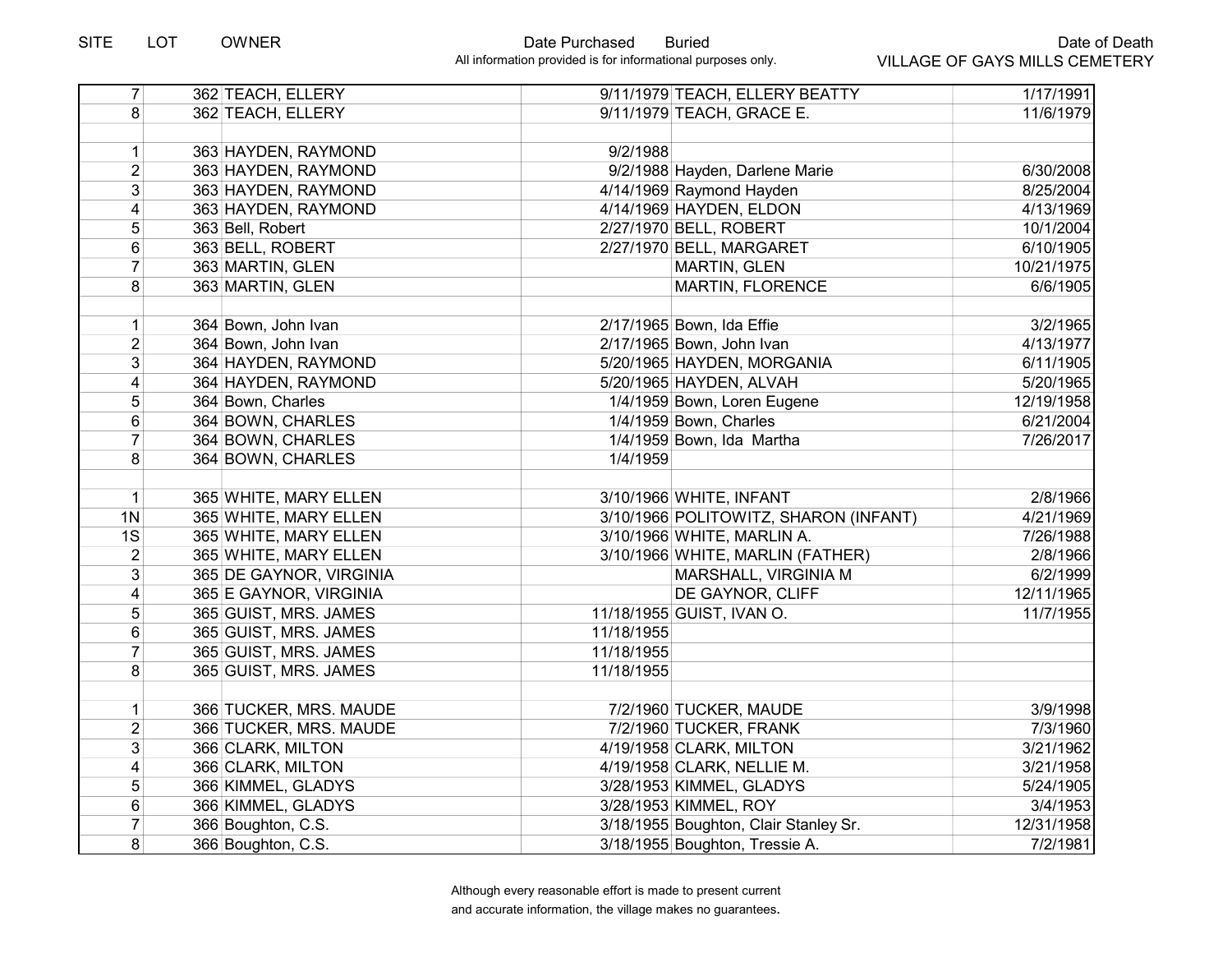| $\mathbf{1}$    | 367 JAMESON, ALVI           |           | 7/28/1964 JAMESON, VELMA OLGA                    | 7/30/1964  |
|-----------------|-----------------------------|-----------|--------------------------------------------------|------------|
| $\overline{2}$  | 367 JAMESON, ALVI           |           | 7/28/1964 JAMESON, ALVI                          | 5/31/1905  |
| 3N              | 367 CAMPBELL, HALLIS        |           | 7/10/1963 CAMPBELL, STILLBORN INFANT             | 7/10/1963  |
| $\overline{3S}$ | 367 CAMPBELL, HALLIS        |           | 7/10/1963 CAMPBELL, ANNA                         | 12/16/2017 |
| 4               | 367 CAMPBELL, HALLIS        |           | 7/10/1963 CAMPBELL, HALLIS                       | 11/25/2003 |
| 5               | 367 CLARK, EDITH            |           | 9/24/1962 CLARK, WILLIAM DELBERT                 | 9/24/1962  |
| 6               | 367 CLARK, EDITH            |           | 9/24/1962 CLARK, EDITH L.                        | 4/24/1990  |
| 6N              | 367 CLARK, EDITH            |           | 9/24/1962 CLARK, JULIE ANN                       | 1/31/2014  |
| 6W              | 367 CLARK, EDITH            |           | <b>6W CREMAIN</b><br>9/24/1962 CLARK, ROY ORLAND | 2/2/2020   |
| 6C              | 367 CLARK, EDITH            | 9/24/1962 |                                                  |            |
| 6E              | 367 CLARK, EDITH            | 9/24/1962 |                                                  |            |
| $\overline{7}$  | 367 PROUDFOOT, BELLE        |           | 1/9/1963 PROUDFOOT, WALTER                       | 1/11/1963  |
| 8               | 367 PROUDFOOT, BELLE        |           | 1/9/1963 KOHLER, VERA PROUDFOOT                  | 6/14/1905  |
| 9               | 367 PROUDFOOT, BELLE        |           | 1/9/1963 PROUDFOOT, BELLE                        | 6/19/1976  |
|                 |                             |           |                                                  |            |
| 1               | 368 CLARKE, A. M.           | 6/27/1959 |                                                  |            |
| $\overline{2}$  | 368 CLARKE, A. M.           |           | 6/27/1959 CLARK, LEONE                           | 7/29/2011  |
| 3               | 368 CLARKE, A.M.            |           | 6/27/1959 CLARK, RUBY                            | 6/9/1905   |
| 4               | 368 CLARK, A. M.            |           | 6/27/1959 CLARK, ALVA M.                         | 7/22/1959  |
| 5               | 368 LOWE, LORENZO           |           | 8/10/1958 LOWE, DOUGLAS WAYNE                    | 8/12/1958  |
| 6               | 368 LOWE, LORENZO           |           | 8/10/1958 LOWE, LORENZO MERL                     | 3/21/1974  |
| $\overline{7}$  | 368 LOWE, LORENZO           |           | 8/10/1958 LOWE, FRED                             | 1/6/1978   |
| 8               | 368 LOWE, LORENZO           |           | 8/10/1958 LOWE, GENEVEIVE                        | 4/29/1967  |
|                 |                             |           |                                                  |            |
| 1               | 369 Bankes, Richard         |           | 2/3/1972 Bankes, Marcella Joy                    | 2/2/1972   |
| $\overline{2}$  | 369 Bankes, Richard         |           | 2/3/1972 Bankes, Paul Richard Jr.                | 7/14/1973  |
| $\overline{3}$  | 369 BANKES, ALF             | 6/18/1966 |                                                  |            |
| $\overline{4}$  | 369 Bankes, Alf             |           | 6/18/1966 Bankes, Alf                            | 7/28/1978  |
| $\overline{5}$  | 369 REED, NORMA             |           | 12/29/1965 REED, CHRISTen                        | 11/16/1965 |
| 6               | 369 REED, NORMA             |           | 12/29/1965 REED, NORMA                           | 12/3/1976  |
| 7N              | 369 Bowen, Howard or Mertie |           | 2/2/1967 Bowen, Mertie                           | 4/17/1990  |
| 7S              | 369 BOWEN, HOWARD OR MERTIE |           | 2/2/1967 BOWEN, HOWARD                           |            |
| 8               | 369 BOWEN, HOWARD OR MERTIE |           | 2/2/1967 INGHAM, DONALD L                        | 6/17/1905  |
|                 |                             |           |                                                  |            |
| $\mathbf{1}$    | 370 GEORGE, MRS. D. J.      | 7/30/1961 |                                                  |            |
| $\overline{2}$  | 370 GEORGE, MRS. D. J.      |           | 7/30/1961 GEORGE, ROBERT                         | 8/31/1987  |
| 3               | 370 GEORGE, MRS. D. J.      |           | 7/30/1961 GEORGE, LAURA                          | 6/19/1905  |
| 4               | 370 GEORGE, MRS. DEE JAY    |           | 7/30/1961 GEORGE, D. J.                          | 8/2/1961   |
| 5               | 370 PINKHAM, ERVIN          |           | 10/5/1966 PINKHAM, ERVIN                         | 6/18/1975  |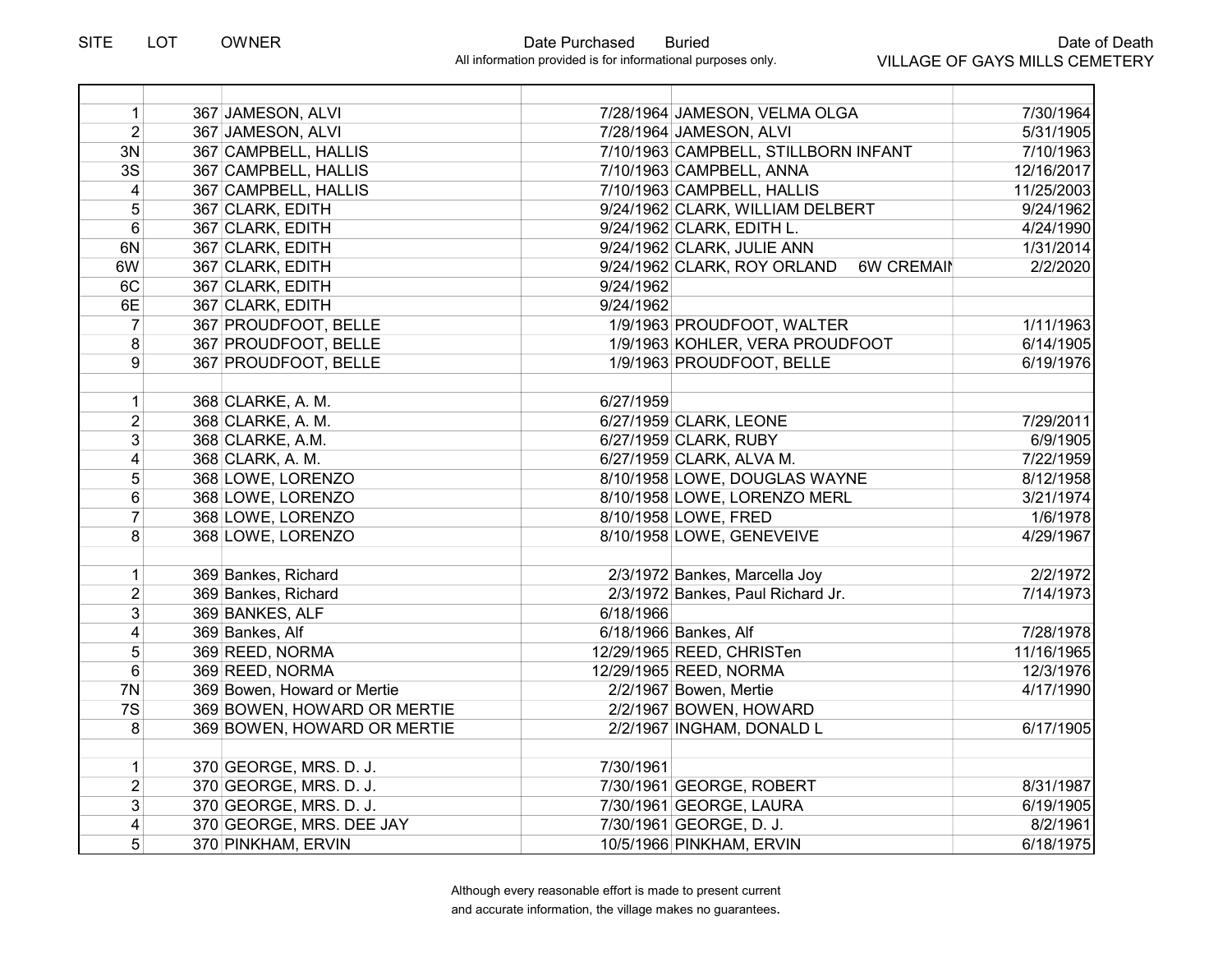| 6                       | 370 PINKHAM, IRVIN            | 10/5/1966 PINKHAM, OLIVE M.           | 12/2/1977  |
|-------------------------|-------------------------------|---------------------------------------|------------|
| $\overline{7}$          | 370 ORRICK, DELBERT           | 10/5/1966 ORRICK, MARY                | 8/31/1985  |
| 8                       | 370 ORRICK, DELBERT           | 10/5/1966 ORRICK, DELBERT             | 6/2/1905   |
|                         |                               |                                       |            |
| $\mathbf{1}$            | 371 JERRETT, DORRIS           | 10/28/1976 JERRETT, DORRIS            |            |
| $\overline{2}$          | 371 JERRETT, DORRIS           | 10/28/1976 JERRETT, FERNE M.          | 4/23/1981  |
| $\overline{3}$          | 371 THORNTON, MARIE A         | 11/3/1966                             |            |
| $\overline{4}$          | 371 THORNTON, MARIE A.        | 11/3/1966 CALLOWAY, MARCELLA          | 11/3/1966  |
| 5                       | 371 SHEFFIELD, JOHN H.        | 10/22/1973 SHEFFIELD, CHARLOTTE       | 11/10/1976 |
| 6                       | 371 SHEFFIELD, JOHN H.        | 10/22/1973 SHEFFIELD, JOHN H.         | 5/12/1988  |
| $\overline{7}$          | 371 HENDERSON, JUDY MARIE     | 2/12/2010                             |            |
| 8                       | 371 HENDERSON, MRS. HELEN     | HENDERSON, BENJAMIN J.                | 7/19/1983  |
|                         |                               |                                       |            |
| $\mathbf{1}$            | 372 THOMPSON, CLARENCE & RUTH |                                       |            |
| $\overline{2}$          | 372 THOMPSON, CLARENCE & RUTH | THOMPSON, CLARENCE                    | 12/7/1999  |
| $\overline{3}$          | 372 THOMPSON, CLARENCE & RUTH | THOMPSON, RUTH                        | 6/14/1905  |
| $\overline{\mathbf{4}}$ | 372 THOMPSON, CLARENCE & RUTH | THOMPSON, OTTO                        | 12/13/1973 |
| 5 <sup>1</sup>          | 372 DALTON, HOWARD C.         | DALTON, MRS. HOWARD                   | 1/13/1974  |
| 6                       | 372 DALTON, HOWARD C          |                                       |            |
| $\overline{7}$          | 372 REED, RUTH E.             | 12/23/1974 REED, CARLYLE              | 5/27/1905  |
| 8 <sup>1</sup>          | 372 REED, RUTH E.             | 12/23/1974 REED, RUTH                 | 1/18/1992  |
|                         |                               |                                       |            |
| $\mathbf{1}$            | 373 FORD, FLOYD               | 3/5/1971 FORD, WANDA                  | 2/4/1975   |
| $\overline{2}$          | 373 FORD, FLOYD               | 3/5/1971 FORD, FLOYD                  | 3/31/1990  |
| 3 <sup>1</sup>          | 373 GEORGE, THEODORE A.       | 3/21/1974 N                           |            |
| $\overline{\mathbf{4}}$ | 373 GEORGE, THEODORE          | 3/21/1974                             |            |
| 5                       | 373 MAYBEE, JAMES E.          | 6/5/1995 N                            |            |
| 6                       | 373 MAYBEE, JAMES E           | 6/5/1995 Pierce, Elda Rita (cremains) | 5/21/2012  |
| $\overline{7}$          | 373 GATES, SHELDON            | <b>GATES, SHELDON</b>                 | 1/5/1977   |
| 8                       | 373 GATES, SHELDON            | <b>GATES, ETHEL</b>                   | 7/10/2001  |
| 1                       | 374 LONGMIRE, LAVERNE         | 8/23/1971 LONGMIRE, ESSIE             |            |
| $\mathbf{1}$            | 374 LONGMIRE, LAVERNE         | 8/23/1971 MARKIN, LUCILLE M           | 5/26/2014  |
| $\overline{2}$          | 374 LONGMIRE, LAVERNE         | 8/23/1971 Longmire, Laverne           | 7/7/2004   |
| 3 <sup>1</sup>          | 374 LONGMIRE, CARROL          | 6/22/1967 LONGMIRE, HELEN A.          | 6/13/1905  |
| $\overline{\mathbf{4}}$ | 374 LONGMIRE, CARROL          | 6/22/1967 LONGMIRE, CARROLL           | 12/19/1998 |
| 5                       | 374 LONGMIRE, LAVERNE         | 8/23/1971                             |            |
| 6                       | 374 LONGMIRE, LAVERNE         | 8/23/1971                             |            |
| $\overline{7}$          | 374 LONGMIRE, LAVERNE         | 8/23/1971 Longmire, Harlan            | 3/21/2006  |
| $\bf{8}$                | 374 LONGMIRE, LAVERNE         | 8/23/1971                             |            |
|                         |                               |                                       |            |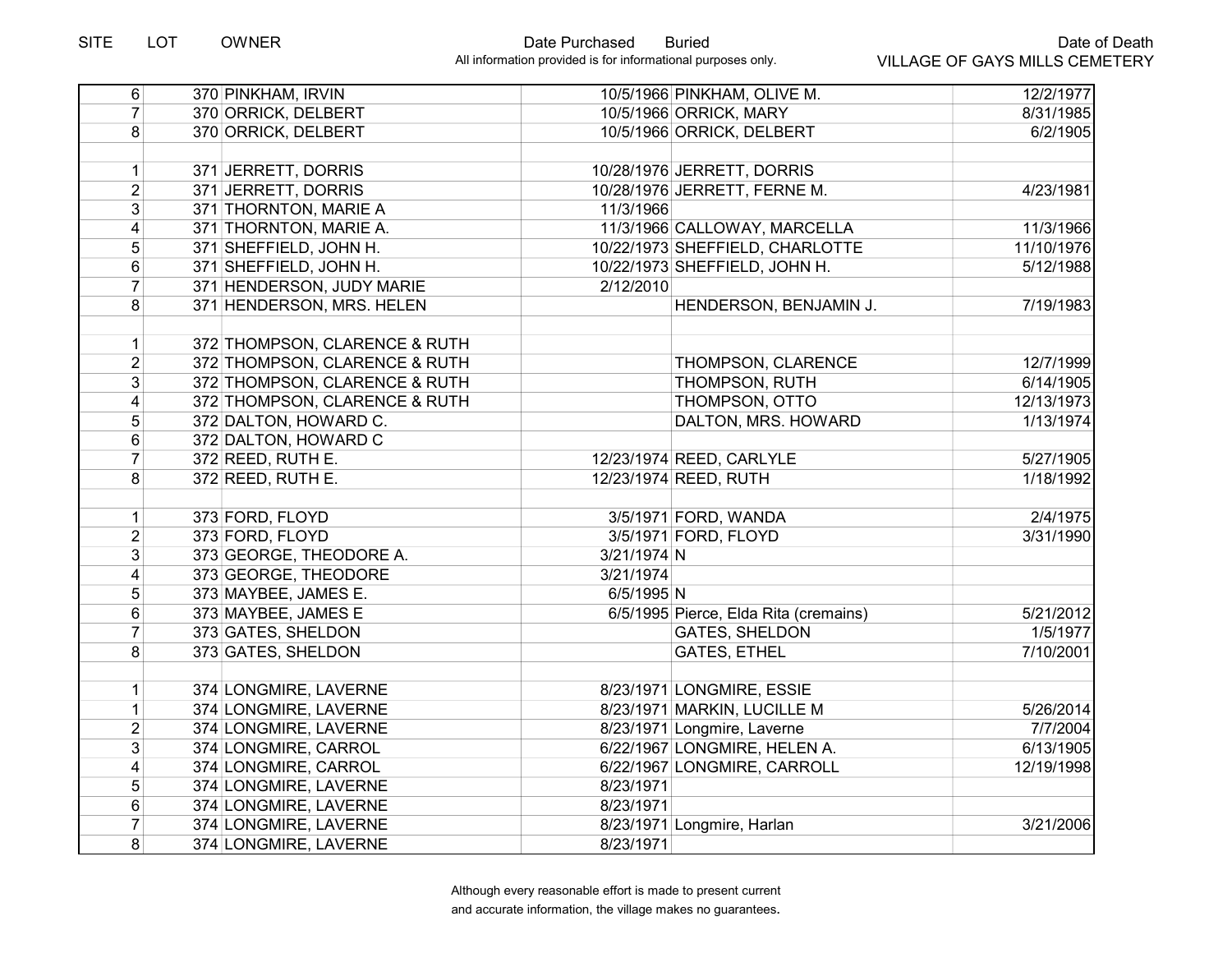| $\mathbf{1}$   | 375 COPAS, EARL                    | 8/4/1966 COPENHEFER, MARY                   | 8/6/1966   |
|----------------|------------------------------------|---------------------------------------------|------------|
| $\overline{2}$ | 375 CLARK, LaVON                   | 8/16/1999 CLARK, CLYDE E                    | 8/13/1999  |
| $\overline{3}$ | 375 USHER, LLOYD                   | 2/1/1966 USHER, ROSE ISABELLA               | 2/3/1966   |
| 4              | 375 USHER, LLOYD                   | 2/1/1966 USHER, LLOYD                       | 1/20/1988  |
| 5              | 375 ZAJICEK, JOHN                  | 6/8/1967 ZAJICEK, BESSIE                    | 2/12/1994  |
| 6              | 375 ZAJICEK, JOHN                  | 6/8/1967 ZAJICEK, JOHN                      | 7/30/1986  |
| $\overline{7}$ | 375 ZAJICEK, MELVIN & VIRGIL       | 7/27/1976 ZAJICEK, VIRGIL                   | 2/2/2009   |
| 8              | 375 ZAJICEK, MELVIN & VIRGIL       | 7/27/1976                                   |            |
|                |                                    |                                             |            |
| $\mathbf 1$    | 376 DE GAYNOR, V. & GALLANT, VELMA | 5/28/1966 WALKE, AUDREY LORRAINE            | 1/2/1999   |
| $\overline{2}$ | 376 DE GAYNOR, V. & GALLANT, VELMA | 5/28/1966 HORNBY, GEORGE LESLEY             | 3/18/1997  |
| $\overline{3}$ | 376 GALLANT, ZELMA                 | 3/10/1966 GALLANT, VELMA                    | 12/22/1983 |
| $\overline{4}$ | 376 GALLANT, ZELMA                 | 3/10/1966 GALLANT, FAY DEWEY                | 2/24/1966  |
| 5              | 376 POLITOWITZ, MRS. EDWARD        | 12/23/1974 POLITOWITZ, EDWARD               |            |
| 6              | 376 POLITOWITZ, MR. EDWARD         | 12/23/1974                                  |            |
| $\overline{7}$ | 376 POLITOWITZ, MRS. EDWARD        | 12/23/1974                                  |            |
| 8              | 376 POLITOWITZ, MRS. EDWARD        | 12/23/1974                                  |            |
|                |                                    |                                             |            |
| $\mathbf{1}$   | 377 RALPH, ROBERT O                | 10/22/1973                                  |            |
| $\overline{2}$ | 377 RALPH, ROBERT O                | 10/22/1973 RALPH, ROBERT OSBORNE            | 12/27/2019 |
| 3              | 377 RALPH, ROBERT O.               | 10/22/1973 RALPH, DOROTHY                   | 4/25/1983  |
| $\overline{4}$ | 377 RALPH, ROBERT O.               | 10/22/1973 RALPH, MICHAEL FRANCIS           | 9/23/1973  |
| 5              | 377 CLARKE, FRED & MILDRED         | 6/9/1979 CLARKE, FRED                       | 6/5/1905   |
| 6              | 377 CLARKE, FRED & MILDRED         | 6/9/1979 CLARKE, MILDRED                    | 3/23/1983  |
| $\overline{7}$ | 377 GATES, ETHEL                   | 10/12/1979                                  |            |
| 8              | 377 GATES, ETHEL                   | 10/12/1979 WUBBENHORST, ELAINE J.           | 7/25/1983  |
|                |                                    |                                             |            |
| $\mathbf 1$    | 378 TAINTER, LENA                  | 9/12/1978                                   |            |
| $\overline{2}$ | 378 Tainter, Lena                  | 9/12/1978 Aspenson, Jasmine LuAnn           | 11/29/1980 |
| 3              | 378 TAINTER, LENA                  | 9/12/1978                                   |            |
| 4              | 378 Tainter, Lena                  | 9/12/1978 Tainter, Harland K.               | 8/30/1978  |
| 5              | 378 Bell, Lynn Jr. & Charlotte     | 11/16/1979 Bell, Lynn Jr.                   | 3/11/1999  |
| 6              | 378 BELL, LYNN JR. & CHARLOTTE     | 11/16/1979 BELL, CHARLOTTE MARIE (Cremains) | 2/19/2016  |
| $\overline{7}$ | 378 Bell, Gary & Phyllis           | 11/16/1979 BELL, GARY LYALL                 | 5/4/2020   |
| 8              | 378 Bell, Gary & Phyllis           | 11/16/1979                                  |            |
|                |                                    |                                             |            |
| $\mathbf{1}$   | 379 Bell, Richard & Betty          | 11/19/1979                                  |            |
| $\overline{2}$ | 379 Bell, Richard & Betty          | 11/19/1979                                  |            |
| 3 <sup>1</sup> | 379 Bell, Richard & Betty          | 11/19/1979                                  |            |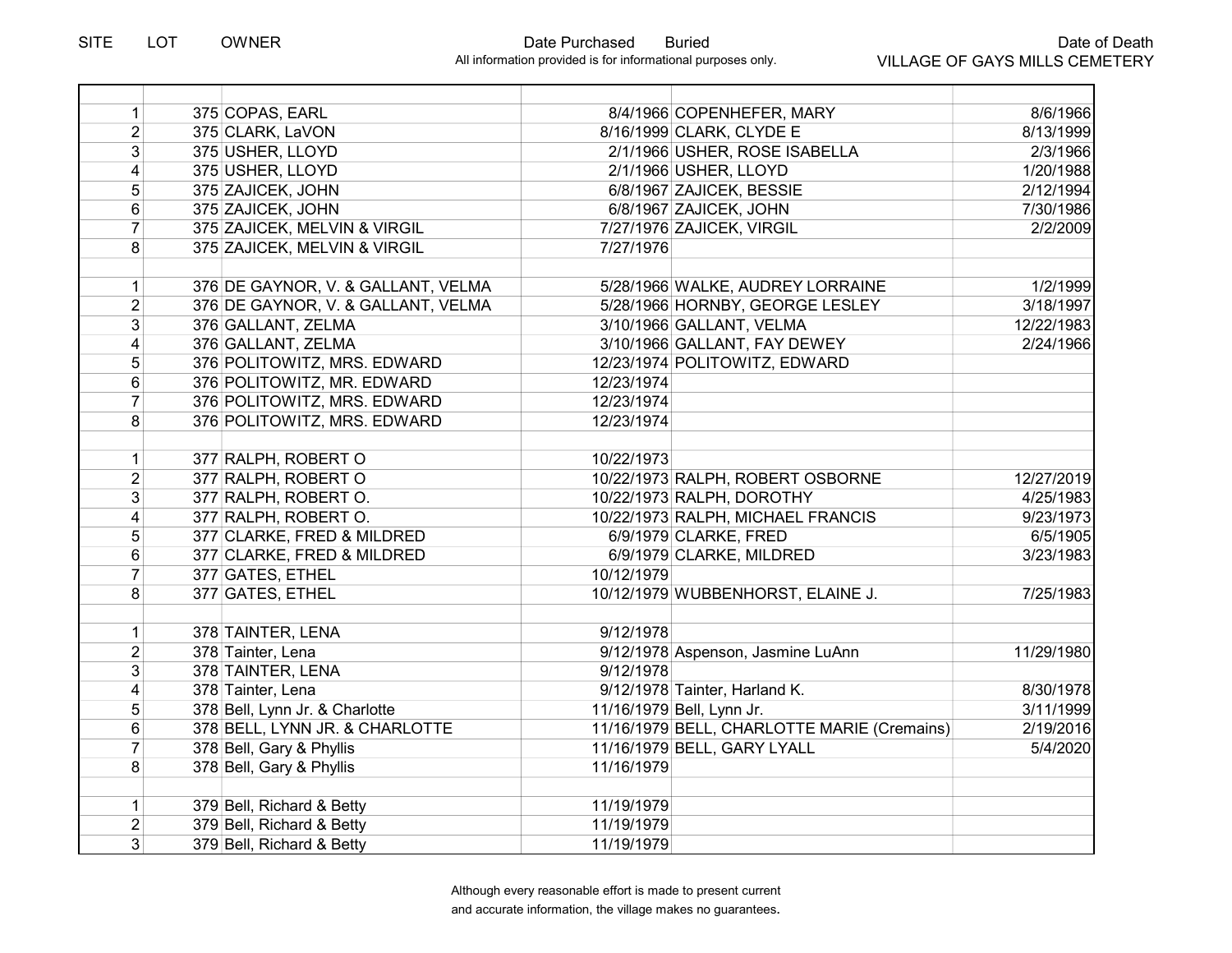| $\overline{4}$          |     | 379 Bell, Richard & Betty          | 11/19/1979     |                                               |              |
|-------------------------|-----|------------------------------------|----------------|-----------------------------------------------|--------------|
| 5 <sup>1</sup>          |     | 379 Bell, Richard & Betty          |                | 11/19/1979 Martin, Orland                     | 11/17/1985   |
| 6                       |     | 379 Bell, Richard & Betty          |                | 11/19/1979 Martin, Eva Eliza                  | 6/22/1996    |
| $\overline{7}$          |     | 379 BELL, RICHARD & BETTY          |                | 11/19/1979 MARTIN, OLIVE ANNA                 | 10/19/1981   |
| 8                       |     | 379 BELL, RICHARD & BETTY          |                | 11/19/1979 George, Shirley (Cremains)         | 2/20/2014    |
|                         |     |                                    |                |                                               |              |
| $\mathbf{1}$            |     | 380 JOHNSON, PRISCILLA             | 11/21/1986     |                                               |              |
| $\overline{2}$          |     | 380 JOHNSON, PRISCILLA             | 11/21/1986     |                                               |              |
| 3                       |     | 380 MARTIN, CRYSTAL LA NORMA       |                | 11/21/1987 Martin, Crystal Lanorma (cremains) | 9/2/2009     |
| $\overline{4}$          |     | 380 MARTIN, CRYSTAL LA NORMA       |                | 11/21/1986 MARTIN, DAVID                      | 11/17/1986   |
| $\overline{5}$          |     | 380 HANKINS, HILBERT & OPAL        |                | 3/23/1987 Hankins, Hilbert                    | 11/9/2016    |
| 6                       |     | 380 HANKINS, HILBERT & OPAL        |                | 3/23/1987 HANKINS, OPAL                       | 8/2/2005     |
| $\overline{7}$          |     | 380 HANKINS, DAVID                 | 3/23/1987 N    |                                               |              |
| 8                       |     | 380 HANKINS, DAVID                 | 3/23/1987      |                                               |              |
|                         |     |                                    |                |                                               |              |
| $\mathbf{1}$            |     | 381 VUE, MAI & VUE, HOUA           |                | 5/13/1993 CHIA CHU VUE                        | 5/21/1997    |
| $\overline{2}$          |     | 381 VUE, MAI & VUE, HOUA           |                | 5/13/1993 MAO XIONG VUE                       | 8/24/2008    |
| 3 <sup>1</sup>          |     | 381 GATES, ORVIN & DANNIS          | 6/10/2002      |                                               |              |
| $\vert 4 \vert$         |     | 381 GATES, ORVIN & DANNIS          | 6/10/2002      |                                               |              |
| 5                       |     | 381 HAGGERTY, JAY & DIANNE         | <b>PENDING</b> |                                               |              |
| 6                       |     | 381 HAGGERTY, JAY & DIANNE         |                |                                               |              |
| $\overline{7}$          |     | 381 BEATTY, HELEN                  |                | 5/14/1984 BEATTY, BUFORD DALE                 | 6/6/1984     |
| 8                       |     | 381 BEATTY, HELEN                  |                | 5/14/1984 BEATTY, HELEN                       | 5/9/2020     |
|                         |     |                                    |                |                                               |              |
| 1                       |     | 382 LOURIE, BIGELOW & MARIAN       |                | 3/23/2001 LOURIE, RALPH BIGELOW               | 3/23/2001    |
| $\overline{2}$          |     | 382 LOURIE, BIGELOW OR MARIAN      |                | 2/4/2003 LOURIE, MARION ELIZABETH             | 2/4/2003     |
| 3                       |     | 382 LOURIE, BIGELOW & MARIAN       |                |                                               |              |
| $\overline{4}$          |     | 382 LOURIE, BIGELOW & MARIAN       |                |                                               |              |
| $\overline{5}$          |     | 382 JAMESON, SCOTT & PAM           | 7/30/1999      |                                               |              |
| $\overline{6}$          |     | 382 JAMESON, SCOTT & PAM           | 7/30/1999      |                                               |              |
| $\overline{7}$          |     | 382 JAMESON, PATRICIA & CLAY, GARY | 7/30/1999 gary |                                               | ??10/23/2001 |
| 8                       |     | 382 JAMESON, PATRICIA & CLAY, GARY | 7/30/1999      |                                               |              |
|                         |     |                                    |                |                                               |              |
| $\mathbf{1}$            |     | 383 BEATTY, TERRY & BETTE          | 8/13/2003      |                                               |              |
| $\overline{2}$          |     | 383 BEATTY, TERRY & BETTE          | 8/13/2003      |                                               |              |
| $\overline{3}$          |     | 383 SWANSON, KAY F                 | 1/21/2005      |                                               |              |
| $\overline{\mathbf{4}}$ | 383 |                                    |                |                                               |              |
| 5                       |     | 383 TAINTER, RUSSELL               | 5/24/2021      |                                               |              |
| 6                       |     | 383 TAINTER, LENA                  | 5/26/2021      |                                               |              |
| $\overline{7}$          |     | 383 TAINTER, LENA                  | 5/26/2021      |                                               |              |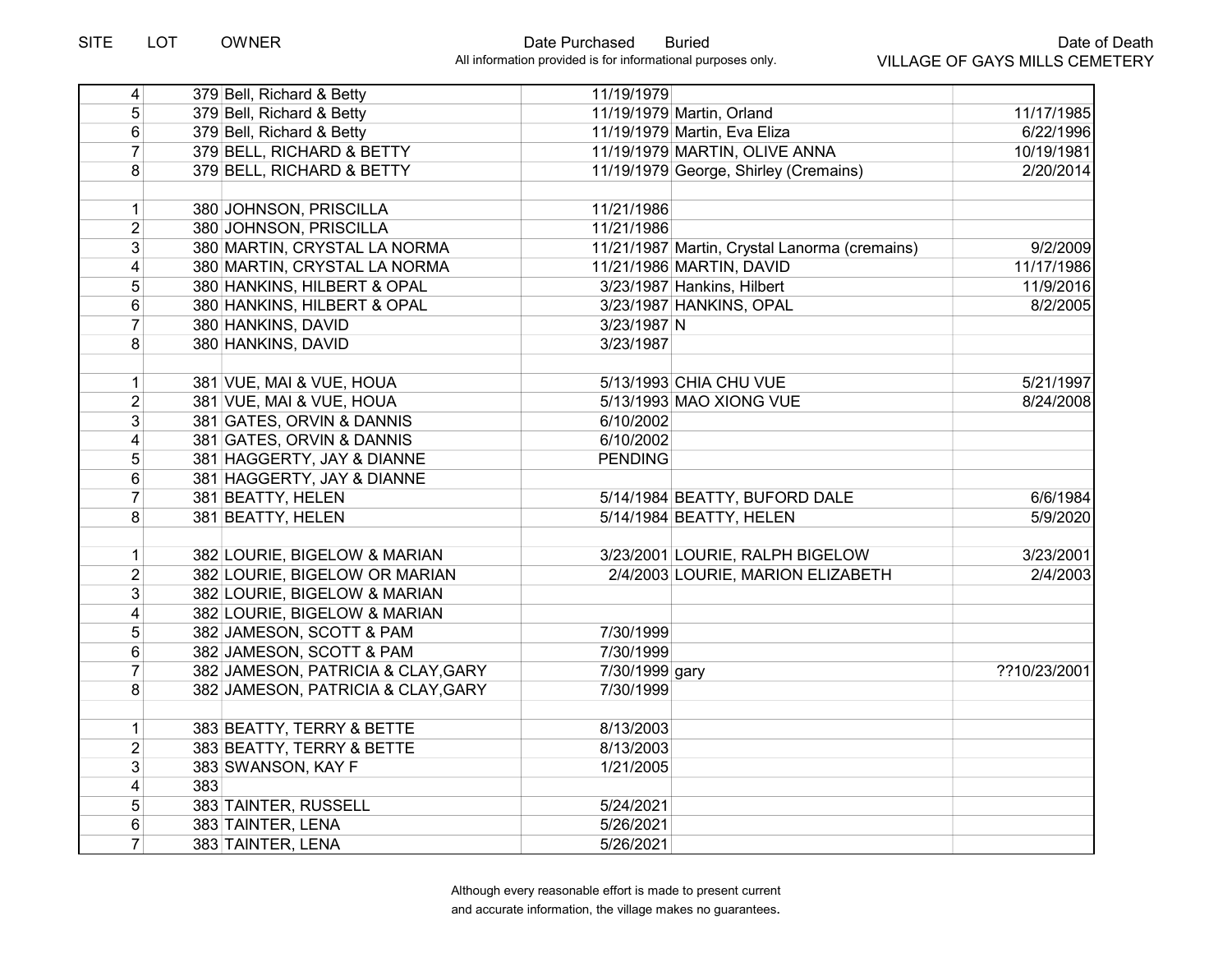| 384 NICHOLSON, BARBARA<br>7/29/2003<br>1<br>$\overline{2}$<br>7/29/2003<br>384 NICHOLSON, BARBARA<br>3 <sup>1</sup><br>384 NICHOLSON, BARBARA<br>7/29/2003 | 9/9/2010   |
|------------------------------------------------------------------------------------------------------------------------------------------------------------|------------|
|                                                                                                                                                            |            |
|                                                                                                                                                            |            |
|                                                                                                                                                            |            |
|                                                                                                                                                            |            |
| 4<br>384 NICHOLSON, BARBARA<br>7/29/2003 TOBIAS, JOSEPHINE NAOMI                                                                                           |            |
| $\overline{5}$<br>384 BROMELAND, TIMOTHY<br>10/12/2021 BROMELAND, CHRISTINE MARIE                                                                          | 10/10/2021 |
| $6\phantom{1}$<br>384                                                                                                                                      |            |
| $\overline{7}$<br>384 DUDGEON, RICHARD<br>3/20/2019                                                                                                        |            |
| 3/20/2019 DUDGEON, CAROL RUTH<br>8<br>384 DUDGEON, RICHARD                                                                                                 | 3/23/2019  |
| 385 PIEHL, RICHARD OR NANCY<br>7/24/1981 N<br>$\mathbf{1}$                                                                                                 |            |
| $\overline{2}$<br>385 PIEHL, RICHARD & NANCY<br>7/24/1981                                                                                                  |            |
| $\overline{3}$<br>385 PIEHL, RICHARD & NANCY<br>7/24/1981                                                                                                  |            |
| $\overline{4}$<br>385 PIEHL, RICHARD & NANCY<br>7/24/1981 PIEHL, NANCY JAMESON                                                                             | 10/23/2017 |
| 5<br>385 PIEHL, RICHARD & NANCY<br>7/24/1981                                                                                                               |            |
| $\,6\,$<br>385 PIEHL, RICHARD & NANCY<br>7/24/1981                                                                                                         |            |
| $\overline{7}$<br>385 PIEHL, RICHARD & NANCY<br>7/24/1981                                                                                                  |            |
| 8<br>385 PIEHL, RICHARD & NANCY<br>7/24/1981                                                                                                               |            |
|                                                                                                                                                            |            |
| 386 HAGGERTY, JAY<br>6/4/1985 N<br>1                                                                                                                       |            |
| $\overline{2}$<br>386 HAGGERTY, JAY<br>6/4/1985                                                                                                            |            |
| 3 <sup>1</sup><br>386 BELL, DARRELL SR<br>8/28/1998 BELL, ILIFF MYRTLE                                                                                     | 3/22/2009  |
| 4<br>386 BELL, DARRELL SR<br>8/28/1998 BELL, DARRELL SR                                                                                                    | 11/27/2005 |
| 5<br>386 HAGGERTY, JAY<br>6/4/1985                                                                                                                         |            |
| $6\phantom{1}$<br>386 HAGGERTY, JAY<br>6/4/1985                                                                                                            |            |
| 5/28/1985 HAGGERTY, WILLIAM O.<br>$\overline{7}$<br>386 HAGGERTY, JOYCE                                                                                    | 6/11/1983  |
| 8<br>386 HAGGERTY, JOYCE<br>5/28/1985 HAGGERTY, JOYCE                                                                                                      | 10/21/2012 |
|                                                                                                                                                            |            |
| 1<br>387 MICKELSON, DEBBIE<br>6/14/1983 MICKELSON, AMBER KAY                                                                                               | 6/12/1983  |
| $\overline{2}$<br>387 MICKELSON, DEBBIE                                                                                                                    |            |
| 3 <sup>1</sup><br>387 Brockway, Patrick<br>9/15/1992 Brockway, Jodi Kay                                                                                    | 10/21/1992 |
| $\vert 4 \vert$<br>387 BROCKWAY, PAT<br>9/15/1992                                                                                                          |            |
| 5<br>10/22/1993 FINNELL, JAMES<br>387 FINNELL, ICEL                                                                                                        | 10/22/1993 |
| $\,6$<br>10/22/1993<br>387 FINNELL, ICEL                                                                                                                   |            |
| $\overline{7}$<br>387 MICKELSON, Lois<br>6/14/1983 MICKELSON, SHERMAN                                                                                      | 1/31/2009  |
| 8<br>387 MICKELSON, Lois<br>6/14/1983                                                                                                                      |            |
| 388 BERTRAM, WILBUR<br>1<br>7/7/1992 BERTRAM, RENORA                                                                                                       | 6/23/1992  |
| $\overline{2}$<br>388 Bertram, Wilbur<br>7/7/1992 Bertram, Wilbert Frederick                                                                               | 12/6/1993  |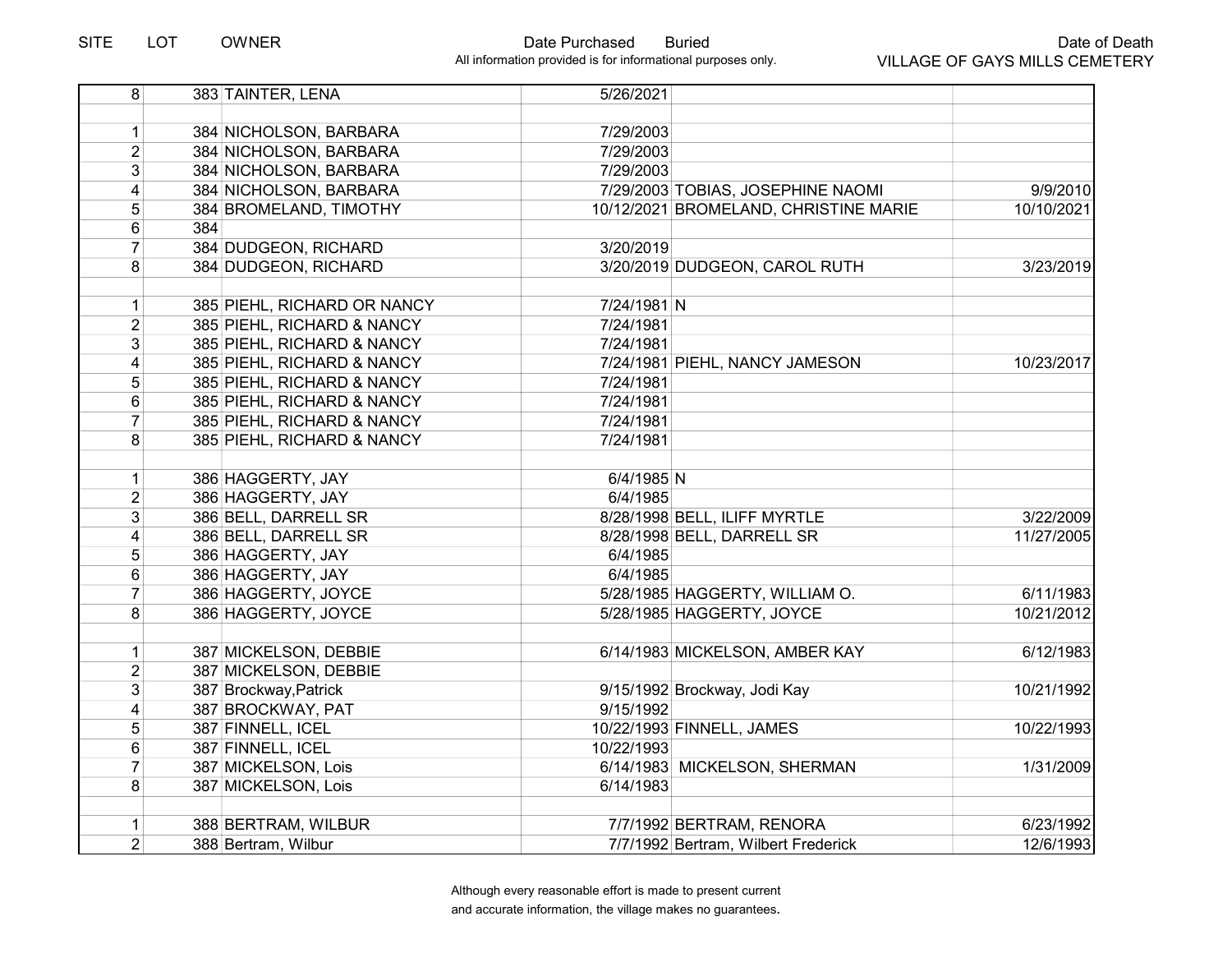| $\overline{3}$          | 388 WHITEAKER, JOHN OR MAE       | WHITEAKER, CLARA MAE                      | 7/9/2009   |
|-------------------------|----------------------------------|-------------------------------------------|------------|
| $\vert 4 \vert$         | 388 WHITEAKER, JOHN OR MAE       | WHITEAKER, JOHN                           | 4/20/1994  |
| 5 <sup>5</sup>          | 388 BURKUM, RODNEY & LINDA       | 7/10/1991                                 |            |
| 6                       | 388 BURKUM, RODNEY & LINDA       | 7/10/1991                                 |            |
| $\overline{7}$          | 388 SEVERSON, ROBERT & SALLY     | 6/15/1980                                 |            |
| 8 <sup>1</sup>          | 388 SEVERSON, ROBERT & SALLY     | 6/15/1980                                 |            |
|                         |                                  |                                           |            |
| $\vert$                 | 389 SMITH, KAREN OR ROBERT       | $9/2/1980$ N                              |            |
| $\overline{2}$          | 389 SMITH, ROBERT OR KAREN       | 9/2/1980                                  |            |
| $\overline{3}$          | 389 SMITH, ROBERTY OR KAREN      | 9/2/1980                                  |            |
| 4                       | 389 SMITH, ROBERTY OR KAREN      | 9/2/1980 SMITH, ROBERT C                  | 3/24/2011  |
| 5                       | 389 SHOWEN, ELIZABETH (BETTY)    | 12/3/1985 SHOWEN, WENDELL                 | 12/4/1985  |
| 6                       | 389 SHOWEN, ELIZABETH (BETTY)    | 12/31/1985 SHOWEN, BETTY                  | 9/6/1993   |
| $\overline{7}$          | 389 REBER, BETTY                 | REBER, GEORGE N.                          | 10/16/1989 |
| 8                       | 389 REBER, BETTY                 | <b>REBER, BETTY JEAN</b>                  | 1/12/2015  |
| 1                       | 390 CHELLEVOLD, MARVIN & ALBERTA | 11/17/1977 CHELLEVOLD, MARVIN             | 10/20/1997 |
| 2 <sup>1</sup>          | 390 CHELLEVOLD, MARVIN & ALBERTA | 11/17/1977 COUEY, ALBERTA (CHELLEVOLD)    | 3/12/2018  |
| 3 <sup>1</sup>          | 390 CHELLEVOLD, MARVIN & ALBERTA | 11/17/1977                                |            |
|                         |                                  | 11/17/1977                                |            |
| 4                       | 390 CHELLEVOLD, MARVIN & ALBERTA |                                           |            |
| 5 <sup>1</sup>          | 390 ORRICK, RUTH & LORRAINE      | 10/30/1978                                |            |
| $\,6$                   | 390 ORRICK, RUTH & LORRAINE      | 10/30/1978                                |            |
| $\overline{7}$          | 390 ORRICK, RUTH & LORRAINE      | 10/30/1978 ORRICK, RUTH LUCILLE           | 8/1/2019   |
| 8 <sup>1</sup>          | 390 ORRICK, RUTH & LORRAINE      | 10/30/1978 ORRICK, BARRY                  | 10/22/1978 |
| 1                       | 391 FORTNEY, VICTOR              | 3/28/1978 save for Theresa wife of Victor |            |
| $\overline{2}$          | 391 FORTNEY, VICTOR              | 3/28/1978 FORTNEY, VICTOR                 | 3/4/2002   |
| 3 <sup>1</sup>          | 391 FORTNEY, VICTOR              | 3/28/1978                                 |            |
| $\overline{\mathbf{4}}$ | 391 FORTNEY, VICTOR              | 3/28/1978                                 |            |
| $\overline{5}$          | 391 MICKELSON, TILLMAN           | MICKELSON, TILLMAN                        | 11/18/1989 |
| $\overline{6}$          | 391 MICKELSON, TILLMAN           | MICKELSON, MAYME                          | 2/27/2001  |
| $\overline{7}$          | 391 MICKELSON, TILLMAN           | MICKELSON, DAVID LEE                      | 5/9/2017   |
| 8 <sup>1</sup>          | 391 MICKELSON, TILLMAN           |                                           |            |
|                         |                                  |                                           |            |
| $\mathbf{1}$            | 392 CHESTLESON, SIGURD           | 10/26/1972 N                              |            |
| $\overline{2}$          | 392 CHESTELSON, SIGURD           | 10/26/1972                                |            |
| $\overline{3}$          | 392 CHESTELSON, SIGURD           | 10/26/1972                                |            |
| $\overline{4}$          | 392 CHESTELSON, SIGURD           | 10/26/1972                                |            |
| 5                       | 392 ZAJICEK, NEIL & ETHEL        | 7/23/1976 Neil Zajicek                    | 6/16/2012  |
| 6                       | 392 ZAJICEK, NEIL & ETHEL        | 7/23/1976 Ethel Zajicek                   | 2/20/2007  |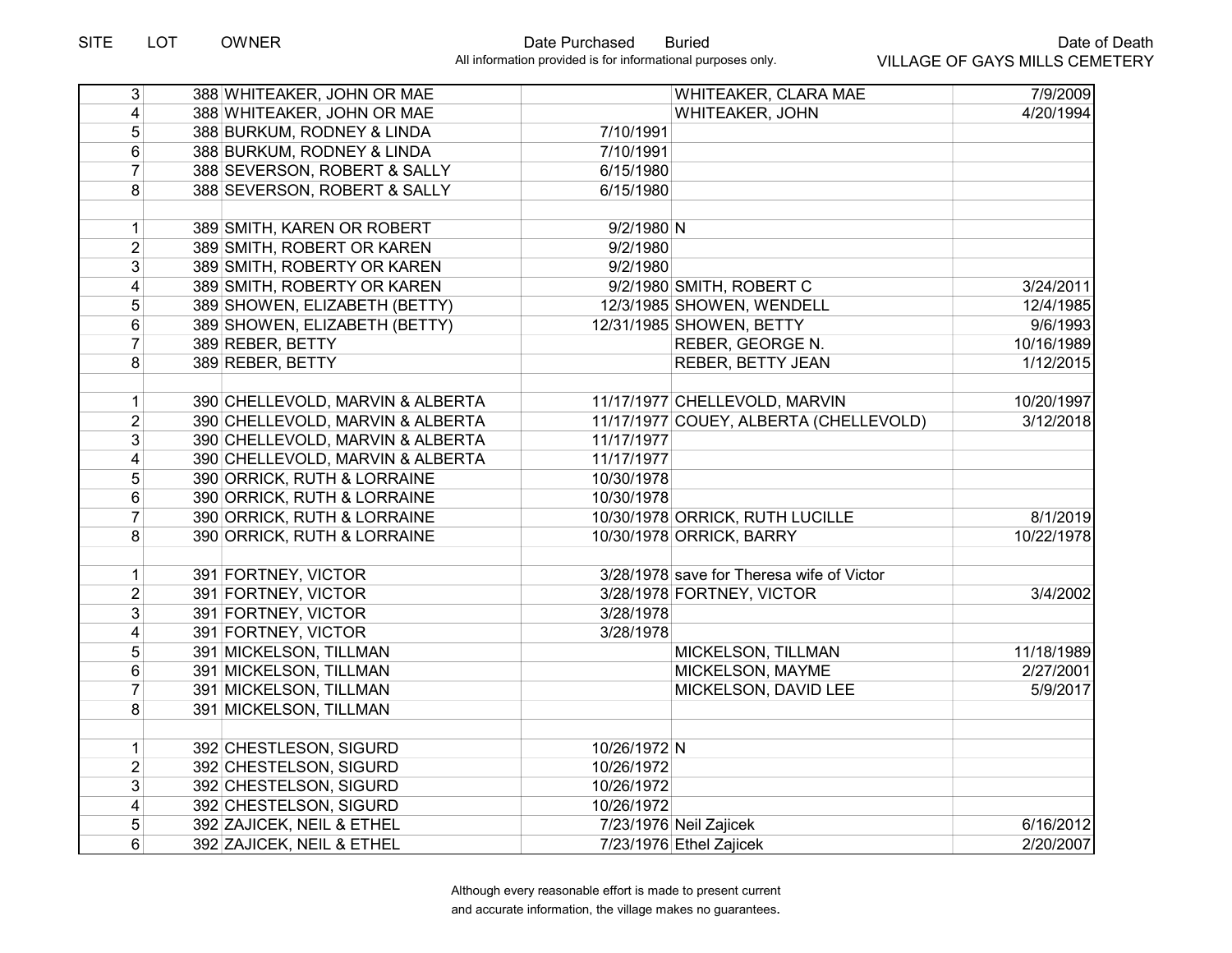| $\overline{7}$          | 392 ZAJICEK, GENE             | 7/23/1976 N |                                     |            |
|-------------------------|-------------------------------|-------------|-------------------------------------|------------|
| 8 <sup>1</sup>          | 392 ZAJICEK, GENE             | 7/23/1976   |                                     |            |
|                         |                               |             |                                     |            |
| 1                       | 393 PROUDFOOT, ELGIE          | 11/29/1974  |                                     |            |
| $\overline{2}$          | 393 PROUDFOOT, ELGIE          | 11/29/1974  |                                     |            |
| 3 <sup>1</sup>          | 393 PROUDFOOT, ELGIE          |             | 11/29/1974 PROUDFOOT, VELMA         | 1/21/1993  |
| 4                       | 393 PROUDFOOT, ELGIE          |             | 11/29/1974 PROUDFOOT, ELGIE         | 6/23/1985  |
| $\sqrt{5}$              | 393 MILLER, MR. & MRS. DARWIN |             | 1/18/1978 MILLER, DARWIN            | 6/3/1905   |
| $\,6\,$                 | 393 MILLER, MR. & MRS. DARWIN |             | 1/18/1978 MILLER, CLARA             | 6/4/1905   |
| $\overline{7}$          | 393 MILLER, DARWIN            |             | KNOWLER, AARON S.                   |            |
| 8                       | 393 MILLER, DARWIN            |             | NICHOLSON, MARK                     | 10/3/2002  |
|                         |                               |             |                                     |            |
| $\mathbf{1}$            | 394 STEINBACH, JOHN           |             | 8/30/1970 STEINBACH, MAYME M.       | 12/1/1983  |
| $\overline{2}$          | 394 STEINBACH, JOHN           |             | 8/30/1970 STEINBACH, JOHN           | 6/7/1905   |
| $\overline{3}$          | 394 STEINBACH, JOHN (Dorothy) | 8/30/1970   |                                     |            |
| $\overline{\mathbf{4}}$ | 394 STEINBACH, JOHN           |             | 8/30/1970 STEINBACH, LYNDON C.      | 11/28/1982 |
| 5                       | 394 REED, AMEL                |             | 4/20/1974 REED, AMEL                | 12/4/1978  |
| $6\phantom{1}$          | 394 REED, AMEL                |             | 4/20/1974 REED, DELLA               | 6/5/1993   |
| $\overline{7}$          | 394 REED, AMEL                | 4/20/1974   |                                     |            |
| 8                       | 394 REED, AMEL                | 4/20/1974   |                                     |            |
|                         |                               |             |                                     |            |
| $\mathbf{1}$            | 395 DALE, ROY                 |             | 4/30/1968 DALE, ROY                 | 7/20/1969  |
| $\overline{2}$          | 395 DALE, ROY                 |             | 4/30/1968 DALE, MILDRED JESSIE      | 5/31/1986  |
| 21/2                    | 395 DALE, ROY                 |             | 4/30/1968 CHURCH, RUTH              |            |
| 3 <sup>1</sup>          | 395 DALE, ROY                 | 4/30/1968   |                                     |            |
| $\vert 4 \vert$         | 395 DALE, ROY                 |             | 4/30/1968 DALE, HAROLD LEROY        | 10/9/2019  |
| 5                       | 395 PETTIT, KENNETH           |             | 7/7/1976 DALTON, CLYDE              |            |
| $6\phantom{1}$          | 395 PETTIT, KENNETH           |             | 7/7/1976 DALTON, MAE PEARL          | 6/3/1905   |
| $\overline{7}$          | 395 PETTIT, KENNETH           |             | 7/7/1976 MARTIN, BARBARA JEAN       | 8/24/2012  |
| $\overline{8}$          | 395 PETTIT, KENNETH           | 7/7/1976    |                                     |            |
|                         |                               |             |                                     |            |
| 1                       | 396 ANDERSON, CARL            | 6/12/1962   |                                     |            |
| $\overline{2}$          | 396 ANDERSON, CARL            | 6/12/1962   |                                     |            |
| 3 <sup>1</sup>          | 396 ANDERSON, CARL            |             | 6/12/1962 ANDERSON, EVA             | 4/21/2003  |
| 4                       | 396 Anderson, Carl            |             | 6/12/1962 Anderson, Carl            | 11/25/1962 |
| 5                       | 396 HIRSCHFIELD, HARLAND      | 11/15/1967  |                                     |            |
| $6\phantom{1}$          | 396 HIRSCHFIELD, HARLAND      | 11/15/1967  |                                     |            |
| $\overline{7}$          | 396 HIRSCHFIELD, HARLAND      |             | 11/15/1967 HIRSCHFIELD, MERLIN      | 9/28/1967  |
| 8                       | 396 HIRSCHFIELD, HARLAND      |             | 11/15/1967 HIRSCHFIELD, DAVID LEROY | 8/22/1969  |
|                         |                               |             |                                     |            |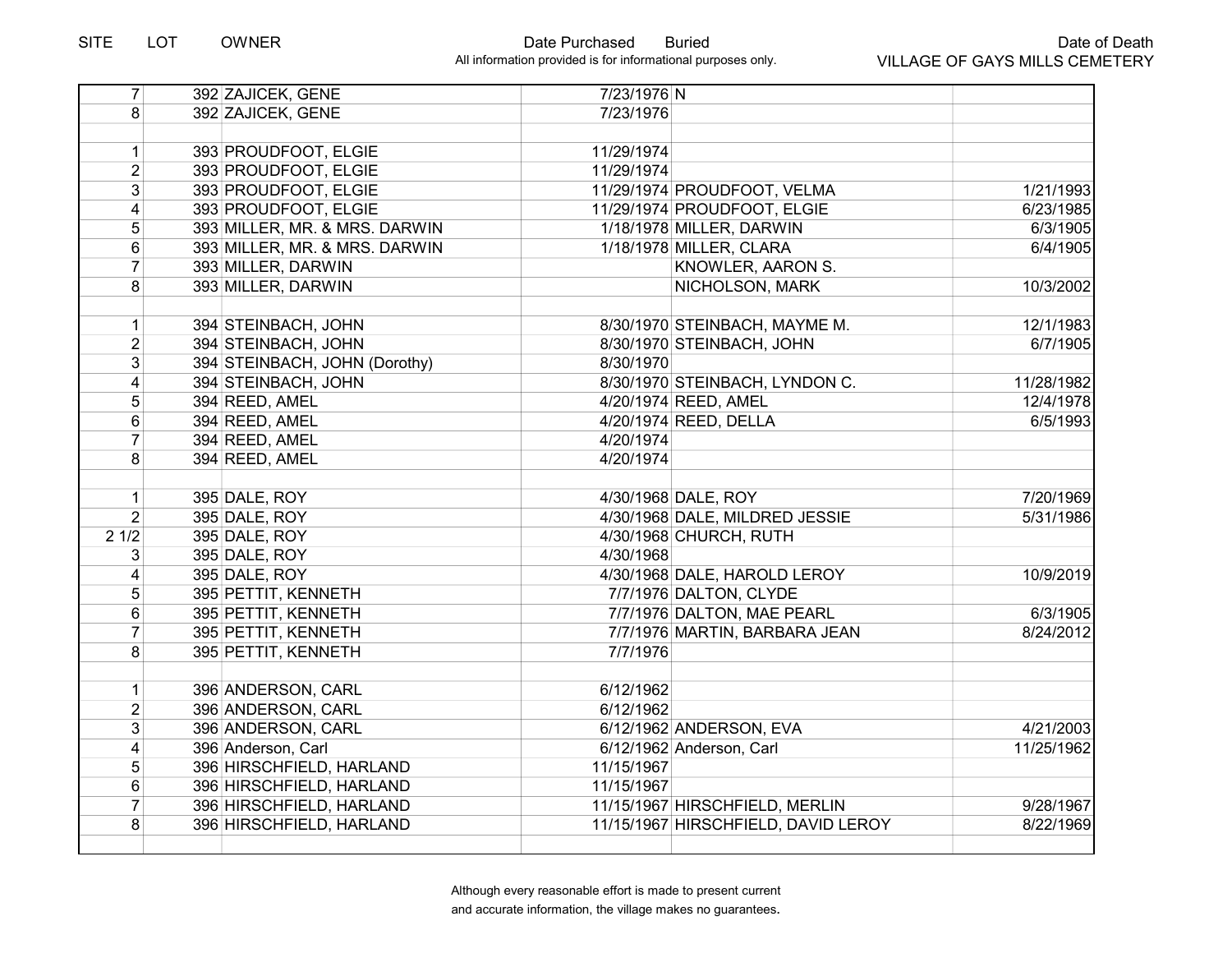| 1              | 397 YOUNG, MRS. BLANCHE             | 12/14/1961   |                                           |            |
|----------------|-------------------------------------|--------------|-------------------------------------------|------------|
| $\overline{2}$ | 397 YOUNG, MRS. BLANCHE             |              | 12/14/1961 YOUNG, JOHN JOSEPH             | 12/16/1961 |
| $\overline{3}$ | 397 HILLMAN, MRS. HELEN             |              | 1/5/1973 HILLMAN, GEORGE FRANKLIN         | 6/16/1981  |
| 4              | 397 HILLMAN, MRS. HELEN             |              | 1/5/1973 HILLMAN, FRED                    | 12/2/1972  |
| 5              | 397 Henderson, Gerald G.            |              | 8/23/1971 Bertram, Mrs. Justin            | 3/1/1977   |
| 5W             | 397 Henderson, Gerald G.            |              | 8/23/1971 Henderson, Benjamin             | 10/11/1971 |
| 6              | 397 HENDERSON, GERALD G             |              | 8/23/1971 BERTRAM, JUSTIN HENDERSON       | 2/25/1977  |
| $\overline{7}$ | 397 SCHOVILLE, GLADYS               |              | 7/30/1968 SCHOVILLE, OTTO VIRGIL          | 8/31/1992  |
| 8              | 397 SCHOVILLE, GLADYS               |              | 7/30/1968 SCHOVILLE, GLADYS               | 5/6/1991   |
|                |                                     |              |                                           |            |
| 1              | 398 MARTIN, LAWRENCE                |              | 4/15/1971 MARTIN, MARIAN                  | 8/27/2015  |
| $\overline{2}$ | 398 MARTIN, LAWRENCE                |              | 4/15/1971 MARTIN, LAWRENCE                | 9/7/1972   |
| 3 OR 4         | 398 BRENNER, MRS. JOHN              | 11/6/1971    |                                           |            |
| 3 OR 4         | 398 Brenner, Mrs. John              |              | 11/6/1971 Atkinson, Walter                | 11/3/1971  |
| 5              | 398 PUGH, ROY M.                    |              | 10/22/1973 PUGH, ROY M.                   | 7/13/1973  |
| 6              | 398 PUGH, ROY M.                    |              | 10/22/1973 PUGH, FLOSSIE M.               | 12/9/1981  |
| $\overline{7}$ | 398 WALKER, ALBERT                  |              | 3/21/1973 WALKER, ALBERT C.               | 5/22/1984  |
| 8              | 398 WALKER, ALBERT                  |              | 3/21/1973 WALKER, MAXINE                  | 4/25/1973  |
|                |                                     |              |                                           |            |
| $\mathbf{1}$   | 399 MARTIN, MRS. KENNETH (ISABEL)   | 11/30/1976   |                                           |            |
| 3              | 399 DAUGHERTY, MARIE E.             |              | DAUGHERTY, MARIE ELIZABETH                | 8/2/1996   |
| $\overline{2}$ | 399 MARTIN, MRS. KENNETH            |              | 11/30/1976 MARTIN, KENNETH                | 11/24/1976 |
| 8              | 399 MYERS, DOUGLAS                  | 12/29/1990   |                                           |            |
| $\overline{7}$ | 399 MYERS, DOUGLAS                  | 12/29/1990 N |                                           |            |
| 4              | 399 DAUGHERTY, MRS. MARIE           |              | DAUGHTERY, DALE I.                        | 2/28/1978  |
| 5              | 399 MARTIN, CAROL                   |              | 12/13/2013 MARTIN, ROBERT DEAN            | 12/12/2013 |
| 6              | 399 MARTIN, CAROL                   | 12/13/2013   |                                           |            |
|                |                                     |              |                                           |            |
| $\mathbf{1}$   | 400 BELLOWS, ROBERT                 | 6/15/1971    |                                           |            |
| $\overline{2}$ | 400 Bellows, Robert                 |              | 6/15/1971 Bellows, Elizabeth              | 6/15/1971  |
| $\overline{3}$ | 400 WEAVER, FLOYD                   |              | 10/2/1970 WEAVER, MARGARET                | 8/15/1985  |
| 4              | 400 WEAVER, FLOYD                   |              | 10/2/1970 WEAVER, FLOYD                   | 9/12/1970  |
| 5              | 400 HARRIS, LEONARD Jr (Barbara)    | 4/30/1968 N  |                                           |            |
| 6              | 400 HARRIS, LEONARD Jr (leonard jr) | 4/30/1968    |                                           |            |
| 7N             | 400 HARRIS, JANE                    |              | 12/2/1967 JACOBSON, CORTNEY JANE (HARRIS  | 1/19/1990  |
| 7S             | 400 HARRIS, JANE                    |              | 1/12/1968 HARRIS, LEONARD A. (JACOBSON, C | 11/26/1967 |
| 8E             | 400 HARRIS, JANE (Mary Jane)        |              | 1/12/1968 HARRIS, CATHERINE MARY          | 4/11/2019  |
| 8W             | 400 HARRIS, JANE (Mary Jane)        |              | 1/12/1968 HARRIS, MARY JANE               | 12/22/2019 |
|                |                                     |              |                                           |            |
|                |                                     |              |                                           |            |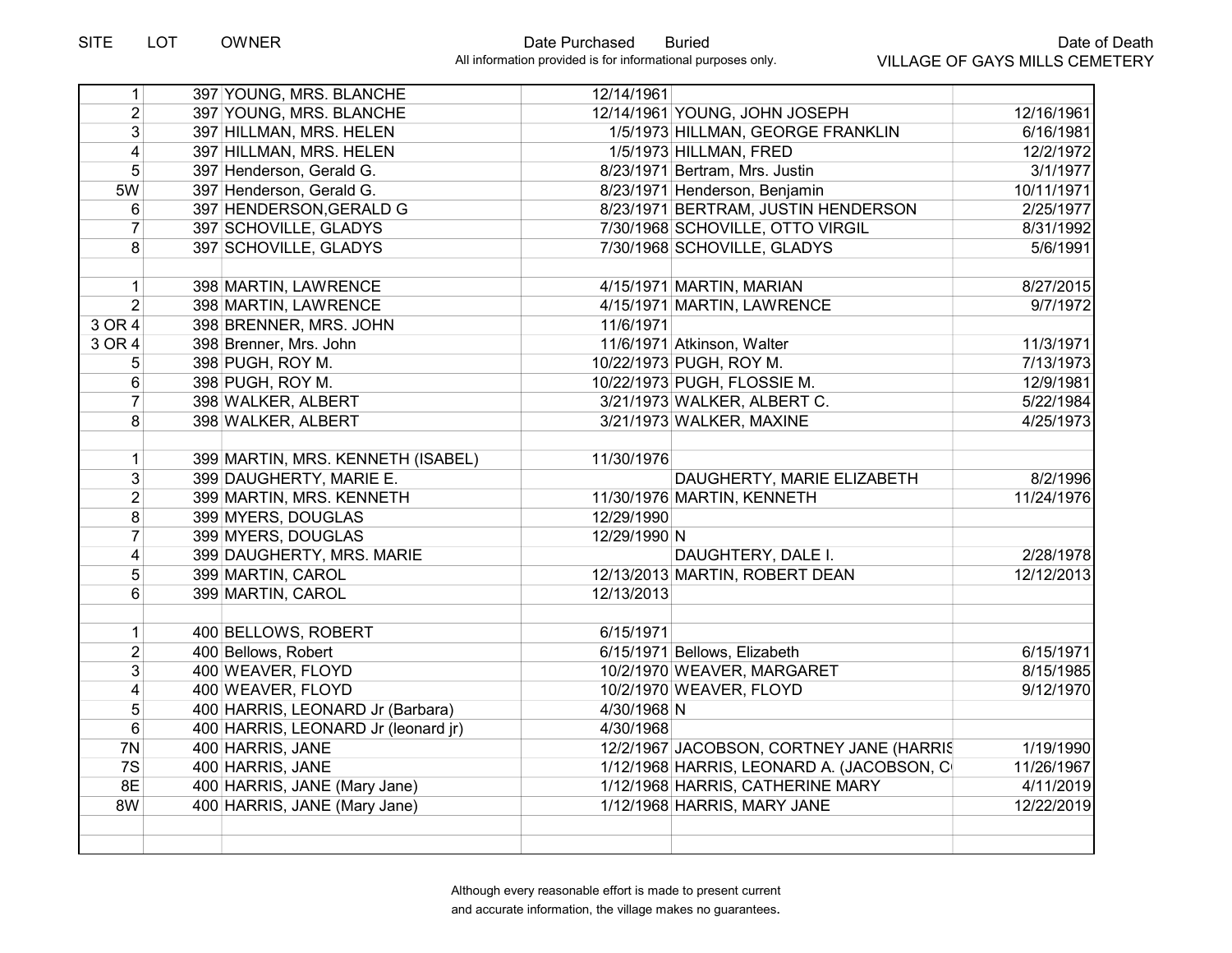| 1                       | 401 CHESTELSON, MARY         |            | 10/20/1944 CHESTELSON, ELMER C              | 10/19/1944 |
|-------------------------|------------------------------|------------|---------------------------------------------|------------|
| 2 <sup>1</sup>          | 401 CHESTLESON, MARY         |            | 10/20/1944 CHESTLESON, MARY                 | 1/3/1944   |
| 2S                      | 401 CHESTLESON, MARY         |            | 10/20/1944 CHESTLESON, CURTIS               |            |
| 3 <sup>1</sup>          | 401 CHESTELSON, SIGURD       | 4/30/1948  |                                             |            |
| 3N                      | 401 CHESTLESON, SIGURD       |            | 4/30/1948 CHESTLESON, INFANT                | 4/30/1948  |
| $\overline{3S}$         | 401 CHESTLESON, SIGURD       | 4/30/1948  |                                             |            |
| 4N                      | 401 CHESTLESON, SIGURD       |            | 4/30/1948 CHESTLESON, SIGURD                | 5/18/1986  |
| 4S                      | 401 CHESTLESON, SIGURD       |            | 4/30/1948 CHESTLESON, CHRIS                 | 10/3/1972  |
| 5                       | 401 KOEHLER, GALE OR ARTHUR  |            | KOELER, ARTHUR                              | 12/20/2011 |
| 6                       | 401 KOEHLER, ART             |            | KOEHLER, GALE                               | 2/19/2002  |
| $\overline{7}$          | 401 PINKHAM, MARY            |            | 4/3/1969 PINKHAM, WARREN                    | 7/28/1972  |
| 8                       | 401 PINKHAM, MARY            |            | 4/3/1969 PINKHAM, MARY                      | 12/7/1992  |
|                         |                              |            |                                             |            |
| $\mathbf{1}$            | 402 DOBSON, CAROL/ FLORENCE  | 7/5/1978   |                                             |            |
| $\overline{2}$          | 402 DOBSON, CAROL/FLORENCE   | 7/5/1978   |                                             |            |
| 3                       | 402 DOBSON, CAROL /FLORENCE  | 7/5/1978   |                                             |            |
| $\overline{4}$          | 402 DOBSON, CAROL/FLORENCE   |            | 7/5/1978 DOBSON, FLORENCE M                 | 1/6/2021   |
| $\overline{\mathbf{4}}$ | 402 DOBSON, CAROL/FLORENCE   |            | 7/5/1978 DOBSON, MR. CAROL                  | 1/12/2008  |
| $\overline{5}$          | 402 PETERSON, ATLEY          |            | 6/22/1979 PETERSON SR., ATLEY INGEMAN       | 6/28/1987  |
| 6                       | 402 PETERSON, ATLEY          |            | 6/22/1979 PETERSON, MARGRET PAULINE         | 6/13/1979  |
| $\overline{7}$          | 402 PETERSON, ATLEY          |            | 6/22/1979 PETERSON, PETE                    | 12/21/2004 |
| 8                       | 402 PETERSON, ATLEY          |            | 6/22/1979 PETTERSON, ATLEY I JR             | 10/14/2014 |
|                         |                              |            |                                             |            |
| $\mathbf{1}$            | 403 Brockway, Guy            |            | 5/14/1982 Brockway, Mildred                 | 12/29/1990 |
| $\overline{2}$          | 403 BROCKWAY, GUY            |            | 5/14/1982 BROCKWAY, GUY                     | 6/6/1905   |
| 3                       | 403 MONTGOMERY, CLAIRE       | 12/23/1974 |                                             |            |
| $\overline{4}$          | 403 MONTGOMERY, CLAIRE       |            | 12/23/1974 MONTGOMERY, CLAIRE               | 12/1/1988  |
| 5                       | 403 ORRICK, LORRAINE OR RUTH |            | N                                           |            |
| 5S                      | 403 MONTGOMERY, CLAIRE       |            | 12/23/1974 TWINING, CHILD-DAUGHTER OF R. L. |            |
| 6                       | 403 ORRICK, LORRAINE OR RUTH |            |                                             |            |
| $\overline{7}$          | 403 ORRICK, LORRAINE OR RUTH |            |                                             |            |
| 8                       | 403 ORRICK, LORRAINE OR RUTH |            |                                             |            |
|                         |                              |            |                                             |            |
| $\mathbf{1}$            | 404 KETTNER, LOIS            |            | 1/2/1968 KETTNER, LOIS                      | 7/20/2004  |
| $\overline{2}$          | 404 KETTNER, LOIS            |            | 1/2/1968 KETTNER, JAY H.                    | 1/2/1968   |
| 3                       | 404 SABINS, LOUIS            |            | 11/30/1976 SABINS, ALMA SUE                 | 11/4/1976  |
| $\overline{\mathbf{4}}$ | 404 SABINS, LOUIS            |            | 11/30/1976 SABINS, LOUIS L.                 | 10/15/1988 |
| 5                       | 404 PETTIT, MRS. BETTY       | 2/14/1979  |                                             |            |
| 6                       | 404 PETTIT, MRS. BETTY       | 2/14/1979  |                                             |            |
| $\overline{7}$          | 404 PETTIT, MRS. BETTY       |            | 2/14/1979 PETTIT, BRADFORD                  | 2/15/1979  |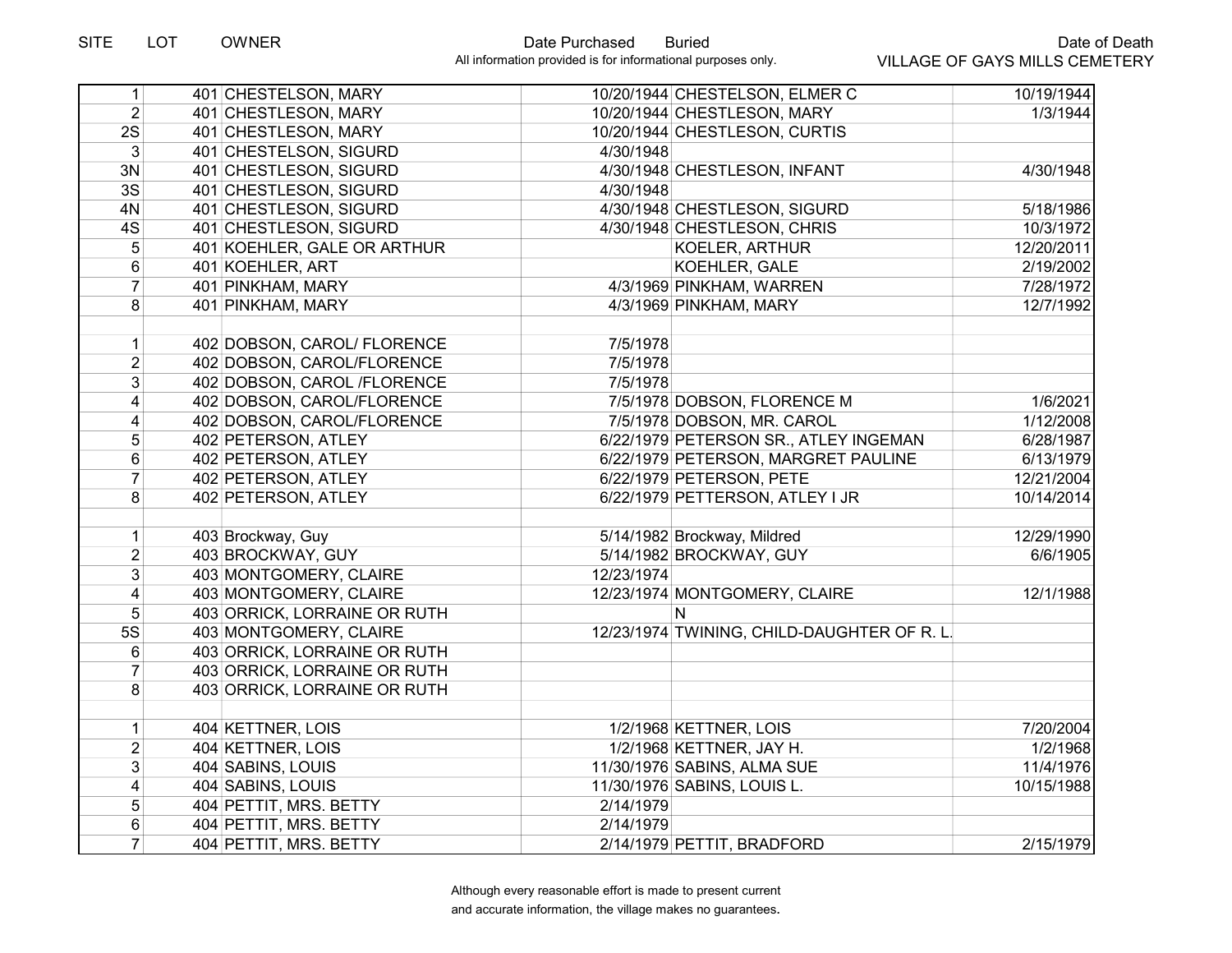| 8 <sup>1</sup>          |     | 404 PETTIT, MRS. BETTY             | 2/14/1979         |                                  |            |
|-------------------------|-----|------------------------------------|-------------------|----------------------------------|------------|
|                         |     |                                    |                   |                                  |            |
| $\mathbf{1}$            |     | 405 ERVIN, CHARLOTTE OR HARVEY     |                   | 11/19/1981 ERVIN, CHARLOTTE      | 1/31/1998  |
| $\overline{2}$          |     | 405 ERVIN, CHARLOTTE OR HARVEY     |                   | 11/19/1981 ERVIN, HARVEY R.      | 3/6/1983   |
| $\overline{3}$          |     | 405 ONSGARD, MATTHEW DAVID         | 8/14/1979         |                                  |            |
| $\overline{4}$          |     | 405 ONSGARD, DAVID MATHEW          |                   | 8/14/1979 ONSGARD, DAVID MATHEW  | 6/1/1905   |
| $\overline{5}$          |     | 405 AMBROSE, BYRON & MILDRED       |                   | 6/15/1980 AMBROSE, BYRON E.      | 6/12/1905  |
| $\overline{6}$          |     | 405 AMBROSE, BYRON & MILDRED       |                   | 6/15/1980 AMBROSE, MILDRED       | 11/2/2010  |
| $\overline{7}$          |     | 405 AMBROSE, BYRON & MILDRED       | 6/15/1980         |                                  |            |
| 8                       |     | 405 Ambrose, Byron & Mildred       |                   | 6/15/1980 Ambrose, Jerry B.      | 4/7/1980   |
|                         |     |                                    |                   |                                  |            |
| 1                       |     | 406 HUTCHISON, CARL                |                   |                                  |            |
| $\overline{2}$          |     | 406 HUTCHISON, CARL                |                   | HUTCHISON, CARL                  | 5/25/1905  |
| 2S                      |     | 406 HUTCHISON, CARL                |                   | HUTCHISON, DIANNE                |            |
| 3                       |     | 406 DOBSON, CECIL & ANN            |                   | <b>ANN DOBSON</b>                | 1/23/1997  |
| $\overline{\mathbf{4}}$ |     | 406 DOBSON, CECIL AND ANN          |                   | 1/13/1992 DOBSON, CECIL          | 1/12/1993  |
| 5                       |     | 406 OWENS, MARGIE                  |                   | 7/21/1993 OWENS, PERRY J.        | 7/19/1993  |
| 6                       |     | 406 OWENS, MARGIE                  |                   | 7/2/1993 OWENS, MARJIE           | 8/15/2009  |
| $\overline{7}$          |     | 406 FISH, BURL                     |                   | 11/12/1993 FISH, BURL LAVON      | 8/26/2020  |
| 8                       |     | 406 FISH, BURL                     |                   | 11/12/1993 FISH, KATHERINE       | 11/15/1993 |
|                         |     |                                    |                   |                                  |            |
| 1                       |     | 407 JAMESON, HARRY DGLS. OR SHEILA | 8/23/1977 N       |                                  |            |
| $\overline{2}$          |     | 407 JAMESON, HARRY D OR SHEILA     | 8/23/1977         |                                  |            |
| 3                       |     | 407 JAMESON, HARRY D. OR SHEILA    | 8/23/1977         |                                  |            |
| $\overline{\mathbf{4}}$ |     | 407 JAMESON, HARRY D. OR SHEILA    |                   | 8/23/1977 JAMESON, HARRY DOUGLAS | 12/18/1980 |
| 5                       |     | 407 JAMESON, HARRY D. OR SHEILA    | 8/23/1977         |                                  |            |
| 6                       |     | 407 JAMESON, HARRY D. OR SHEILA    | 8/23/1977         |                                  |            |
| $\overline{7}$          |     | 407 JAMESON, HARRY D. OR SHEILA    | 8/23/1977         |                                  |            |
| $\overline{8}$          |     | 407 JAMESON, HARRY D. OR SHEILA    | 8/23/1977         |                                  |            |
|                         |     |                                    |                   |                                  |            |
| $\mathbf{1}$            |     | 408 CARTER, ROBERT & PHYLLIS       | 3/21/1979 for son |                                  |            |
| $\overline{2}$          |     | 408 CARTER, ROBERT OR PHYLLIS      |                   | 3/21/1979 Phyllis Carter         | 6/24/1905  |
| $\overline{3}$          |     | 408 CARTER, ROBERT OR PHYLLIS      |                   | 3/21/1979 Robert Carter          | 8/13/2009  |
| 4                       |     | 408 CARTER, ROBERT OR PHYLLIS      |                   | 3/21/1979 for daughter           |            |
|                         |     |                                    |                   |                                  |            |
| 1                       |     | 409 KETTNER, ANTOINETTE            | 3/5/2008          |                                  |            |
| $\overline{2}$          | 409 |                                    |                   |                                  |            |
| $\overline{3}$          |     | 409 DOLAN, CHRISTINA               | 10/9/2009         |                                  |            |
| 4                       |     | 409 DOLAN, CHRISTINA               |                   | 10/9/2009 Dolan, Joseph          | 10/8/2009  |
| 5                       |     | 409 BURKUM, HERBERT                |                   | 2/26/2014 Burkum, Donna          | 2/25/2014  |